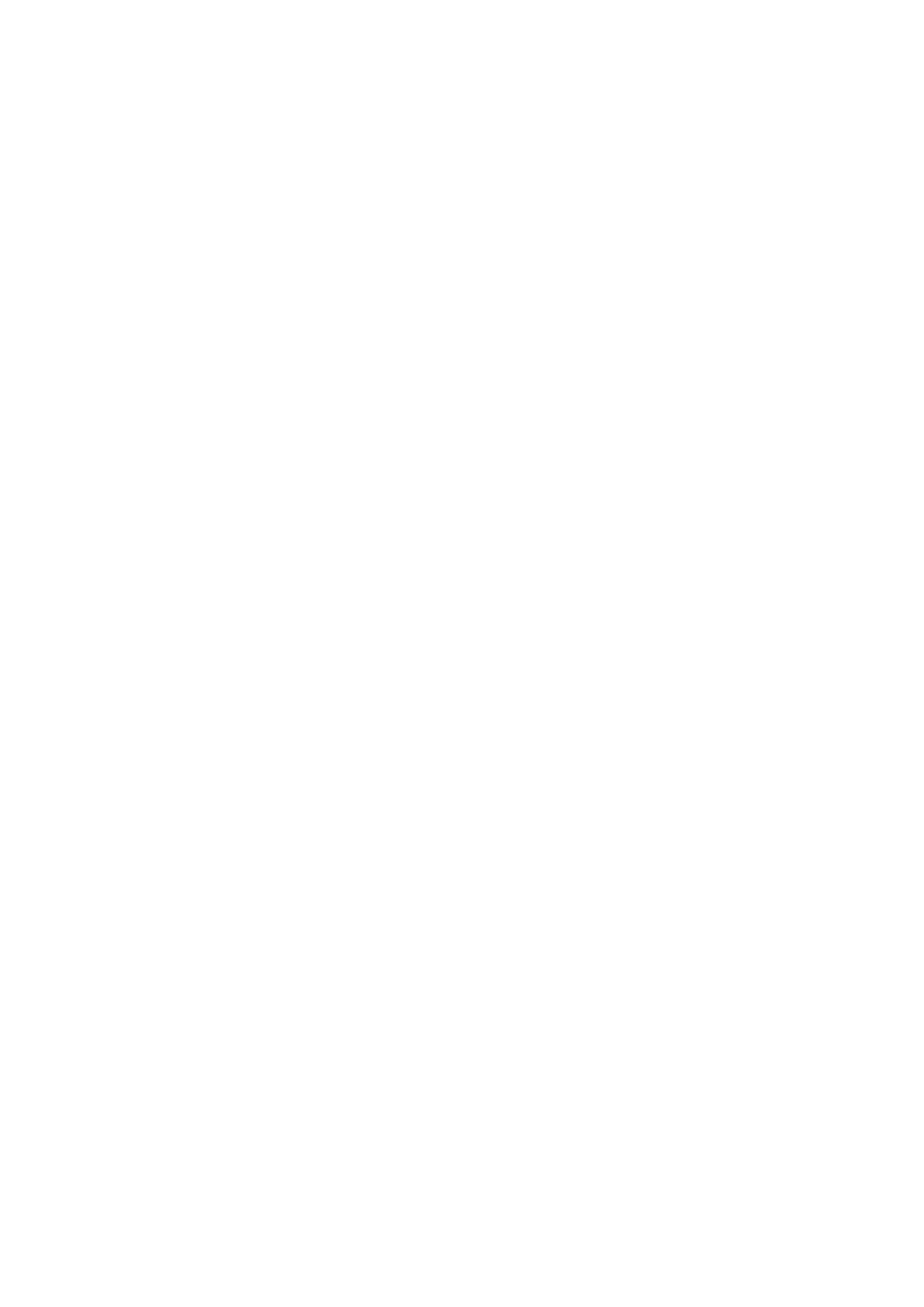# **WORKING PAPER SERIES**

**The Pro-Cyclicality of Risk Weights for Credit Exposures in the Czech Republic** 

Simona Malovaná

12/2018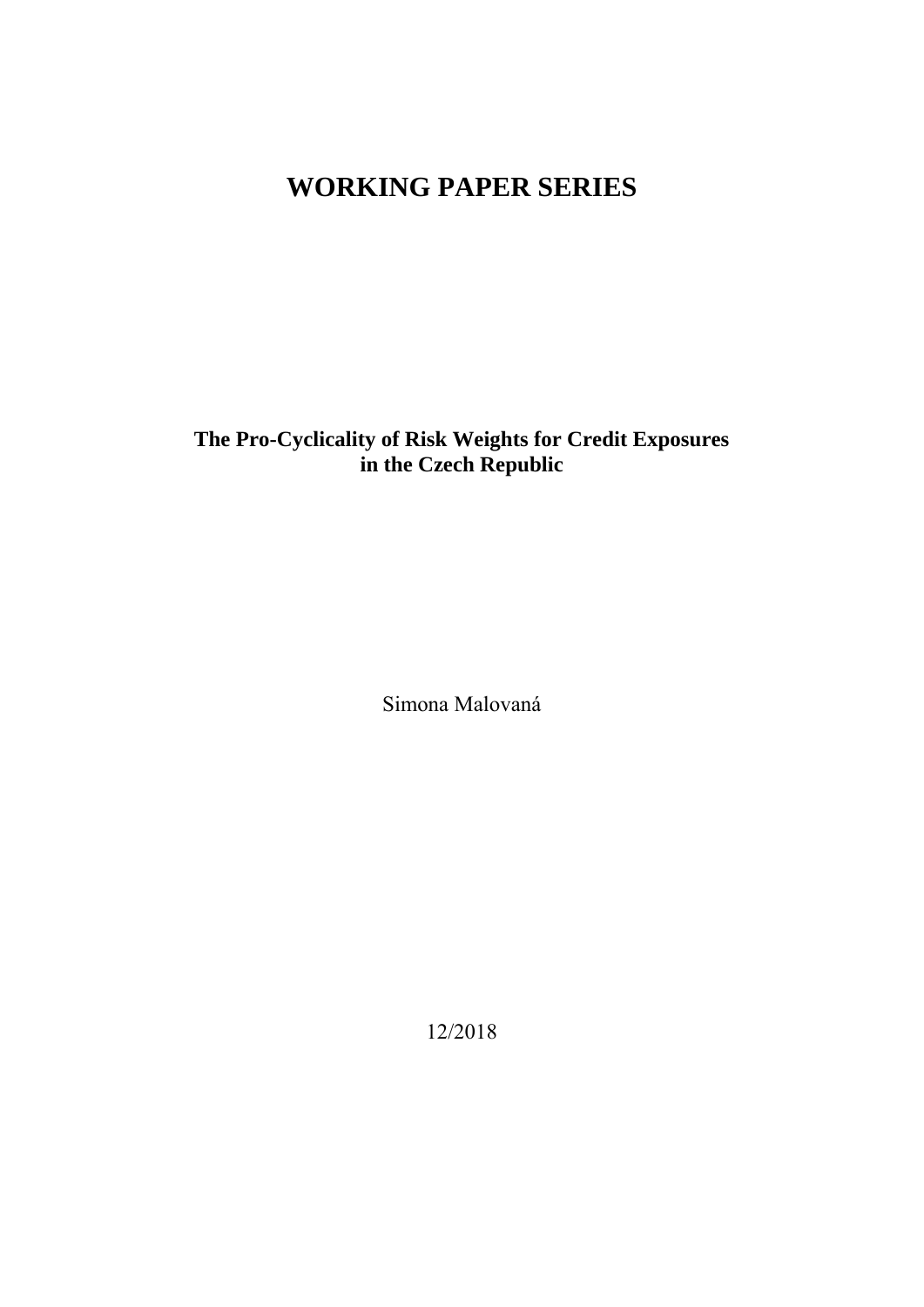#### **CNB WORKING PAPER SERIES**

The Working Paper Series of the Czech National Bank (CNB) is intended to disseminate the results of the CNB's research projects as well as the other research activities of both the staff of the CNB and collaborating outside contributors, including invited speakers. The Series aims to present original research contributions relevant to central banks. It is refereed internationally. The referee process is managed by the CNB Research Division. The working papers are circulated to stimulate discussion. The views expressed are those of the authors and do not necessarily reflect the official views of the CNB.

Distributed by the Czech National Bank. Available at http://www.cnb.cz.

Reviewed by: Stefano Neri (Banca d'Italia) Luděk Palán (Czech National Bank)

Project Coordinator: Michal Hlaváček

© Czech National Bank, October 2018 Simona Malovaná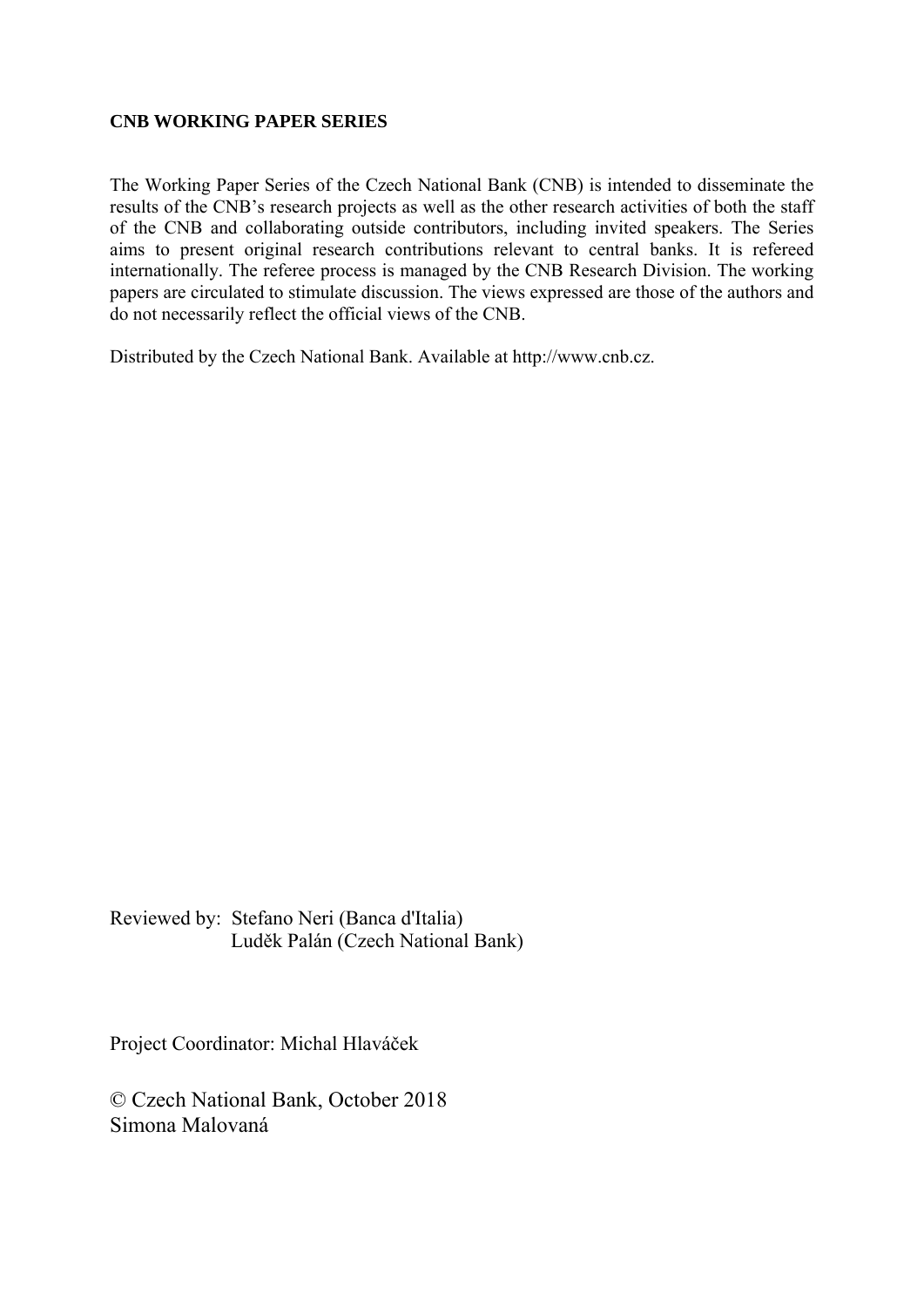# The Pro-Cyclicality of Risk Weights for Credit Exposures in the Czech Republic

Simona Malovaná <sup>∗</sup>

#### Abstract

This paper studies the pro-cyclicality of risk weights with respect to the business, credit and financial cycles using data for the Czech Republic. The empirical results indicate that risk weights behave pro-cyclically under the IRB approach and acyclically under the STA approach. The pro-cyclical behaviour of IRB risk weights for credit exposures is caused primarily by the procyclicality of risk weights for retail credit exposures, the strongest effects being in the highest and lowest quantiles of risk weights. The risk weights for retail exposures behave pro-cyclically not only with regard to the business cycle, but also with respect to the financial cycle and house price growth.

#### Abstrakt

Tento článek s využitím dat pro Českou republiku zkoumá procyklický charakter rizikových vah ve vztahu k hospodářskému, úvěrovému a finančnímu cyklu. Empirické výsledky ukazují, že rizikové váhy působí procyklicky v rámci přístupu IRB a acyklicky v rámci přístupu STA. Procyklické působení rizikových vah úvěrových expozic v přístupu IRB je způsobeno především procykličností rizikových vah retailových úvěrových expozic, přičemž nejsilnější efekt je pozorován v nejvyšším a nejnižším kvantilu rizikových vah. Rizikové váhy retailových expozic působí procyklicky nejen ve vztahu k hospodářskému cyklu, ale také ve vztahu k finančnímu cyklu a růstu cen rezidenčních nemovitostí.

JEL Codes: C22, E32, G21, G28. Keywords: Housing market, internal ratings-based approach, procyclicality, quantile regression, risk weights.

<sup>∗</sup> Simona Malovaná, Czech National Bank and Charles University Prague, simona.malovana@cnb.cz The author notes that the paper represents her own views and not necessarily those of the Czech National Bank. I would like to thank Václav Brož, Jan Frait, Michal Hlaváček, Stefano Neri and Luděk Palán for useful comments. All errors and omissions remain the fault of the author.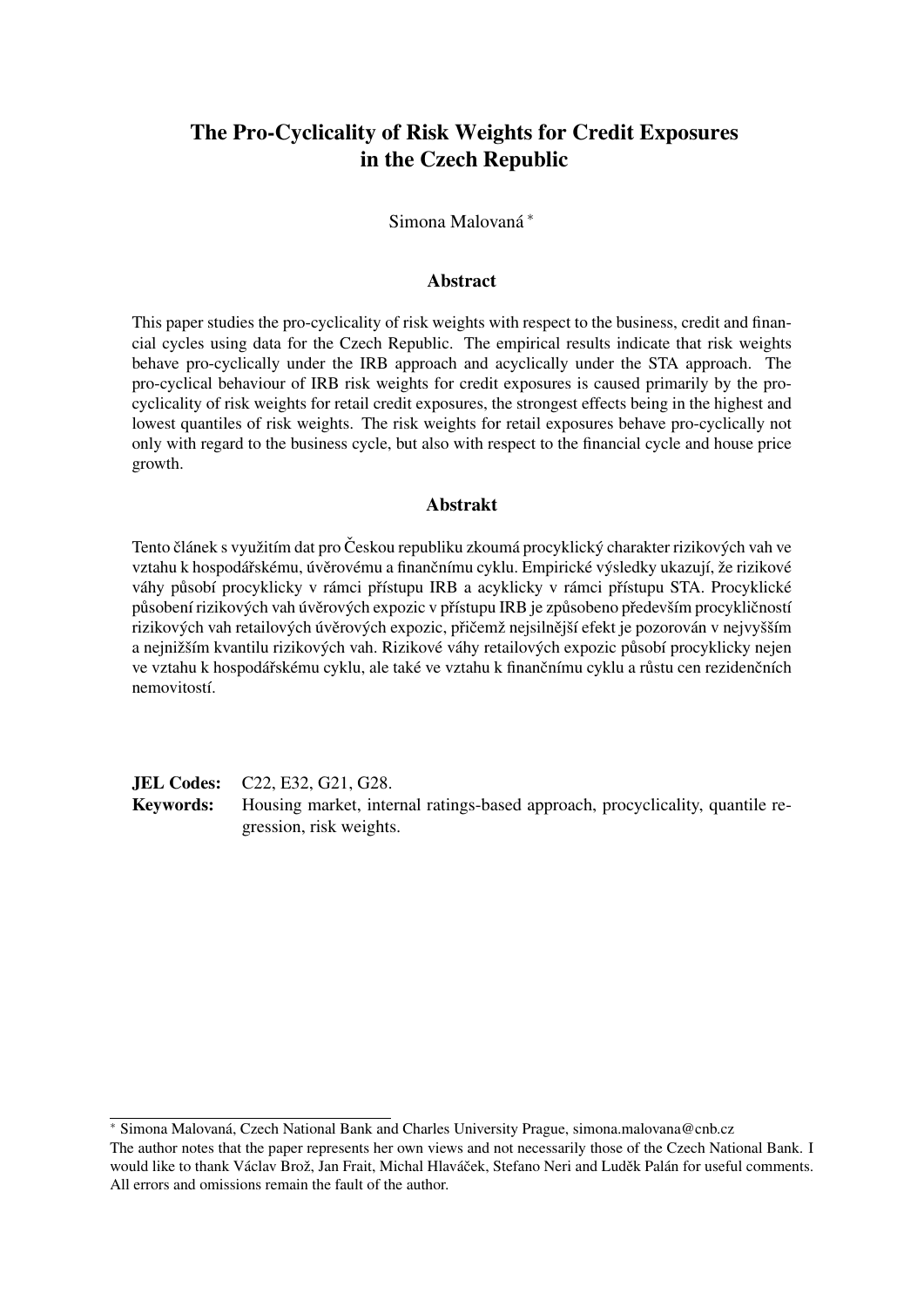# Nontechnical Summary

There is a general belief among many academics and policy-makers that some features of the Basel II regulatory framework have contributed to strengthening the inherent pro-cyclicality of bank behaviour. This paper studies the pro-cyclicality of risk weights with respect to the business, credit and financial cycles using data for the Czech Republic. Distribution analysis and the quantile regression method are employed in order to explore the heterogeneity in banks' behaviour, allowing us to study the effect in different quantiles of risk weights.

The contribution of the paper is threefold. First, we contribute to a growing stream of literature showing that risk-sensitive capital regulation may reinforce the pro-cyclicality of banks' behaviour. Second, using a granular dataset, we are able to distinguish between credit exposures under the IRB approach and the STA approach at quarterly frequency. Third, we empirically analyse the whole distribution of risk weights for different credit exposure categories under the IRB approach. This is important because there is significant heterogeneity of risk weights even in individual exposure categories.

In general, the distribution of banks' implicit risk weights seems to be far from normal. This is caused by a combination of at least three factors – the regulatory approach, banks' credit exposure structure and the financial cycle. Further empirical investigation reveals that risk weights seem to behave pro-cyclically under the IRB approach and counter-cyclically under the STA approach. The seemingly counter-cyclical behaviour of STA risk weights can be attributed to change in the credit exposure structure. Taking this change into account, STA implicit risk weights behave acyclically rather than counter-cyclically, i.e. they are generally stable over time. The pro-cyclical behaviour of IRB risk weights cannot be explained solely by such change; rather, it is a result of a combination of change in the credit exposure structure and decreasing or increasing risk weights in good or bad times.

Estimating the model separately for different credit exposure categories reveals the pro-cyclicality of risk weights for retail exposures under the IRB approach. The pro-cyclicality with respect to the business cycle seems to be strongest in the highest quantiles of risk weights, while the pro-cyclicality with respect to the credit cycle seems to be strongest in the lowest quantiles of risk weights. The procyclicality with respect to the financial cycle is strong in both the lowest and higher quantiles of risk weights for retail exposures. In particular, an upward shift in the financial cycle leads to a further decrease in the lowest retail risk weights and the highest retail risk weights, shifting the whole distribution to lower values. The opposite is true for a downward shift of the financial cycle. This indicates that risk-sensitive capital regulation increases the inherent pro-cyclicality of the banking sector.

The effect of monetary policy easing on risk weights is statistically significant only for retail credit exposures under the IRB approach. In particular, this effect is statistically significant only in higher quantiles of risk weights, i.e. risk weights for retail exposures which are considered more risky (usually unsecured consumer loans). The effect in lower quantiles of risk weights (i.e. usually for secured retail exposures) is not statistically significant. The main reason for that may be different speeds of transmission and/or different channels of transmission of monetary policy to secured and unsecured retail credit exposures.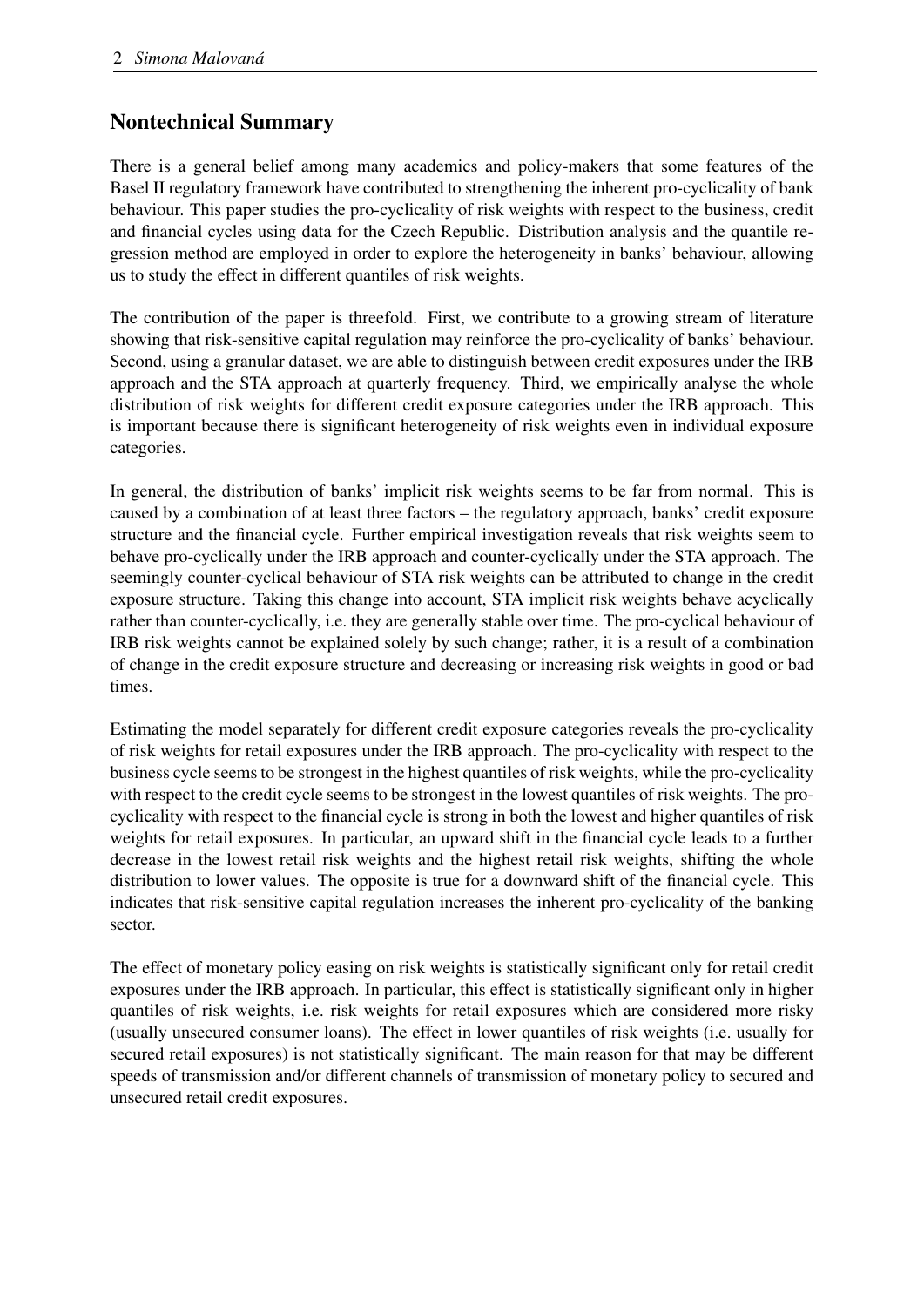# 1. Introduction

There is a general belief among many academics and policy-makers that the Basel II regulatory framework has contributed to strengthening the inherent pro-cyclicality of bank behaviour. Under Pillar 1, banks' risk weights are related to the credit risk of the underlying assets, which varies with the business and financial cycle. During economic and financial booms, the favourable economic situation and low default rates are reflected in lower risk estimates, prompting lower minimum capital requirements per unit of risk-weighted assets. This gives banks an opportunity to use the resulting capital surplus for credit expansion. This credit expansion is usually accompanied by rising asset prices and easing of lending conditions, which might be desirable in a phase of economic recovery. Once the credit growth becomes excessive and asset prices reach levels far from economic fundamentals, the lower capital requirements may cause financial imbalances to emerge. During an economic downturn, banks' capital may be insufficient for them to manage unanticipated loan losses and asset writedowns. Rising default risk will lead to higher risk estimates and risk weights, which will in turn raise the minimum capital requirements, further adding to this strain. Since it can be very expensive for banks to raise new capital at short notice in this situation, they may respond by restricting credit supply in order to meet the regulatory requirements. The credit reduction accompanied by falling asset prices will further aggravate the economic downturn and increase the risks to financial stability (Acharya and Richardson,  $2009$ ).<sup>[1](#page-6-0)</sup>

While this behaviour may seem rational from the perspective of a single bank, it poses a significant threat to the stability of the financial system if pursued by all banks collectively. Microprudential policy views the stability of the financial system as the sum of the soundness of its individual institutions. It does not usually take into account problems that may arise when all banks engage in similar behaviour which overexposes the system to the same risk – be it credit risk (debtors do not repay), market risk (collateral values decline) or other risk. The global financial crisis demonstrated that microprudential policy is not sufficient to safeguard the stability of the financial system as a whole. A consensus has emerged on the need to establish macroprudential policy as an essential addition to microprudential regulation and supervision.

This paper studies the pro-cyclicality of risk weights with respect to the business, credit and financial cycles using data for the Czech Republic. The analysis draws on a unique supervisory panel dataset covering 20 banks between 2004 Q1 and 2017 Q4. The detailed information on individual banks allows us to investigate the pro-cyclicality of risk weights under the IRB and STA approaches and for different asset classes. In addition, house price growth and the monetary conditions are considered as potential factors contributing to the pro-cyclicality. Distribution analysis and the quantile regression method are employed in order to explore the heterogeneity in banks' behaviour, allowing us to study the effect in different quantiles of risk weights.

The contribution of the paper is threefold. First, we contribute to a growing stream of literature showing that risk-sensitive capital regulation may reinforce the pro-cyclicality of banks' behaviour (see section [2\)](#page-7-0).<sup>[2](#page-6-1)</sup> Second, using a granular dataset, we are able to distinguish between credit ex-

<span id="page-6-0"></span><sup>&</sup>lt;sup>1</sup> A risk-sensitive regulatory framework is not the only factor that can amplify the pro-cyclicality of bank behaviour. Other factors include accounting standards (especially fair-value accounting), different provisioning regimes and executive remuneration schemes (for a detailed discussion and literature review see [BCBS, 2015;](#page-32-1) [Athanasoglou](#page-32-2) [et al., 2014\)](#page-32-2).

<span id="page-6-1"></span><sup>&</sup>lt;sup>2</sup> Another paper dealing with the pro-cyclicality of risk weights in the Czech Republic has recently been published (see [Brož et al., 2017\)](#page-32-3). Using wavelet analysis, the authors show that implicit risk weights under the IRB approach behave pro-cyclically with respect to the financial cycle, in line with the results of this paper. Even though the two papers deal with a very similar topic, they differ in many ways are thus complements rather than substitutes. They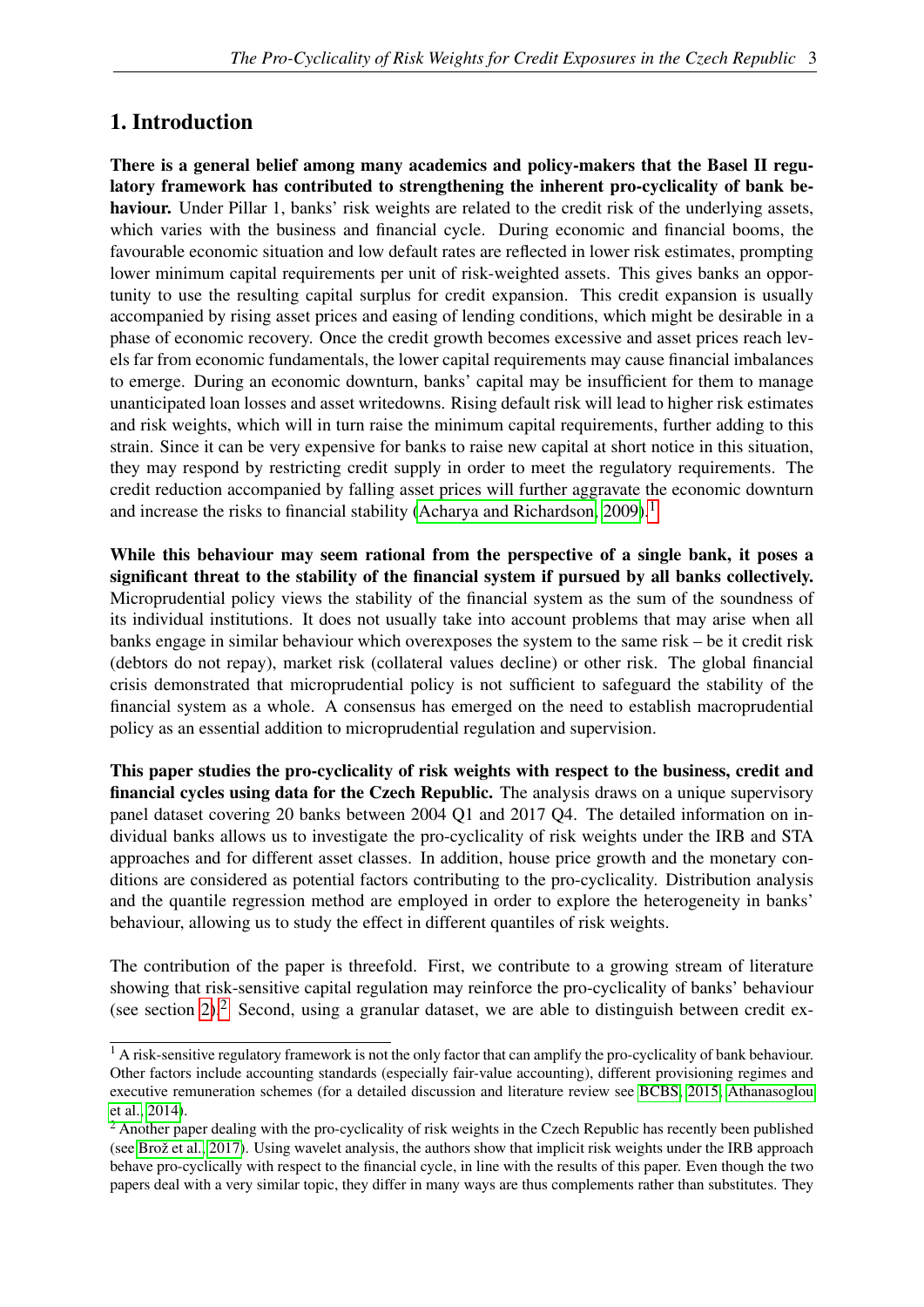posures under the IRB approach and the STA approach at quarterly frequency. Such a distinction would not be possible using the BankScope database, for example. Third, we empirically analyse the whole distribution of risk weights for different credit exposure categories under the IRB approach. This is important because there is significant heterogeneity of risk weights even in individual exposure categories. In addition, the non-normality of the distribution of risk weights identified highlights the importance of using quantile regression analysis instead of mean regression, which is an additional novelty of this paper.

The Czech Republic seems to be an ideal candidate for this analysis for at least two reasons in addition to data granularity. First, the Czech banking sector is homogeneous, consisting mainly of universal banks with a business model focusing on providing loans to the private sector (riskweighted exposures for credit risk accounted for almost 90% of total risk-weighted exposures as of 2017 Q4). We can therefore focus our attention fully on credit exposures. Second, the IRB approach has been adopted by a large part of the sector (approximately 83% as of 2017 Q4) and the Czech Republic has one of the largest shares of capital requirements for credit risk originated by internal models in the EU [\(Resti, 2016\)](#page-35-0).

The remainder of this paper is organised as follows. Section [2](#page-7-0) provides a short literature review. Sections [3](#page-10-0) and [4](#page-11-0) present the empirical model and describe the data. Section [5](#page-16-0) reports the estimation results and discusses policy implications. Section [6](#page-30-0) concludes.

# <span id="page-7-0"></span>2. Literature Review

The Basel II accord is aimed at making banks' capital requirements more sensitive to the underlying asset portfolio risk, i.e. at maintaining more capital for higher-risk assets but less for assets that are deemed safer. Under Pillar I, banks can use three different approaches for calculating the risk-weighted value of credit exposures held in the banking book: the Standardised (STA) approach, the Foundation Internal Ratings-Based (F-IRB) approach and the Advanced Inter-nal Ratings-Based (A-IRB) approach.<sup>[3](#page-7-1)</sup> Implementation of the IRB approach is subject to approval and a thorough validation review by the regulator. Under the two IRB approaches, risk-weighted assets are calculated using four risk inputs for each asset – the probability of default (PD), the loss given default (LGD), the exposure at default (EAD) and the maturity  $(M)^4$  $(M)^4$  – and a specific formula proposed by the Basel Committee on Banking Supervision (BCBS,  $2005$  $2005$ ).<sup>5</sup> Under the F-IRB approach, banks are permitted to estimate their own PD value, while the LGD, EAD and M values are

use very different methodologies and analyse different channels of transmission and factors influencing implicit risk weights.

<span id="page-7-1"></span><sup>&</sup>lt;sup>3</sup> The current rules for determining risk-weighted exposures can be found in the implementing act of Basel III in Europe – the CRD IV/CRR regulatory framework. CRD IV – the Capital Requirements Directive – refers to Directive 2013/36/EU of the European Parliament and of the Council of 26 June 2013 on access to the activity of credit institutions and the prudential supervision of credit institutions and investment firms; CRR – the Capital Requirements Regulation – refers to Regulation (EU) No 575/2013 of the European Parliament and of the Council of 26 June 2013 on prudential requirements for credit institutions and investment firms.

<span id="page-7-2"></span><sup>4</sup> PD – the likelihood that the obligor will default in the course of one year. Default occurs when either or both of the following conditions have been met: (i) the obligor is unlikely to pay its credit obligations in full, (ii) the obligor is past due more than 90 days on any material credit obligation. For more details, see Article 178(1) of the CRR. LGD – the percentage of the exposure the bank might lose in the event of default. EAD – an estimate of the outstanding amount in the event of default. M – the effective maturity of the exposure.

<span id="page-7-3"></span><sup>5</sup> The formula varies depending on the exposure category. Under the IRB approach, banks allocate their exposures into the following categories – central governments and central banks, institutions, corporates, retail and equity.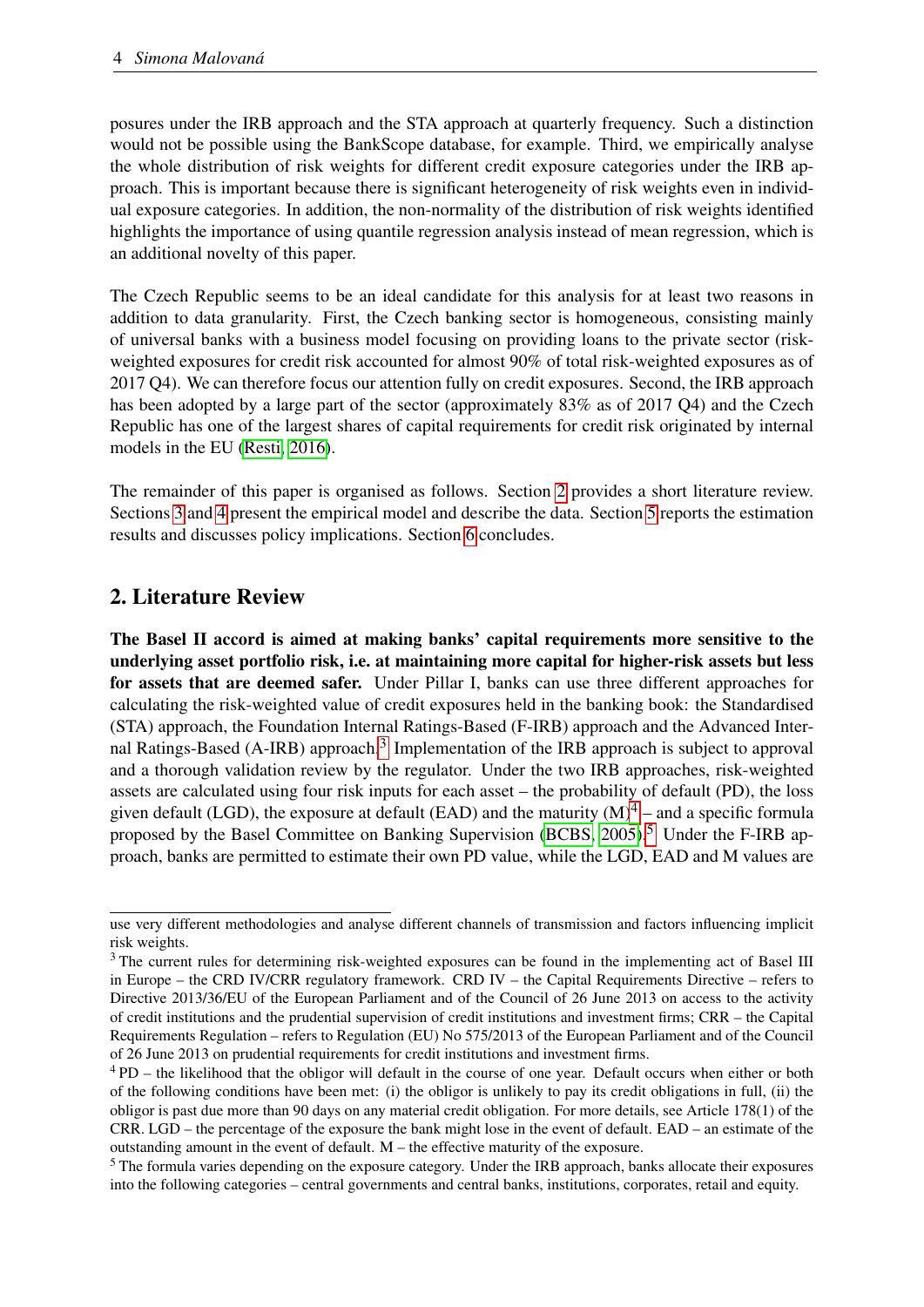determined by the regulator. Under the A-IRB approach, banks provide their own estimates of PD, LGD and EAD and M is calculated using the formula provided by the regulator.<sup>[6](#page-8-0)</sup>

The main goal of introducing risk-sensitive capital regulation – the IRB approach – was to increase the sensitivity of the capital requirements for credit risk to the underlying risks of banks' assets, in the belief that the newly proposed approach would provide incentives for banks to improve their credit risk management [\(BCBS, 2001\)](#page-32-5). It was also believed that banks' could utilise their knowledge of customers and local conditions to further improve risk management [\(EBA, 2013\)](#page-33-0).The European Banking Authority (EBA) concludes that the IRB approach is still the most appropriate approach for determining capital requirements for credit risk and does not express concerns about it introducing additional pro-cyclicality into the banking sector [\(EBA, 2013,](#page-33-0) [2016\)](#page-33-1).

Risk estimates generally vary over time, being lower in booms and higher in busts, which may lead to underestimation of a portfolio's real loss potential. As argued by [Amato and Furfine](#page-32-6) [\(2004\)](#page-32-6), [Drumond](#page-33-2) [\(2009\)](#page-33-2) and [Lowe](#page-35-1) [\(2002\)](#page-35-1), among others, the banking sector is inherently pro-cyclical regardless of the capital regulation design.<sup>[7](#page-8-1)</sup> The losses gradually decrease as the economic conditions improve, reaching their lowest level at the point of highest systemic risk. Under the IRB approach banks can use as little as five years of data when calculating their estimates (Articles 180 and 181 of the CRR).[8](#page-8-2) Such a short historical series cannot capture the full business or financial cycle. The average length of the financial cycle in advanced economies is estimated at around 15 years, with the upward phase making two-thirds of the cycle (see e.g. [Drehmann et al.,](#page-33-3) [2012,](#page-33-3) [2013\)](#page-33-4). Thus, at the peak of the financial cycle the risk estimates are based entirely on its upward-sloping part. Such estimates, which exclude any adverse period, cannot provide an accurate indicator of the future losses the economy will face in a downturn and will underestimate the portfolio's real loss potential. Consequently, the risk weights calculated under the IRB approach can be lowest at the time of highest risks. In fact, the inability of risk-sensitive capital regulation to reflect banks' portfolio risk seems to have caused an increase in systemic risk over the last two decades [\(Vallascas and Hagendorff, 2013\)](#page-35-2). A number of studies have shown that IRB risk weights are systematically lower than in the case of STA banks, while this does not necessarily reflect lower or better-managed credit risk. For instance, [Behn et al.](#page-32-7) [\(2016a\)](#page-32-7) document that the internal risk estimates of banks which switched to the IRB approach systematically underpredict actual default rates. [Mariathasan and Merrouche](#page-35-3) [\(2014\)](#page-35-3) analyse a panel of 115 banks from 21 OECD countries and find that once regulatory approval for the IRB approach was granted the risk-weight density became lower. The effect persists when the authors control for asset structure, and they provide evidence showing that this phenomenon cannot be explained by modelling choices, or improved risk-measurement alone.

Numerous studies have confirmed the inherent pro-cyclicality of bank behaviour and the contribution of risk-sensitive bank regulation. The Basel II regulatory framework has received significant criticism regarding its contribution to strengthening the pro-cyclicality of bank behaviour (see the de Larosière Report, 2009). This issue has been widely discussed by academics and policymakers over the years (see e.g. [Borio et al., 2001;](#page-32-8) [Lowe, 2002;](#page-35-1) [Goodhart et al., 2004;](#page-34-0) [Gordy and](#page-34-1) [Howells, 2006;](#page-34-1) [Rochet, 2008;](#page-35-4) [Repullo et al., 2010\)](#page-35-5) and studied both theoretically and empirically. The related literature can be divided into two broad categories. The first stream analyses the effect of banks' capital ratios on the credit supply, generally concluding that low-capitalised banks restrict

<span id="page-8-0"></span><sup>6</sup> See Article 162 of the CRR.

<span id="page-8-1"></span><sup>7</sup> Much of this pro-cyclicality can be explained by the existence of asymmetric information and market imperfections [\(ECB, 2010;](#page-33-5) [Drumond, 2009;](#page-33-2) [VanHoose, 1989,](#page-35-6) [2007\)](#page-36-0).

<span id="page-8-2"></span><sup>&</sup>lt;sup>8</sup> In the case of LGD for exposures other than retail exposures, the minimum period is seven years.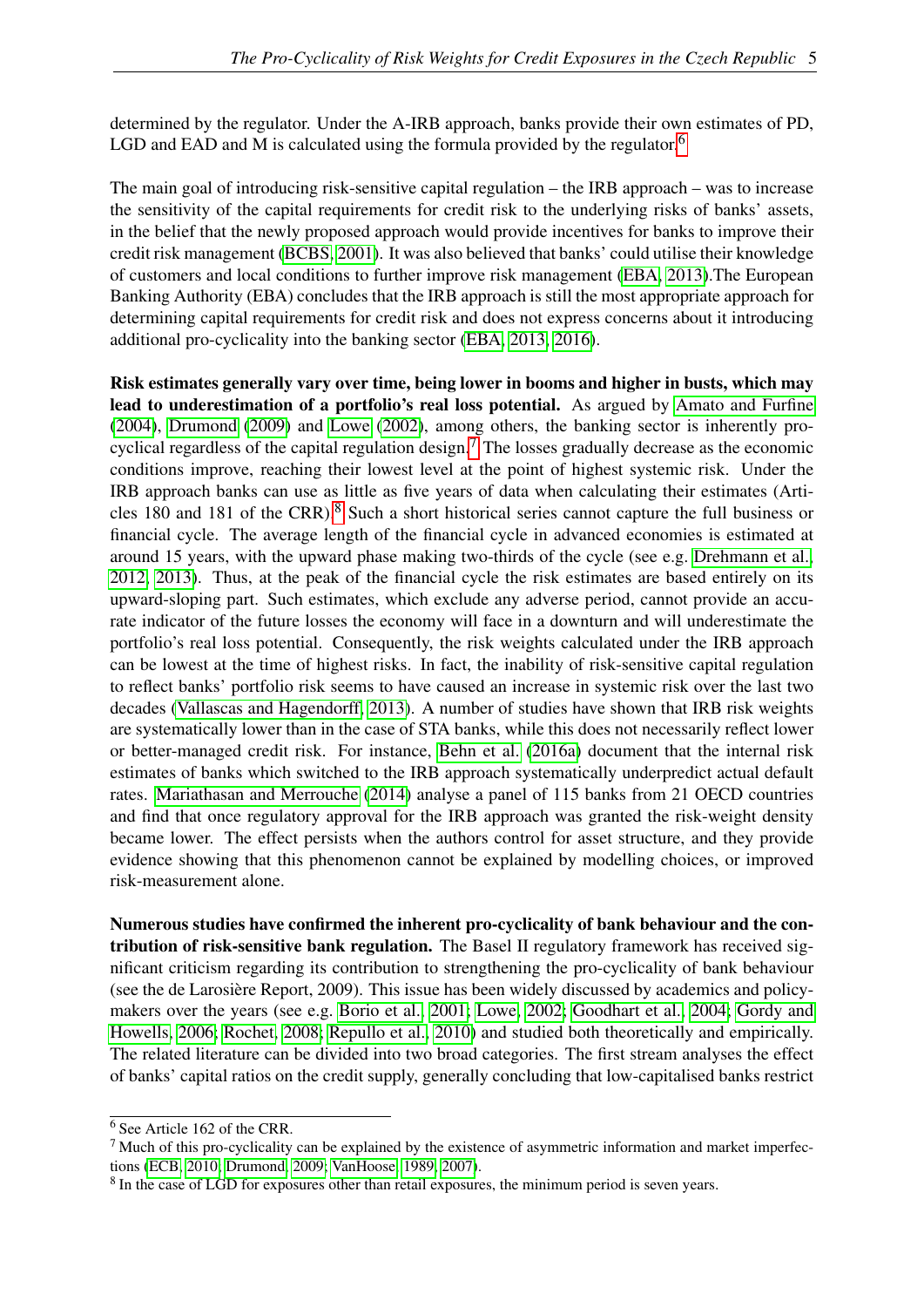lending during recessions [\(Peek and Rosengen, 1995;](#page-35-7) [Peek and Rosengren, 1996;](#page-35-8) [Gambacorta and](#page-34-2) [Mistrulli, 2004\)](#page-34-2). However, these studies are based on the experience prior to the introduction of the IRB approach. In a more recent paper, [Behn et al.](#page-32-9) [\(2016b\)](#page-32-9) find evidence that German bank regulation amplifies the inherently pro-cyclical nature of bank lending behaviour after 2008. Unlike the previous studies, the authors provide direct empirical estimates of the effect of the internal risk-sensitive model-based approach on the supply of loans to firms.

The second stream of literature investigates the effect of economic fluctuations on banks' capital buffers and capital requirements. Studies conducted on samples prior to the implementation of the IRB approach find evidence of a negative relationship between business cycle fluctuations and capital buffers [\(Ayuso et al., 2004;](#page-32-10) [Lindquist, 2004;](#page-35-9) [Bikker and Metzemakers, 2005;](#page-32-11) [Stolz and](#page-35-10) [Wedow, 2011;](#page-35-10) [Jokipii and Milne, 2008,](#page-34-3) [2011\)](#page-34-4). These patterns are found for both Western European banks and U.S. banks. Some other earlier studies focusing specifically on the consequences of risk-sensitive Basel II capital regulation are based on theoretical models [\(Catarineu-Rabell et al.,](#page-33-6) [2005;](#page-33-6) [Angelini et al., 2010\)](#page-32-12) or numerical simulations on hypothetical and real world portfolios [\(Kashyap and Stein, 2004;](#page-34-5) [Goodhart et al., 2004;](#page-34-0) [Andersen, 2011;](#page-32-13) [Saurina and Trucharte, 2007\)](#page-35-11). In general, these studies document the tendency of Basel II to increase pro-cyclicality. A few recent studies utilise existing data from the period after the introduction of Basel II. For instance, [Cannata et al.](#page-33-7) [\(2011\)](#page-33-7) document pro-cyclicality of risk weights for credit risk under the IRB approach using supervisory data for Italian banks. On the other hand, [Baule and Tallau](#page-32-14) [\(2016\)](#page-32-14), using a comprehensive data set covering 200 large banks from 28 countries, find no indication that Basel II has increased cyclicality.

Housing prices and residential mortgage credit are particularly prone to cyclical behaviour. Historically, the worst financial crises have begun with a housing bubble combined with loose mortgage-lending conditions [\(Reinhart and Rogoff, 2009;](#page-35-12) [Schularick and Taylor, 2012\)](#page-35-13). Housing is closely linked to credit markets, simply because of the need to finance home purchases. Credit expansion and softer credit standards foster growth in property prices, which is then reflected in the size of the loans needed to finance property purchases. This can lead to the creation of a spiral between property prices and property purchase loans. As such, house price bubbles go hand in hand with credit bubbles, reinforcing each other [\(Wachter, 2015\)](#page-36-1). Bubbles on real estate markets are particularly devastating because the majority of homes are financed by mortgage loans, which form the largest liability of a debtor throughout his or her life.

These concerns have motivated several measures, the first of which were already incorporated into Basel II and were then followed by others in Basel III. The adjustments in Basel II include a recommendation to calculate so-called through-the-cycle PD (rather than point-in-time PD) and downturn LGD (rather than simple LGD).<sup>[9](#page-9-0)</sup> [Gordy and Howells](#page-34-1) [\(2006\)](#page-34-1) and [Repullo et al.](#page-35-5) [\(2010\)](#page-35-5) confirm the usefulness of through-the-cycle PD in limiting the pro-cyclicality inherent in the IRB calculation method. Under Basel III, two new capital measures intended specifically to reduce the cyclicality of risk-sensitive regulation were proposed – the counter-cyclical capital buffer and the leverage ratio. The counter-cyclical capital buffer imposes a capital surcharge on banks when credit

<span id="page-9-0"></span><sup>&</sup>lt;sup>9</sup> In addition to obligor-specific information, the through-the-cycle PD estimate should reflect long-run macroeconomic factors. It should be unaffected by the current state of the economy and stay very similar throughout the business cycle. In contrast, the point-in-time PD estimate varies with the cycle, as it is based on current macroeconomic and obligor-specific information. Analogously, downturn LGD should reflect the losses occurring during a business downturn, i.e. it should include the downward-sloping phase of the cycle.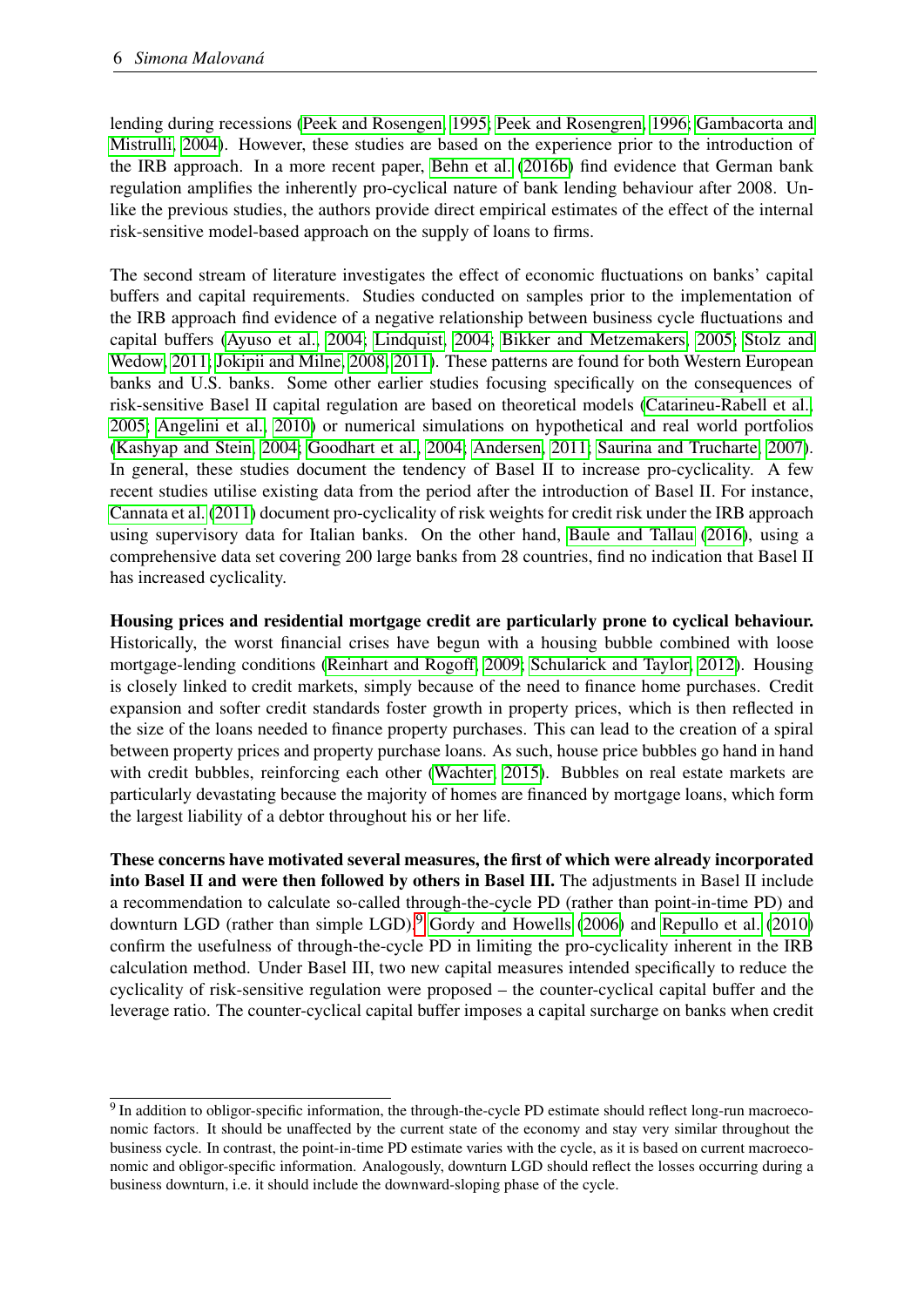over-expands, i.e. it should build up banks' resilience in good times;<sup>[10](#page-10-1)</sup> the leverage ratio sets a percentage limit on the ratio of minimum capital to non-risk-weighted assets.<sup>[11](#page-10-2)</sup>

## <span id="page-10-0"></span>3. Methodology

The relationship between banks' risk weights and cycle variables is examined using two, conceptually connected approaches. First, simple distributional analysis is employed. This helps us to analyse differences in the distribution of risk weights of different credit exposure categories and changes in the distribution over time. The results of the distributional analysis can help us to decide whether the estimated mean effects are representative of the behaviour of risk weights or whether quantile effects should be considered. The distribution is estimated using Epanechnikov kernel density estimation; the bandwidths were chosen using the rule of thumb.<sup>[12](#page-10-3)</sup>

Second, the dynamic panel data quantile and mean regression models are used. The quantile regression model is more flexible than statistical techniques focusing solely on mean effects; it allows us to study the effects of a covariate on the whole conditional distribution of the dependent variable. In the next section the methodology is described in more detail.

#### 3.1 Dynamic Panel Data Quantile and Mean Regression

Two empirical models are constructed for bank *i* at time *t*:

<span id="page-10-6"></span>
$$
RW_{i,t} = \alpha_0 + \alpha_1 trend + \alpha_2 RW_{i,t-1} + \beta Cycle_t + \gamma X_{i,t-1} + \delta RegPress_t + v_{1,i} + \varepsilon_{1,i,t}
$$
 (1)

where  $RW_{i,j,t}$  is the implicit risk weight,  $Cycle_{j,t}$  is a proxy for either the business, credit or financial cycle,  $X_{i,j,t}$  are bank-specific control variables and  $RegPress_{i,j,t}$  is a dummy for regulatory pressures which takes the value of 1 if banks' regulatory capital ratio is less than 1.5 pp above the minimum of 8% plus capital buffers.<sup>[13](#page-10-4)</sup> The set of bank-specific characteristics  $X_{i,j,t}$  includes a proxy for bank size (the natural logarithm of total assets), a proxy for bank credit risk profile (cost of risk; the ratio of the four-quarter moving sum of impairment losses on loans to total loans<sup>[14](#page-10-5)</sup>) and a proxy for bank profitability (ROA). Bank-specific control variables are included in lags in order to eliminate the potential endogeneity problem. In addition, the model contains the intercept, fixed effects  $v_{1,i}$  and the time trend; the time trend is included because there is a clear downward-sloping trend in risk weights over the period analysed (see Figure [1\)](#page-14-0).

The model is estimated using the penalised quantile regression (QR) method with fixed effects as proposed by [Koenker](#page-34-6) [\(2004\)](#page-34-6). Quantile regression allows us to examine how covariates influence the location, scale and shape of the response distribution, revealing important heterogeneity. A problem of QR without penalisation is the large number of "fixed effects" introduced, which significantly increases the variability of the estimates of the covariate effects. The penalty parameter

<span id="page-10-1"></span><sup>&</sup>lt;sup>10</sup> [BCBS](#page-32-15) [\(2010\)](#page-32-15) contains the regulatory framework and [BCBS](#page-32-16) [\(2011\)](#page-32-16) further specifies details on how banks should calculate the counter-cyclical buffer.

<span id="page-10-2"></span> $11$  [BCBS](#page-32-17) [\(2016\)](#page-32-17) contains a revised methodology for calculating the leverage ratio. Generally, it should be set at 3%, with higher requirements for global systemically important banks.

<span id="page-10-3"></span><sup>12</sup> For more details see the documentation on the R function *density*.

<span id="page-10-4"></span><sup>&</sup>lt;sup>13</sup> The Czech National Bank currently applies three capital buffers – a conservation buffer (2.5% since July 2014), a systemic risk buffer (1%–3% for some banks since October 2014) and a counter-cyclical capital buffer (0.5% since January 2017). A rate of 0.5% is applied at the end of 2017 Q4, i.e. the end of our estimation sample. It will move to 1.0% as from July 2018, 1.25% as from January 2019 and 1.5% as from July 2019.

<span id="page-10-5"></span><sup>&</sup>lt;sup>14</sup> Cost of risk is used rather than loan loss provisions so as to eliminate the impact of the different approaches to write-offs among banks.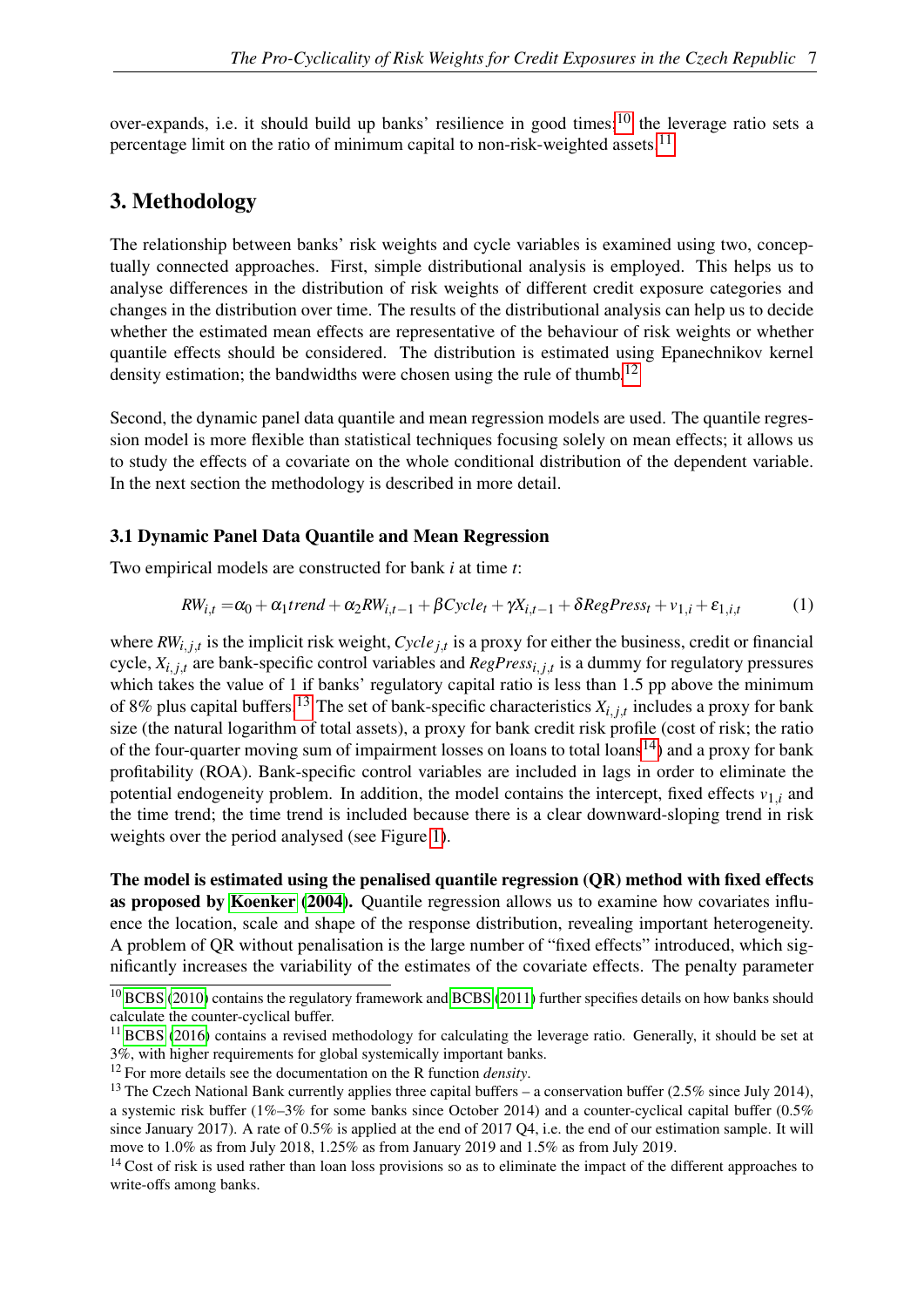helps to shrink the fixed effects towards a common value (i.e. zero) and to reduce the variability. The degree of this shrinkage is controlled by a penalty parameter  $\lambda$  (for more details, see [Koenker,](#page-34-6) [2004\)](#page-34-6). The estimation method is implemented using the R package *rqpd* developed by [Koenker and](#page-34-7) [Bache](#page-34-7) [\(2011\)](#page-34-7).

Penalised QR is suitable for both static and dynamic panel data models. The penalty term reduces the potential bias arising in short and wide dynamic panels and increases the efficiency of the estimators [\(Galvao and Montes-Rojas, 2010\)](#page-34-8).<sup>[15](#page-11-1)</sup> However, given that our panel has  $T=56$  and only N=20, the bias itself should not be of great concern. Simulations by [Judson and Owen](#page-34-9) [\(1999\)](#page-34-9) show that for panel data with T=30 a standard fixed-effects estimator seems to performs just as well or better than most of alternatives, including various types of generalised method of moments estimators and corrected fixed-effects estimators. The penalty term shrinks the individual effects towards a common value. The underlying intuition is that there is no need to use instruments for a lagged dependent variable in a dynamic panel data model that does not have any individual effects. In fact, with shrinkage the model without instrumental variables performs just as well as the model with instrumental variables [\(Galvao and Montes-Rojas, 2010\)](#page-34-8).<sup>[16](#page-11-2)</sup>

The mean effects are estimated using the bootstrap-based bias-corrected LSDV estimator by [De Vos et al.](#page-33-8) [\(2015\)](#page-33-8) to mitigate potential Nickell bias.<sup>[17](#page-11-3)</sup> Bias-corrected LSDV estimators, pioneered by [Kiviet](#page-34-10) [\(1995\)](#page-34-10), are shown to have superior small-sample properties compared to GMM estimators; they maintain relatively small coefficient uncertainty while removing most of the bias. Soon after, a few modifications to the [Kiviet](#page-34-10) [\(1995\)](#page-34-10) estimator emerged, allowing for heteroscedas-ticity [\(Bun, 2003;](#page-33-9) [Bun and Carree, 2005;](#page-33-10) [Everaert and Pozzi, 2007;](#page-34-11) [De Vos et al., 2015\)](#page-33-8).<sup>[18](#page-11-4)</sup> We do not consider using GMM estimators as is usual in many other panel data studies, because it is suitable for panels with very large N and small T. One particular weakness of GMM estimators (especially the System-GMM) is that when T is large relative to N, the huge number of instruments produced may render the GMM estimator invalid even though the individual instruments may be valid [\(Roodman, 2009\)](#page-35-14). Some studies also show that using the instrumental variables technique to avoid bias often leads to poor small-sample properties [\(Kiviet, 1995;](#page-34-10) [Bun and Windmeijer, 2010\)](#page-33-11). Nevertheless, as argued earlier, the bias should not be of great concern in our case, because our panel is relatively long and narrow. Therefore, we compare the mean effects estimated by the bootstrap-based bias-corrected LSDV and the simple "non-corrected" LSDV.

# <span id="page-11-0"></span>4. Data

The full sample covers 56 quarters from 2004 Q1 to 2017 Q4 and 20 banks, giving an unbalanced panel of 1,067 observations in total. The sample of banks using the IRB approach covers 41 quarters from 2007 Q4 to 2017 Q4 and 9 banks, giving an unbalanced panel of 354 observations (see below). Implicit risk weights are calculated as risk-weighted exposures for credit risk divided by the

<span id="page-11-1"></span> $15$  It is widely acknowledged that a bias arises in dynamic panel data models with a large number of individuals (N) and a small number of time periods (T) [\(Nickell, 1981\)](#page-35-15); in such case a standard fixed-effects estimator is inconsistent. But this bias shrinks substantially with higher T.

<span id="page-11-2"></span><sup>16</sup> For more details on the methodology, see Appendix [B.](#page-40-0)

<span id="page-11-3"></span> $17$  [De Vos et al.](#page-33-8) [\(2015\)](#page-33-8) build on the model by [Everaert and Pozzi](#page-34-11) [\(2007\)](#page-34-11); instead of analytical expressions for the bias, usually derived under strict assumptions, they make use of numerical evaluation by bootstrap resampling. This procedure is far simpler and turns out to perform well.

<span id="page-11-4"></span><sup>&</sup>lt;sup>18</sup> Implemented using the Stata routine *xtbcfe* For each model, 1,000 iterations are produced and 800 enter the final inference. For more details on the implementation of this routine and a description of the methodology, see [De Vos](#page-33-8) [et al.](#page-33-8) [\(2015\)](#page-33-8).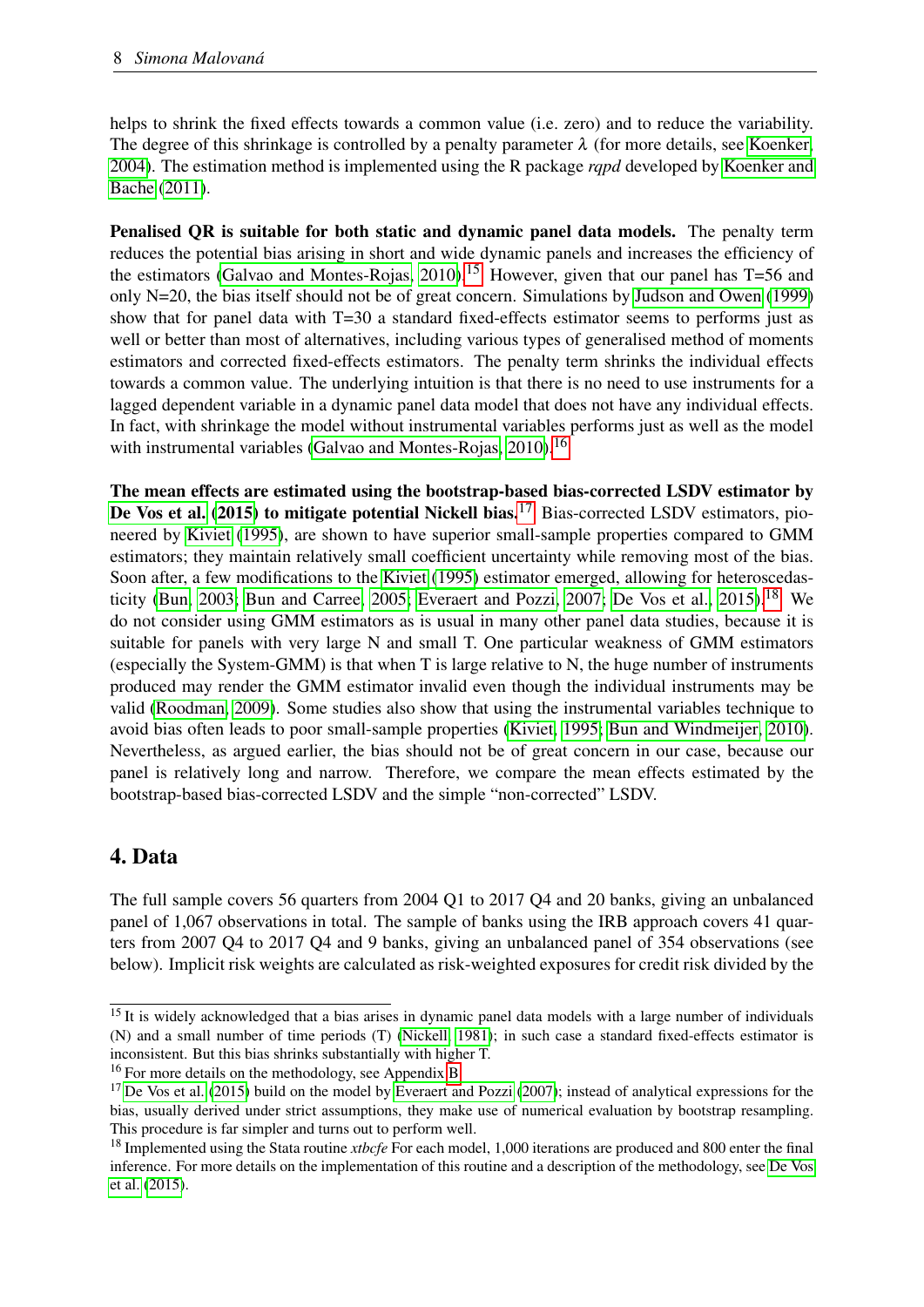exposure value, as defined by the regulations.<sup>[19](#page-12-0)</sup> We work with exposures for credit risk, which accounted for about 85% of total risk-weighted exposures as of 2017 Q4. We consider unconsolidated bank statements.[20](#page-12-1)

According to CRD IV, banks' credit exposures under the IRB approach can be divided into four main exposure classes: (i) exposures to central governments and central banks, (ii) exposures to institutions, (iii) exposures to corporates and (iv) retail exposures. The remaining credit exposure categories under the IRB approach are equity exposures, items representing securitisation positions and other non credit-obligation assets; all these exposures are categorised as "other credit exposures". The categorisation of banks' credit exposures under the STA approach is more complicated because there are 17 different credit exposure categories (as compared to seven under the IRB approach; for more detail see Appendix [A\)](#page-37-0). To simplify the analysis and make the credit exposure classes more or less comparable under the two approaches, we categorise the STA credit exposures as follows: (i) exposures to central governments or central banks, $2^{1}$  (ii) exposures to institutions, (iii) exposures to corporates, (iv) retail exposures,  $^{22}$  $^{22}$  $^{22}$  (v) exposures secured by mortgages on immovable property, (vi) exposures in default and (vii) other exposures.

Nevertheless, the credit exposure categories and corresponding implicit risk weights are not fully comparable under the two approaches. The main differences are as follows. First, under the STA approach there is a separate category for exposures in default, while under the IRB approach exposures in default are part of other categories. Second, under the STA approach there is a separate category for exposures secured by mortgages on immovable property containing only that part of an exposure which is fully secured by a mortgage on immovable property; the part of the exposure that exceeds the mortgage value of the property is categorised as an unsecured exposure of the counterparty involved. Under the IRB approach, the whole exposure is categorised according to

<span id="page-12-0"></span> $19$  The exposure value is the fully adjusted exposure value adjusted for the effect of conversion factors for offbalance sheet items. The data are from the Common Reporting (COREP) standardised reporting framework issued by the European Banking Authority for Capital Requirements Directive (CRD) reporting. COREP is used by credit institutions and investment firms when reporting their solvency ratios to supervisory authorities under the CRD. For more information see [EBA](#page-33-12) [\(2010\)](#page-33-12) and further revisions of these guidelines.

Under the STA approach, the total implicit risk weights are calculated as risk-weighted exposures divided by total assets; total assets are used instead of the exposure value, because exposure value data are not available for the period 2004–2007. The difference between the implicit risk weights calculated using total assets and the exposure value is negligible in the period after 2007; we therefore consider this approximation to be appropriate. In all other cases except for the total implicit risk weights under the STA approach, the exposure value is used in the denominator.

<span id="page-12-1"></span><sup>&</sup>lt;sup>20</sup> The Czech Export Bank and the Czech-Moravian Guarantee and Development Bank are excluded from the analysis; these banks are wholly owned by the Czech state (providing implicit state guarantees for their liabilities) and have different business models and volatile credit portfolios. ERB bank is also excluded due to its insolvency. Bank-level data are obtained from the CNB's internal supervisory database.

<span id="page-12-2"></span> $^{21}$  Exposures to central governments or central banks consist of exposures to central governments or central banks, exposures to regional governments or local authorities, exposures to public sector entities, exposures to multilateral development banks and exposures to international organisations as defined by Article 112 of CRR/CRD IV. This is in line with the categorisation under the IRB approach (see Article 147(3) and (4) of CRD IV).

<span id="page-12-3"></span><sup>&</sup>lt;sup>22</sup> Retail exposures comprise exposures to natural persons and exposures to SMEs, which are treated by the institution in its risk management consistently over time and in a similar manner. They are not managed just individually as exposures in the corporate exposure class and they each represent one of a significant number of similarly managed exposures. In addition, the total amount of exposures to an SME owed to the institution and parent undertakings and its subsidiaries cannot exceed EUR 1 million (see Article 146(5) of CRD IV for IRB retail credit exposures and Article 123 of CRD IV for STA retail credit exposures. With respect to that, the retail exposure category usually consists of special-purpose and non-special-purpose consumer loans, mortgage loans, credit card loans and loans to SMEs which meet the aforementioned conditions.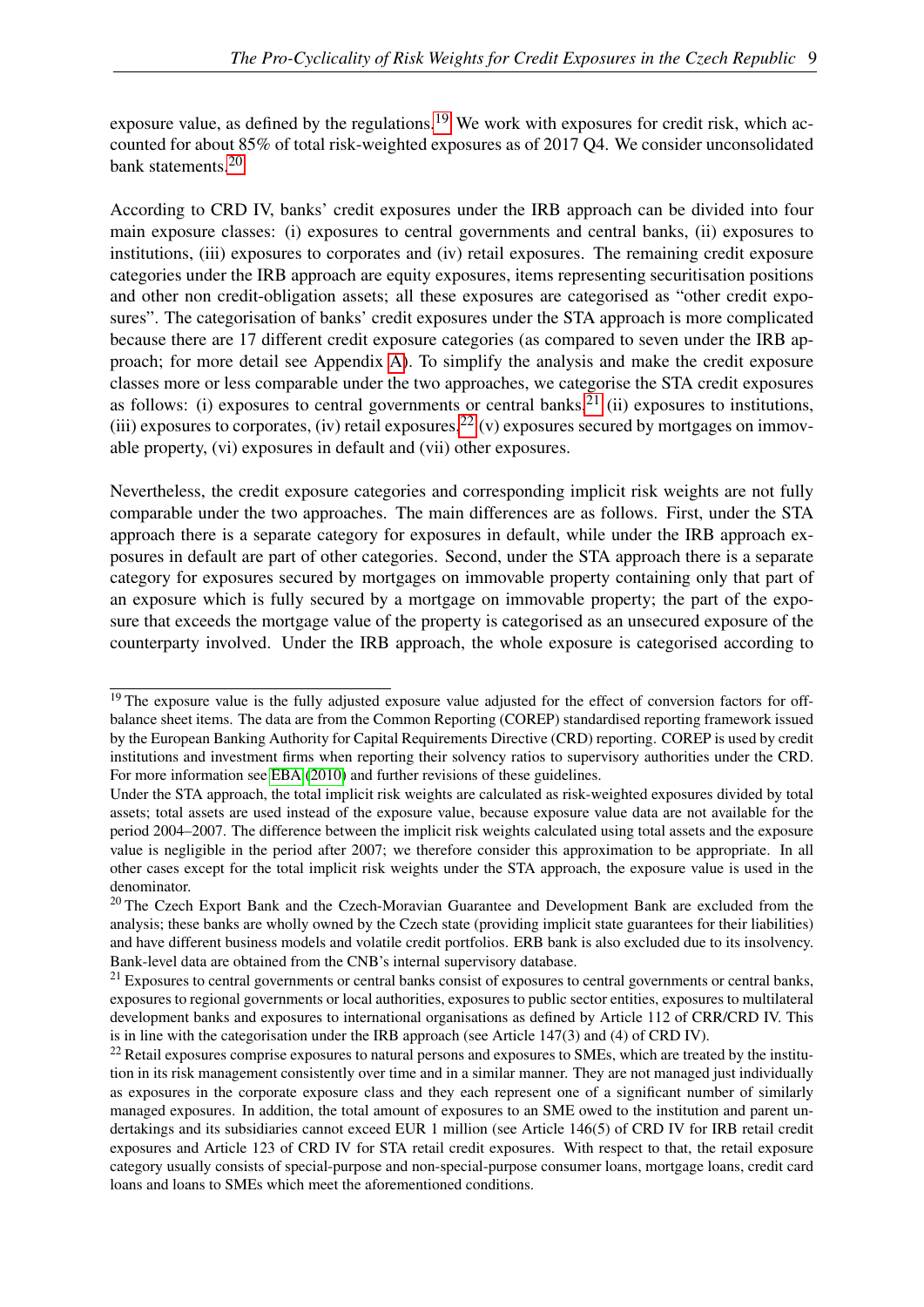the counterparty involved. A detailed description of the exposure categories and their shares in the Czech banking sector is presented in Appendix [A.](#page-37-0)

|            |                  |       | Implicit risk weights |       |       |            |       | <b>Shares</b> |           |       |
|------------|------------------|-------|-----------------------|-------|-------|------------|-------|---------------|-----------|-------|
|            |                  |       |                       |       |       | <b>RWE</b> |       |               | Exposures |       |
|            | Category         | Q1/08 | Q4/14                 | Q4/17 | Q1/08 | Q4/14      | Q4/17 | Q1/08         | O4/14     | Q4/17 |
|            | CGCB             | 0.2   | 0.1                   | 0.3   | 0.0   | 0.0        | 0.2   | 6.3           | 12.1      | 17.6  |
| <b>STA</b> | Institutions     | 33.2  | 36.8                  | 22.9  | 1.9   | 0.9        | 0.7   | 2.5           | 1.0       | 0.9   |
| approach   | Corporate        | 98.7  | 99.1                  | 93.9  | 24.3  | 12.4       | 11.6  | 10.5          | 4.8       | 3.7   |
|            | Retail           | 74.0  | 73.4                  | 71.5  | 7.8   | 5.8        | 5.4   | 4.5           | 3.0       | 2.2   |
|            | Secured          | 37.5  | 36.2                  | 36.5  | 1.5   | 2.2        | 2.6   | 1.7           | 2.3       | 2.1   |
|            | In default       | 141.0 | 124.8                 | 129.9 | 0.7   | 1.0        | 1.0   | 0.2           | 0.3       | 0.2   |
|            | Other            | 83.1  | 97.1                  | 94.9  | 7.0   | 7.4        | 6.6   | 3.6           | 2.9       | 2.0   |
|            | CGCB             | 2.3   | 2.9                   | 2.4   | 0.6   | 1.1        | 1.5   | 11.9          | 14.6      | 18.5  |
| <b>IRB</b> | Institutions     | 19.4  | 25.6                  | 16.8  | 7.6   | 8.3        | 6.3   | 16.8          | 12.3      | 11.0  |
| approach   | Corporate        | 66.3  | 64.2                  | 60.0  | 35.4  | 40.9       | 41.3  | 22.8          | 24.3      | 20.3  |
|            | Retail           | 29.1  | 33.8                  | 30.3  | 13.1  | 20.0       | 21.7  | 19.2          | 22.5      | 21.1  |
|            | - of which BSMBs | 24.2  | 27.8                  | 24.6  | 4.0   | 5.9        | 6.3   | 7.1           | 8.2       | 7.6   |
|            | Other            |       |                       | 97.3  | 0.0   | 0.0        | 1.2   | 0.0           | 0.0       | 0.4   |

<span id="page-13-1"></span>*Table 1: Aggregate Implicit Risk Weights and Exposure Shares in Different Credit Exposure Categories (%)*

*Note:* Aggregate implicit risk weights are calculated as the sum of risk-weighted exposures divided by the sum of the fully adjusted exposure value in each credit exposure category. There was a change in the classification of some exposure categories in 2014. CGCB – central government and central bank. BSMBs – building societies and mortgage banks.

In the Czech Republic, the IRB approach is used by all large banks and several mediumsized banks and some of their subsidiary building societies , with a combined market share of approximately 80%. Five large or medium-sized banks started to use the IRB approach in 2007 Q3; three others followed a few quarters later; the last bank started to use the IRB approach in 2011 Q1. Figure [1](#page-14-0) shows that implicit risk weights started falling simultaneously with the switch to the IRB approach. The difference between the risk weights of banks using solely the STA approach (the blue line) and those of banks using the IRB approach for at least some part of their exposures (the purple line) is striking. The effect is even more pronounced when one takes into account IRB exposures only (the red line).<sup>[23](#page-13-0)</sup> The implicit risk weights of banks using solely the STA approach started to decrease slowly a few quarters later than those of banks using the IRB approach. In the case of STA banks, the decline can be explained by a fall in the ratio of generally more risky credit exposures and a rise in the ratio of generally less risky credit exposures. In particular, the aggregated balance sheet of STA banks saw an increase in the share of exposures to central governments or central banks of 40 pp and decreases in the shares of exposures to corporates of 23 pp, exposures to institutions of 5.5 pp and exposures to retail of 7.5 pp between 2008 Q1 and 2017 Q4 (see Table [1\)](#page-13-1). The fall in the implicit risk weights of IRB banks, on the other hand, cannot be explained solely by a change in the asset structure, so migration to the IRB approach also played a role. The aggregated balance sheet of IRB banks saw an increase in the share of exposures to central governments or central banks of only 9 pp and decreases in the shares of exposures to corporates of only 4 pp and exposures to

<span id="page-13-0"></span><sup>&</sup>lt;sup>23</sup> All banks using the IRB approach also use the STA approach for a certain (usually small) portion of their exposures. The purple line represents the total implicit risk weights of banks using the IRB approach, while the red line represents the implicit risk weights calculated using IRB exposures only.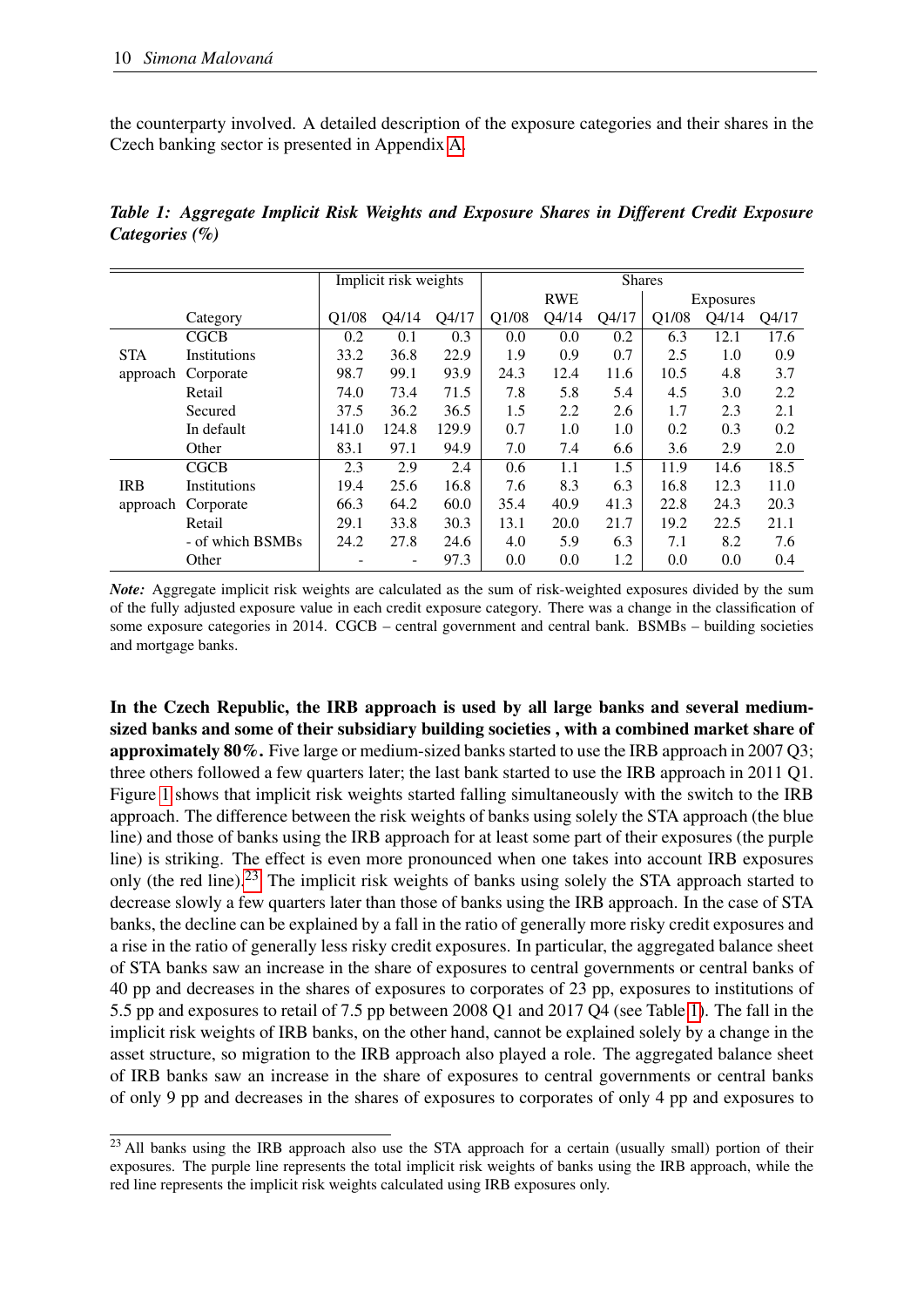institutions of 8 pp between 2008 Q1 and 2017 Q4; moreover, the share of retail exposures increased by 2.5 pp in the given period (see Table [1\)](#page-13-1).



<span id="page-14-0"></span>*Figure 1: Implicit Risk Weights under the STA and IRB Approaches (%)*

*Note:* Shaded areas show the variance in implicit risk weights for the total exposures of all banks; coloured lines refer to the average implicit risk weights of banks using solely the STA approach or the IRB approach as of 2017 Q4. Vertical lines – banks' switches to the IRB approach (nine banks in four waves).

The cycle is proxied by four indicators – annual real and nominal GDP growth as proxies for the business cycle and the annual credit-to-GDP growth ratio of the private non-financial sector and the financial cycle indicator (FCI) as proxies for the credit and financial cycle (see Figures  $2-3$ ).<sup>[24](#page-14-1)</sup> The credit-to-GDP ratio may not seem an optimal proxy for the credit cycle for a converging economy with financial deepening. The gap between the ratio and its long-term trend can be suggested instead. However, the Czech economy entered into transition in the 1990s with a very high level of corporate debt. As a result, there has been no upward-sloping trend so far. Moreover, the credit-to-GDP gap is affected by a fall in the credit volume in 1998–2002 caused by a banking crisis in the late 1990s and the clean-up of bank balance sheets ahead of the privatisation of large banks. The fact that the evolution of credit in this period is a result of economic transformation and institutional changes rather than a reflection of the credit cycle prevents any meaningful estimation.<sup>[25](#page-14-2)</sup> For this and other reasons,<sup>[26](#page-14-3)</sup> the long-term trend in the ratio of total credit to GDP is not suitable for obtaining robust information. Therefore, the simple credit-to-GDP change may be a good proxy for the credit cycle. The FCI is constructed by [Plašil et al.](#page-35-16) [\(2014\)](#page-35-16) and used by the Czech National Bank as an indicator of the financial cycle (see e.g. [CNB, 2017\)](#page-33-13) which is intended to signal the emergence of future problems in timely fashion and to capture the individual phases of the financial cycle (see [CNB, 2013\)](#page-33-14). The FCI is estimated using a factor model and selected variables tracking risks in the financial sector and the real economy.<sup>[27](#page-14-4)</sup> One of the variables entering the FCI estimation is house price growth; we use house price growth in addition to the four

<span id="page-14-1"></span><sup>&</sup>lt;sup>24</sup> We use both nominal and real GDP growth to provide comprehensive results. The empirical results are very similar for both these proxies. This is due to the small difference between nominal and real GDP growth in the Czech Republic given by low and stable consumer price inflation.

<span id="page-14-2"></span> $25$  For more details, see [Frait et al.](#page-34-12) [\(2011\)](#page-34-13) and [Gersl and Seidler](#page-34-13) (2011).

<span id="page-14-3"></span><sup>26</sup> The reasons were described in detail in [CNB](#page-33-15) [\(2015b,](#page-33-15) [2016\)](#page-33-16).

<span id="page-14-4"></span><sup>&</sup>lt;sup>27</sup> Credit, the FCI and the RMCI are obtained from the CNB's internal database and GDP from the Czech Statistical Office.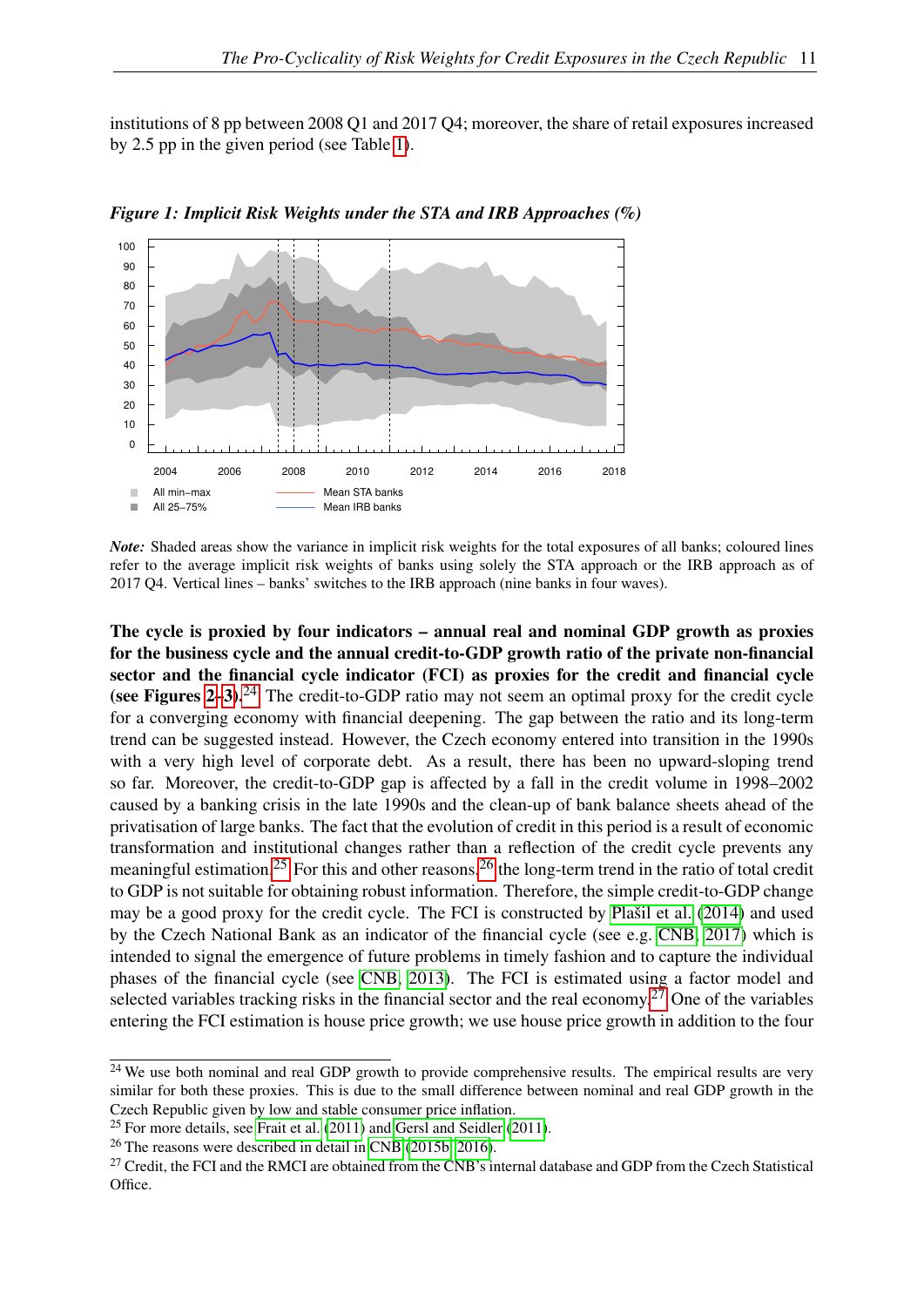cycle variables in the regression analysis. Specifically, we use year-on-year growth in apartment prices as published by the Czech Statistical Office.



<span id="page-15-0"></span>*Figure 2: House Price Growth and Proxies for the Financial and Credit Cycle*

<span id="page-15-1"></span>*Note:* Vertical lines – banks' switches to the IRB approach (nine banks in four waves).

*Figure 3: Business Cycle Proxies and Monetary Policy Variables*



*Note:* Vertical lines – banks' switches to the IRB approach (nine banks in four waves).

Monetary conditions are proxied by the real monetary conditions index (RMCI), which captures the effect of unconventional monetary policy alongside conventional policy and the period of prolonged monetary easing at the zero lower bound on policy rates. The CNB operated with its monetary policy rates at the zero lower bound between November 2012 and August 2017. It started to use the exchange rate as an unconventional monetary policy instrument within its inflation targeting regime in the form of a publicly declared, one-sided exchange rate commitment in November 2013 and decided to discontinue its use in April 2017. In the baseline analysis we use the real monetary conditions index (RMCI) constructed and used by the Czech National Bank [\(CNB, 2015a\)](#page-33-17). The RMCI is calculated as a weighted average of deviations of domestic ex ante real interest rates and the real exchange rate from their equilibrium levels. A positive value of the RMCI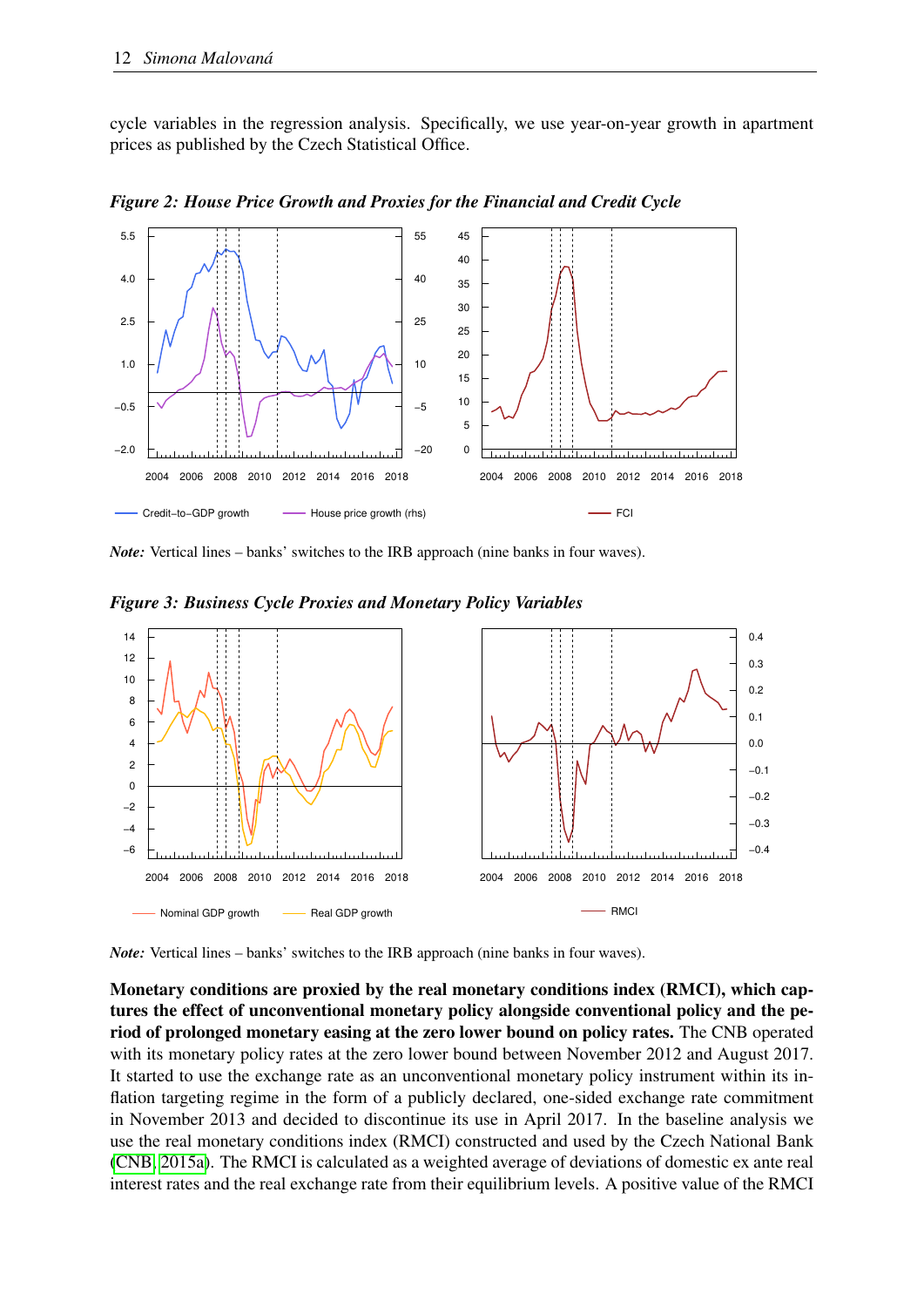refers to easy monetary conditions and a negative value to tight monetary conditions. As for the interest rate component, the 3-month Pribor adjusted for financial market inflation expectations one year ahead was chosen. The exchange rate component was proxied by the effective real exchange rate. The right panel of Figure [3](#page-15-1) shows the path of the RMCI.

# <span id="page-16-0"></span>5. Results

## 5.1 Distribution Analysis

The distribution of banks' implicit risk weights is not normal – it differs significantly with respect to regulatory approach, credit exposure category and time. The distribution of banks' implicit risk weights is right-skewed (with mean > median > mode) under both the IRB and STA approaches (Figure [4\)](#page-17-0); in addition, there are still significant differences between these two distributions. As expected, the distribution under the IRB approach is shifted towards lower values, ranging between 9% and 91% (after we exclude one particular bank the range is even narrower, at 9%– 60%). On the other hand, the implicit risk weights under the STA approach reach up to 100 and their location parameters and dispersion are much higher. In particular, the mean and the standard deviation of the implicit risk weights under the IRB approach is, respectively, 35% and 17% (31% and 13% after excluding the bank), while under the STA approach it is 53% and 20% (considering the same time period 2007 Q3–2017 Q4).

The distribution of the implicit risk weights is bimodal under both regulatory approaches in the period after 2007 Q3 due to the different distributions of the implicit risk weights for different credit exposure categories. Banks' credit exposures are classified into four main categories: (i) exposures to central governments and central banks, (ii) exposures to institutions, (iii) corporate exposures and (iv) retail exposures; under the STA approach, remaining exposures which do not belong to any category are reported as "others".<sup>[28](#page-16-1)</sup> The riskiness of exposures in different categories usually differs; for example, retail credit exposures secured by property will be considered less risky than unsecured loans to non-financial corporations, so the associated risk weights will be lower. The right panel of Figure [4a](#page-17-0)) illustrates the differences in the distributions under the IRB approach. Under the STA approach the risk weights in different credit exposures classes are defined by regulation. Even though banks can differentiate between counterparties within the same loan category with respect to their external credit rating, the dispersion is usually small. The shape of the distribution of total implicit risk weights under the STA approach is thus given mainly by the credit exposure structure, i.e. by the relative share of each exposure category.

<span id="page-16-1"></span><sup>&</sup>lt;sup>28</sup> The classification differs slightly between STA and IRB banks. While for IRB banks we can distinguish only these four asset classes, for STA banks exposures are classified into a large number of classes. To be able to compare between STA and IRB banks, for STA banks we report the four main classes and refer to the remaining exposures as "others"; these include exposures to regional governments or local authorities, public sector entities, multilateral development banks, international organisations, exposures secured by residential property, exposures in default, exposures associated with particularly high risk, exposures in the form of covered bonds, items representing secularisation positions, exposures to institutions with a short-term credit assessment and in collective investment undertakings, equity exposures and other items.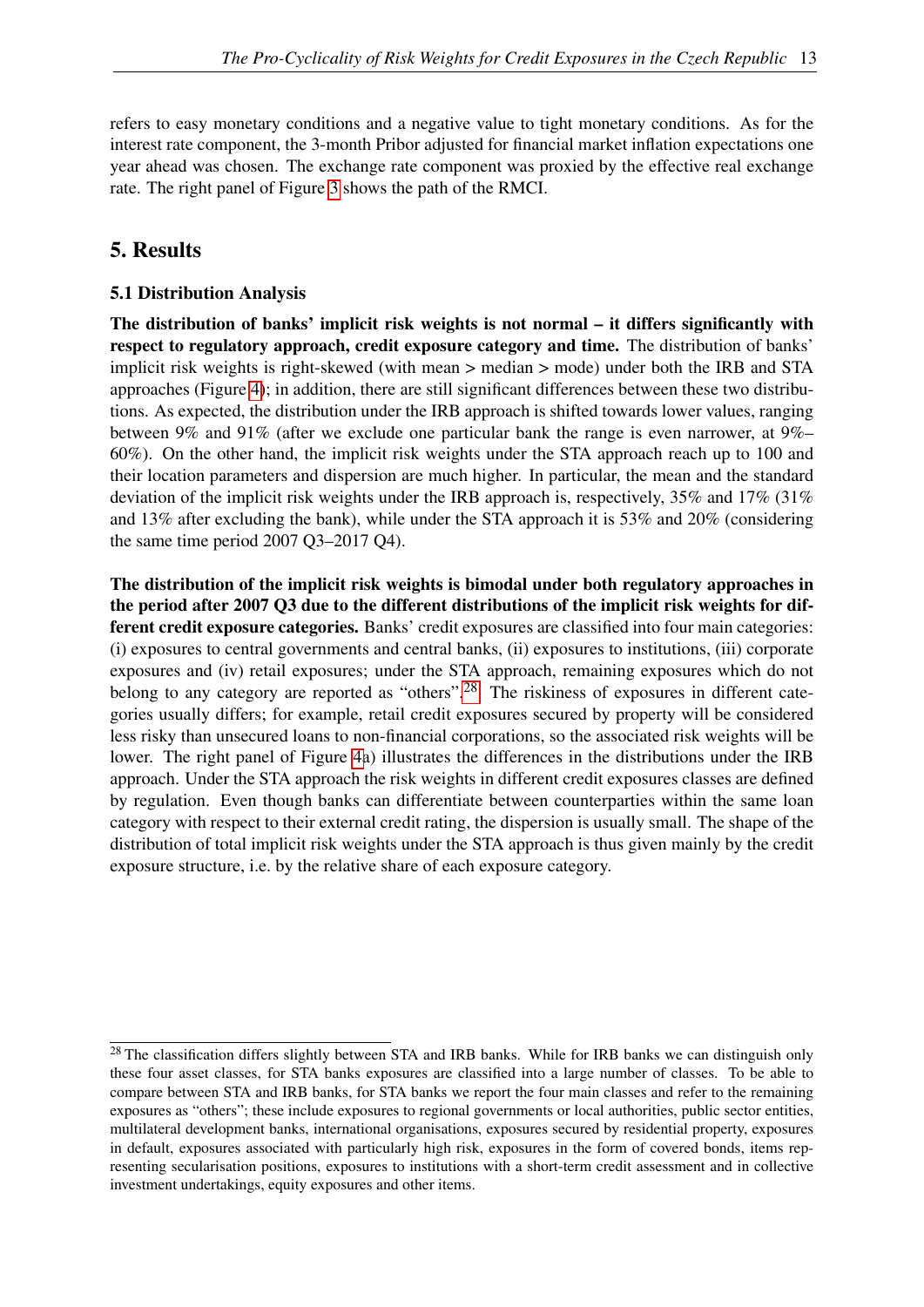#### <span id="page-17-0"></span>*Figure 4: Distribution of Implicit Risk Weights by Regulatory Approach and Credit Exposure Category*

*(a) Differences in the Distribution by Regulatory Approach and Credit Exposure Category*



*(b) Differences in the Distribution by Regulatory Approach and Time*



*Note:* Implicit risk weights under the STA approach are calculated as the ratio of risk-weighted credit exposures to total assets; implicit risk weights under the IRB approach are calculated as the ratio of risk-weighted credit exposures to the non-risk-weighted credit exposure value fully adjusted for the effect of conversion factors for off-balance sheet items. Under the STA approach total assets are used because the adjusted non-risk-weighted credit exposure value is not available before 2007 Q3; however, the difference between the implicit risk weights calculated using total assets and the fully adjusted non-risk-weighted credit exposure value is small, as indicated by a comparison of the two in the period after 2007 Q3. The distribution is estimated using Epanechnikov kernel density estimation; the bandwidths were chosen using the rule of thumb. For more details see the documentation on the R function *density*.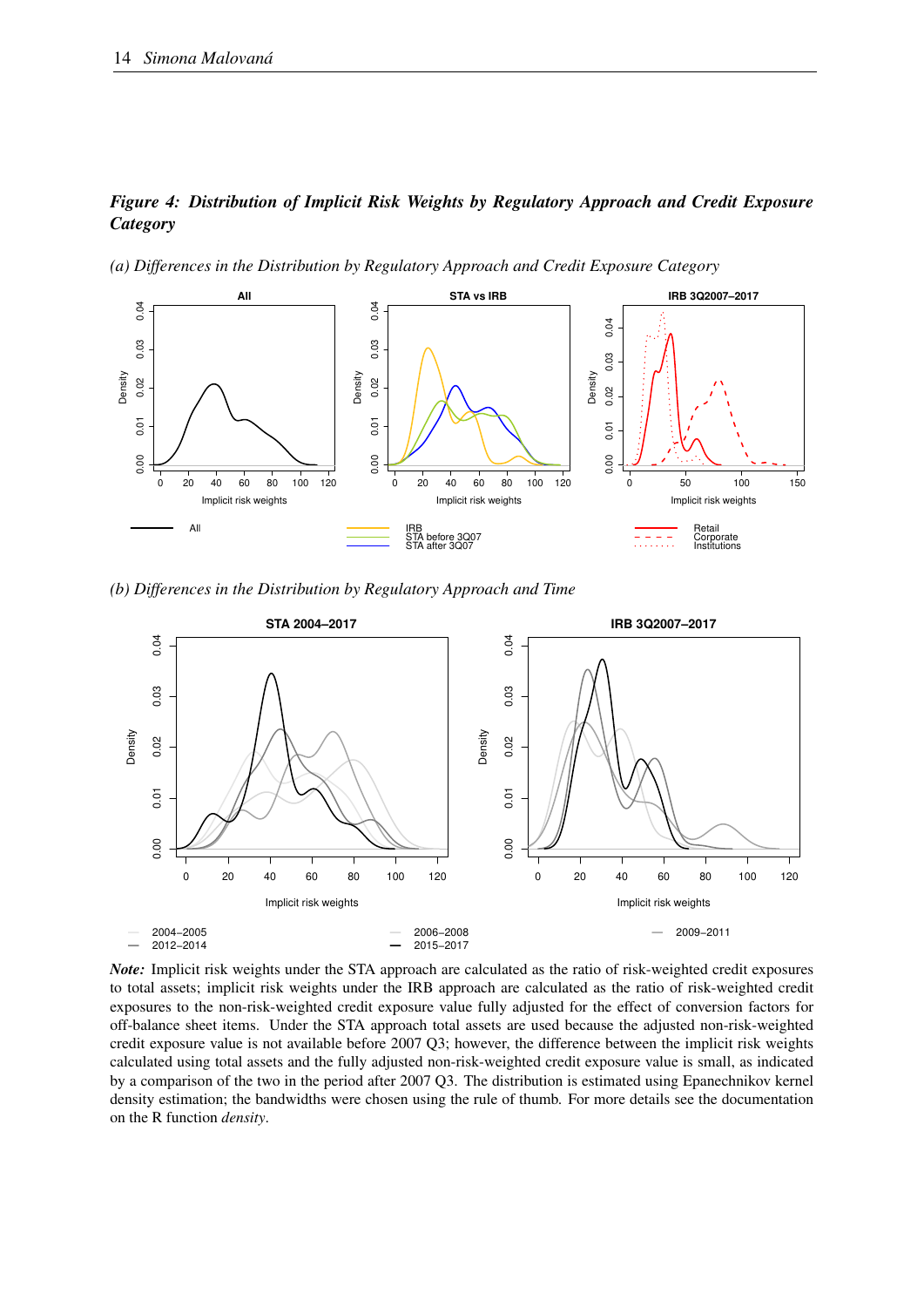The distribution of implicit risk weights under both regulatory approaches changes significantly over time, too (Figure [4\)](#page-17-0). Between 2004 and 2017, the distribution under the STA approach changes from right-skewed to left-skewed and then back to right-skewed. The average risk weight under the STA approach increases from 42% to 68% between 2004 Q1 and 2007 Q3 and then goes back to 41% in 2017 Q4.<sup>[29](#page-18-0)</sup> The change in the credit exposure structure towards less risky assets is an important factor explaining the decline in risk weights. The total credit exposures of STA banks saw an increase in the share of generally less risky exposures (to central government and the central bank) of 30 pp and a decrease in the share of generally more risky exposures (to institutions, corporates and retail) of 35 pp between 2008 Q1 and 2017 Q4 (see Table [1\)](#page-13-1). The distribution under the IRB approach remains right-skewed and bimodal in the whole period between 2008 Q1 and 2017 Q4, while the importance of the mode at a lower level of implicit risk weights increases significantly over time. This change, however, cannot be explained solely by change in the balance-sheet structure; rather, it is a result of a combination of a higher share of less risky exposures and lower implicit risk weights (see Table [1\)](#page-13-1).

The distribution of implicit risk weights is quite distinct between different phases of the financial and credit cycle. Figures [5](#page-19-0) displays the kernel density estimates for risk weights conditional on the credit cycle, doing so separately for the individual credit exposure categories and regulatory approaches. The conditional distribution with respect to the financial cycle is presented in Appendix [C;](#page-42-0) the results are similar. We distinguish between two phases. The first phase – let's call it the near-peak phase of the cycle – refers to a period of high financial imbalances, excessive lending and optimism and a high level of systemic risk; the second phase – the near-trough phase of the cycle – refers to a completely opposite situation characterised by low financial imbalances, subdued lending activity, pessimistic expectations and a low level of systemic risk. These two phases are approximated by the upper and lower quartile of the credit-to-GDP growth ratio and the FCI (see Figure [5a](#page-19-0))). For the sake of brevity, only results with the credit-to-GDP growth ratio are presented; however, the results with the FCI are analogous (see Figure [C1](#page-42-1) in Appendix [C\)](#page-42-0).

Neither of the estimated conditional distributions seems Gaussian. Under the IRB approach, the distribution in the near-peak phase of the cycle is characterised by higher right-skewness, i.e. the distribution is clustered more around lower values. This is given primarily by the distribution of risk weights for retail exposures. For retail exposures the location parameters (mean, median and mode) of the distribution are lower in the near-peak phase, while for corporate exposures and exposures to institutions they remain very similar in both phases. In contrast, under the STA approach the distribution is left-skewed in the near-peak phase and right-skewed in the near-trough phase. This corresponds to the change in the credit exposure structure of STA banks towards more risky exposures between 2002–2007 and then back towards less risky exposures between 2008–2016, as discussed above.

Figure [5c](#page-19-0)) shows the conditional distributions of the average total PD and LGD parameters for individual banks (without breakdown by exposure type). It reveals that the difference between the distributions of IRB risk weights in the near-peak and near-trough phases of the cycle is determined mainly by the distribution of the PD parameter. The PD distribution in the near-peak phase is clustered around much lower values relative to the distribution in the near-trough phase. On the other hand, the distribution of the LGD parameter exhibits a similar mean and dispersion in both

<span id="page-18-0"></span><sup>&</sup>lt;sup>29</sup> The average is calculated as the average value across risk weights for individual STA banks. The aggregate implicit risk weights (calculated as the sum of risk-weighted exposures divided by the sum of total assets) give similar information – the implicit risk weights increase from 41% to 68% and then drop back to 40%. This is not surprising, as the Czech banking sector is relatively homogeneous (consisting mainly of universal banks with similar business models).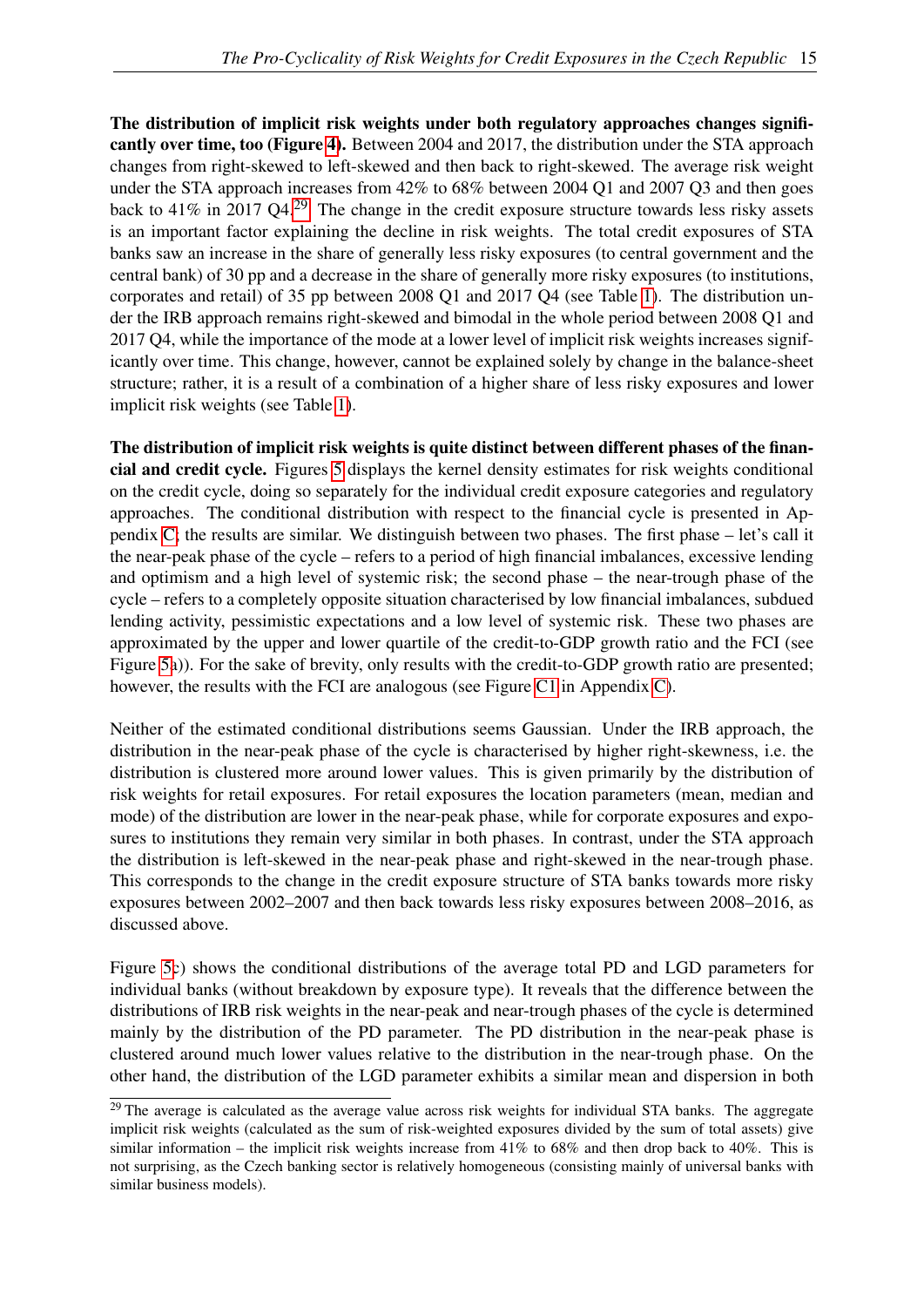phases. Even so, the distribution in the near-trough phase is left-skewed while that in the near-peak phase is right-skewed, i.e. the distribution in the near-peak phase is more clustered around lower values, similarly to PD. The bimodal shape of the PD and LGD distributions corresponds to the different credit exposure structures of individual banks (see Figure [6\)](#page-21-0).

An analogous exercise performed with the business cycle proxies – nominal and real GDP growth – reveals that the conditional distribution is very similar in the upper and lower quartiles of the cycle proxies (see Appendix [C\)](#page-42-0).

#### <span id="page-19-0"></span>*Figure 5: Distribution of Implicit Risk Weights and Risk Parameters Conditional on the Credit Cycle*



*(a) STA vs IRB Approach*

*(b) Credit Exposure Categories under the IRB Approach*

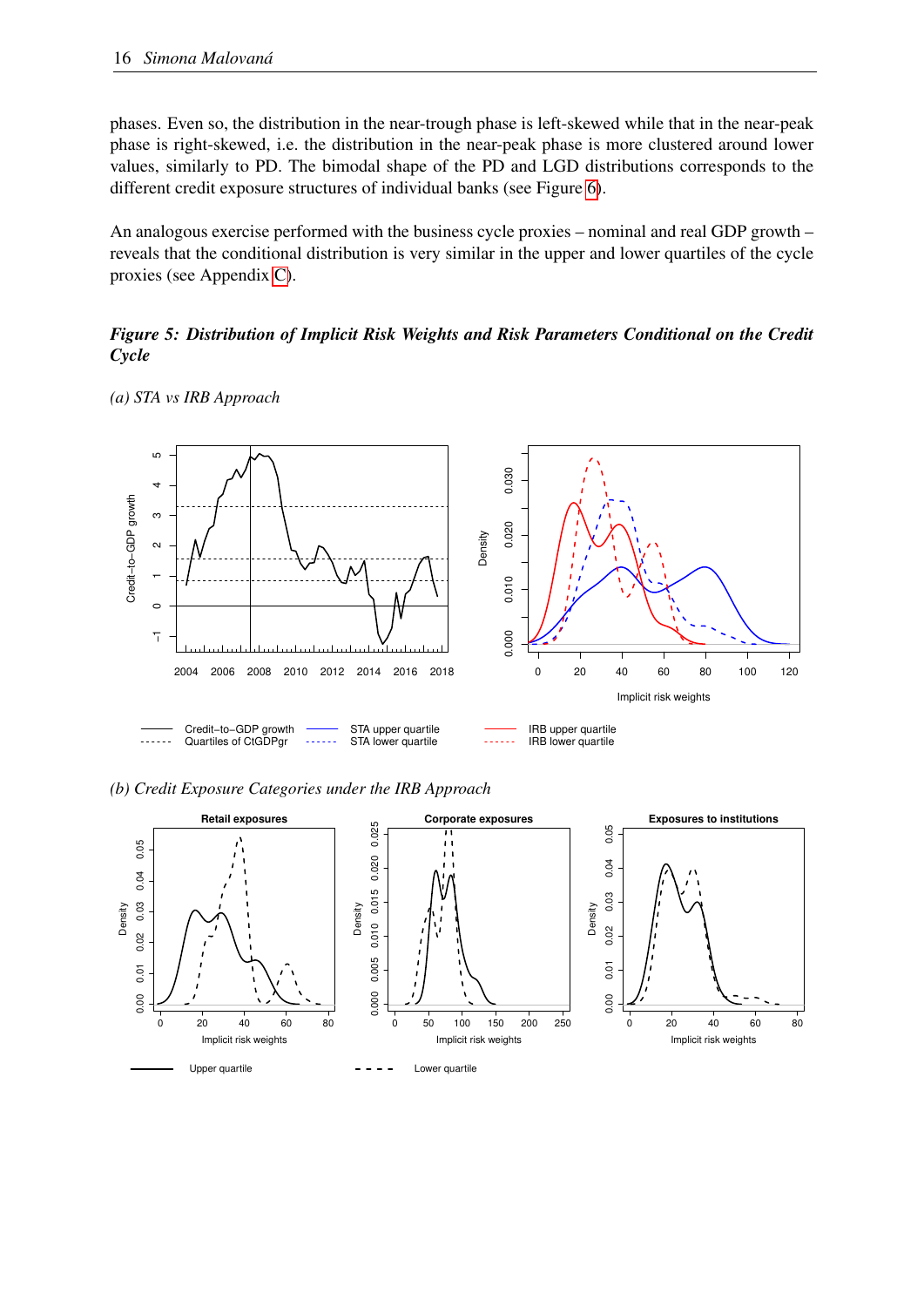

*(c) Probability of Default and Loss Given Default under the IRB Approach*

*Note:* The distribution is estimated using Epanechnikov kernel density estimation; the bandwidths were chosen using the rule of thumb. For more details see the documentation on the R function *density*. CtGDPgr – credit-to-GDP growth.

To sum up, the distributions of banks' implicit risk weights seem to be far from normal. This is caused by a combination of at least three factors – the regulatory approach, banks' credit exposure structure and the financial cycle. First, under the IRB approach the implicit risk weights are clustered around much lower values than under the STA approach. This is due to the nature of the IRB approach.<sup>[30](#page-20-0)</sup> Second, the distribution is bimodal under both regulatory approaches. This is caused by different riskiness of different asset classes and therefore different associated risk weights. Third, under the IRB approach, the implicit risk weights are lower in the near-peak phase of the financial and credit cycle compared to the near-trough phase of the cycle. At the peak of the cycle the level of credit risk is usually lowest. This affects the estimates of the risk parameters (PD and LGD) entering the calculation of the capital requirements for credit risk and consequently the implicit risk weights under the IRB approach. All in all, the distributional analysis shows that the impact of cycle variables on risk weights is probably more complex than a simple mean effect. This justifies the choice of quantile regression as the estimation method (see the next subsection).

<span id="page-20-0"></span><sup>&</sup>lt;sup>30</sup> When using the IRB approach, the bank implicitly derives risk weights based on its own assessment of the riskiness of the portfolio, i.e. on the basis of its own model estimates of the PD and LGD parameters.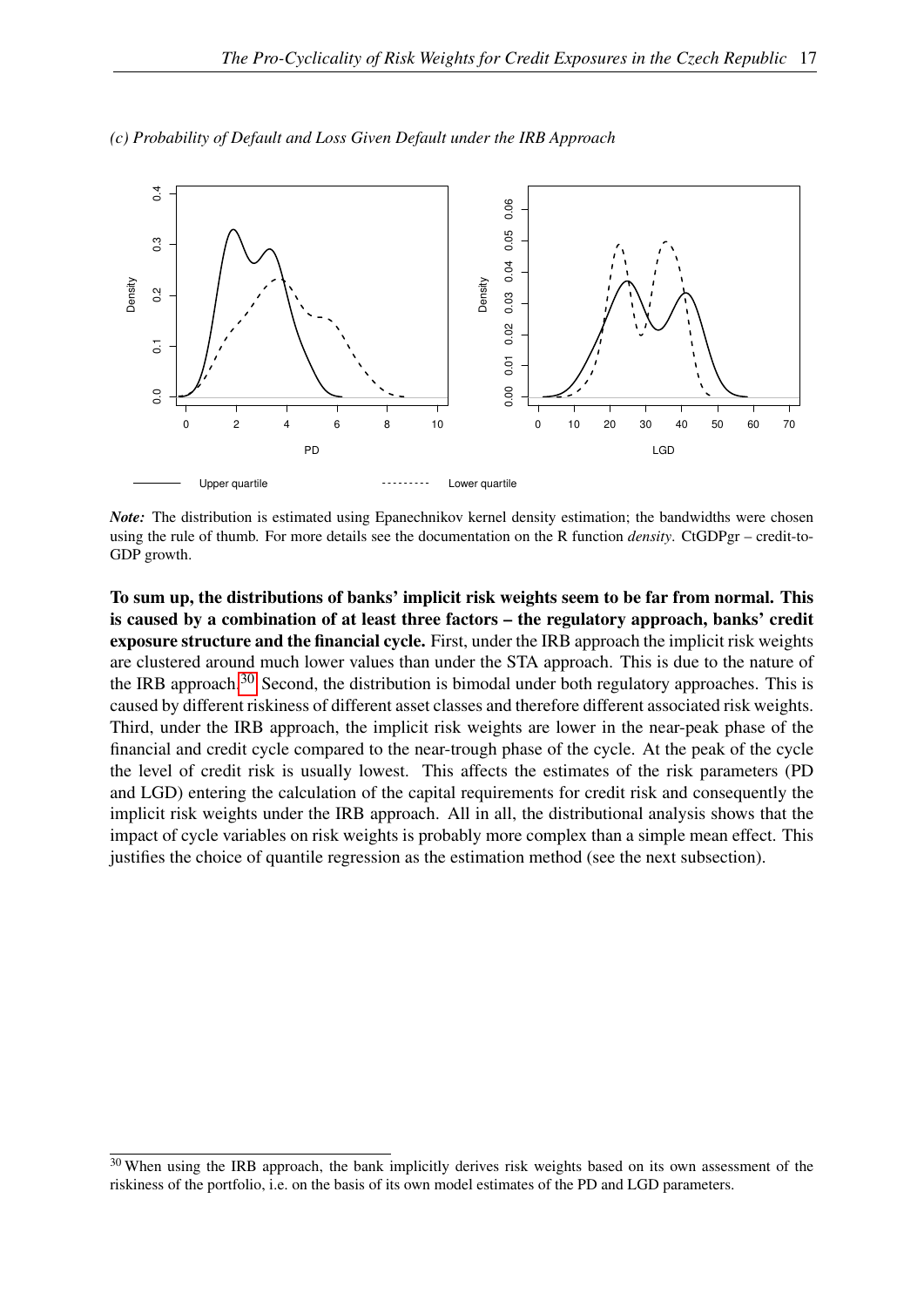<span id="page-21-0"></span>*Figure 6: Relationship between Implicit Risk Weights and Risk Parameters by Prevailing Credit Exposure Categories under the IRB Approach*



*Note:* The prevailing credit exposure category is determined based on the fully adjusted exposure value adjusted for the effect of conversion factors for off-balance sheet items.

#### 5.2 Quantile Regression Analysis

The estimation results for equation  $(1)$  are reported in Figures [7](#page-22-0)[–11.](#page-27-0) The model is estimated sepa-rately for banks using solely the STA approach and banks using the IRB approach.<sup>[31](#page-21-1)</sup> For the sake of brevity, only the coefficients on the cycle variables and 90% confidence intervals are reported. The mean effects are shown in red. Complete estimation results are presented in Appendix [C.](#page-42-0) As for the interpretation, a negative sign on the coefficient indicates that the implicit risk weights are pro-cyclical and a positive sign indicates that they are counter-cyclical. In other words, the implicit risk weights tend to be lower in booms and higher in busts if the coefficient is negative and vice versa if the coefficient is positive. As for the STA approach, the whole business and financial cycle enters the analysis (2004–2016); as for the IRB approach, the cycles are incomplete (2007 Q3– 2016). This might seem to be a limitation; however, even the analysis under the IRB approach takes into account a significant part of both cycles – the peak of the financial and business cycles in 2007–2009, the descending phase of both cycles in the years afterwards and the recovery in recent years (see Figures [2](#page-15-0)[–3\)](#page-15-1). Nevertheless, we should keep in mind the time span entering the analysis under both regulatory approaches. In terms of size, a coefficient equal to 0.1 implies that if the cycle variable increases by 1 pp, then the implied risk weights increase by 0.1 pp.

<span id="page-21-1"></span><sup>&</sup>lt;sup>31</sup> Because banks started to switch to the IRB approach in 2007 Q3 the sample of IRB banks is for the period 2007 Q3–2016 Q4, while the sample of STA banks is for the whole period 2004 Q1–2016 Q4. It is common for banks using the IRB approach also to use the STA approach for some part of their exposures; nevertheless, the dependent variables entering the analysis are either implicit risk weights of STA banks (i.e. determined solely under the STA approach) or implicit risk weights of IRB banks calculated solely under the IRB approach. Implicit risk weights of IRB banks determined under the STA approach do not enter the analysis; this should not be of great concern, as their share is relatively small.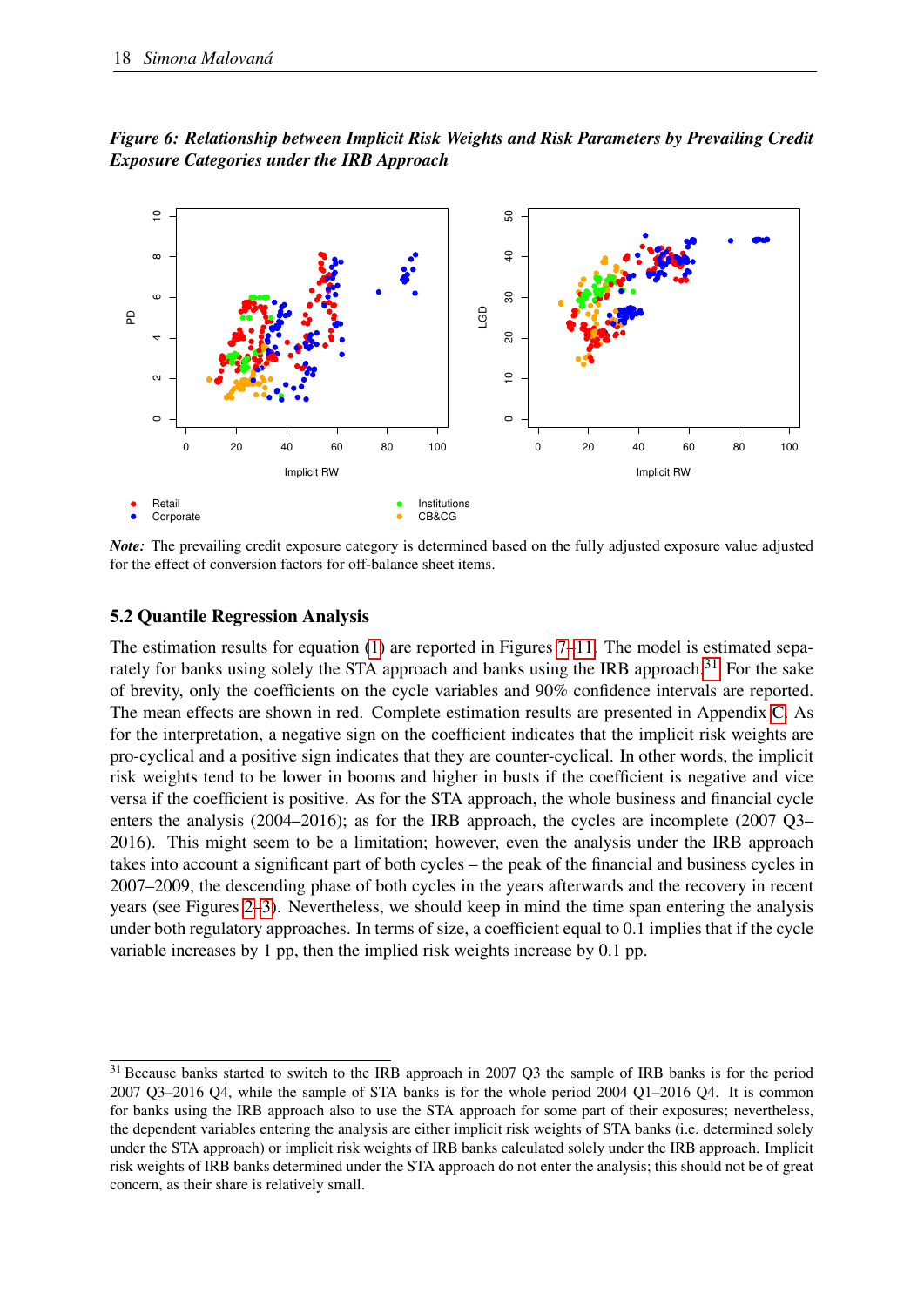#### <span id="page-22-0"></span>*Figure 7: Effect of an Increase in the Cycle Variable on Implicit Risk Weights (pp)*

*(a) Dependent Variable – Implicit Risk Weights of Banks Using Solely the STA Approach in the Given Quarter*



*(b) Dependent Variable – Implicit Risk Weights under the IRB Approach*



*Note:* X-axis – quantiles, y-axis – coefficient size; red lines refer to mean effect; 90% confidence intervals reported.

The implicit risk weights seem to behave pro-cyclically under the IRB approach and countercyclically under the STA approach. There is a predominantly positive relationship between the implicit risk weights under the STA approach and the cycle variables; this relationship is stronger and statistically significant in higher quantiles of risk weights. Under the IRB approach, the relationship between the implicit risk weights and the cycle variables is negative. The strength of this relationship increases in lower quantiles; however, most of the results are not statistically significant at the 10% level.

The direction of the estimated effects is in line with the conclusions drawn in the distributional analysis in the previous subsection. It was shown that under the STA approach the distribution of the implicit risk weights is right-skewed in the lower quartile of the financial and credit cycle and left-skewed in the upper quartile of the cycle, pointing to potentially counter-cyclical behaviour of STA risk weights. The opposite relationship was identified under the IRB approach, pointing to potentially pro-cyclical behaviour of IRB risk weights. The counter-cyclical behaviour of STA implicit risk weights can be attributed to change in the credit exposure structure (see paragraph 3 of section [4](#page-11-0) for more details). Taking this change into account, STA implicit risk weights behave acyclically rather than counter-cyclically, i.e. they are generally stable over time, because only very few Czech corporates have been assigned an external rating and exposures in default are treated in a separate exposure class. The pro-cyclical behaviour of IRB risk weights cannot be explained solely by such change; rather, it is a result of a combination of change in the credit exposure structure and decreasing risk weights, especially in the category of retail exposures. To distinguish between these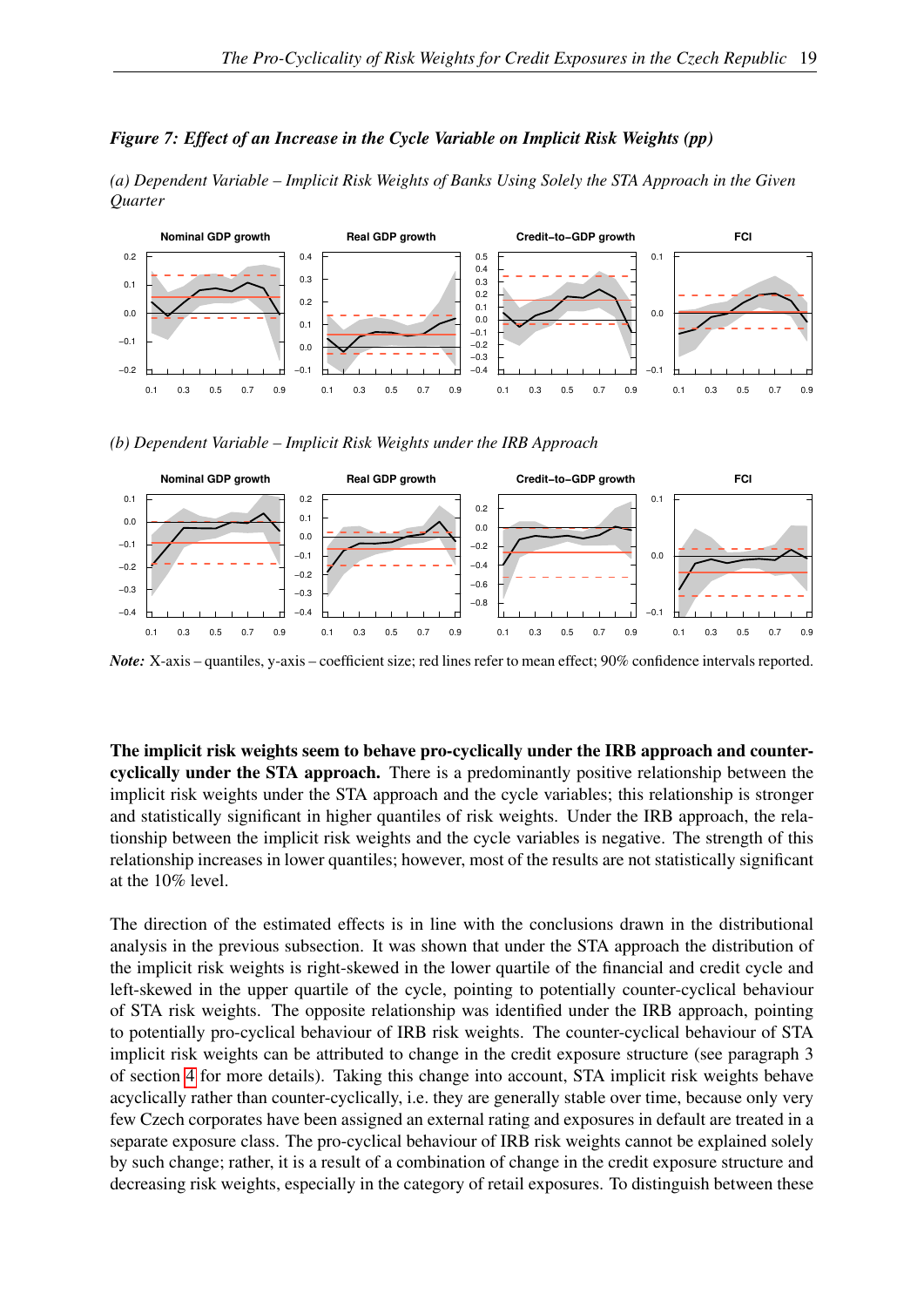two effects, the model is re-estimated separately for the individual exposure categories under the IRB approach.[32](#page-23-0)

Estimating the model separately for different credit exposure categories confirms the procyclical behaviour of implicit risk weights for retail exposures, revealing a statistically significant hump-shaped effect with respect to the credit and financial cycle variables and a statistically significant effect with respect to the business cycle variables in higher quantiles of risk weights (see Figure [8\)](#page-24-0). The pro-cyclicality of risk weights for retail exposures with respect to the financial cycle is in line with another recent empirical study conducted using data for the Czech Republic [\(Brož et al., 2017\)](#page-32-3). The relationship between cycle variables and corporate risk weights remains statistically insignificant in all quantiles and also at the mean. Risk weights in the category of exposures to institutions indicate some signs of pro-cyclicality, but the effects are mostly statistically insignificant. The results show that implicit risk weights for retail exposures react to change in the cycles most prominently in the lowest and highest quantiles of risk weights. Generally, the prevailing exposures in the lowest quantiles of risk weights are exposures secured by property (i.e. mortgages) and those in the highest quantiles are consumer loans.<sup>[33](#page-23-1)</sup> With respect to time, the risk weights in the lowest quantiles correspond to the period of the peak of the financial cycle and the subsequent sharp decline (2007Q4–2010Q4) and to the recent period of a further upward shift in the growth phase of the financial cycle (2016Q4–2017Q4). The risk weights in the highest quantiles, on the other hand, do not correspond to any specific time period.

To sum up, the pro-cyclicality seems to be strongest for the lowest and highest risk weights of retail exposures. In particular, an upward shift in the financial cycle leads to a further decrease in the lowest retail risk weights and a decrease in the highest retail risk weights, shifting the whole distribution to lower values. The opposite is true for a downward shift of the financial cycle.

The relatively low indebtedness and conservative nature of Czech households, together with the fall of lending rates to historical lows in a prolonged period of easy monetary conditions, led to a significant increase in bank loans to households, especially mortgage loans, but recently also consumer loans. The Czech private non-financial sector has always been less indebted compared to a number of other European countries (see Figure [9\)](#page-25-0). This has created potential for its future growth. On top of that, Czech households are very conservative in terms of the sources of external financing they use. Bank loans are their major source of external finances. According to available data, bank loans accounted for 95% of the total external sources of financing of Czech households in 2017, while the share is rising constantly over time due to an increasing volume of bank loans and a decreasing volume of non-bank loans. Non-financial corporation, on the other hand, are less conservative – their external sources of financing consist of bank loans (35% as of 2017), non-bank loans (53% as of 2017) and debt securities (12% as of 2017). Czech households are also known for a large share of owner-occupied housing as compared to renting (80% vs 20%; [Eurostat, 2017\)](#page-34-14).

Lending rates on new loans for house purchase declined by 3.5 pp to 2.1% between 2009 and 2016 and started to increase slowly in 2017. Lending rates on new loans for consumption started to

<span id="page-23-0"></span> $32$  The estimation is done separately for retail exposures, corporate exposures and exposures to institutions. The implicit risk weights on exposures to central banks and central governments are zero or near-zero, so they are not assumed in the regression analysis.

<span id="page-23-1"></span><sup>&</sup>lt;sup>33</sup> This is supported by the fact that the risk weights in the lowest quantiles are those on retail exposures of banks whose business model focuses primarily on providing loans for house purchase, while the risk weights in the highest quantiles are those on retail exposures of banks whose retail business model focuses on other retail loans, i.e. consumer loans or credit cards.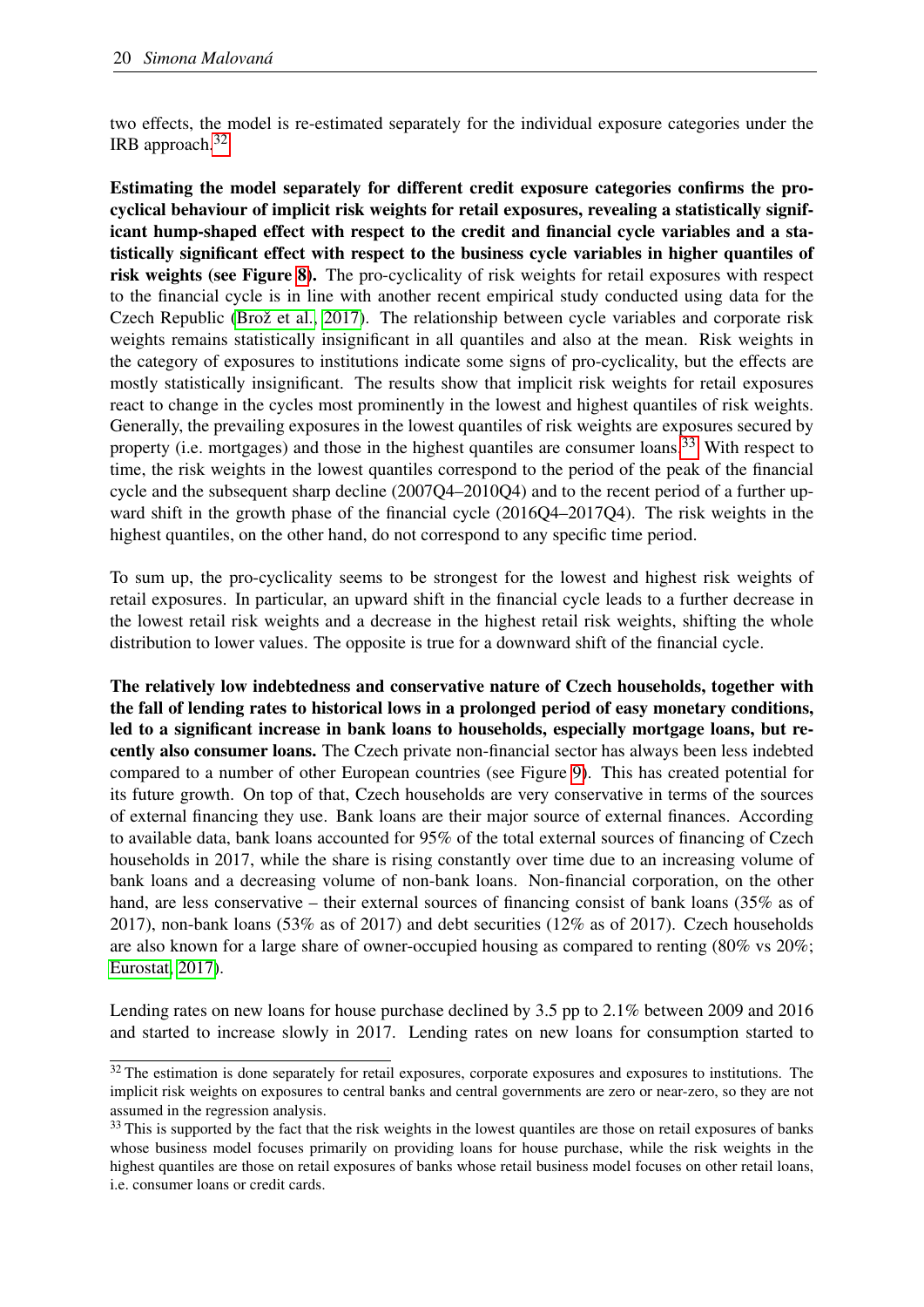decline a few years later – they fell by about 6 pp between 2013 and 2017. Bank loans for house purchase and consumer bank loans increased by 85% and 36% respectively between 2009 and 2017, while the year-on-year growth rate in both loan categories has been increasing continuously over the last few years [\(CNB, 2018\)](#page-33-18). A significant increase in the volume of mortgage loans and other retail loans granted is also apparent from the COREP report. It shows that the absolute volume of retail credit exposures under the IRB approach has increased substantially over the last four years.[34](#page-24-1) In particular, the absolute volume of total retail exposures rose by 44% and the volume of retail exposures secured by property by 71% between 2014 Q1 and 2017 Q4. Their share in total IRB credit exposures also increased (see Table [1\)](#page-13-1).[35](#page-24-2)

### <span id="page-24-0"></span>*Figure 8: Effect of an Increase in the Cycle Variable on IRB Implicit Risk Weights (pp)*



*(a) Dependent Variable – Implicit Risk Weights for Retail Exposures under the IRB Approach*

*(b) Dependent Variable – Implicit Risk Weights for Corporate Exposures under the IRB Approach*



*(c) Dependent Variable – Implicit Risk Weights for Exposures to Institutions under the IRB Approach*



*Note:* X-axis – quantiles, y-axis – coefficient size; red lines refer to mean effect; 90% confidence intervals reported.

<span id="page-24-1"></span><sup>&</sup>lt;sup>34</sup> Data on retail exposures secured by property have been available since 2014 Q1.

<span id="page-24-2"></span><sup>&</sup>lt;sup>35</sup> Under the STA approach, the absolute volume of total retail exposures increased by 17% and the volume of retail exposures secured by property by 53% in the given period.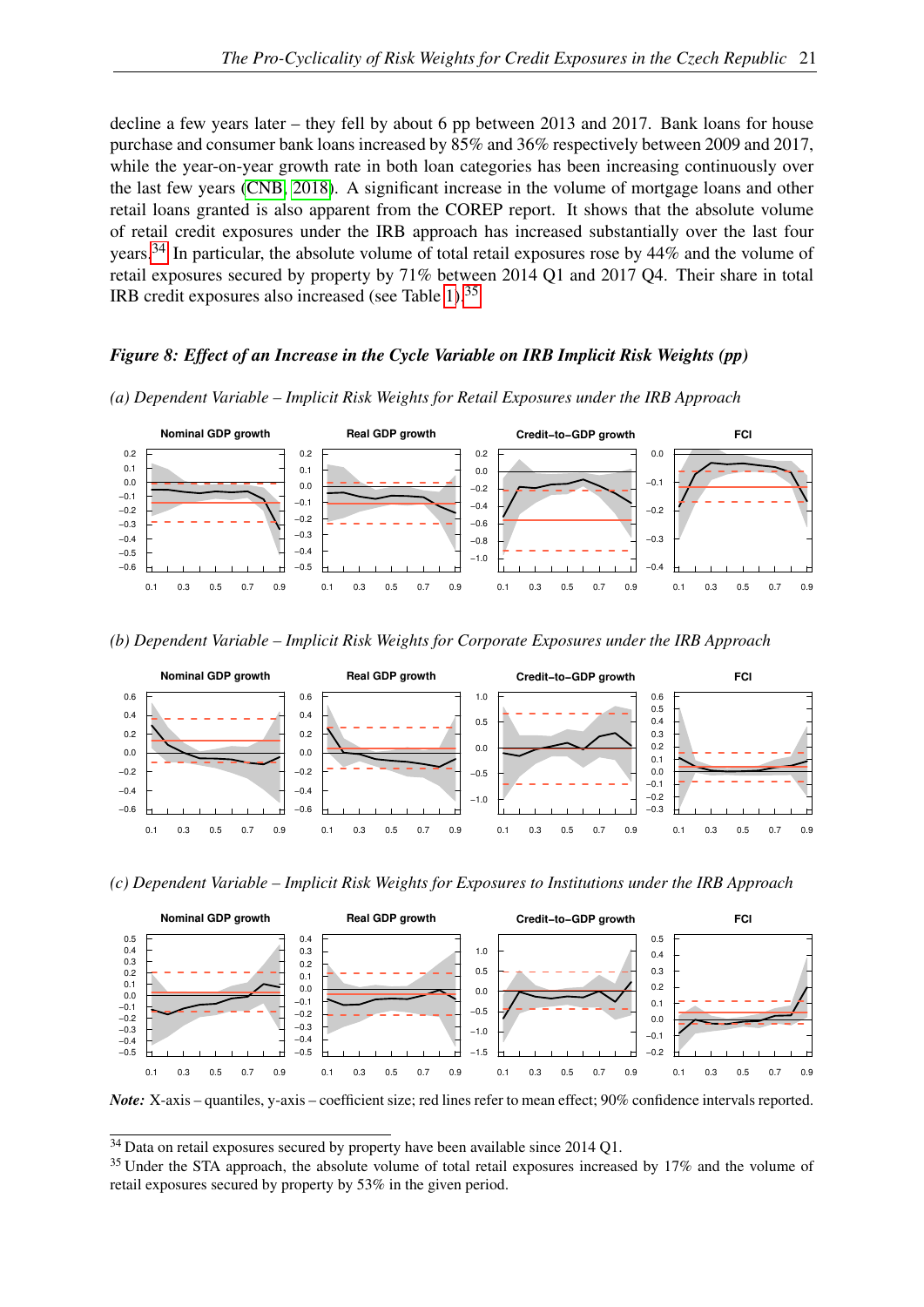

<span id="page-25-0"></span>*Figure 9: Credit to Households and Non-Financial Corporations in Per Cent of GDP*

*Source:* BIS, data for 2017 Q3

The growing volume of retail credit exposures, especially mortgage loans, has contributed to the upward shift of the financial cycle, amplifying the inherent pro-cyclicality of the housing market.<sup>[36](#page-25-1)</sup> The upward shift in the financial cycle in recent years, together with favourable economic conditions, has led to a decrease in credit risk.<sup>[37](#page-25-2)</sup> This has been reflected in a decrease in implicit risk weights (see Table [1\)](#page-13-1). The prolonged period of low interest rates might also have contributed to the decrease in implicit risk weights in recent years. Low interest rates can affect risk estimates – which enter the calculation of risk weights and capital requirements – either directly or indirectly through their impact on collateral value. For instance, low interest rates and increasing asset prices tend to reduce asset price volatility and increase collateral value, which in turn reduces PD and LGD estimates (see [Gambacorta, 2009;](#page-34-15) [Jiménez et al., 2014;](#page-34-16) [Dell'Ariccia et al., 2017,](#page-33-19) among others). The impact of monetary policy on the implicit risk weights of IRB banks in the Czech Republic was identified by [Malovaná et al.](#page-35-17) [\(2017\)](#page-35-17).

To analyse these effects we propose two extensions of the baseline specification. First, equation [\(1\)](#page-10-6) is extended to include a proxy for the monetary conditions while simultaneously controlling for cycle variables (both the financial and the business cycle). The effect of the monetary conditions is captured by the real monetary conditions index (RMCI) proposed by [CNB](#page-33-17) [\(2015a\)](#page-33-17). In addition, alternative measures of monetary policy (the MCI, the shadow rate and the short-term interbank rate; see section [4\)](#page-11-0) were used, but the main message remained the same; therefore, only the results for the RMCI are reported and the other results are available upon request. Second, change in collateral value is proxied by house price growth, which is used instead of the cycle indicators in equation [1.](#page-10-6) The results of both extensions are presented in Figures [10–](#page-26-0)[11.](#page-27-0)

The effect of monetary policy easing (an increase in the RMCI) on the implicit risk weights of retail exposures under the IRB approach is statistically significant and negative in higher quantiles of risk weights (Figure [10\)](#page-26-0). In other words, monetary policy easing leads to a decrease

<span id="page-25-1"></span><sup>&</sup>lt;sup>36</sup> For a discussion of the financial cycle in the Czech Republic, see section [2](#page-7-0) and [CNB](#page-33-13) [\(2017\)](#page-33-13).

<span id="page-25-2"></span><sup>&</sup>lt;sup>37</sup> The non-performing loans ratios for bank loans to households and non-financial corporations decreased to their pre-crisis levels or even lower in 2017 [\(CNB, 2018\)](#page-33-18).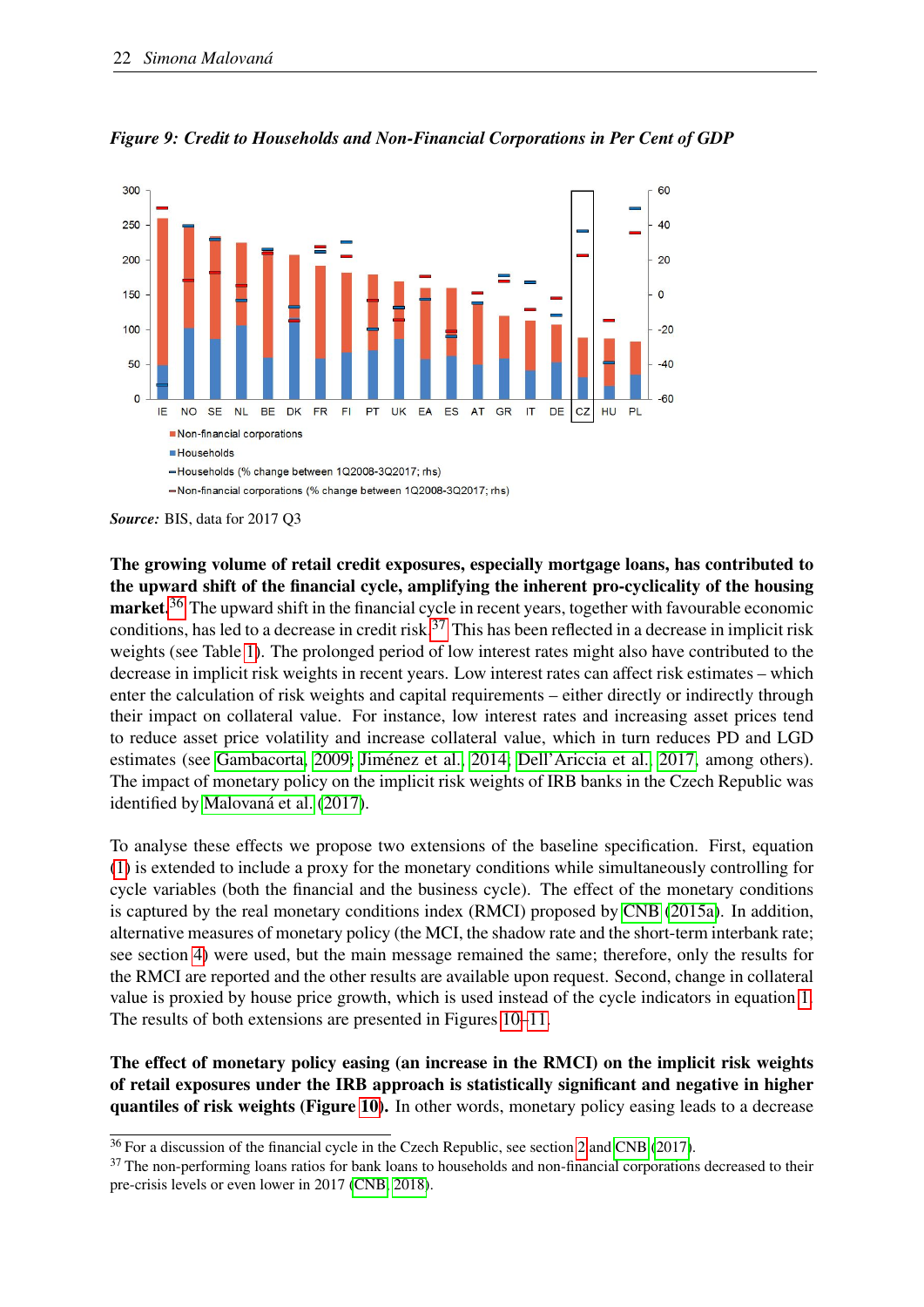in the risk weights of retail exposures which are considered more risky, i.e. usually unsecured consumer loans. The effect on the risk weights of retail exposures in lower quantiles (i.e. secured retail exposures) is not statistically significant. The main reason for the difference in the response may be different speeds of transmission and/or different channels of transmission of monetary policy to secured and unsecured retail credit exposures.

Consumer loans generally have shorter maturity and interest rate fixation periods than mortgages, so they also have the potential to respond more quickly to monetary policy changes. As a consequence, the stock of consumer loans rolls over much faster than the stock of mortgage loans, hence new consumer loans can influence the overall stock much faster than mortgage loans. If, for example, the lending rate on new loans decreases and lending standards become highly relaxed in response to monetary policy easing, this would be reflected more quickly in the stock of consumer loans than mortgage loans. In addition, the credit risk premium on consumer loans is generally much higher than that on mortgage loans, which creates more space for it to decrease during a prolonged period of monetary policy easing.

<span id="page-26-0"></span>*Figure 10: Effect of Monetary Policy Easing on Implicit Risk Weights under the IRB Approach while Simultaneously Controlling for Cycle Variables (pp)*



*Note:* X-axis – quantiles, y-axis – coefficient size; red lines refer to mean effect; 90% confidence intervals reported.

The risk weights for retail exposures under the IRB approach are negatively associated with faster house price growth, with a pronounced effect in the lowest and highest quantiles (Figure [11\)](#page-27-0). This is not surprising, as the development of house prices is in line with the development of the credit cycle and the financial cycle. As discussed in section [2,](#page-7-0) property prices and credit usually evolve in tandem, reinforcing each other. At first sight, the relationship might seem logical – secured loans are generally less risky; with higher collateral value the riskiness should decrease further. This, though, would be problematic in at least three situations: (i) if LTV is higher than 100% (i.e. the principal of the loan is not fully covered by the collateral) while the principal increases at the same pace or even faster than the collateral value; (ii) if house prices are not evolving in line with economic fundamentals, i.e. they are overvalued, and (iii) if banks' property valuation methodology is not in line with the market development of property prices. The latter two could either reinforce or dampen each other. In the worst-case scenario, both would lead to overvaluation of property prices and their effect would multiply, prompting the emergence of a property price bub-ble.<sup>[38](#page-26-1)</sup> The potential for a spiral between property prices and property purchase loans is currently the most significant risk to the financial stability of the Czech banking sector (for more details see [CNB, 2017\)](#page-33-13).

<span id="page-26-1"></span><sup>38</sup> The effects are insignificant when estimating for STA banks.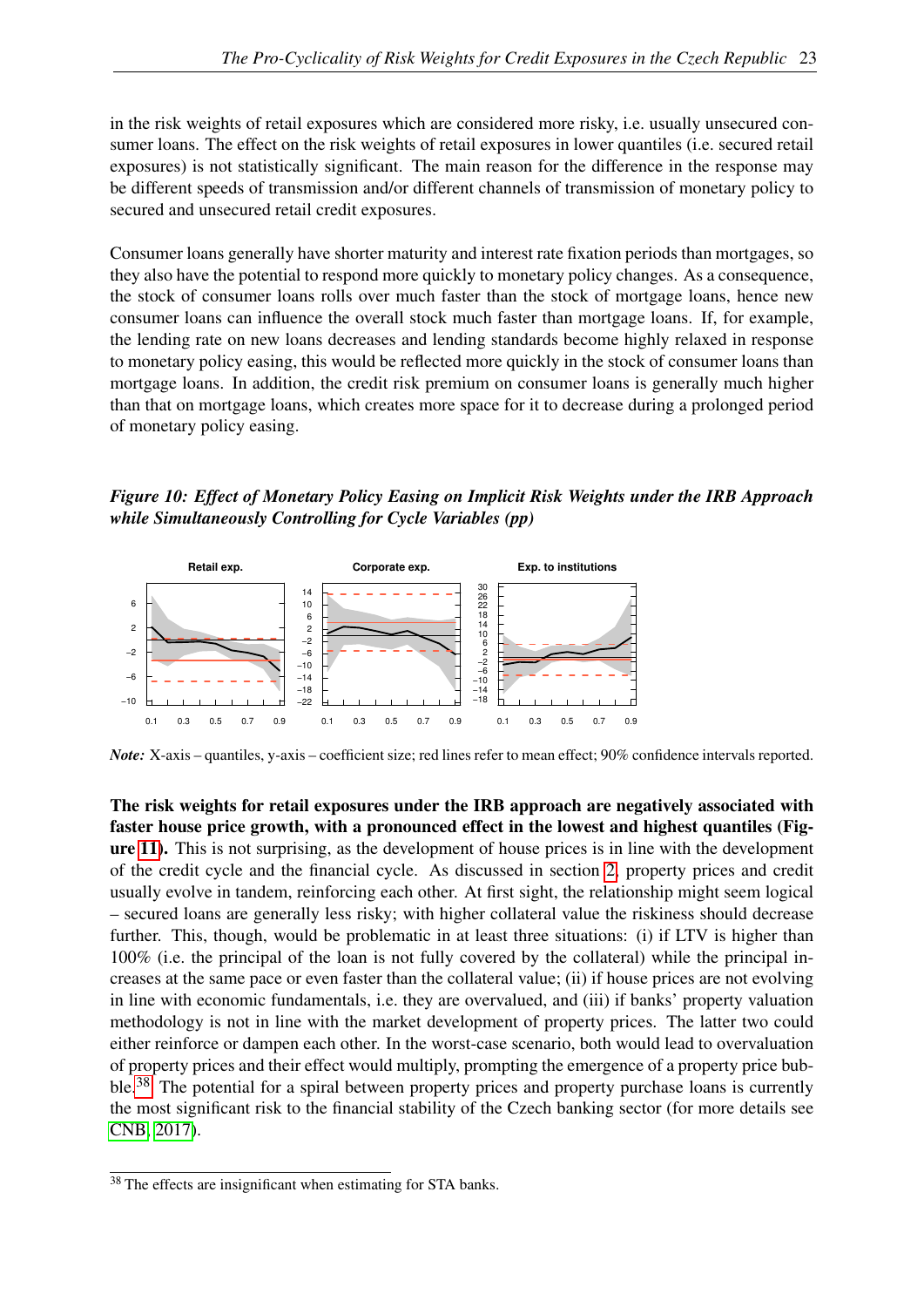It is worth noting that the transmission of changes in the financial and business cycle or monetary policy changes might also depend on the type of model used to estimate PD and LGD. For instance, the pro-cyclicality of retail exposures could be partly explained by more frequent application of behavioural models in comparison with corporate exposures. Due to limited data availability we cannot verify this hypothesis empirically.

<span id="page-27-0"></span>*Figure 11: Effect of an Increase in House Price Growth on Implicit Risk Weights under the IRB Approach (pp)*



*Note:* X-axis – quantiles, y-axis – coefficient size; red lines refer to mean effect; 90% confidence intervals reported.

### 5.3 Coefficients on the Control Variables

The sign and statistical significance of the coefficients on the control variables differ with respect to credit exposure category. Table [2](#page-27-1) provides a simple summary of the signs on the statistically significant coefficients on the control variables in the quantile regressions across all estimated models and quantiles. The complete results are presented in Appendix [C.](#page-42-0)

<span id="page-27-1"></span>*Table 2: Signs on the Statistically Significant Coefficients on the Control Variables in the Quantile Regressions across All Models and Quantiles*

| Dependent variable:        | retail exp. | IRB RW for IRB RW for IRB RW for<br>corporate exp. | exp. to insti-<br>tutions |
|----------------------------|-------------|----------------------------------------------------|---------------------------|
| $Log(asserts)$ (t-1)       | ٠           |                                                    |                           |
| $ROA(t-1)$                 | $+/-$       |                                                    |                           |
| Cost of risk $(t-1)$       |             |                                                    |                           |
| Regulatory pressures dummy |             |                                                    | $+/-$                     |

*Note:* Full regression results are presented in Tables [C1](#page-44-0)[–C21](#page-59-0) in Appendix [C.](#page-42-0)

Cost of risk – which is supposed to control for bank credit risk – is associated with higher implicit risk weights of each credit exposure category, suggesting that IRB banks reflect a recognised deterioration in loan quality in their risk-weighted exposures.

Size receives a negative and significant coefficient in the specifications with corporate exposures and exposures to institutions, implying that larger banks tend to hold lower risk weights. The negative sign is intuitive – larger banks usually face lower risk and have better access to funding (which may be reflected in lower risk weights). This is due to the fact that smaller IRB banks include building societies. They specialise mainly in providing loans for house purchase secured by property, which are generally less risky and bear lower risk weights.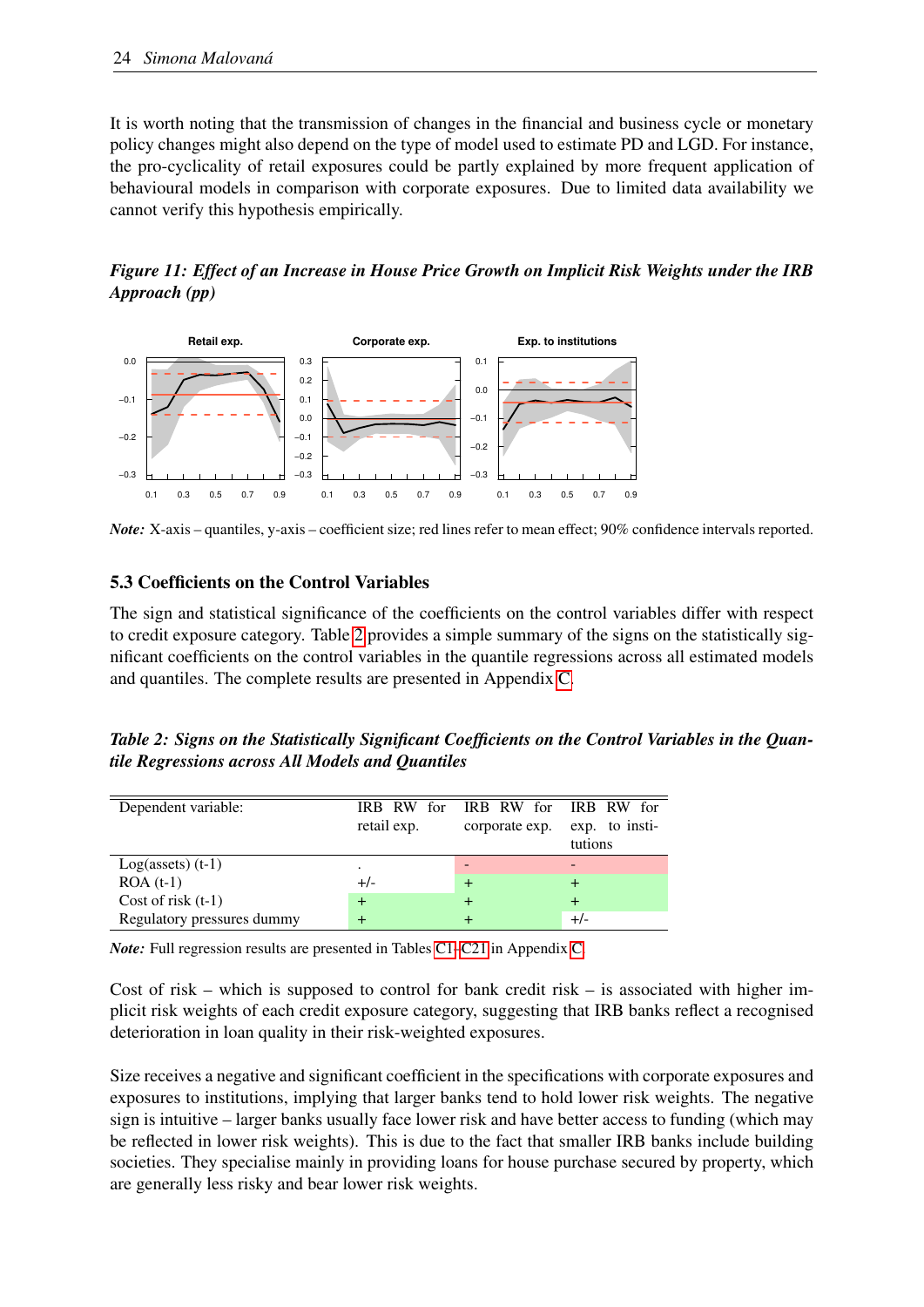The proxy for profitability – ROA – has a positive and significant coefficient in most of the specifications. Banks may achieve higher profitability by investing in more risky assets, i.e. assets which might exhibit a higher probability of unexpected losses based on the historical data estimated; this may be reflected in higher risk weights.

The dummy for regulatory pressures has a positive and significant coefficient in all the specifications with the small exception of the risk weights of exposures to institutions in the highest quantile. This suggests that regulatory restrictions do seem to be binding in a way that affects banks' implicit risk weights.

## 5.4 Robustness and Sensitivity Analysis

In the baseline analysis, we use various proxies for the business and financial cycles (nominal and real GDP growth, the FCI and the credit-to-GDP growth ratio), house price growth, a proxy for monetary policy and different methodological approaches (quantile regression, mean regression and distributional analysis). In addition, we use different values for the penalty parameter  $\lambda$  to test the sensitivity of the regression results. Overall, we consider the presented results to be robust. In addition, we test the robustness of the baseline regression results in several other ways.

One potential issue with the estimation results presented is the limited sample size and number of quantiles. Data are usually sparser at the extremes of the distribution; modelling extreme quantiles (for example the 10th or 90th) might therefore have lower precision than modelling the median. With a relatively small sample size and a high number of quantiles the possibility of Type II errors increases, that is, the results may turn out to be statistically insignificant even if they are actually significant. This keeps us on the relatively safe side, as we should not be able to identify a nonexistent relationship as statistically significant. It is also important to note that quantile regression uses the full distribution for every quantile. As we are not able to increase the sample size, we check the sensitivity of the results by altering the number of quantiles estimated, i.e. we reduce the number of quantiles estimated from nine to five (15th, 35th, 50th, 65th and 85th) and four (20th, 40th, 60th and 80th) and the results remain both quantitatively and qualitatively similar to the baseline results. The results are not presented here, but are available upon request.

Another potential issue is the coefficient on the lagged dependent variable, which is close to unity in some specifications and for some quantiles. This may give rise to some concerns about the stationarity of the panel data (even though the model includes the time trend) and about the behaviour of the risk weights at the extremes of the distribution. First of all, the panel is tested for the presence of unit roots using various statistical tests designed for unbalanced panels.[39](#page-28-0) All these tests lead to the same conclusion – rejection of the null hypothesis stating that all the panels contain unit roots at the 5% significance level. In general, stationarity seems not to be a problem, but we might be concerned about the behaviour at the extremes of the distribution. The coefficient on the lagged dependent variable is close to unity in the highest quantiles of the distribution. This is more or less consistent with the findings of the distribution analysis, that is, the whole distribution of risk weights shifts to lower values, while the dispersion also decreases over time (i.e. higher risk weights decrease by more than lower risk weights).

As an additional exercise we use the change in the risk weights instead of their level as a dependent variable and we exclude the time trend. The change is calculated as the difference between the cur-

<span id="page-28-0"></span><sup>&</sup>lt;sup>39</sup> We use the Augmented Dickey-Fuller unit-root test, the Phillips-Perron unit-root tests and the Im-Pesaran-Shin test with drift or a time trend and with up to 6 lags.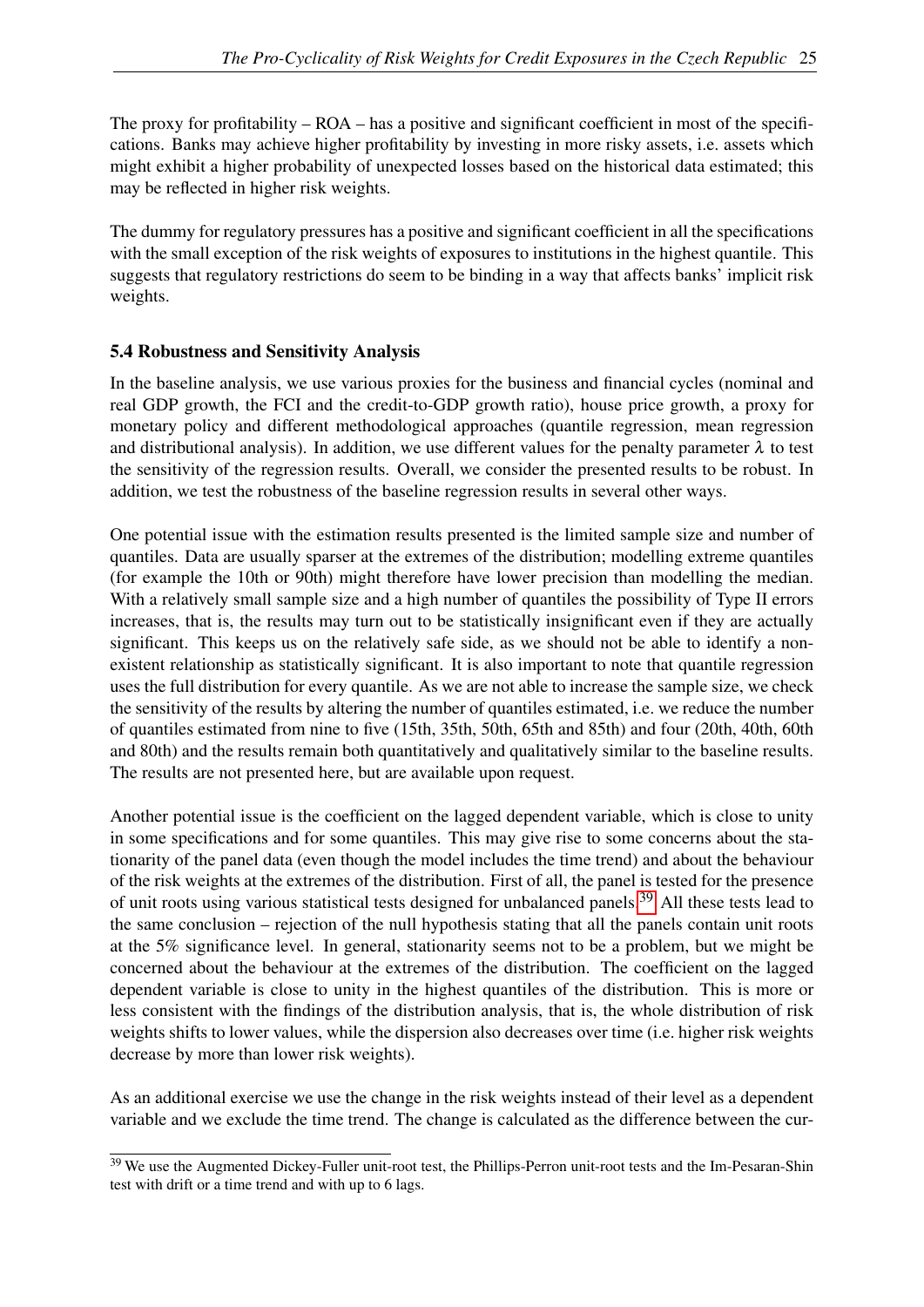rent value of a risk weight and its value in the previous quarter; the resulting change is in percentage points. The pro-cyclicality of retail credit exposures remains strong and statistically significant with respect to the business cycle in higher quantiles of risk weights and with respect to the financial cycle in the highest and lowest quantiles of the risk weights (see Tables [C19](#page-57-0)[–C21](#page-59-0) in Appendix [C\)](#page-42-0).

One possible reason for this, especially in the category of retail exposures, is the relation between secured and unsecured credit exposures. Historically, consumer loans (i.e. usually unsecured loans) in the Czech Republic were characterised by relatively high interest rate margins, high perceived riskiness and low volumes provided. This has changed significantly in recent years in an environment of a prolonged period of accommodative monetary policy and low margins on mortgage loans and loans to non-financial corporations. These lower margins have exerted pressure on the overall profitability of banks, which have started to provide larger volumes of consumer loans at lower lending rates. We hypothesise that *changing* credit market conditions in the market for housing loans and mortgages might have influenced the market for consumer loans, which might consequently have reacted more by change in the risk parameters and implicit risk weights.

Data for retail exposures secured by property are available only since 2014 Q1, so we cannot do the empirical analysis separately for secured and unsecured retail credit exposures. However, a simple scatter plot indicates that the relationship between the risk weights for secured and unsecured retail credit exposures has changed (see Figure [12\)](#page-29-0). Until 2016 the relationship seems to be predominantly negative, while since then it has been positive. The negative relationship is even more apparent if lagged risk weights are used for secured exposures, which supports the aforementioned hypothesis. Nevertheless, the period analysed is still very short.



<span id="page-29-0"></span>*Figure 12: Aggregate Implicit Risk Weights for Secured and Unsecured Retail Credit Exposures*

In addition, we can differentiate between the risk weights for the retail credit exposures of building societies and mortgage banks on the one hand and the risk weights for the retail credit exposures of other banks on the other hand. This allows us to differentiate the retail segment by the business model of the bank – building societies and mortgage banks focus exclusively on providing secured housing loans, while the remaining banks in the retail segment also provide consumer loans alongside mortgage loans.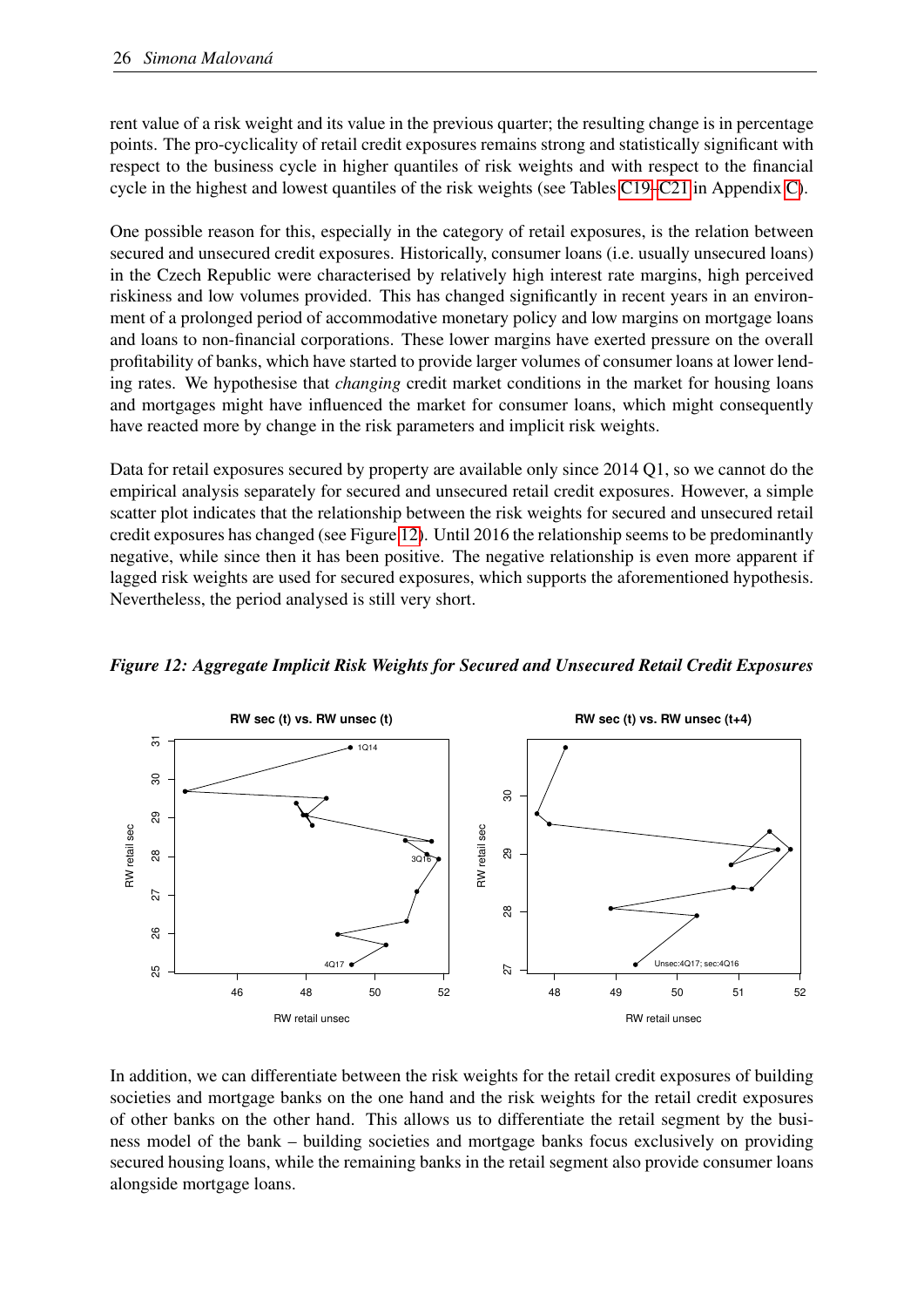Figure [13](#page-30-1) illustrates the relationship between the aggregate risk weights for the retail credit exposures of building societies and mortgage banks and those of remaining banks in the segment. There is a clear negative relationship – the risk weights in the two sub-categories decline or rise at the same time over most of the period analysed. The relationship is also negative in both sub-categories with respect to the financial and credit cycle (see Figure [13\)](#page-30-1).

<span id="page-30-1"></span>



*Note:* BSMBs – building societies and mortgage banks

As an additional exercise we control for lags of the cycle variables and monetary policy variables. The lags between the variables describing the business/financial cycle and risk weights could be several months or even more than a year, depending on the exposure category. For instance, for corporate exposures the lag could be longer if the rating is updated based on the end-of-year financial statements. In the robustness analyses we control for four lags of the variables and test for the statistical significance of their sum. The results are reported in Tables [C12–](#page-52-0)[C18](#page-56-0) in Appendix [C.](#page-42-0) The results for retail credit exposures remain very similar to the baseline analysis. The results for corporate exposures indicate pro-cyclical behaviour in higher lags of real GDP growth. There are also some signs of pro-cyclicality of risk weights for exposures to institutions in lower quantiles of risk weights and counter-cyclicality in higher quantiles of risk weights. Controlling for different lags of the real monetary conditions index and house price growth confirms the baseline results, that is, monetary policy easing and growth of house prices contribute to lower risk weights under the IRB approach.

# <span id="page-30-0"></span>6. Conclusions

This paper studies the pro-cyclicality of risk weights under the STA and IRB approaches and for different credit exposure categories with respect to the business, credit and financial cycles using data for the Czech Republic. In addition, it analyses the impact of changing monetary conditions on risk weights under the IRB approach.

In general, the distribution of banks' implicit risk weights seems to be far from normal. This is caused by a combination of at least three factors – the regulatory approach, banks' credit exposure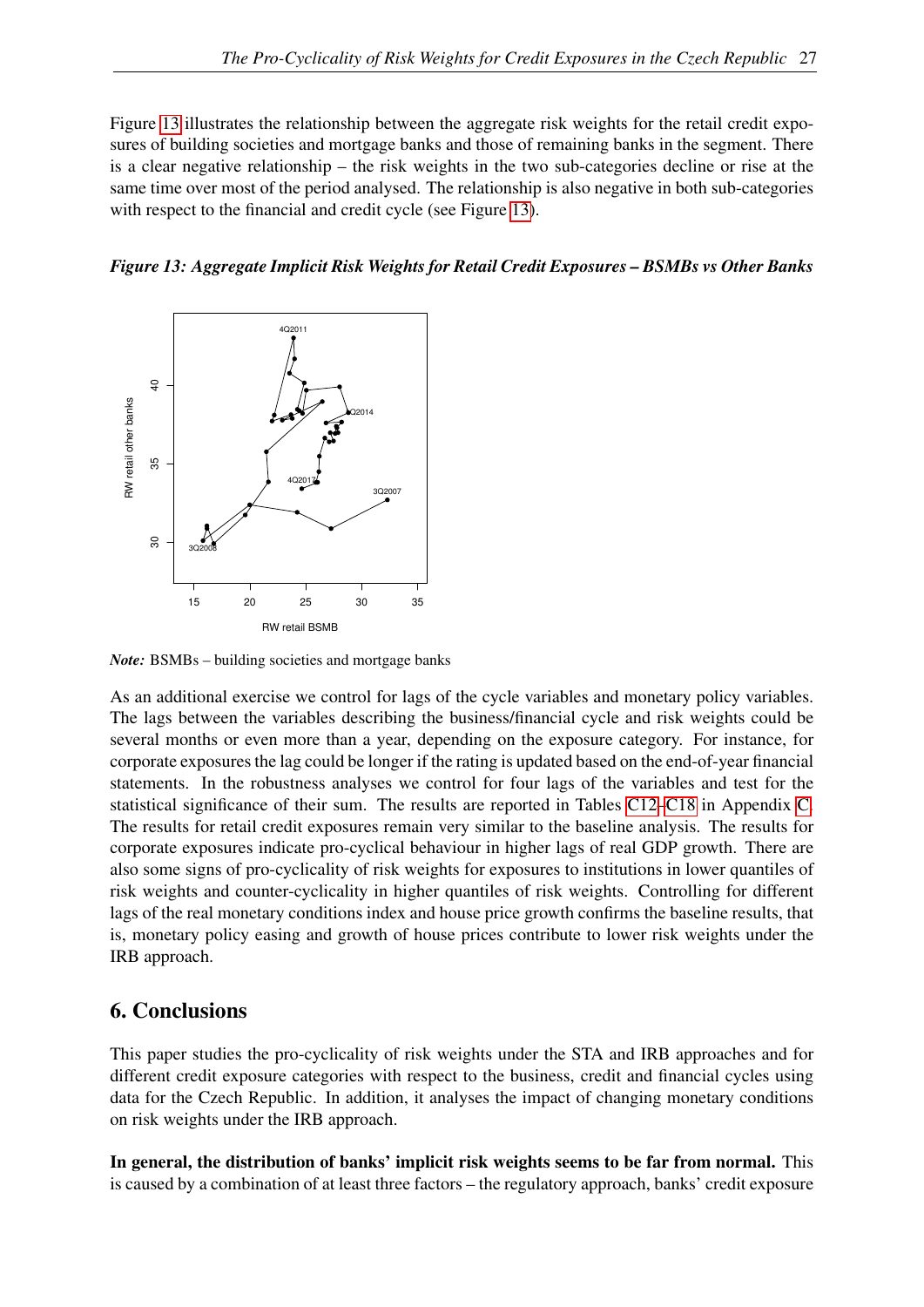structure and the financial cycle. Further empirical investigation reveals that risk weights seem to behave pro-cyclically under the IRB approach and counter-cyclically under the STA approach. The seemingly counter-cyclical behaviour of STA risk weights can be attributed to change in the credit exposure structure. Taking this change into account, STA implicit risk weights behave acyclically rather than counter-cyclically, i.e. they are generally stable over time. The pro-cyclical behaviour of IRB risk weights cannot be explained solely by such change; rather, it is a result of a combination of change in the credit exposure structure and decreasing risk weights.

Estimating the model separately for different credit exposure categories reveals the procyclicality of risk weights for retail exposures under the IRB approach. The pro-cyclicality with respect to the business cycle seems to be strongest in the highest quantiles of risk weights, while the pro-cyclicality with respect to the credit cycle seems to be strongest in the lowest quantiles of risk weights. The pro-cyclicality with respect to the financial cycle is strong in both the lowest and higher quantiles of risk weights for retail exposures. In particular, an upward shift in the financial cycle leads to a further decrease in the lowest retail risk weights and the highest retail risk weights, shifting the whole distribution to lower values. The opposite is true for a downward shift of the financial cycle. This indicates that risk-sensitive capital regulation increases the inherent pro-cyclicality of the banking sector.

The effect of monetary policy easing on risk weights is statistically significant only for retail credit exposures under the IRB approach. In particular, this effect is statistically significant only in higher quantiles of risk weights, i.e. risk weights for retail exposures which are considered more risky (usually unsecured consumer loans). The effect in lower quantiles of risk weights (i.e. usually for secured retail exposures) is not statistically significant. The main reason for that may be different speeds of transmission and/or different channels of transmission of monetary policy to secured and unsecured retail credit exposures.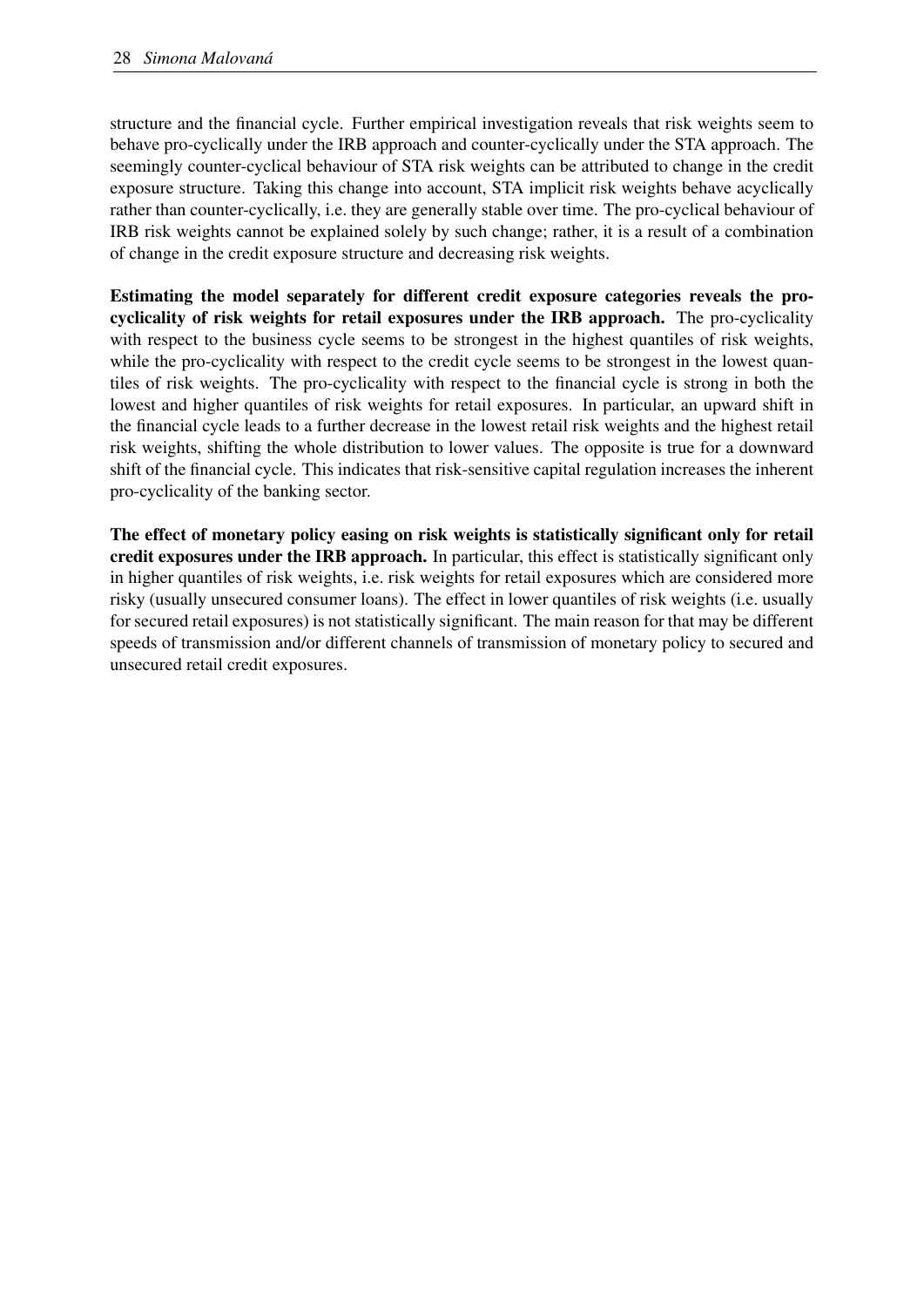## References

- <span id="page-32-0"></span>ACHARYA, V. AND M. RICHARDSON (2009): "Causes of the financial crisis." *Critical Review,* 21:195–210.
- <span id="page-32-6"></span>AMATO, J. AND C. FURFINE (2004): "Are credit ratings procyclical?." *Journal of Banking and Finance,* 28(11):2641–2677.
- <span id="page-32-13"></span>ANDERSEN, H. (2011): "Procyclical implications of Basel II: Can the cyclicality of capital requirements be contained?." *Journal of Financial Stability,* 7(3):138–154.
- <span id="page-32-12"></span>ANGELINI, P., A. ENRIA, S. NERI, F. PANETTA, AND M. QUAGLIARIELLO (2010): "Procyclicality of capital regulation: is it a problem? How to fix it?." Questioni di Economia e Finanza (Occasional Papers) 74, Bank of Italy
- <span id="page-32-2"></span>ATHANASOGLOU, P. P., I. DANIILIDIS, AND M. D. DELIS (2014): "Bank procyclicality and output: Issues and policies." *Journal of Economics and Business,* 72(C):58–83.
- <span id="page-32-10"></span>AYUSO, J., D. PÉREZ, AND J. SAURINA (2004): "Are capital buffers procyclical? Evidence from Spanish panel data." *Journal of Financial Intermediation,* 13:249–264.
- <span id="page-32-14"></span>BAULE, R. AND C. TALLAU (2016): "Revisiting Basel Risk Weights – Cross-Sectional Risk Sensitivity and Cyclicality." *Journal of Business Economics,* 86:905–931.
- <span id="page-32-15"></span>BCBS (2010): "Guidance for National Authorities Operating the Countercyclical Capital Buffer."
- <span id="page-32-16"></span>BCBS (2011): "Basel III: A Global Regulatory Framework for More Resilient Banks and Banking Systems."
- <span id="page-32-17"></span>BCBS (2016): "Revised Market Risk Framework and Work Programme for Basel Committee is Endorsed by its Governing Body."
- <span id="page-32-1"></span>BCBS (2015): "The interplay of accounting and regulation and its impact on bank behaviour: Literature review." Working Paper 28, Bank for International Settlement
- <span id="page-32-5"></span>BCBS (2001): "The Internal Ratings-Based Approach."
- <span id="page-32-4"></span>BCBS (2005): "An Explanatory Note on the Basel II IRB Risk Weight Functions."
- <span id="page-32-7"></span>BEHN, M., R. HASELMANN, AND V. VIG (2016): "The limits of model-based regulation." Working Paper Series 1928, European Central Bank
- <span id="page-32-9"></span>BEHN, M., R. HASELMANN, AND P. WACHTEL (2016): "Procyclical capital regulation and lending." *Journal of Finance,* 71(2):919–956.
- <span id="page-32-11"></span>BIKKER, J. AND P. METZEMAKERS (2005): "Bank provisioning behaviour and procyclicality." *Journal of International Financial Markets,* 15(2):141–157.
- <span id="page-32-8"></span>BORIO, C., C. FURFINE, AND P. LOWE (2001): "Procyclicality of the financial system and financial stability: issues and policy options." BIS Papers chapters, in: Bank for International Settlements (ed.), Marrying the macro- and micro-prudential dimensions of financial stability 1, Bank for International Settlement
- <span id="page-32-3"></span>BROŽ, V., L. PFEIFER, AND D. KOLCUNOVÁ (2017): "Are the Risk Weights of Banks in the Czech Republic Procyclical? Evidence from Wavelet Analysis." CNB Working Paper Series 15/2017, Czech National Bank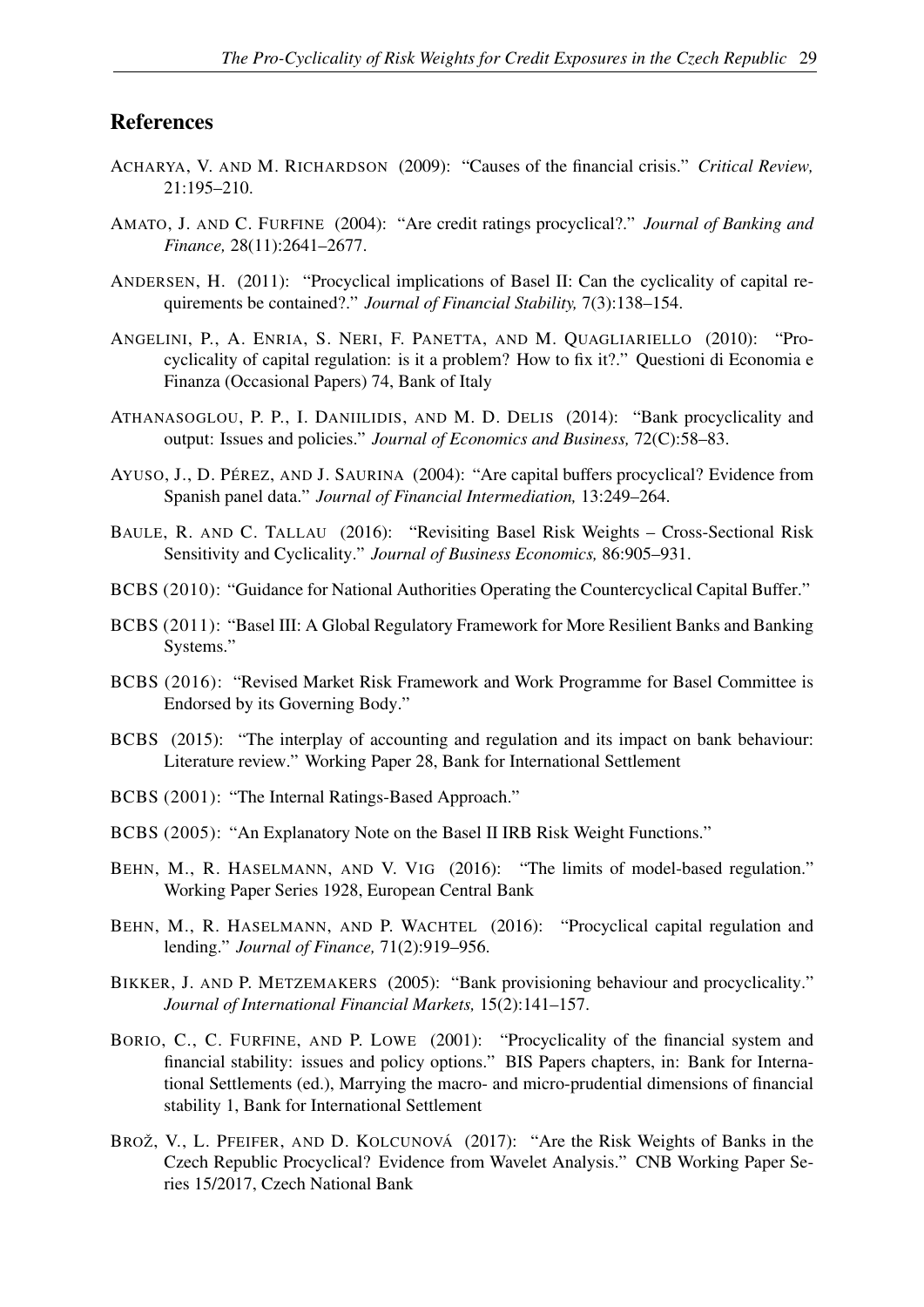- <span id="page-33-9"></span>BUN, M. J. G. (2003): "Bias Correction in the Dynamic Panel Data Model with a Nonscalar Disturbance Covariance Matrix." *Econometric Reviews,* 22(1):29–58.
- <span id="page-33-10"></span>BUN, M. J. G. AND M. A. CARREE (2005): "Bias-Corrected Estimation in Dynamic Panel Data Models." *Journal of Business & Economic Statistics,* 23:200–210.
- <span id="page-33-11"></span>BUN, M. J. G. AND F. WINDMEIJER (2010): "The weak instrument problem of the system GMM estimator in dynamic panel data models." *Econometrics Journal,* 13(1):95–126.
- <span id="page-33-7"></span>CANNATA, F., S. CASELLINA, AND M. QUAGLIARIELLO (2011): "The myths and truths about Basel II cyclicality." *Risk,* 24:65–69.
- <span id="page-33-6"></span>CATARINEU-RABELL, E., P. JACKSON, AND T. D.P. (2005): "Procyclicality and the new Basel accord: banks' choice of loan rating system." *Econ Theory,* 26:537–557.
- <span id="page-33-17"></span>CNB (2015): "Inflation Report II/2015."
- <span id="page-33-14"></span>CNB (2013): "Financial Stability Report 2012/2013."
- <span id="page-33-15"></span>CNB (2015): "Financial Stability Report 2014/2015."
- <span id="page-33-16"></span>CNB (2016): "Financial Stability Report 2015/2016."
- <span id="page-33-13"></span>CNB (2017): "Financial Stability Report 2016/2017."
- <span id="page-33-18"></span>CNB (2018): "Financial Stability Report 2017/2018."
- <span id="page-33-8"></span>DE VOS, I., G. EVERAERT, AND I. RUYSSEN (2015): "Bootstrap-based Bias Correction and Inference for Dynamic Panels with Fixed Effects." *The Stata Journal,* 15(4):986–1018.
- <span id="page-33-19"></span>DELL'ARICCIA, G., L. LAEVEN, AND G. A. SUAREZ (2017): "Bank Leverage and Monetary Policy's Risk-Taking Channel: Evidence from the United States." *The Journal of Finance,* 72(2):613–654.
- <span id="page-33-3"></span>DREHMANN, M., C. BORIO, AND K. TSATSARONIS (2012): "Characterising the financial cycle: don't lose sight of the medium term!." BIS Working Papers 380, Bank for International Settlement
- <span id="page-33-4"></span>DREHMANN, M., C. BORIO, AND K. TSATSARONIS (2013): *We Identify the Financial Cycle? in: The Role of Central Banks in Financial Stability How Has It Changed?.* World Scientific Books, World Scientific Publishing Co. Pte. Ltd.
- <span id="page-33-2"></span>DRUMOND, I. (2009): "Bank Capital Requirements, Business Cycle Fluctuations And The Basel Accords: A Synthesis." *Journal of Economic Surveys,* 23(5):798–830.
- <span id="page-33-12"></span>EBA (2010): "Guidelines for the implementation of the common reporting framework (COREP)."
- <span id="page-33-0"></span>EBA (2013): "Summary Report on the Comparability and Pro-cyclicality of Capital Requirements under the Internal Ratings Based Approach in accordance with Article 502 of the Capital Requirements Regulation."
- <span id="page-33-1"></span>EBA (2016): "Cyclicality of Capital Requirements."
- <span id="page-33-5"></span>ECB (2010): "The new Basel capital accord: main features and implications." Monthly Bulletin, European Central Bank
- EUROPEAN COMMISSION (2009): "Report of the High level group on financial supervision in the EU, chaired by Jacques de Larosière."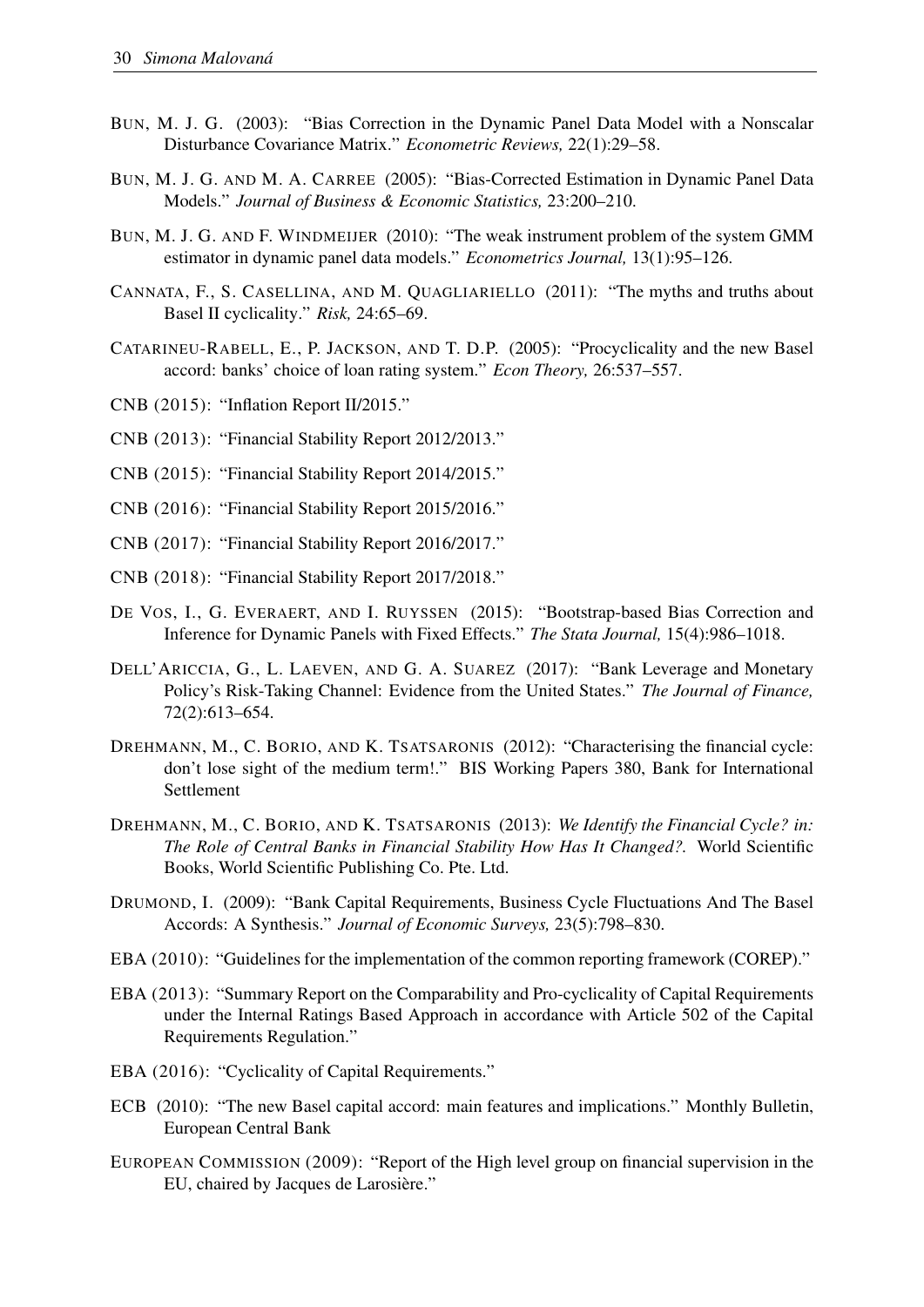- EUROPEAN COMMISSION AND THE COUNCIL OF THE EUROPEAN UNION (2013): "Directive (EU) no 2013/36 (Capital Requirements Directive)."
- EUROPEAN COMMISSION AND THE COUNCIL OF THE EUROPEAN UNION (2013): "Regulation (EU) no 575/2013 (Capital Requirements Regulation)."
- <span id="page-34-14"></span>EUROSTAT (2017): "Housing statistics." Available at: (http://ec.europa.eu/eurostat/ statistics-explained/index.php?title=Housing\_statistics). Accessed: 2018-05-10
- <span id="page-34-11"></span>EVERAERT, G. AND L. POZZI (2007): "Bootstrap-based Bias Correction for Dynamic Panels." *Journal of Economic Dynamics and Control,* 31(4):1160–1184.
- <span id="page-34-12"></span>FRAIT, J., A. GERSL, AND J. SEIDLER (2011): "Credit Growth and Financial Stability in the Czech Republic." Policy Research Working Paper Series 5771, The World Bank
- <span id="page-34-8"></span>GALVAO, A. F. AND G. V. MONTES-ROJAS (2010): "Penalized Quantile Regression for Dynamic Panel Data." *Journal of Statistical Planning and Inference,* 140(11):3476–3497.
- <span id="page-34-15"></span>GAMBACORTA, L. (2009): "Monetary Policy and the Risk-taking Channel." BIS Quarterly Review, Bank for International Settlements
- <span id="page-34-2"></span>GAMBACORTA, L. AND P. E. MISTRULLI (2004): "Does bank capital affect lending behavior?." *Journal of Financial Intermediation,* 13(4):436–457.
- <span id="page-34-13"></span>GERSL, A. AND J. SEIDLER (2011): "Excessive Credit Growth as an Indicator of Financial (In)Stability and its Use in Macroprudential Policy." Financial Stability Report 2010/2011, Czech National Bank
- <span id="page-34-0"></span>GOODHART, C., B. HOFMAN, AND M. SEGOVIANO (2004): "Bank regulation and macroeconomic fluctuations." *Oxford Review of Economic Policy,* 20:591–615.
- <span id="page-34-1"></span>GORDY, M. AND B. HOWELLS (2006): "Procyclicality in Basel II: can we treat the disease without killing the patient?." *J Financial Intermed,* 15:395–417.
- <span id="page-34-16"></span>JIMÉNEZ, G., S. ONGENA, J. L. PEYDRÓ, AND J. SAURINA (2014): "Hazardous Times for Monetary Policy: What Do Twenty-Three Million Bank Loans Say About the Effects of Monetary Policy on Credit Risk-Taking?." *Econometrica,* 82(2):463–505.
- <span id="page-34-3"></span>JOKIPII, T. AND A. MILNE (2008): "The cyclical behavior of European bank capital buffers." *Journal of Banking and Finance,* 32:1440–1451.
- <span id="page-34-4"></span>JOKIPII, T. AND A. MILNE (2011): "Bank capital buffer and risk adjustment decisions." *Journal of Financial Stability,* 7:165–178.
- <span id="page-34-9"></span>JUDSON, R. A. AND A. L. OWEN (1999): "Estimating Dynamic Panel Data Models: A Guide for Macroeconomists." *Economics Letters,* 65(1):9–15.
- <span id="page-34-5"></span>KASHYAP, A. AND J. STEIN (2004): "Cyclical implications of the Basel II capital standards." Economic Perspectives, Federal Reserve Bank of Chicago
- <span id="page-34-10"></span>KIVIET, J. F. (1995): "On bias, Inconsistency, and Efficiency of Various Estimators in Dynamic Panel Data Models." *Journal of Econometrics,* 68(1):53–78.
- <span id="page-34-6"></span>KOENKER, R. (2004): "Quantile Regression for Longitudinal Data." *Journal of Multivariate Analysis,* 91:74–89.
- <span id="page-34-7"></span>KOENKER, R. AND S. BACHE (2011): "rqpd: Regression quantiles for panel data."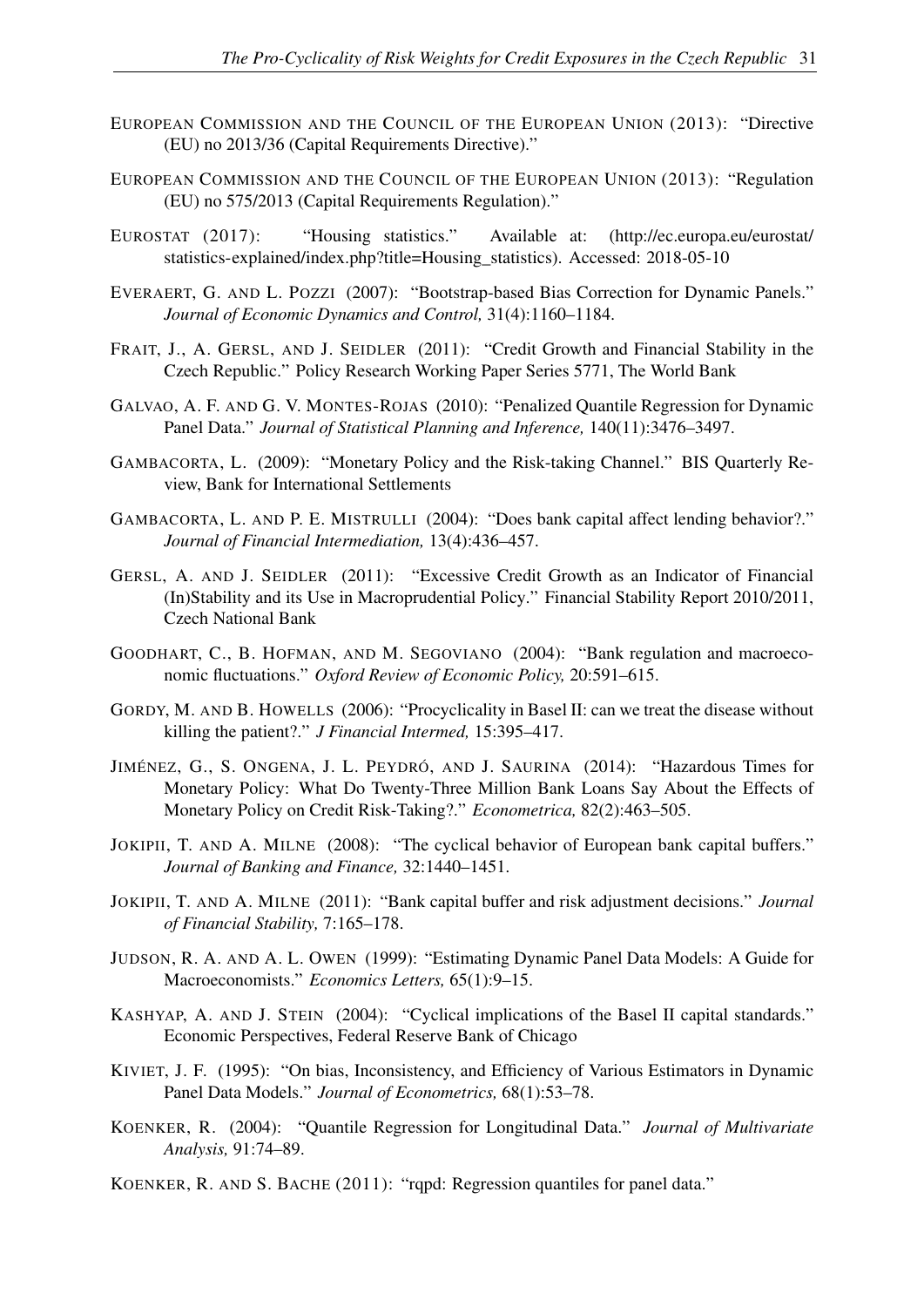- <span id="page-35-18"></span>KOENKER, R. AND G. BASSETT (1978): "Regression Quantiles." *Econometrica,* 46(1):33–50.
- <span id="page-35-9"></span>LINDQUIST, K. (2004): "Banks' buffer capital: How important is risk?." *Journal of International Money and Finance,* 23(3):493–513.
- <span id="page-35-1"></span>LOWE (2002): "Credit risk measurement and procyclicality." BIS Working 116, Bank for International Settlement
- <span id="page-35-17"></span>MALOVANÁ, S., D. KOLCUNOVÁ, AND V. BROŽ (2017): "Does Monetary Policy Influence Banks' Perception of Risks?." CNB Working Paper Series 9/2017, Czech National Bank
- <span id="page-35-3"></span>MARIATHASAN, M. AND O. MERROUCHE (2014): "The manipulation of Basel risk-weights." *J Financial Intermed,* 23:300–321.
- <span id="page-35-15"></span>NICKELL, S. (1981): "Biases in Dynamic Models with Fixed Effects." *Econometrica: Journal of the Econometric Society,* 1417–1426.
- <span id="page-35-7"></span>PEEK, J. AND E. ROSENGEN (1995): "Bank regulation and the credit crunch." *Journal of Banking and Finance,* 28:1801–1824.
- <span id="page-35-8"></span>PEEK, J. AND E. S. ROSENGREN (1996): "Bank Regulatory Agreements and Real Estate Lending." *Real Estate Economics,* 24(1):55–73.
- <span id="page-35-16"></span>PLAŠIL, M., J. SEIDLER, P. HLAVÁČ, AND T. KONEČNÝ (2014): "An Indicator of the Financial Cycle in the Czech Economy." CNB Financial Stability Report 2013/2014, Czech National Bank
- <span id="page-35-12"></span>REINHART, C. M. AND K. S. ROGOFF (2009): *This Time is Different: Eight Centuries of Financial Folly.* Princeton University Press.
- <span id="page-35-5"></span>REPULLO, R., J. SAURINA, AND C. TRUCHARTE (2010): "Mitigating the pro-cyclicality of Basel II." *Econ Policy,* 64:659–702.
- <span id="page-35-0"></span>RESTI, A. (2016): "Banks' Internal Rating Models - Time for a Change? The "System of Floors" as Proposed by the Basel Committee." European Parliament
- <span id="page-35-4"></span>ROCHET, J. C. (2008): "Procyclicality of financial systems: is there a need to modify current accounting and regulatory rules?." Financial Stability Review 12, Banque de France
- <span id="page-35-14"></span>ROODMAN, D. (2009): "A Note on the Theme of Too Many Instruments." *Oxford Bulletin of Economics and Statistics,* 71(C1):135–158.
- <span id="page-35-11"></span>SAURINA, J. AND C. TRUCHARTE (2007): "An assessement of Basel II procyclicality in mortgage portfolios." *J Financial Serv Res,* 32(81):81–101.
- <span id="page-35-13"></span>SCHULARICK, M. AND A. M. TAYLOR (2012): "Credit Booms Gone Bust: Monetary Policy, Leverage Cycles and Financial Crises, 1870–2008." *American Economic Review,* 102(2): 1029–1061.
- <span id="page-35-10"></span>STOLZ, S. AND M. WEDOW (2011): "Banks' regulatory capital buffer and the business cycle: Evidence for Germany." *Journal of Financial Stability,* 7(2):98–110.
- <span id="page-35-2"></span>VALLASCAS, F. AND J. HAGENDORFF (2013): "The Risk Sensitivity of Capital Requirements: Evidence from an International Sample of Large Banks." *Review of Finance,* 17:1947–1988.
- <span id="page-35-6"></span>VANHOOSE, D. (1989): "Agency theory: an assessment and review." *Academy of Management Review,* 14(1):57–74.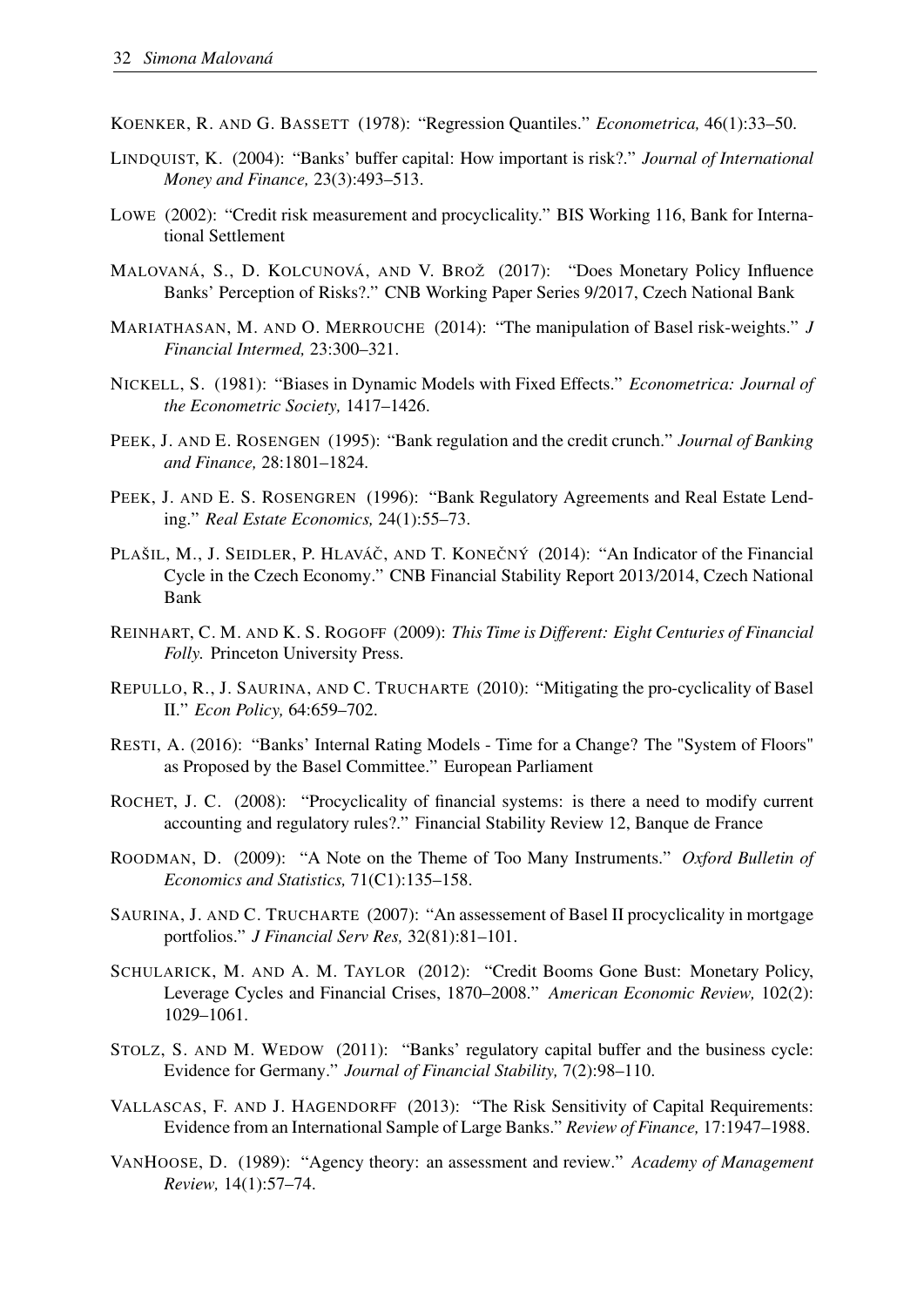- <span id="page-36-0"></span>VANHOOSE, D. (2007): "Theories of bank behavior under capital regulation." *Journal of Banking and Finance,* 31(12):3680–3697.
- <span id="page-36-1"></span>WACHTER, S. (2015): "The Housing and Credit Bubbles in the United States and Europe: A Comparison." *Journal of Money, Credit and Banking,* 47:37–42.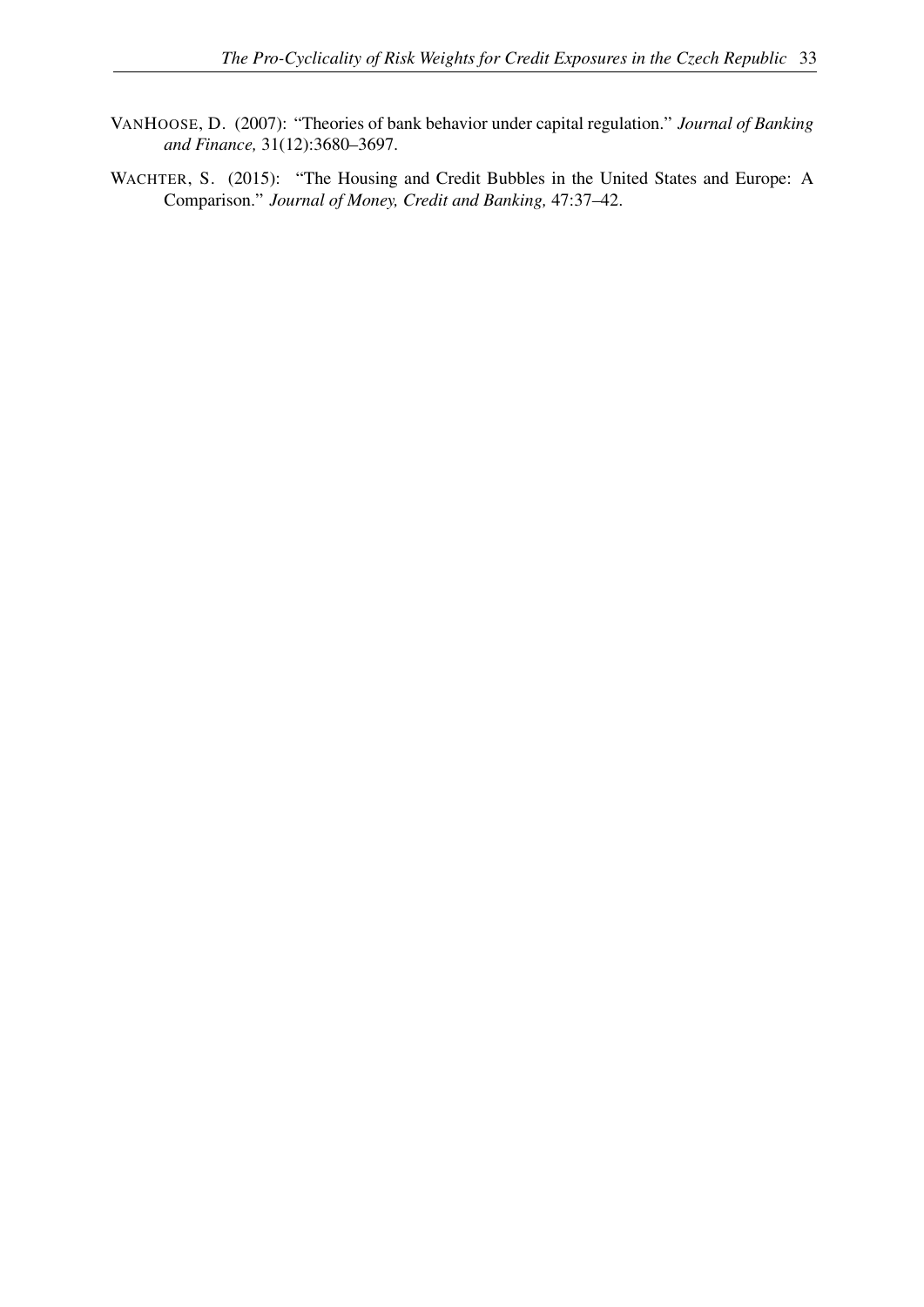## <span id="page-37-0"></span>Appendix A: Risk-Weighted Exposure Categories

According to CRD IV, banks' total risk-weighted exposures can be divided as follows:

- (i) risk-weighted exposures of firms providing investment services and activities according to Articles 95(2) and 98 CRR;
- (ii) risk-weighted exposures of firms providing investment services and activities according to Articles 96(2) and 98 CRR;
- (iii) risk-weighted exposures for credit risk, counterparty risk, dilution risk and free deliveries;
	- (iii-a) risk-weighted exposures for credit risk under the STA approach;
	- (iii-b) risk-weighted exposures for credit risk under the IRB approach;
	- (iii-c) risk-weighted exposures for contributions to the default fund of a central counterparty;
- (iv) risk-weighted exposures for settlement risk;
- (v) risk-weighted exposures for position risk, foreign-exchange risk and commodities risk;
- (vi) risk-weighted exposures for operational risk;
- (vii) additional risk-weighted exposures due to the application of overhead costs;
- (viii) risk-weighted exposures for credit valuation adjustment risk to reduce risk-weighted exposures for credit risk;
	- (ix) risk-weighted exposures for large exposures in the trading portfolio;
	- (x) other risk-weighted exposures.

As of 2017 Q4, more than 85% of total risk-weighted exposures are risk-weighted exposures for credit risk ((iii-a) and (iii-b); see Figure [A1\)](#page-39-0). The other two significant categories are riskweighted exposures for operational risk (11%) and risk-weighted exposures for position risk, foreign-exchange risk and commodities risk (4%). The risk-weighted exposures for credit risk can be further divided as follows:

- (i) risk-weighted exposures for credit risk under the STA approach
	- (i-a) exposures to central governments or central banks;
	- (i-b) exposures to regional governments or local authorities;
	- (i-c) exposures to public sector entities;
	- (i-d) exposures to multilateral development banks;
	- (i-e) exposures to international organisations;
	- (i-f) exposures to institutions;
	- (i-g) exposures to corporates;
	- (i-h) retail exposures;
	- (i-i) exposures secured by mortgages on immovable property;
	- (i-j) exposures in default;
	- (i-k) exposures associated with particularly high risk;
	- (i-l) exposures in the form of covered bonds;
	- (i-m) exposures to institutions and corporates with a short-term credit assessment;
	- (i-n) exposures in the form of units or shares in collective investment undertakings;
	- (i-o) equity exposures;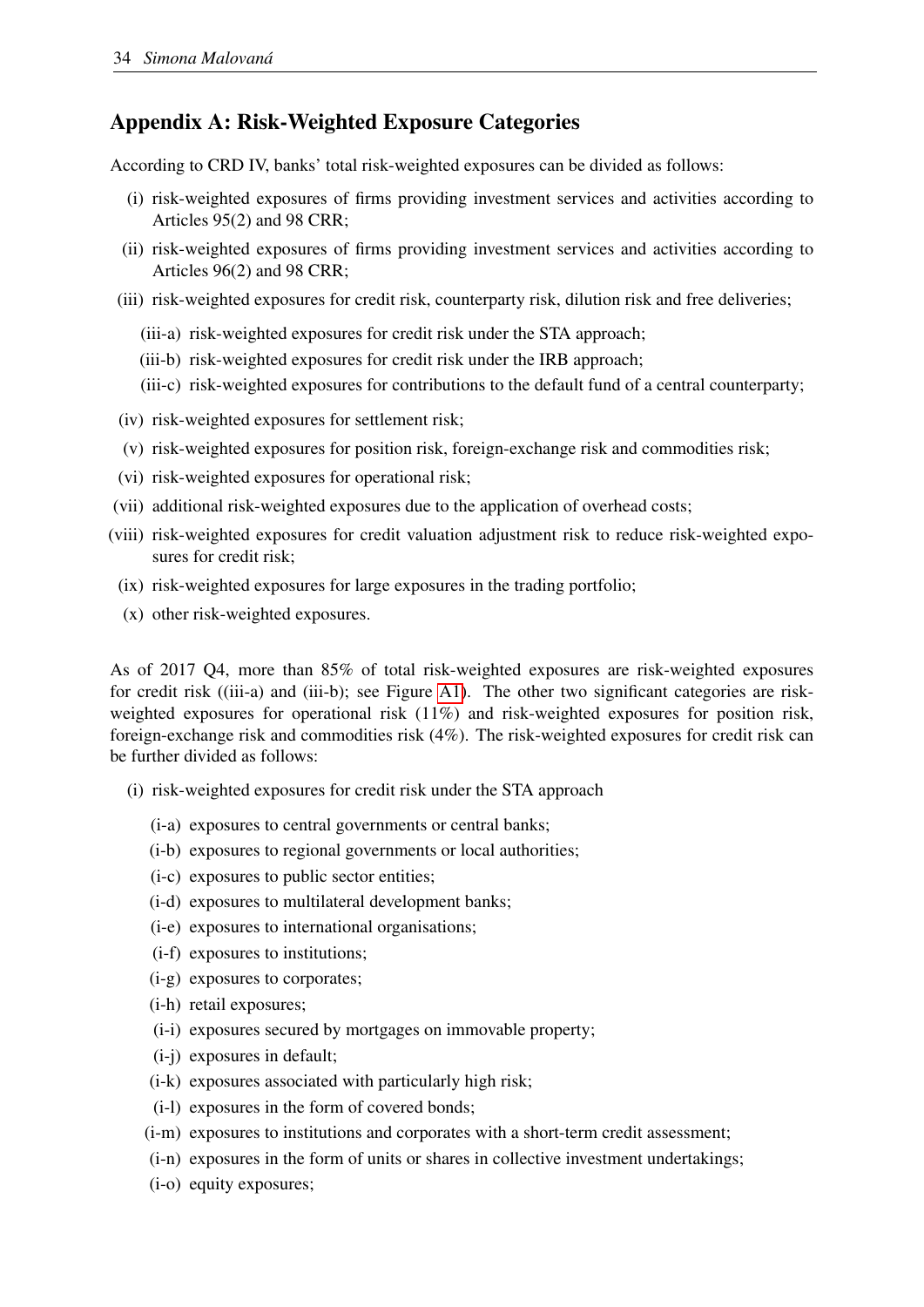- (i-p) other exposures;
- (i-q) items representing securitisation positions;
- (ii) risk-weighted exposures for credit risk under the IRB approach;
	- (ii-a) exposures to central governments or central banks;
	- (ii-b) exposures to institutions;
	- (ii-c) exposures to corporates;
	- (ii-d) retail exposures;
	- (ii-e) equity exposures;
	- (ii-f) items representing securitisation positions;
	- (ii-g) other non credit-obligation assets.

For the purposes of the analysis, the credit exposure categories listed above are aggregated as follows:

- (i) risk-weighted exposures for credit risk under the STA approach
	- (A) exposures to central governments or central banks;
	- (B) exposures to institutions;
	- (C) exposures to corporates;
	- (D) retail exposures;
	- (E) exposures secured by mortgages on immovable property;
	- (F) exposures in default;
	- (G) other exposures  $((i-b)-(i-e)$  and  $(i-k)-(i-q));$
- (ii) risk-weighted exposures for credit risk under the IRB approach;
	- (A) exposures to central governments or central banks;
	- (B) exposures to institutions;
	- (C) exposures to corporates;
	- (D) retail exposures;
	- (E) other exposures ((ii-e), (ii-f) and (ii-g)).

More than 70% of both risk-weighted and non-risk-weighted credit exposures are under the IRB approach as of 2017 Q4 (see Figures [A2](#page-39-1) and [A3\)](#page-40-1). The most significant risk-weighted credit exposure category is the IRB corporate exposure category (more than 41% of total credit exposures); the most significant non-risk-weighted credit exposure category is the IRB retail exposure category (more than 21% of total credit exposures). Securitised exposures and equity exposures account for only 2% of non-risk-weighted credit exposures and 5.6% of risk-weighted credit exposures as of 2017 Q4.

It should be noted that there are differences between the credit exposure categories under the STA and IRB approaches. First, under the STA approach there is a separate category for exposures in default, while under the IRB approach exposures in default are part of other categories. Second, under the STA approach there is a separate category of exposures secured by mortgages on immovable property containing only that part of an exposure which is fully secured by a mortgage on immovable property; the part of the exposure that exceeds the mortgage value of the property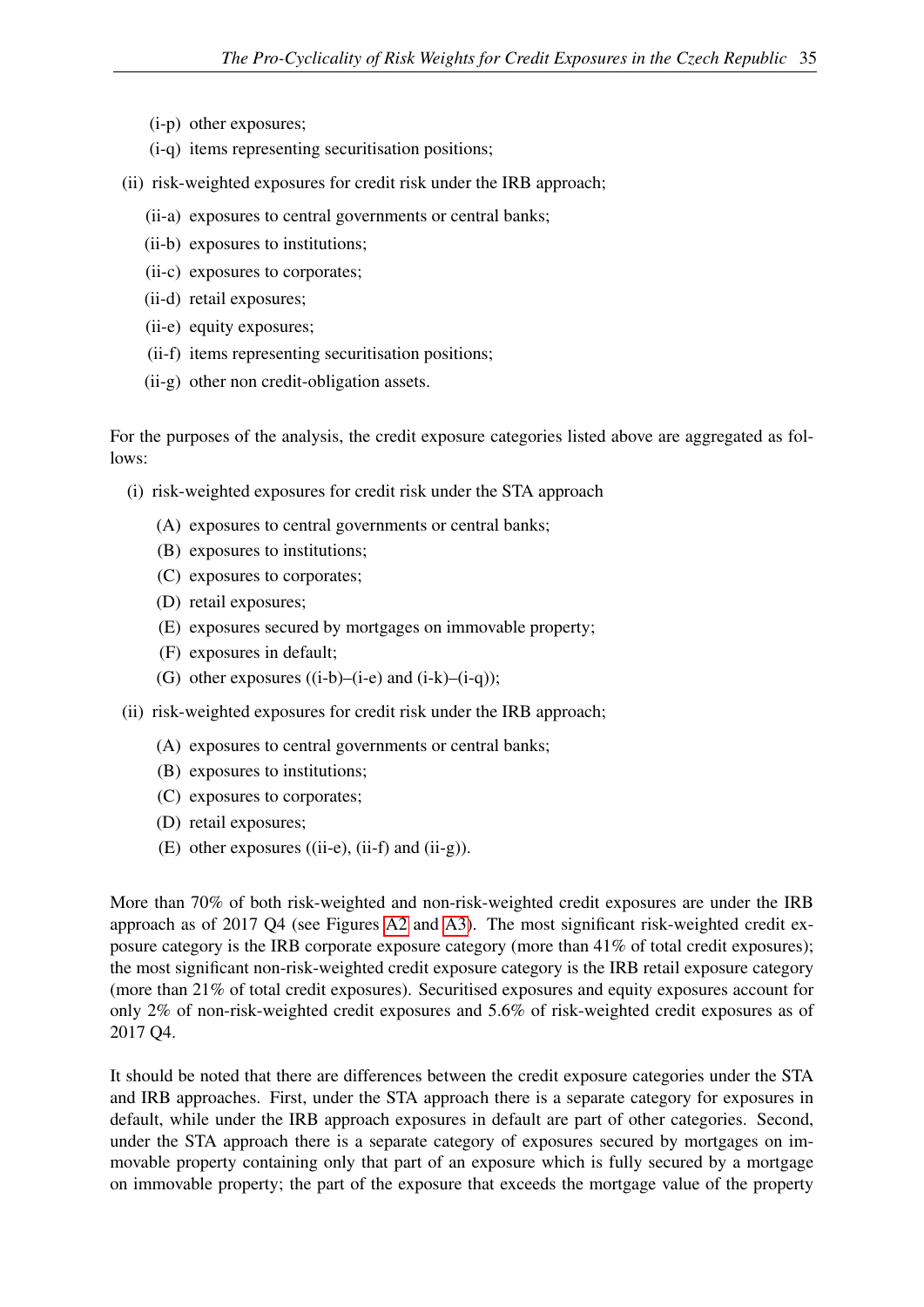is categorised as an unsecured exposure of the counterparty involved. Under the IRB approach, the whole exposure is categorised according to the counterparty involved. For these reasons, the exposure categories and corresponding implicit risk weights are not fully comparable.

<span id="page-39-0"></span>*Figure A1: Total Risk-Weighted Exposures of Banks in the Czech Republic (CZK Billions; Share in %)*



*Note:* Risk-weighted exposures are calculated as the sum of the risk-weighted exposures of banks and their subsidiaries active in the given quarter on a solo basis.

<span id="page-39-1"></span>*Figure A2: Risk-Weighted Exposures for Credit Risk of Banks in the Czech Republic (CZK Billions; Share in %)*





*Note:* See the note to Figure [A1.](#page-39-0)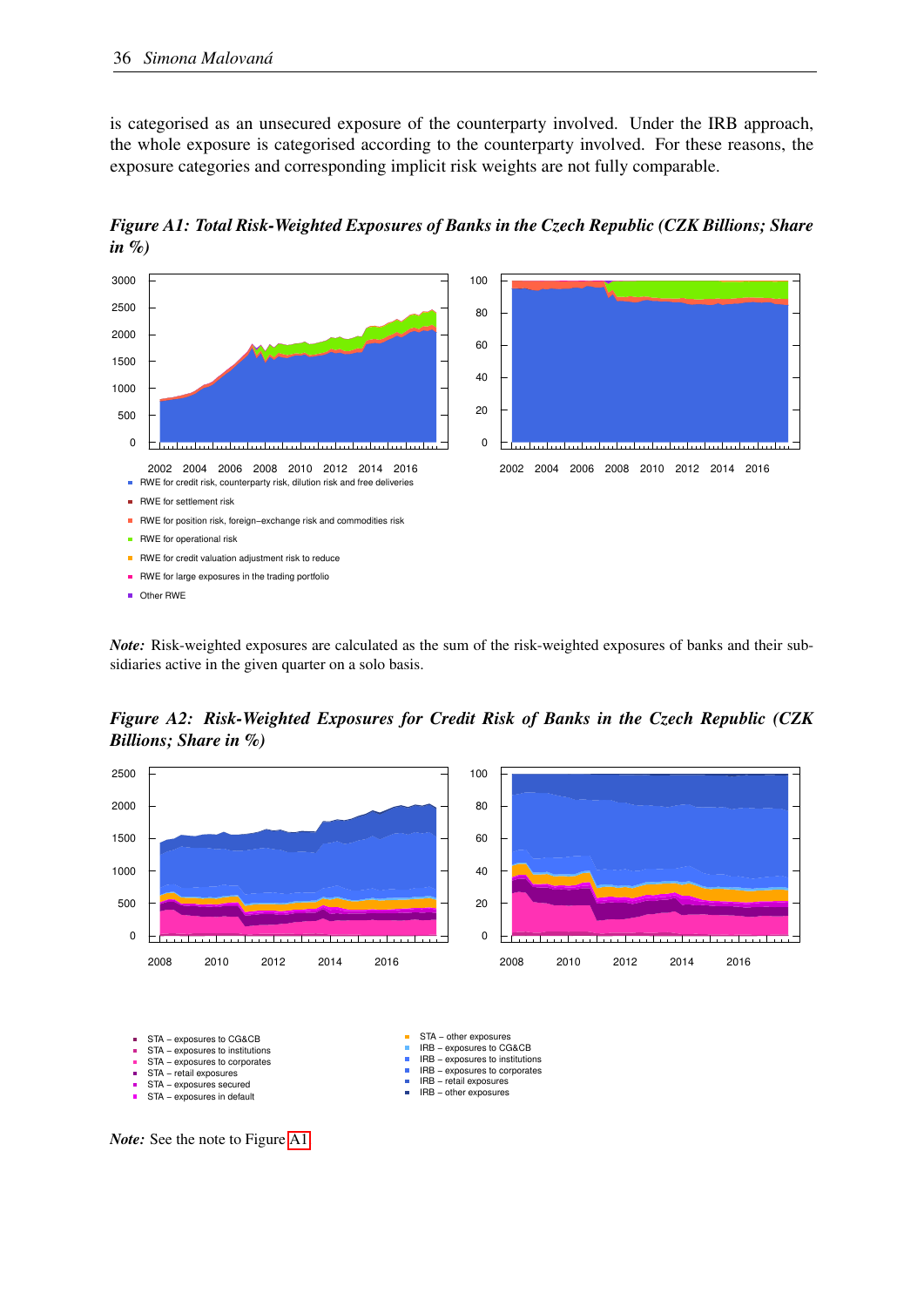<span id="page-40-1"></span>*Figure A3: Non-Risk-Weighted Exposures for Credit Risk of Banks in the Czech Republic (CZK Billions; Share in %)*



<span id="page-40-0"></span>*Note:* See the note to Figure [A1.](#page-39-0)

## Appendix B: Methodology

#### B.1 Penalised Quantile Regression for Dynamic Panel Data

When using the dynamic panel data quantile regression model without penalisation, we face two possible identification problems. First, the large number of fixed effects introduced significantly increases the variability of the estimates of the covariate effects. Second, in the context of dynamic panel data models we can face endogeneity bias [\(Nickell, 1981\)](#page-35-15). [Koenker](#page-34-6) [\(2004\)](#page-34-6) shows that introducing a penalty term helps in both cases – it improves the properties of the estimator, reduces the possible bias and increases the efficiency. The penalty parameter  $\lambda$  helps to shrink the fixed effects towards a common value (i.e. zero) and to reduce the variability.

Consider the following model for the τth conditional quantile functions of the response of the *t*th observation on the *i*th individual *yit*,

$$
Q_{y_{i,t}}(\tau|\eta_i, y_{i,t-1}, x_{i,t}, z_t) = \eta_i + \alpha(\tau)y_{i,t-1} + x'_{i,t}\beta(\tau) + z'_t\delta(\tau)
$$
\n(B1)

where  $y_{i,t}$  is the dependent variable,  $x_{i,t}$  are exogenous individual-specific variables,  $z_t$  are exogenous macro (individual-invariant) variables and  $\eta_i$  are individual specific effects or intercepts. The effects of the covariates  $(y_{i,t-1}, x_{i,t}, z_t)$  are permitted to depend on the quantile of interest,  $\tau$ , but the fixed effects,  $\eta_i$ , do not. With respect to the model specification presented in section [3,](#page-10-0)  $y_{i,t}$  are the riskweights  $RW_{i,t}$ ,  $x_{i,t}$  are the bank-specific control variables  $X_{i,t}$  and  $z_t$  are the cycle variables  $Cycle_t$ , the monetary policy proxy  $MP_t$  and the volatility index  $VIX_t$ .

Next, we define the piecewise linear loss function  $\rho_{\tau}(u) = u(\tau - I(u < 0))$ , where I is an indicator function, and introduce the penalty term  $\lambda$ , which only affects fixed effects [\(Koenker and Bassett,](#page-35-18)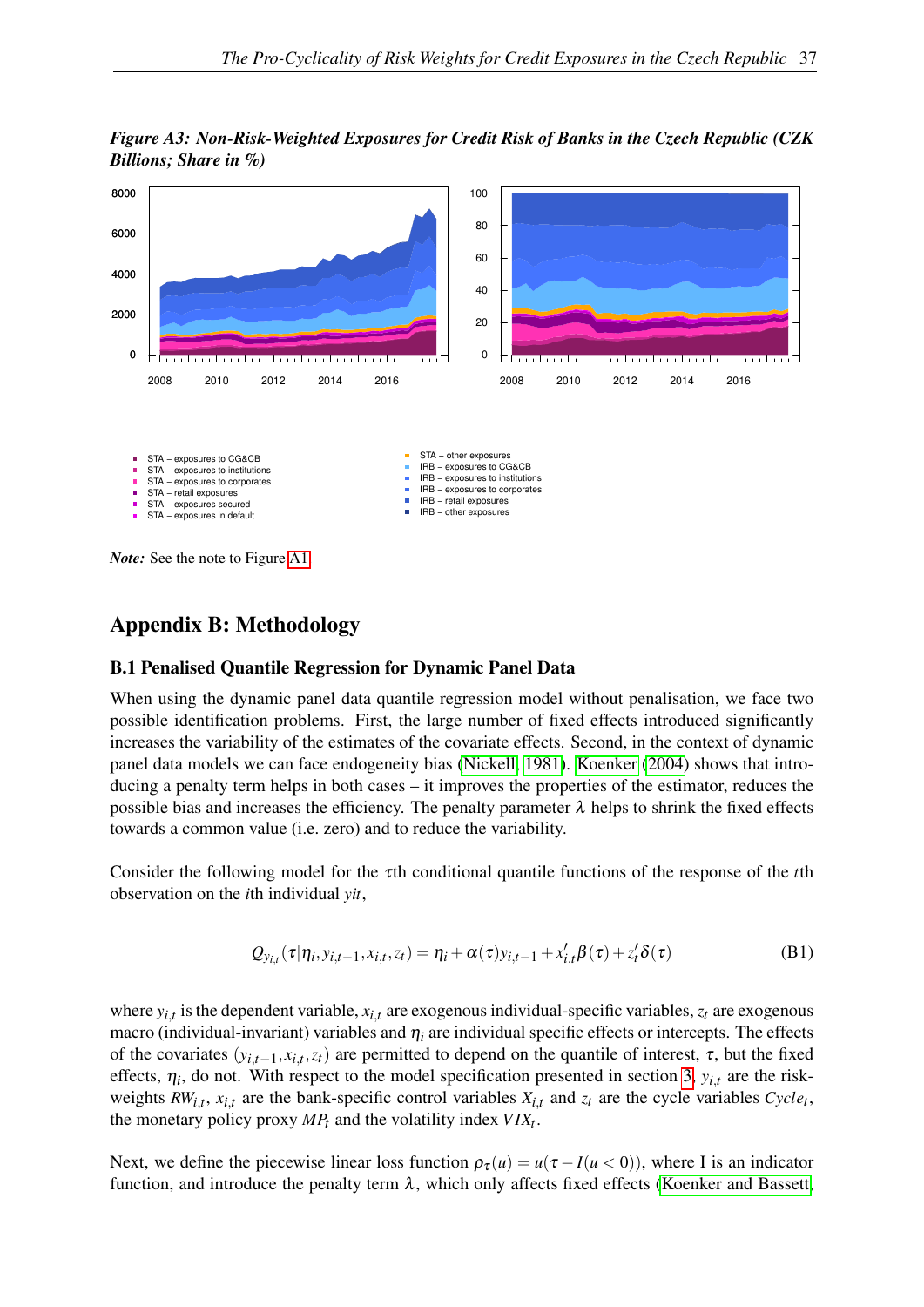[1978\)](#page-35-18). Then the model can be estimated for a specific quantile by solving

$$
\min_{(\alpha,\beta,\delta)} \sum_{k=1}^{q} \sum_{i=1}^{N} \sum_{t=1}^{T} w_k \rho_\tau (y_{i,t} - \eta_i - \alpha(\tau_k) y_{i,t-1} - x_{i,t}' \beta(\tau_k) - z_t' \delta(\tau_k)) + \lambda \sum_{i=1}^{N} |\eta_i|
$$
(B2)

where  $w_k$  are the weights for the  $k = 1, ..., q$  quantiles, which are jointly estimated. Note that if  $\lambda \to \infty$ ,  $\hat{\eta}_i \to 0$ , while if  $\lambda \to 0$ , the penalised QR fixed-effects estimator becomes the standard QR fixed-effects estimator. For a more detailed discussion of the methodology and the theoretical and empirical properties of the proposed estimator, see [Koenker](#page-34-6) [\(2004\)](#page-34-6); [Galvao and Montes-Rojas](#page-34-8) [\(2010\)](#page-34-8).

#### B.2 Penalty Selection

The penalty parameter  $\lambda$  is selected by minimising the high-dimensional Schwartz information criterion (SIC) for the quantile regression model:

$$
SIC(\lambda) = log(checkloss) + |S|log(log(n))C_n/n
$$
 (B3)

where *S* is the selected model, *n* is the number of observations and  $C_n = \log(p)/\text{const}$  is a positive constant diverging to infinity as *n* increases. We compare the SIC for models with  $\lambda =$  $seq(0.1, 15, by = 0.1)$ ; the results are plotted in Figure [B1.](#page-41-0) The most significant drop in the SIC can be seen at the beginning of the sample, while it stabilises at around 7.105, corresponding to  $\lambda$ =5. This value is used in the following analysis. The right panel of the figure shows how increasing  $\lambda$  penalises fixed effects, i.e. shrinks them towards zero. At  $\lambda$ =5 the individual fixed effects are still non-zero even if their value is significantly lower compared to  $\lambda$ =0.1.



#### <span id="page-41-0"></span>*Figure B1: Penalty Selection*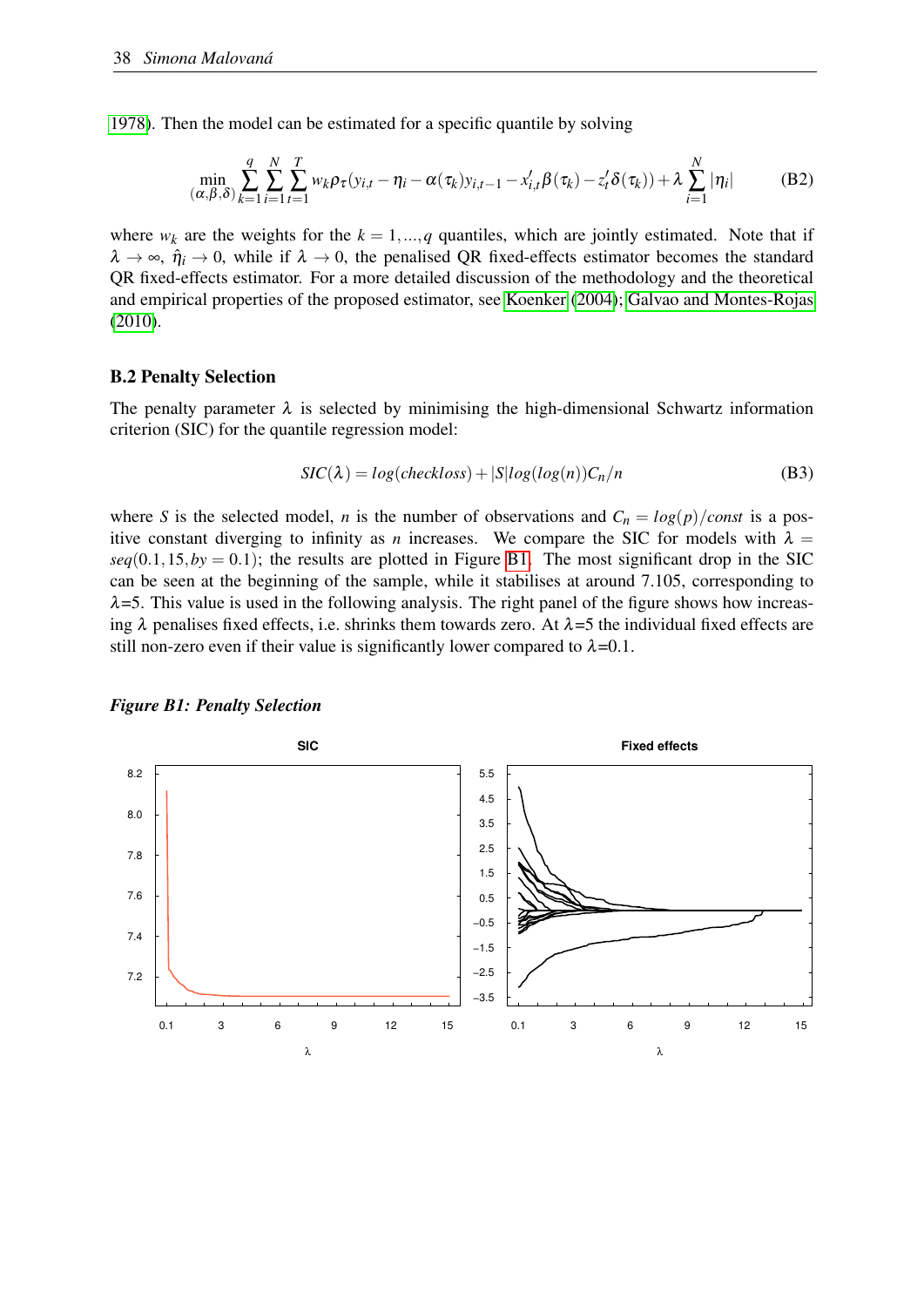# <span id="page-42-1"></span><span id="page-42-0"></span>Appendix C: Data and Full Regression Results

#### *Figure C1: Distribution of Implicit Risk Weights and Risk Parameters Conditional on the Financial Cycle*

*(a) STA vs IRB Approach*



*(b) Credit Exposure Categories under the IRB Approach*

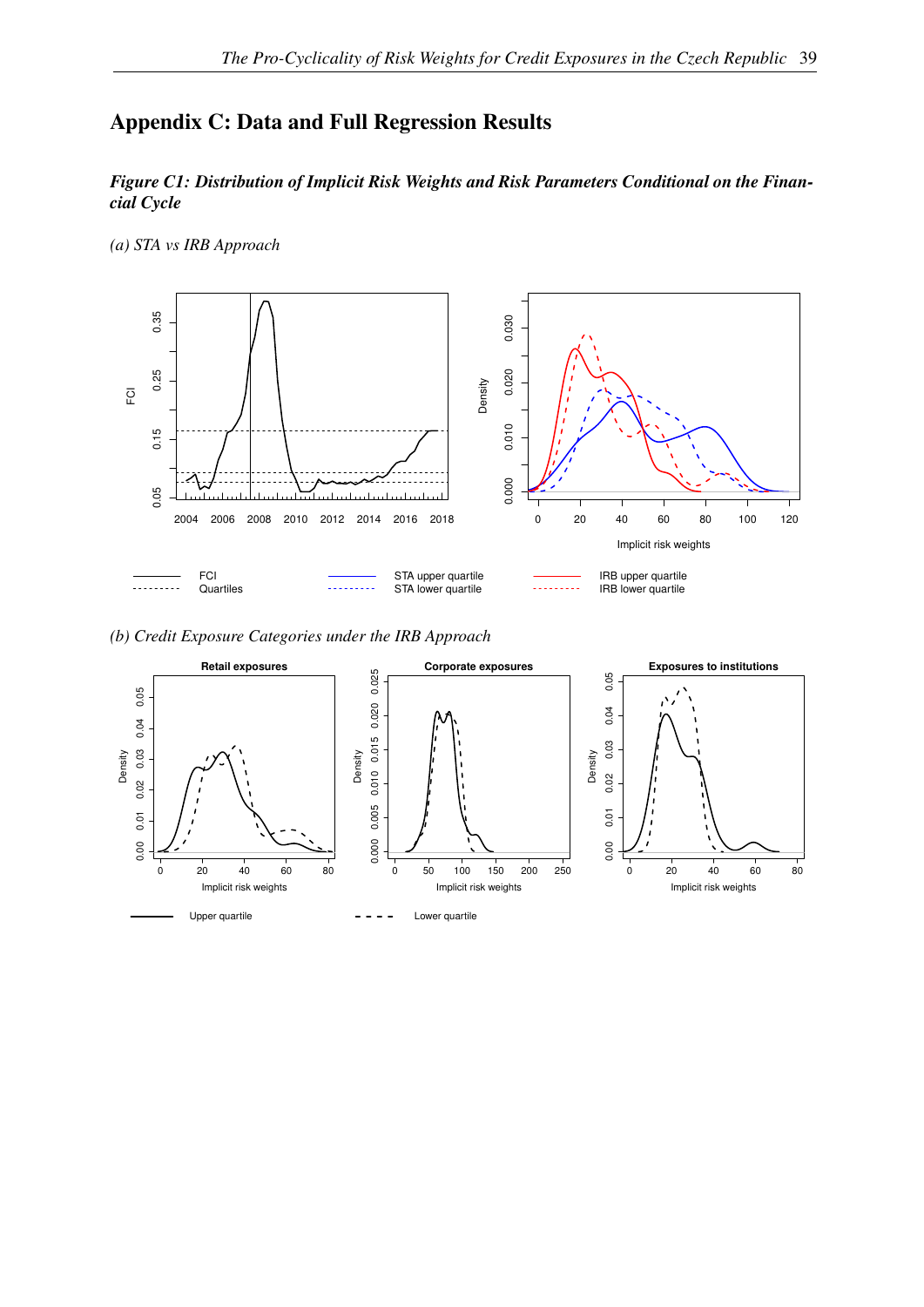



*Note:* The distribution is estimated using Epanechnikov kernel density estimation; the bandwidths were chosen using the rule of thumb. For more details see the documentation on the R function *density*.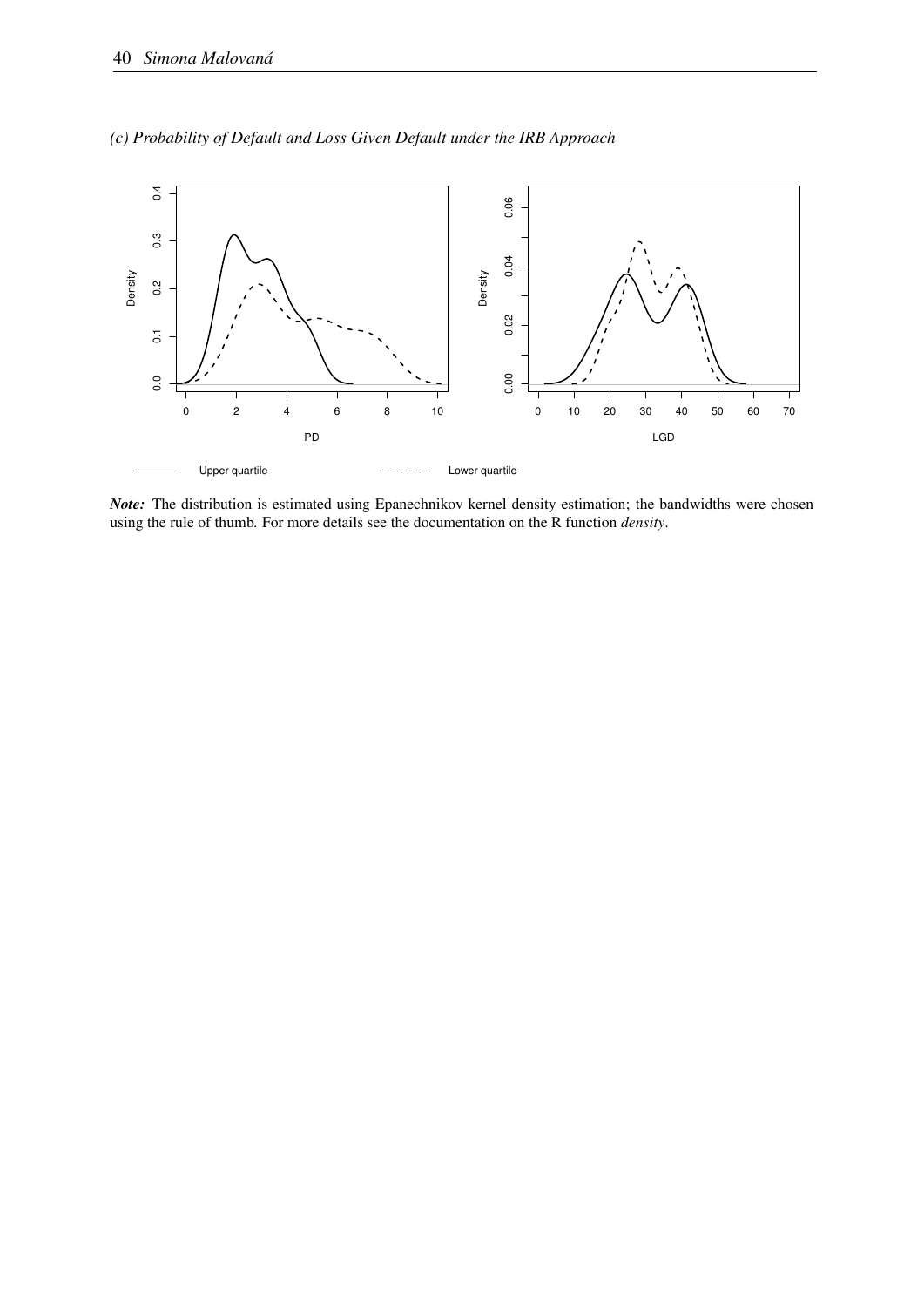<span id="page-44-0"></span>

|                            | ر و          | q0.2                                                                                                                                                                                                                                                                                                                   | 10.3                                                                                                                                                                                                                                                                                                | 10.4                                                                      | $-0.5$     | 0.6                                                                                                                                                                                                                                                                                               | 10.7                                                                                                                                                                                                                                                                                                                                      | 0.8                                                                                                                                                                                                                                                                                                                                                                                                               | 0.9 |
|----------------------------|--------------|------------------------------------------------------------------------------------------------------------------------------------------------------------------------------------------------------------------------------------------------------------------------------------------------------------------------|-----------------------------------------------------------------------------------------------------------------------------------------------------------------------------------------------------------------------------------------------------------------------------------------------------|---------------------------------------------------------------------------|------------|---------------------------------------------------------------------------------------------------------------------------------------------------------------------------------------------------------------------------------------------------------------------------------------------------|-------------------------------------------------------------------------------------------------------------------------------------------------------------------------------------------------------------------------------------------------------------------------------------------------------------------------------------------|-------------------------------------------------------------------------------------------------------------------------------------------------------------------------------------------------------------------------------------------------------------------------------------------------------------------------------------------------------------------------------------------------------------------|-----|
| Intercept                  | $-13.249$ ** |                                                                                                                                                                                                                                                                                                                        |                                                                                                                                                                                                                                                                                                     |                                                                           |            | 2.150                                                                                                                                                                                                                                                                                             | 1.713                                                                                                                                                                                                                                                                                                                                     |                                                                                                                                                                                                                                                                                                                                                                                                                   |     |
| Nominal GDP growth         | 0.040        | $-8.689$                                                                                                                                                                                                                                                                                                               |                                                                                                                                                                                                                                                                                                     |                                                                           |            |                                                                                                                                                                                                                                                                                                   |                                                                                                                                                                                                                                                                                                                                           |                                                                                                                                                                                                                                                                                                                                                                                                                   |     |
| Dependent variable (t-1)   | $0.921$ ***  | $0.943***$                                                                                                                                                                                                                                                                                                             |                                                                                                                                                                                                                                                                                                     |                                                                           |            |                                                                                                                                                                                                                                                                                                   |                                                                                                                                                                                                                                                                                                                                           |                                                                                                                                                                                                                                                                                                                                                                                                                   |     |
| $Log(assets)$ $(t-1)$      | $0.764**$    |                                                                                                                                                                                                                                                                                                                        |                                                                                                                                                                                                                                                                                                     |                                                                           |            |                                                                                                                                                                                                                                                                                                   |                                                                                                                                                                                                                                                                                                                                           |                                                                                                                                                                                                                                                                                                                                                                                                                   |     |
| ROA (t-1)                  | $-0.153$     | $0.536 * 0.081$                                                                                                                                                                                                                                                                                                        |                                                                                                                                                                                                                                                                                                     |                                                                           |            |                                                                                                                                                                                                                                                                                                   |                                                                                                                                                                                                                                                                                                                                           |                                                                                                                                                                                                                                                                                                                                                                                                                   |     |
| Cost of risk (t-1)         | 0.298        |                                                                                                                                                                                                                                                                                                                        |                                                                                                                                                                                                                                                                                                     |                                                                           |            |                                                                                                                                                                                                                                                                                                   |                                                                                                                                                                                                                                                                                                                                           |                                                                                                                                                                                                                                                                                                                                                                                                                   |     |
| Regulatory pressures dummy | 0.666        |                                                                                                                                                                                                                                                                                                                        |                                                                                                                                                                                                                                                                                                     |                                                                           |            |                                                                                                                                                                                                                                                                                                   |                                                                                                                                                                                                                                                                                                                                           |                                                                                                                                                                                                                                                                                                                                                                                                                   |     |
| Trend                      | $-0.031$     | $0.049$<br>$0.452$<br>$-0.028$                                                                                                                                                                                                                                                                                         |                                                                                                                                                                                                                                                                                                     | $-2.313$<br>0.082 ***<br>0.093 ***<br>0.053<br>0.054<br>0.054<br>0.055 ** |            |                                                                                                                                                                                                                                                                                                   |                                                                                                                                                                                                                                                                                                                                           |                                                                                                                                                                                                                                                                                                                                                                                                                   |     |
| Intercept                  | $-12.846**$  |                                                                                                                                                                                                                                                                                                                        |                                                                                                                                                                                                                                                                                                     |                                                                           |            |                                                                                                                                                                                                                                                                                                   |                                                                                                                                                                                                                                                                                                                                           |                                                                                                                                                                                                                                                                                                                                                                                                                   |     |
| Real GDP growth            | 0.039        |                                                                                                                                                                                                                                                                                                                        |                                                                                                                                                                                                                                                                                                     |                                                                           |            |                                                                                                                                                                                                                                                                                                   |                                                                                                                                                                                                                                                                                                                                           |                                                                                                                                                                                                                                                                                                                                                                                                                   |     |
| Dependent variable (t-1)   | $0.920$ ***  |                                                                                                                                                                                                                                                                                                                        |                                                                                                                                                                                                                                                                                                     |                                                                           |            |                                                                                                                                                                                                                                                                                                   |                                                                                                                                                                                                                                                                                                                                           |                                                                                                                                                                                                                                                                                                                                                                                                                   |     |
| Log(assert)                | $0.751***$   |                                                                                                                                                                                                                                                                                                                        |                                                                                                                                                                                                                                                                                                     |                                                                           |            |                                                                                                                                                                                                                                                                                                   |                                                                                                                                                                                                                                                                                                                                           |                                                                                                                                                                                                                                                                                                                                                                                                                   |     |
| ROA (t-1)                  | $-0.099$     |                                                                                                                                                                                                                                                                                                                        |                                                                                                                                                                                                                                                                                                     |                                                                           |            |                                                                                                                                                                                                                                                                                                   |                                                                                                                                                                                                                                                                                                                                           |                                                                                                                                                                                                                                                                                                                                                                                                                   |     |
| $Cost of risk (t-1)$       | 0.296        |                                                                                                                                                                                                                                                                                                                        |                                                                                                                                                                                                                                                                                                     |                                                                           |            |                                                                                                                                                                                                                                                                                                   |                                                                                                                                                                                                                                                                                                                                           |                                                                                                                                                                                                                                                                                                                                                                                                                   |     |
| Regulatory pressures dummy | 0.726        |                                                                                                                                                                                                                                                                                                                        |                                                                                                                                                                                                                                                                                                     |                                                                           |            |                                                                                                                                                                                                                                                                                                   |                                                                                                                                                                                                                                                                                                                                           |                                                                                                                                                                                                                                                                                                                                                                                                                   |     |
| Trend                      | $-0.034$     | $\begin{array}{l l} \hline 4,80\, * \atop +\, 0.19\, * \atop +\, 0.94\, * \atop +\, 0.95\, * \atop +\, 0.95\, * \atop +\, 0.95\, * \atop +\, 0.95\, * \atop +\, 0.95\, * \atop +\, 0.95\, * \atop +\, 0.95\, * \atop +\, 0.95\, * \atop +\, 0.95\, * \atop +\, 0.95\, * \atop +\, 0.95\, * \atop +\, 0.95\, * \atop +$ |                                                                                                                                                                                                                                                                                                     |                                                                           |            |                                                                                                                                                                                                                                                                                                   |                                                                                                                                                                                                                                                                                                                                           |                                                                                                                                                                                                                                                                                                                                                                                                                   |     |
| Intercept                  | $-13.312**$  |                                                                                                                                                                                                                                                                                                                        |                                                                                                                                                                                                                                                                                                     |                                                                           |            |                                                                                                                                                                                                                                                                                                   |                                                                                                                                                                                                                                                                                                                                           |                                                                                                                                                                                                                                                                                                                                                                                                                   |     |
| Credit-to-GDP growth       | 0.055        |                                                                                                                                                                                                                                                                                                                        |                                                                                                                                                                                                                                                                                                     |                                                                           |            |                                                                                                                                                                                                                                                                                                   |                                                                                                                                                                                                                                                                                                                                           |                                                                                                                                                                                                                                                                                                                                                                                                                   |     |
| Dependent variable (t-1)   | $0.920***$   |                                                                                                                                                                                                                                                                                                                        |                                                                                                                                                                                                                                                                                                     |                                                                           |            |                                                                                                                                                                                                                                                                                                   |                                                                                                                                                                                                                                                                                                                                           |                                                                                                                                                                                                                                                                                                                                                                                                                   |     |
| $Log(assets)$ (t-1)        | 0.790 ***    |                                                                                                                                                                                                                                                                                                                        |                                                                                                                                                                                                                                                                                                     |                                                                           |            |                                                                                                                                                                                                                                                                                                   |                                                                                                                                                                                                                                                                                                                                           |                                                                                                                                                                                                                                                                                                                                                                                                                   |     |
| ROA (t-1)                  | $-0.069$     |                                                                                                                                                                                                                                                                                                                        |                                                                                                                                                                                                                                                                                                     |                                                                           |            |                                                                                                                                                                                                                                                                                                   |                                                                                                                                                                                                                                                                                                                                           |                                                                                                                                                                                                                                                                                                                                                                                                                   |     |
| Cost of risk (t-1)         | 0.277        |                                                                                                                                                                                                                                                                                                                        |                                                                                                                                                                                                                                                                                                     |                                                                           |            |                                                                                                                                                                                                                                                                                                   |                                                                                                                                                                                                                                                                                                                                           |                                                                                                                                                                                                                                                                                                                                                                                                                   |     |
| Regulatory pressures dummy | 1.303        |                                                                                                                                                                                                                                                                                                                        |                                                                                                                                                                                                                                                                                                     |                                                                           |            |                                                                                                                                                                                                                                                                                                   |                                                                                                                                                                                                                                                                                                                                           |                                                                                                                                                                                                                                                                                                                                                                                                                   |     |
| Trend                      | $-0.047$     |                                                                                                                                                                                                                                                                                                                        | $\begin{array}{r} 1.994 \\ 0.039 \\ 0.039 \\ 0.039 \\ 0.036 \\ 0.037 \\ 0.034 \\ 0.034 \\ 0.034 \\ 0.034 \\ 0.034 \\ 0.035 \\ 0.036 \\ 0.010 \\ 0.010 \\ 0.035 \\ 0.033 \\ 0.033 \\ 0.033 \\ 0.033 \\ 0.033 \\ 0.033 \\ 0.033 \\ 0.033 \\ 0.033 \\ 0.033 \\ 0.033 \\ 0.033 \\ 0.033 \\ 0.033 \\ 0.$ |                                                                           |            | $\begin{array}{r} 0.078**\\ 1.004***\\ 0.150\\ 0.181\\ 0.051\\ 0.051\\ -0.026***\\ 0.037**\\ -0.051\\ -1.322\\ -0.051\\ -1.468\\ -0.031\\ -0.045\\ -0.045\\ -0.045\\ -0.045\\ -0.045\\ -0.045\\ -0.045\\ -0.045\\ -0.045\\ -0.045\\ -0.045\\ -0.003\\ -0.004\\ -0.003\\ -0.004\\ -0.003\\ -0.004$ | $\begin{array}{r} 0.109***\\ 1.04***\\ 1.04***\\ 0.034\\ 0.059\\ -0.035***\\ -1.038\\ -0.035***\\ -1.011***\\ -1.011***\\ -1.011***\\ -1.011***\\ -1.011***\\ -1.009***\\ -1.009***\\ -1.009***\\ -1.009***\\ -1.009***\\ -1.009***\\ -1.009***\\ -1.009***\\ -1.009***\\ -1.009***\\ -1.009***\\ -1.009***\\ -1.009***\\ -1.009***\\ -1$ | $\begin{array}{c l l} & & & & \\ \hline\n0.574 & & & & & & \\ \hline\n0.089 & & & & & & \\ \hline\n1.029 & & & & & & \\ \hline\n0.051 & & & & & & \\ \hline\n0.071 & & & & & & \\ \hline\n0.040 & & & & & & \\ \hline\n0.040 & & & & & & \\ \hline\n0.040 & & & & & & \\ \hline\n0.010 & & & & & & \\ \hline\n0.011 & & & & & & \\ \hline\n0.011 & & & & & & \\ \hline\n0.000 & & & & & & \\ \hline\n0.000 & & &$ |     |
| Intercept                  | $-14.898**$  |                                                                                                                                                                                                                                                                                                                        |                                                                                                                                                                                                                                                                                                     |                                                                           |            |                                                                                                                                                                                                                                                                                                   |                                                                                                                                                                                                                                                                                                                                           |                                                                                                                                                                                                                                                                                                                                                                                                                   |     |
| ECI                        | $-0.036$     |                                                                                                                                                                                                                                                                                                                        |                                                                                                                                                                                                                                                                                                     |                                                                           |            |                                                                                                                                                                                                                                                                                                   |                                                                                                                                                                                                                                                                                                                                           |                                                                                                                                                                                                                                                                                                                                                                                                                   |     |
| Dependent variable (t-1)   | $0.922***$   |                                                                                                                                                                                                                                                                                                                        |                                                                                                                                                                                                                                                                                                     |                                                                           |            |                                                                                                                                                                                                                                                                                                   |                                                                                                                                                                                                                                                                                                                                           |                                                                                                                                                                                                                                                                                                                                                                                                                   |     |
| $Log(assets)$ $(t-1)$      | 0.902 ***    |                                                                                                                                                                                                                                                                                                                        |                                                                                                                                                                                                                                                                                                     |                                                                           |            |                                                                                                                                                                                                                                                                                                   |                                                                                                                                                                                                                                                                                                                                           |                                                                                                                                                                                                                                                                                                                                                                                                                   |     |
| $ROA(t-1)$                 | $-0.212$     |                                                                                                                                                                                                                                                                                                                        |                                                                                                                                                                                                                                                                                                     |                                                                           |            |                                                                                                                                                                                                                                                                                                   |                                                                                                                                                                                                                                                                                                                                           |                                                                                                                                                                                                                                                                                                                                                                                                                   |     |
| Cost of risk (t-1)         | 0.112        | $-8.853$ *<br>-0.028<br>-0.0346 ***<br>0.555 **<br>0.010<br>0.044                                                                                                                                                                                                                                                      | $-3.700$<br>$-0.006$<br>$0.974$ ***<br>$0.236$<br>$0.112$<br>$0.001$<br>$0.798$<br>$0.798$                                                                                                                                                                                                          |                                                                           |            |                                                                                                                                                                                                                                                                                                   |                                                                                                                                                                                                                                                                                                                                           |                                                                                                                                                                                                                                                                                                                                                                                                                   |     |
| Regulatory pressures dummy | 0.762        |                                                                                                                                                                                                                                                                                                                        |                                                                                                                                                                                                                                                                                                     |                                                                           |            |                                                                                                                                                                                                                                                                                                   |                                                                                                                                                                                                                                                                                                                                           |                                                                                                                                                                                                                                                                                                                                                                                                                   |     |
| Trend                      | $-0.032$     |                                                                                                                                                                                                                                                                                                                        |                                                                                                                                                                                                                                                                                                     |                                                                           | $0.029***$ |                                                                                                                                                                                                                                                                                                   |                                                                                                                                                                                                                                                                                                                                           | $-0.040**$                                                                                                                                                                                                                                                                                                                                                                                                        |     |

Table C1: Regression Results - Risk Weights for Credit Exposures under the STA Approach Table C1: Regression Results – Risk Weights for Credit Exposures under the STA Approach Note: This table presents the estimates based on the penalised quantile regression for dynamic panel data with fixed effects. The regression was implemented using the rqpd R function. \*\*\*, \*\*\* and \* denote the 1%, 5% and 1 Note: This table presents the estimates based on the penalised operalised quantile regression for dynamic panel data with fixed effects. The regression was implemented using the rapid R function. \*\*\* and \* denote the 1%, and 10% significance levels.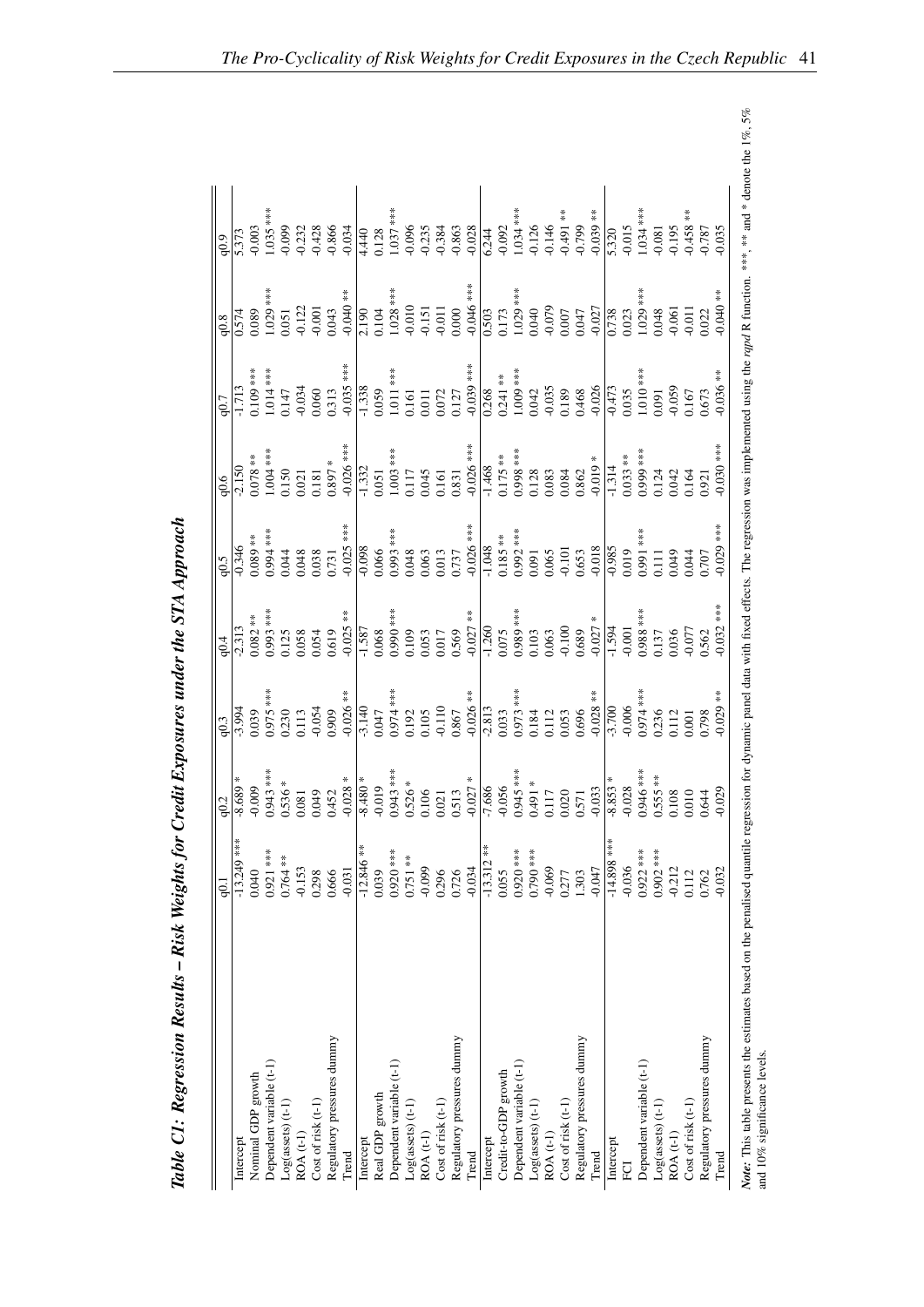|                            | q0.1        | $\frac{q0.2}{6.131}$                                                                                                                                                                                                                                                    | $\overline{0.3}$                                                                                           | q0.4                           | 6.5                   | q0.6                                                                                                                                                                                                                                                      | q0.7                                 | q0.8                   | q0.9                                          |
|----------------------------|-------------|-------------------------------------------------------------------------------------------------------------------------------------------------------------------------------------------------------------------------------------------------------------------------|------------------------------------------------------------------------------------------------------------|--------------------------------|-----------------------|-----------------------------------------------------------------------------------------------------------------------------------------------------------------------------------------------------------------------------------------------------------|--------------------------------------|------------------------|-----------------------------------------------|
| Intercept                  | 0.079       |                                                                                                                                                                                                                                                                         | 4.697                                                                                                      | $-691$                         | 1.031                 | 0.467                                                                                                                                                                                                                                                     | 1.057                                | 2.855                  | $0.\overline{894}$                            |
| Nominal GDP growth         | $-0.192**$  |                                                                                                                                                                                                                                                                         | 0.026                                                                                                      | $-0.028$<br>0.970 ***          | 0.029                 | $-0.001$                                                                                                                                                                                                                                                  | 0.005                                |                        | 0.040                                         |
| Dependent variable (t-1)   | $0.893***$  |                                                                                                                                                                                                                                                                         | $0.966$ ***                                                                                                |                                | $0.974***$            | $0.981$ ***                                                                                                                                                                                                                                               | $0.980$ ***                          | $0.038$<br>$0.978***$  | $0.992***$                                    |
| $Log(assets)$ $(t-1)$      | $-0.200$    |                                                                                                                                                                                                                                                                         | $-0.283$                                                                                                   | $-0.102$                       | $-0.050$              | $-0.007$                                                                                                                                                                                                                                                  | 0.089                                | 0.205                  | 0.204                                         |
| $ROA(t-1)$                 | 1.553       |                                                                                                                                                                                                                                                                         | $0.742**$                                                                                                  | $\frac{0.413}{0.712}$          |                       | 0.095                                                                                                                                                                                                                                                     | 0.066                                | 0.249                  | $-0.448$                                      |
| Cost of risk (t-1)         | 3.117 ***   |                                                                                                                                                                                                                                                                         | 0.587                                                                                                      |                                | $0.317$<br>$0.694 *$  | 0.697                                                                                                                                                                                                                                                     | 0.634                                | 0.939                  | 0.817                                         |
| Regulatory pressures dummy | $-2.950$    |                                                                                                                                                                                                                                                                         | $-1.705$                                                                                                   | 2.506                          | $2.243***$            | 1.869 **                                                                                                                                                                                                                                                  | $3.426$ ***                          | 3.072                  | 5.892 ***                                     |
| Trend                      | $0.089**$   | $\begin{array}{r} 1,09\\0.932**\\0.933**\\0.9416\\0.939\\0.048\\-0.048\\-0.048\\-0.048\\-0.048\\-0.048\\-0.048\\-0.048\\-0.049\\-0.049\\-0.049\\-0.040\\-0.040\\-0.040\\-0.040\\-0.012\\-0.013\\-0.013\\-0.013\\-0.013\\-0.013\\-0.013\\-0.013\\-0.013\\-0.013\\-0.013$ | 0.004                                                                                                      | 0.006                          | 0.004                 | $0.002$                                                                                                                                                                                                                                                   | 0.010                                | $-0.004$               | $-0.009$                                      |
| Intercept                  | 0.124       |                                                                                                                                                                                                                                                                         | 4.579                                                                                                      | 1.529                          | 1.070                 |                                                                                                                                                                                                                                                           | $-1.386$                             | $-0.552$               | $-3.317$                                      |
| Real GDP growth            | $-0.185$ *  |                                                                                                                                                                                                                                                                         | $-0.034$                                                                                                   |                                |                       | 0.362<br>0.004                                                                                                                                                                                                                                            | 0.015                                | $\bf 0.081$            | $-0.022$                                      |
| Dependent variable (t-1)   | $0.889$ *** |                                                                                                                                                                                                                                                                         |                                                                                                            |                                | $-0.028$<br>0.974 *** | $0.979***$                                                                                                                                                                                                                                                | $0.980***$                           | 0.979 ***              | $0.983***$                                    |
| Log(assets) (t-1)          | $-0.217$    |                                                                                                                                                                                                                                                                         | $0.966***$<br>$-0.280$                                                                                     | $-0.035$<br>0.971 ***<br>0.095 | $-0.055$              | $-0.002$                                                                                                                                                                                                                                                  | 0.112                                | $0.107\,$              | 0.352                                         |
| ROA (t-1)                  | $1.682 *$   |                                                                                                                                                                                                                                                                         | $0.733$ ***                                                                                                | 0.429                          | 0.328                 |                                                                                                                                                                                                                                                           |                                      | 0.201                  | $-0.832$                                      |
| Cost of risk (t-1)         | $3.277***$  |                                                                                                                                                                                                                                                                         | 0.632                                                                                                      | 0.720                          | $0.732 *$             | $0.116$<br>$0.742$ *                                                                                                                                                                                                                                      | $0.102$<br>$0.677$                   | 1.062                  | $1.418**$                                     |
| Regulatory pressures dummy | $-3.413$    |                                                                                                                                                                                                                                                                         | $-1.806$                                                                                                   | 2.522<br>0.005                 | $2.214***$<br>0.005   |                                                                                                                                                                                                                                                           |                                      |                        | $5.644***$                                    |
| Trend                      | $0.085 *$   |                                                                                                                                                                                                                                                                         | 0.005                                                                                                      |                                |                       | $1.877$ **<br>0.003                                                                                                                                                                                                                                       | $3.442$ ***<br>0.003                 | $\frac{0.020}{-3.227}$ | $-0.007$                                      |
| Intercept                  | 5.178       |                                                                                                                                                                                                                                                                         |                                                                                                            |                                | 0.100                 |                                                                                                                                                                                                                                                           |                                      |                        | $\frac{-2.466}{-0.027}$<br>0.982 ***<br>0.987 |
| Credit-to-GDP growth       | $-0.392$    |                                                                                                                                                                                                                                                                         |                                                                                                            | 1.163<br>-0.103                | $-0.085$ *            |                                                                                                                                                                                                                                                           |                                      |                        |                                               |
| Dependent variable (t-1)   | $0.886***$  |                                                                                                                                                                                                                                                                         |                                                                                                            | $0.968***$                     |                       |                                                                                                                                                                                                                                                           | $-1.250$<br>$-0.080$<br>$0.982$ **** | 0.979 ***              |                                               |
| Log(assert)                | $-0.444$    |                                                                                                                                                                                                                                                                         |                                                                                                            | $-0.033$                       | $0.973***$<br>0.013   |                                                                                                                                                                                                                                                           | $0.108\,$                            |                        |                                               |
| ROA (t-1)                  | 1.893       |                                                                                                                                                                                                                                                                         | $\begin{array}{c c} & 4.704 \ \hline 4.087 \ -0.966*** \ 0.966*** \ -0.270 \ 0.751** \ 0.0509 \end{array}$ | 0.226                          | 0.339                 | $\begin{array}{c c} \hline 0.071 & \multicolumn{1}{c}{0.071} \\ -0.116 & \multicolumn{1}{c}{\ast} \ast \\ 0.984 & \multicolumn{1}{c}{\ast} \ast \\ 0.040 & \multicolumn{1}{c}{\ast} \ast \\ 0.0040 & \multicolumn{1}{c}{\ast} \ast \\ \hline \end{array}$ | 0.165                                | $0.241$<br>$0.117$     | $-0.804$<br>1.412 *                           |
| Cost of risk (t-1)         | $3.448***$  |                                                                                                                                                                                                                                                                         |                                                                                                            | 0.582                          | 0.624                 | $0.507$                                                                                                                                                                                                                                                   | 0.556                                | 0.644                  |                                               |
| Regulatory pressures dummy | $-1.318$    |                                                                                                                                                                                                                                                                         | $-1.528$                                                                                                   | 2.242                          | $2.111***$            | $1.832***$                                                                                                                                                                                                                                                | $3.373**$                            | 3.122                  | 5.691 **                                      |
| Trend                      | 0.050       |                                                                                                                                                                                                                                                                         | $-0.006$                                                                                                   | $-0.012$                       | $-0.005$              | $-0.012$                                                                                                                                                                                                                                                  | $-0.001$                             | $-0.002$               | $-0.015$                                      |
| Intercept                  | 3.655       |                                                                                                                                                                                                                                                                         | $\frac{1}{4.941}$                                                                                          | 1.411                          | 1.366                 | 0.579                                                                                                                                                                                                                                                     | $-1.217$                             | $\frac{1.290}{2}$      |                                               |
| <b>PO</b>                  | $-0.059$    |                                                                                                                                                                                                                                                                         | $-0.006$                                                                                                   | $-0.013$                       | $-0.007$              | $-0.005$                                                                                                                                                                                                                                                  | $-0.007$                             | $0.011$                | $-2.827$<br>$-0.004$                          |
| Dependent variable (t-1)   | $0.898***$  |                                                                                                                                                                                                                                                                         | $0.966$ ***                                                                                                | $0.969***$                     | $0.975***$            | $0.981***$                                                                                                                                                                                                                                                | 1.980 ***                            | $0.980***$             |                                               |
| $Log(assets)$ $(t-1)$      | $-0.343$    |                                                                                                                                                                                                                                                                         | $-0.295$                                                                                                   | $-0.058$                       | $-0.064$              | $-0.009$                                                                                                                                                                                                                                                  | $0.101\,$                            | $0.119$<br>$0.241$     | $\frac{0.982***}{0.337}$                      |
| ROA (t-1)                  | 1.372       |                                                                                                                                                                                                                                                                         | $0.787 *$                                                                                                  | 0.281                          | 0.365                 | 0.120                                                                                                                                                                                                                                                     | 0.116                                |                        | $-0.853$                                      |
| Cost of risk (t-1)         | 2.994 **    |                                                                                                                                                                                                                                                                         | 0.596                                                                                                      | 0.585                          | 0.622                 | $0.700 *$                                                                                                                                                                                                                                                 | 0.650                                | 0.730                  | $1.423 *$                                     |
| Regulatory pressures dummy | $-2.062$    |                                                                                                                                                                                                                                                                         | $-1.530$                                                                                                   | 2.428                          | $2.239***$            | $1.897$ **                                                                                                                                                                                                                                                | 3.451 ***                            | 3.129                  | $5.706***$                                    |
| Trend                      | 0.063       |                                                                                                                                                                                                                                                                         | 0.001                                                                                                      | 0.002                          | $-0.001$              | 0.001                                                                                                                                                                                                                                                     | 0.008                                |                        |                                               |

Table C2: Regression Results - Risk Weights for Credit Exposures under the IRB Approach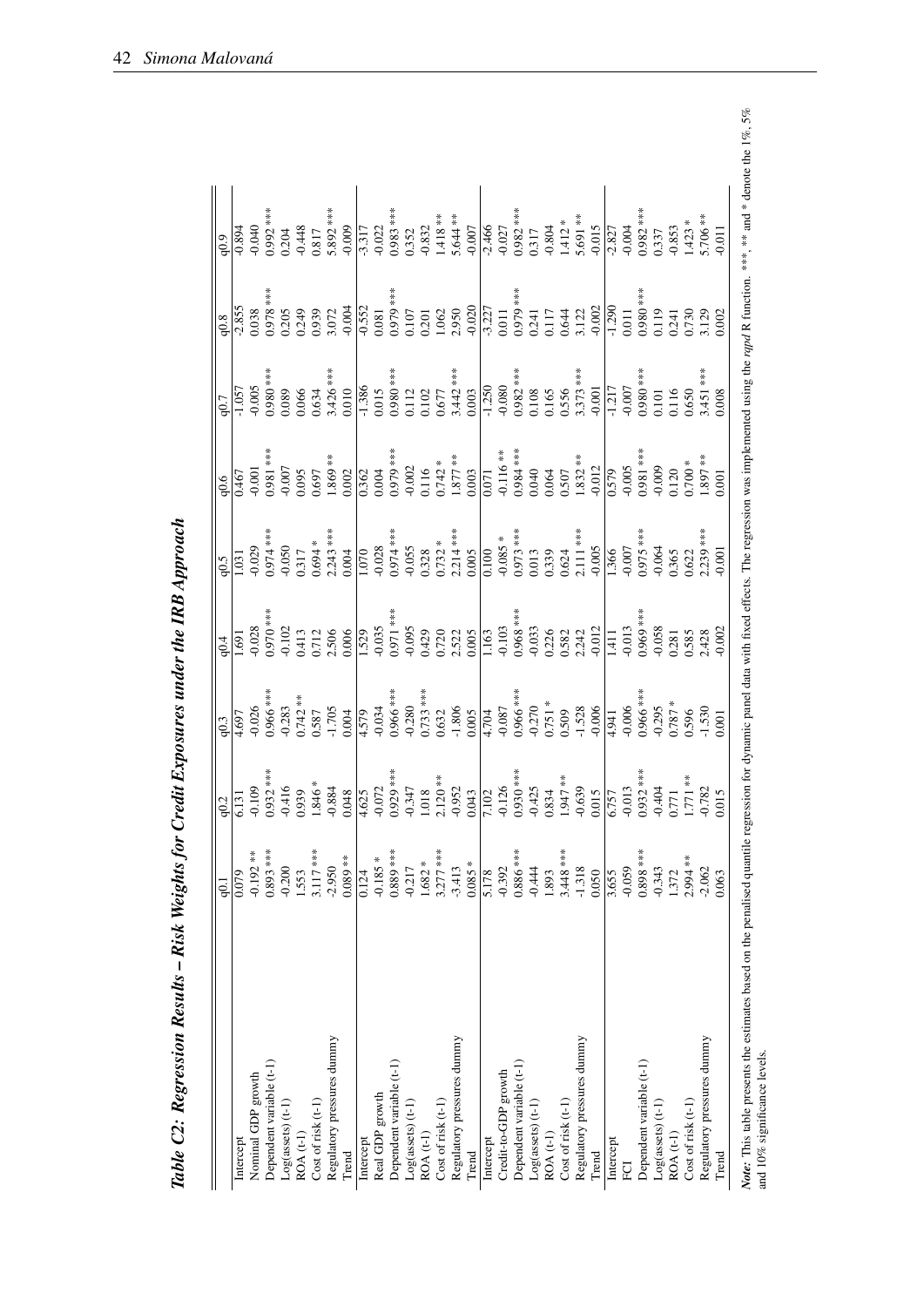|                            | $\overline{6}$ |                       |                                                                                                                                                                                                                                                                                                                                                                                                                |                                                                                  |                                                                                                                                                                                        | 0.7                                                                                                                                                                                                                                                                     | $rac{6}{10.894}$                                                                                                                                                                                                                                                                               |
|----------------------------|----------------|-----------------------|----------------------------------------------------------------------------------------------------------------------------------------------------------------------------------------------------------------------------------------------------------------------------------------------------------------------------------------------------------------------------------------------------------------|----------------------------------------------------------------------------------|----------------------------------------------------------------------------------------------------------------------------------------------------------------------------------------|-------------------------------------------------------------------------------------------------------------------------------------------------------------------------------------------------------------------------------------------------------------------------|------------------------------------------------------------------------------------------------------------------------------------------------------------------------------------------------------------------------------------------------------------------------------------------------|
| Intercept                  | 0.079          | $4.\overline{697}$    | .691                                                                                                                                                                                                                                                                                                                                                                                                           | $\overline{.031}$                                                                |                                                                                                                                                                                        | 1.057                                                                                                                                                                                                                                                                   |                                                                                                                                                                                                                                                                                                |
| Nominal GDP growth         | $-0.192 *$     |                       |                                                                                                                                                                                                                                                                                                                                                                                                                |                                                                                  |                                                                                                                                                                                        | 0.005                                                                                                                                                                                                                                                                   |                                                                                                                                                                                                                                                                                                |
| Dependent variable (t-1)   | 0.893 ***      | $-0.026$<br>0.966 *** | $-0.028$<br>0.970 ***                                                                                                                                                                                                                                                                                                                                                                                          |                                                                                  |                                                                                                                                                                                        |                                                                                                                                                                                                                                                                         |                                                                                                                                                                                                                                                                                                |
| $Log(assets)$ (t-1)        | $-0.200$       |                       |                                                                                                                                                                                                                                                                                                                                                                                                                | $-0.029$<br>$0.974***$<br>$0.050$<br>$0.317$<br>$0.694$<br>$2.243***$<br>$2.243$ |                                                                                                                                                                                        |                                                                                                                                                                                                                                                                         |                                                                                                                                                                                                                                                                                                |
| ROA (t-1)                  | 1.553          |                       |                                                                                                                                                                                                                                                                                                                                                                                                                |                                                                                  |                                                                                                                                                                                        |                                                                                                                                                                                                                                                                         |                                                                                                                                                                                                                                                                                                |
| Cost of risk (t-1)         | 3.117 ***      |                       |                                                                                                                                                                                                                                                                                                                                                                                                                |                                                                                  |                                                                                                                                                                                        |                                                                                                                                                                                                                                                                         |                                                                                                                                                                                                                                                                                                |
| Regulatory pressures dummy | $-2.950$       |                       |                                                                                                                                                                                                                                                                                                                                                                                                                |                                                                                  |                                                                                                                                                                                        |                                                                                                                                                                                                                                                                         |                                                                                                                                                                                                                                                                                                |
| Trend                      | $0.089**$      |                       |                                                                                                                                                                                                                                                                                                                                                                                                                |                                                                                  |                                                                                                                                                                                        |                                                                                                                                                                                                                                                                         |                                                                                                                                                                                                                                                                                                |
| Intercept                  | 0.124          |                       |                                                                                                                                                                                                                                                                                                                                                                                                                |                                                                                  |                                                                                                                                                                                        |                                                                                                                                                                                                                                                                         |                                                                                                                                                                                                                                                                                                |
| Real GDP growth            | $-0.185*$      |                       |                                                                                                                                                                                                                                                                                                                                                                                                                |                                                                                  |                                                                                                                                                                                        |                                                                                                                                                                                                                                                                         |                                                                                                                                                                                                                                                                                                |
| Dependent variable (t-1)   | 0.889 ***      |                       |                                                                                                                                                                                                                                                                                                                                                                                                                |                                                                                  |                                                                                                                                                                                        |                                                                                                                                                                                                                                                                         |                                                                                                                                                                                                                                                                                                |
| $Log(assets)$ $(t-1)$      | $-0.217$       |                       |                                                                                                                                                                                                                                                                                                                                                                                                                |                                                                                  |                                                                                                                                                                                        |                                                                                                                                                                                                                                                                         |                                                                                                                                                                                                                                                                                                |
| ROA (t-1)                  | $1.682 *$      |                       |                                                                                                                                                                                                                                                                                                                                                                                                                |                                                                                  |                                                                                                                                                                                        |                                                                                                                                                                                                                                                                         |                                                                                                                                                                                                                                                                                                |
| Cost of risk (t-1)         | $3.277***$     |                       |                                                                                                                                                                                                                                                                                                                                                                                                                |                                                                                  |                                                                                                                                                                                        |                                                                                                                                                                                                                                                                         |                                                                                                                                                                                                                                                                                                |
| Regulatory pressures dummy | $-3.413$       |                       |                                                                                                                                                                                                                                                                                                                                                                                                                |                                                                                  |                                                                                                                                                                                        |                                                                                                                                                                                                                                                                         |                                                                                                                                                                                                                                                                                                |
| Trend                      | $0.085 *$      |                       |                                                                                                                                                                                                                                                                                                                                                                                                                |                                                                                  |                                                                                                                                                                                        |                                                                                                                                                                                                                                                                         |                                                                                                                                                                                                                                                                                                |
| Intercept                  | 5.178          |                       |                                                                                                                                                                                                                                                                                                                                                                                                                |                                                                                  |                                                                                                                                                                                        |                                                                                                                                                                                                                                                                         |                                                                                                                                                                                                                                                                                                |
| Credit-to-GDP growth       | $-0.392$       |                       |                                                                                                                                                                                                                                                                                                                                                                                                                |                                                                                  |                                                                                                                                                                                        |                                                                                                                                                                                                                                                                         |                                                                                                                                                                                                                                                                                                |
| Dependent variable (t-1)   | $0.886$ ***    |                       |                                                                                                                                                                                                                                                                                                                                                                                                                |                                                                                  |                                                                                                                                                                                        |                                                                                                                                                                                                                                                                         |                                                                                                                                                                                                                                                                                                |
| $Log(assets)$ $(t-1)$      | $-0.444$       |                       |                                                                                                                                                                                                                                                                                                                                                                                                                |                                                                                  |                                                                                                                                                                                        |                                                                                                                                                                                                                                                                         |                                                                                                                                                                                                                                                                                                |
| ROA (t-1)                  | 1.893          |                       |                                                                                                                                                                                                                                                                                                                                                                                                                |                                                                                  |                                                                                                                                                                                        |                                                                                                                                                                                                                                                                         |                                                                                                                                                                                                                                                                                                |
| Cost of risk (t-1)         | 3.448 ***      |                       |                                                                                                                                                                                                                                                                                                                                                                                                                |                                                                                  |                                                                                                                                                                                        |                                                                                                                                                                                                                                                                         |                                                                                                                                                                                                                                                                                                |
| Regulatory pressures dummy | $-1.318$       |                       |                                                                                                                                                                                                                                                                                                                                                                                                                |                                                                                  |                                                                                                                                                                                        |                                                                                                                                                                                                                                                                         |                                                                                                                                                                                                                                                                                                |
| Trend                      | 0.050          |                       | $\begin{array}{l l l} \multicolumn{1}{l}{\text{\bf 11.5.96}} & \multicolumn{1}{l}{\text{\bf 21.5.96}} & \multicolumn{1}{l}{\text{\bf 31.5.96}} & \multicolumn{1}{l}{\text{\bf 42.5.96}} & \multicolumn{1}{l}{\text{\bf 52.5.96}} & \multicolumn{1}{l}{\text{\bf 63.5.96}} & \multicolumn{1}{l}{\text{\bf 73.5.96}} & \multicolumn{1}{l}{\text{\bf 84.5.96}} & \multicolumn{1}{l}{\text{\bf 9.5.96}} & \multic$ |                                                                                  |                                                                                                                                                                                        | $\begin{array}{r} 0.980**\\ 0.089\\ 0.066\\ 0.0634**\\ 0.010\\ 0.015\\ 0.010\\ 0.015\\ 0.010\\ 0.015\\ 0.012\\ 0.000\\ 0.000\\ 0.000\\ 0.000\\ 0.000\\ 0.000\\ 0.000\\ 0.000\\ 0.000\\ 0.000\\ 0.000\\ 0.000\\ 0.000\\ 0.000\\ 0.000\\ 0.000\\ 0.000\\ 0.000\\ 0.000\\$ | $\begin{array}{r} 0.040\\ 0.921\\ 0.817\\ 0.832\\ 4.43\\ 0.600\\ -0.000\\ -0.000\\ -0.000\\ -0.000\\ -0.000\\ -0.000\\ -0.000\\ -0.000\\ -0.000\\ -0.000\\ -0.000\\ -0.000\\ -0.000\\ -0.000\\ -0.000\\ -0.000\\ -0.000\\ -0.000\\ -0.000\\ -0.000\\ -0.000\\ -0.000\\ -0.000\\ -0.000\\ -0.0$ |
| Intercept                  | 3.655          |                       |                                                                                                                                                                                                                                                                                                                                                                                                                |                                                                                  |                                                                                                                                                                                        |                                                                                                                                                                                                                                                                         |                                                                                                                                                                                                                                                                                                |
| ECI                        | $-0.059$       |                       |                                                                                                                                                                                                                                                                                                                                                                                                                |                                                                                  |                                                                                                                                                                                        |                                                                                                                                                                                                                                                                         |                                                                                                                                                                                                                                                                                                |
| Dependent variable (t-1)   | $0.898***$     |                       |                                                                                                                                                                                                                                                                                                                                                                                                                |                                                                                  |                                                                                                                                                                                        |                                                                                                                                                                                                                                                                         |                                                                                                                                                                                                                                                                                                |
| $Log(assets)$ $(t-1)$      | $-0.343$       |                       |                                                                                                                                                                                                                                                                                                                                                                                                                |                                                                                  |                                                                                                                                                                                        |                                                                                                                                                                                                                                                                         |                                                                                                                                                                                                                                                                                                |
| $ROA(t-1)$                 | 1.372          |                       |                                                                                                                                                                                                                                                                                                                                                                                                                |                                                                                  |                                                                                                                                                                                        |                                                                                                                                                                                                                                                                         |                                                                                                                                                                                                                                                                                                |
| Cost of risk (t-1)         | 2.994 ***      |                       |                                                                                                                                                                                                                                                                                                                                                                                                                |                                                                                  | $\begin{array}{r l} \hline 0.579 \ \hline 0.905 \ 0.981 & \text{***} \ 0.981 & \text{***} \ 0.009 \ \hline 0.120 \ 0.120 \ 0.700 \ 0.1897 & \text{**} \ 1.897 & \text{**} \end{array}$ |                                                                                                                                                                                                                                                                         |                                                                                                                                                                                                                                                                                                |
| Regulatory pressures dummy | $-2.062$       |                       |                                                                                                                                                                                                                                                                                                                                                                                                                |                                                                                  |                                                                                                                                                                                        |                                                                                                                                                                                                                                                                         |                                                                                                                                                                                                                                                                                                |
| Trend                      | 0.063          |                       |                                                                                                                                                                                                                                                                                                                                                                                                                | $0.001\,$                                                                        |                                                                                                                                                                                        |                                                                                                                                                                                                                                                                         |                                                                                                                                                                                                                                                                                                |

Table C3: Regression Results - Risk Weights for Retail Credit Exposures under the IRB Approach Table C3: Regression Results – Risk Weights for Retail Credit Exposures under the IRB Approach Note: This table presents the estimates based on the penalised quantile regression for dynamic panel data with fixed effects. The regression was implemented using the rqpd R function. \*\*\*, \*\*\* and \* denote the 1%, 5% and 1 Note: This table presents the estimates based on the penalised operalised quantile regression for dynamic panel data with fixed effects. The regression was implemented using the rapid R function. \*\*\* and \* denote the 1%, and 10% significance levels.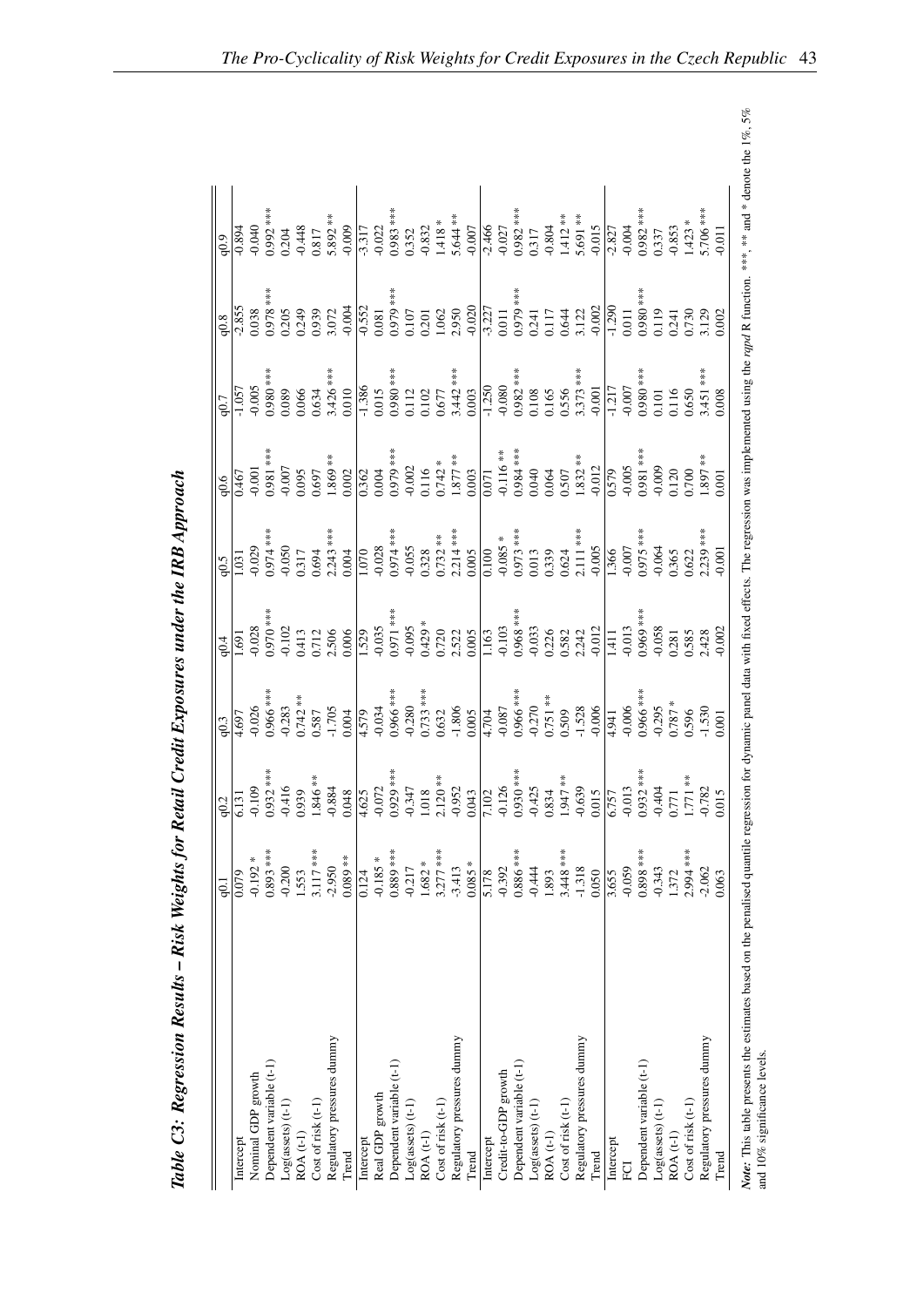| Table C4: Regression Results – Risk Weights for Retail Credit Exposures under the IRB Approach (2)                                                                                                                                                       |                |            |            |             |            |            |           |             |                  |  |
|----------------------------------------------------------------------------------------------------------------------------------------------------------------------------------------------------------------------------------------------------------|----------------|------------|------------|-------------|------------|------------|-----------|-------------|------------------|--|
|                                                                                                                                                                                                                                                          |                | q0.2       | q0.3       | $q$ 0.4     | 6.5        | 6.6        | q0.7      | q0.8        | 6.0              |  |
| Intercept                                                                                                                                                                                                                                                | $-11.91$       | $-1.255$   | $-0.859$   | $-2.367$    | $-2.160$   | $-2.828$   | $-4.222$  | $-4.445$    | 0.808            |  |
| House price growth                                                                                                                                                                                                                                       | $-0.138 *$     | $-0.120**$ | $-0.048$   | $-0.034$    | $-0.036**$ | $-0.032**$ | $0.028**$ | $0.072$ *** | $-0.159$ ***     |  |
| Dependent variable (t-1)                                                                                                                                                                                                                                 | $0.871$ ***    | 0.943 ***  | $0.974***$ | $0.975$ *** | $0.983***$ | 1.993 ***  | 1.998 *** | 1.016 ***   | 1.035 ***        |  |
| Log(assets) (t-1)                                                                                                                                                                                                                                        | 0.482          | $-0.034$   | 0.053      | 0.133       | 0.126      | 0.191      | 0.274     | 1332        | 0.196            |  |
| $ROA(t-1)$                                                                                                                                                                                                                                               | 0.969          | 0.607      | $-0.132$   | $-0.003$    | $-0.063$   | $-0.393$   | $-0.380$  | $-0.707$    | $-1.289$         |  |
| $Cost of risk(t-1)$                                                                                                                                                                                                                                      | 0.348          | $-0.065$   | $-0.495$   | $-0.063$    | 0.022      | 0.231      | 0.224     | 0.206       | 0.745            |  |
| Regulatory pressures dummy                                                                                                                                                                                                                               | 1.339          | 3.259      | 0.391      | 2.250       | 1.971 ***  | 1.308      | 1.601     | 0.838       | 5.785            |  |
| Trend                                                                                                                                                                                                                                                    | $0.141$ ***    | $0.086**$  | 0.020      | 0.014       | 0.011      | 0.002      | $-0.010$  | 0.020       | $6*0.0.$         |  |
| Note: This table presents the estimates based on the penalised quantile regression for dynamic panel data with fixed effects. The regression was implemented using the rapd R function. ***, *** and * denote the 1%, 5%<br>and 10% significance levels. |                |            |            |             |            |            |           |             |                  |  |
| Table C5: Regression Results – Risk Weights for Retail Credit Exposures under the IRB Approach (3)                                                                                                                                                       |                |            |            |             |            |            |           |             |                  |  |
|                                                                                                                                                                                                                                                          | $\overline{6}$ | $q^{0.2}$  | q0.3       | q0.4        | q0.5       | $-0.6$     | q0.7      | q0.8        | 6.0 <sub>p</sub> |  |
| Intercept                                                                                                                                                                                                                                                | $-19.229$      | $-5.694$   | $-2.012$   | $-1.961$    | $-2.019$   | $-3.163$   | $-3.192$  | $-4.780$    | $-4.275$         |  |

|                            | .<br>อู.                                                                  |                                                                                                                   |                                                                                                                                                                                                                                                                                                                                                |                                                                                                                                                    |                                                                                                                         |                                                                                                                                              |                                                                                                                                      |                                                                                                                         |                                                                                                                                                          |
|----------------------------|---------------------------------------------------------------------------|-------------------------------------------------------------------------------------------------------------------|------------------------------------------------------------------------------------------------------------------------------------------------------------------------------------------------------------------------------------------------------------------------------------------------------------------------------------------------|----------------------------------------------------------------------------------------------------------------------------------------------------|-------------------------------------------------------------------------------------------------------------------------|----------------------------------------------------------------------------------------------------------------------------------------------|--------------------------------------------------------------------------------------------------------------------------------------|-------------------------------------------------------------------------------------------------------------------------|----------------------------------------------------------------------------------------------------------------------------------------------------------|
| Intercept                  | $-19.229$                                                                 |                                                                                                                   |                                                                                                                                                                                                                                                                                                                                                |                                                                                                                                                    |                                                                                                                         |                                                                                                                                              |                                                                                                                                      |                                                                                                                         | $rac{q0.9}{4.275}$                                                                                                                                       |
| <b>RMCI</b>                | .140                                                                      |                                                                                                                   |                                                                                                                                                                                                                                                                                                                                                |                                                                                                                                                    |                                                                                                                         |                                                                                                                                              |                                                                                                                                      |                                                                                                                         |                                                                                                                                                          |
| FCI                        | $-0.173$ ***<br>$-0.005$<br>$0.826$ ***<br>$1.199$<br>$0.217$<br>$-0.751$ | $\frac{102}{90}$<br>$-5.694$<br>$-6.372$<br>$-6.072$<br>$-6.094$<br>$-6.094$<br>$-6.094$<br>$-6.0345$<br>$-6.257$ | $\frac{1}{9}$<br>$\frac{1}{12}$<br>$\frac{1}{12}$<br>$\frac{1}{12}$<br>$\frac{1}{12}$<br>$\frac{1}{12}$<br>$\frac{1}{12}$<br>$\frac{1}{12}$<br>$\frac{1}{12}$<br>$\frac{1}{12}$<br>$\frac{1}{12}$<br>$\frac{1}{12}$<br>$\frac{1}{12}$<br>$\frac{1}{12}$<br>$\frac{1}{12}$<br>$\frac{1}{12}$<br>$\frac{1}{12}$<br>$\frac{1}{12}$<br>$\frac{1}{$ | $\frac{1}{901}$<br>$-1.961$<br>$-1.960$<br>$-0.018$<br>$-0.069$ , $-0.050$<br>$-0.038$<br>$-0.038$<br>$-0.038$<br>$-0.038$<br>$-0.038$<br>$-0.006$ | $\frac{q0.5}{q.019}$<br>$-2.019$<br>$-0.563$<br>$-0.029$ ***<br>$-0.031$<br>$-0.185$<br>$-0.185$<br>$-0.040$<br>$0.040$ | $\frac{165}{163}$<br>$-1.660$<br>$-1.660$<br>$-0.045$ **<br>$-1.541$<br>$-0.034$<br>$-0.541$<br>$-0.541$<br>$-0.541$<br>$-0.045$<br>$-0.045$ | $\frac{1}{90}$<br>$-3.192$<br>$-3.038$ ***<br>$-3.038$ ***<br>$-1.006$ ***<br>$-0.022$<br>$-1.009$ ***<br>$-0.675$ **<br>$-0.575$ ** | $\frac{1}{4.780}$<br>$-4.780$<br>$-3.647$ *<br>$-3.647$ *<br>$-1.084$ ***<br>$-1.018$ ***<br>$-1.166$ **<br>$-1.166$ ** | $\begin{array}{l} 4.985**\\ -0.215***\\ -0.049\\ 0.104***\\ -1.784\\ -1.784\\ -1.649\\ -0.649\\ -0.649\\ -0.6101***\\ -0.103***\\ -0.103*** \end{array}$ |
| <b>Real GDP</b> growth     |                                                                           |                                                                                                                   |                                                                                                                                                                                                                                                                                                                                                |                                                                                                                                                    |                                                                                                                         |                                                                                                                                              |                                                                                                                                      |                                                                                                                         |                                                                                                                                                          |
| Dependent variable (t-1)   |                                                                           |                                                                                                                   |                                                                                                                                                                                                                                                                                                                                                |                                                                                                                                                    |                                                                                                                         |                                                                                                                                              |                                                                                                                                      |                                                                                                                         |                                                                                                                                                          |
| Log(assets) (t-1)          |                                                                           |                                                                                                                   |                                                                                                                                                                                                                                                                                                                                                |                                                                                                                                                    |                                                                                                                         |                                                                                                                                              |                                                                                                                                      |                                                                                                                         |                                                                                                                                                          |
| ROA (t-1)                  |                                                                           |                                                                                                                   |                                                                                                                                                                                                                                                                                                                                                |                                                                                                                                                    |                                                                                                                         |                                                                                                                                              |                                                                                                                                      |                                                                                                                         |                                                                                                                                                          |
| Cost of risk (t-1)         |                                                                           |                                                                                                                   |                                                                                                                                                                                                                                                                                                                                                |                                                                                                                                                    |                                                                                                                         |                                                                                                                                              |                                                                                                                                      |                                                                                                                         |                                                                                                                                                          |
| tegulatory pressures dummy | $3.578**$                                                                 | 3.819                                                                                                             |                                                                                                                                                                                                                                                                                                                                                |                                                                                                                                                    |                                                                                                                         |                                                                                                                                              |                                                                                                                                      |                                                                                                                         |                                                                                                                                                          |
| Trend                      | 1.037                                                                     | 055                                                                                                               |                                                                                                                                                                                                                                                                                                                                                |                                                                                                                                                    | 000                                                                                                                     |                                                                                                                                              |                                                                                                                                      | $0.044**$                                                                                                               |                                                                                                                                                          |

Note: This table presents the estimates based on the penalised quantile regression data with fixed effects. The regression was implemented using the rqpd R function. \*\*\*, \*\*\* and \* denote the 1%, 5% and 1%, 5% Note: This table presents the estimates based on the penalised operalised quantile regression for dynamic panel data with fixed effects. The regression was implemented using the rapd R function. \*\*\* and \* denote the 1%, 5 and 10% significance levels.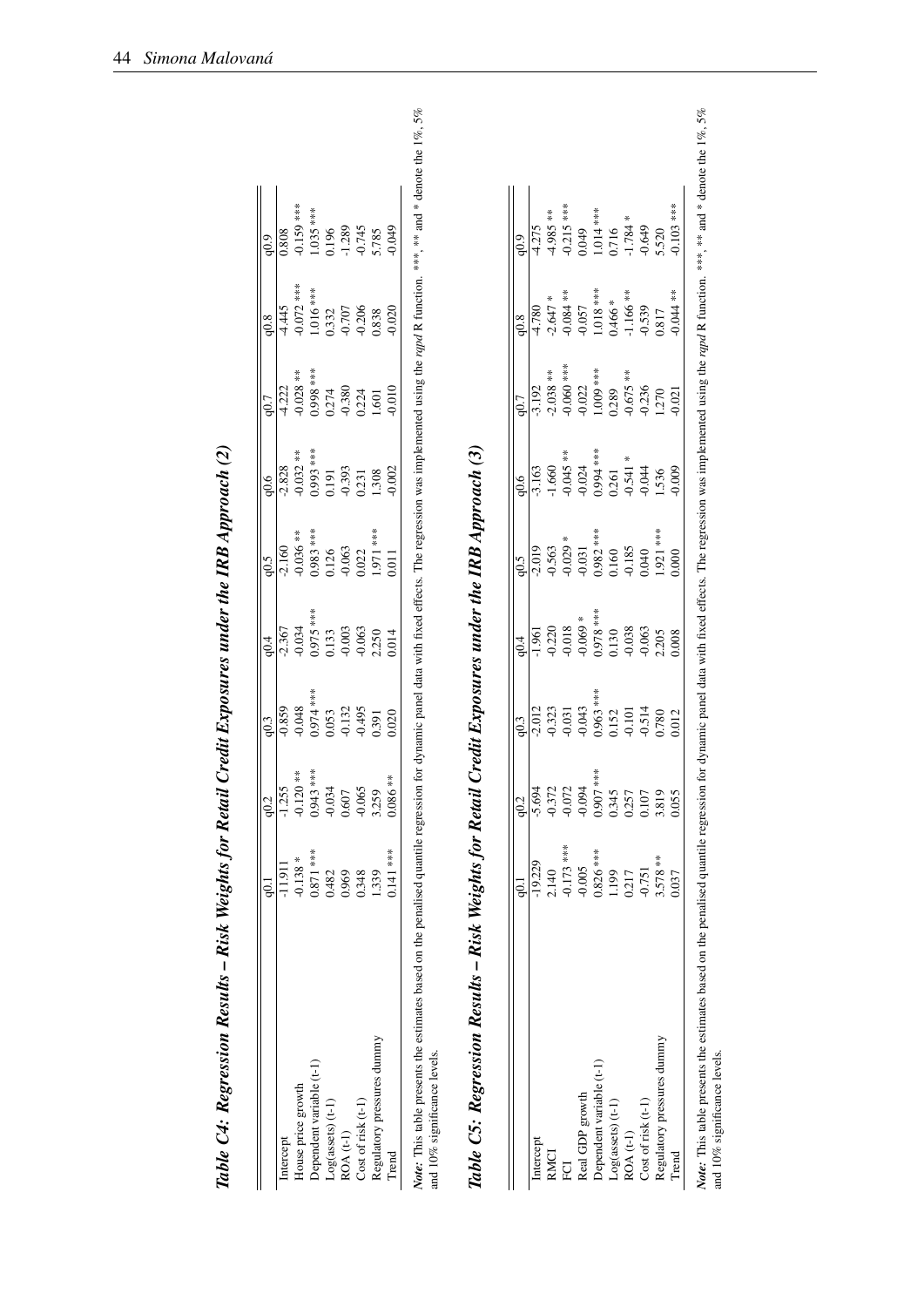|                            | $\overline{9}$ | 10.2                                                                                                                                                                                                                                                                                                                             |                                                                                                                                                                                                                      |                                                                                                                                                                                                                                                                                                                                                                                                                                                                     | 6.5                                                                                                                                                      |                                                                                                                                                                                     | 0.7                                                                                                                                                                                 | 0.8                                                                                                                                                                   |                                                                                                                                                                                                                             |
|----------------------------|----------------|----------------------------------------------------------------------------------------------------------------------------------------------------------------------------------------------------------------------------------------------------------------------------------------------------------------------------------|----------------------------------------------------------------------------------------------------------------------------------------------------------------------------------------------------------------------|---------------------------------------------------------------------------------------------------------------------------------------------------------------------------------------------------------------------------------------------------------------------------------------------------------------------------------------------------------------------------------------------------------------------------------------------------------------------|----------------------------------------------------------------------------------------------------------------------------------------------------------|-------------------------------------------------------------------------------------------------------------------------------------------------------------------------------------|-------------------------------------------------------------------------------------------------------------------------------------------------------------------------------------|-----------------------------------------------------------------------------------------------------------------------------------------------------------------------|-----------------------------------------------------------------------------------------------------------------------------------------------------------------------------------------------------------------------------|
| Intercept                  | 9.185          |                                                                                                                                                                                                                                                                                                                                  |                                                                                                                                                                                                                      |                                                                                                                                                                                                                                                                                                                                                                                                                                                                     |                                                                                                                                                          |                                                                                                                                                                                     |                                                                                                                                                                                     |                                                                                                                                                                       |                                                                                                                                                                                                                             |
| Nominal GDP growth         | $0.293***$     |                                                                                                                                                                                                                                                                                                                                  |                                                                                                                                                                                                                      | 17.069 ***<br>-0.056                                                                                                                                                                                                                                                                                                                                                                                                                                                |                                                                                                                                                          |                                                                                                                                                                                     |                                                                                                                                                                                     |                                                                                                                                                                       |                                                                                                                                                                                                                             |
| Dependent variable (t-1)   | $0.906***$     |                                                                                                                                                                                                                                                                                                                                  |                                                                                                                                                                                                                      |                                                                                                                                                                                                                                                                                                                                                                                                                                                                     |                                                                                                                                                          |                                                                                                                                                                                     |                                                                                                                                                                                     |                                                                                                                                                                       |                                                                                                                                                                                                                             |
| Log(assert)                | $-0.489$       |                                                                                                                                                                                                                                                                                                                                  | $\frac{22.043***}{0.004}$<br>0.972 ***<br>1.071 ***                                                                                                                                                                  | $0.990***$<br>-0.868 ***                                                                                                                                                                                                                                                                                                                                                                                                                                            |                                                                                                                                                          |                                                                                                                                                                                     |                                                                                                                                                                                     |                                                                                                                                                                       |                                                                                                                                                                                                                             |
| ROA (t-1)                  | 0.765          |                                                                                                                                                                                                                                                                                                                                  |                                                                                                                                                                                                                      |                                                                                                                                                                                                                                                                                                                                                                                                                                                                     |                                                                                                                                                          |                                                                                                                                                                                     |                                                                                                                                                                                     |                                                                                                                                                                       |                                                                                                                                                                                                                             |
| $Cost of risk (t-1)$       | $3.152**$      |                                                                                                                                                                                                                                                                                                                                  |                                                                                                                                                                                                                      | $0.786**$<br>-0.669 *                                                                                                                                                                                                                                                                                                                                                                                                                                               |                                                                                                                                                          |                                                                                                                                                                                     |                                                                                                                                                                                     |                                                                                                                                                                       |                                                                                                                                                                                                                             |
| Regulatory pressures dummy | 2.001          |                                                                                                                                                                                                                                                                                                                                  |                                                                                                                                                                                                                      |                                                                                                                                                                                                                                                                                                                                                                                                                                                                     |                                                                                                                                                          |                                                                                                                                                                                     |                                                                                                                                                                                     |                                                                                                                                                                       |                                                                                                                                                                                                                             |
| Trend                      | 0.017          | $\begin{array}{l} \bar{37.626}^{***} \\ 0.088 \\ 0.956^{***} \\ 0.956^{***} \\ -1.922^{**} \\ 1.412 \\ -0.012 \\ -0.012 \\ -0.002 \\ -0.002 \end{array}$                                                                                                                                                                         | $0.654$<br>-0.339<br>1.495 ***                                                                                                                                                                                       | $0.005$                                                                                                                                                                                                                                                                                                                                                                                                                                                             |                                                                                                                                                          | $\begin{array}{r l} 2.313 \ \hline 0.068 \ \hline 0.992 & \text{***} \ 0.3026 \ \hline 0.026 \ \hline 0.026 \ \hline 0.149 \ \hline 0.495 \ \hline 0.2206 & \text{***} \end{array}$ | $\begin{array}{r l} -3.844 \ \hline -9.102 \ 1.007 & \ast \ast \ast \ 1.007 & \ast \ast \ 1.007 & \ast \ 0.221 \ 0.069 \ 0.062 & \ast \ 0.1858 & \ast \ 1.838 & \ast \ \end{array}$ | $\frac{1}{6.779}$<br>$\frac{1}{1.013}$ ***<br>$\frac{1}{1.013}$ ***<br>$\frac{1}{0.374}$ $\frac{1}{0.054}$ $\frac{1}{0.0022}$                                         | $\begin{array}{r l} \hline 17.789 \\ \hline 17.789 \\ 0.043 \\ 0.981 \\ \hline 0.613 \\ \hline 0.613 \\ \hline 0.421 \\ \hline 0.742 \\ \hline 0.012 \\ \hline 0.010 \\ \hline 0.010 \\ \hline 0.010 \\ \hline \end{array}$ |
| Intercept                  | 13.804         |                                                                                                                                                                                                                                                                                                                                  |                                                                                                                                                                                                                      |                                                                                                                                                                                                                                                                                                                                                                                                                                                                     |                                                                                                                                                          |                                                                                                                                                                                     |                                                                                                                                                                                     |                                                                                                                                                                       |                                                                                                                                                                                                                             |
| Real GDP growth            | $0.262 *$      |                                                                                                                                                                                                                                                                                                                                  |                                                                                                                                                                                                                      |                                                                                                                                                                                                                                                                                                                                                                                                                                                                     |                                                                                                                                                          |                                                                                                                                                                                     |                                                                                                                                                                                     |                                                                                                                                                                       |                                                                                                                                                                                                                             |
| Dependent variable (t-1)   | 0.907 ***      |                                                                                                                                                                                                                                                                                                                                  |                                                                                                                                                                                                                      |                                                                                                                                                                                                                                                                                                                                                                                                                                                                     |                                                                                                                                                          |                                                                                                                                                                                     |                                                                                                                                                                                     |                                                                                                                                                                       |                                                                                                                                                                                                                             |
| $Log(assets)$ $(t-1)$      | $-0.681$       |                                                                                                                                                                                                                                                                                                                                  |                                                                                                                                                                                                                      |                                                                                                                                                                                                                                                                                                                                                                                                                                                                     |                                                                                                                                                          |                                                                                                                                                                                     |                                                                                                                                                                                     |                                                                                                                                                                       |                                                                                                                                                                                                                             |
| $ROA(t-1)$                 | 0.526          |                                                                                                                                                                                                                                                                                                                                  |                                                                                                                                                                                                                      |                                                                                                                                                                                                                                                                                                                                                                                                                                                                     |                                                                                                                                                          |                                                                                                                                                                                     |                                                                                                                                                                                     |                                                                                                                                                                       |                                                                                                                                                                                                                             |
| $Cost of risk (t-1)$       | $2.876 *$      |                                                                                                                                                                                                                                                                                                                                  |                                                                                                                                                                                                                      |                                                                                                                                                                                                                                                                                                                                                                                                                                                                     |                                                                                                                                                          |                                                                                                                                                                                     |                                                                                                                                                                                     |                                                                                                                                                                       |                                                                                                                                                                                                                             |
| Regulatory pressures dummy | 2.587          |                                                                                                                                                                                                                                                                                                                                  |                                                                                                                                                                                                                      |                                                                                                                                                                                                                                                                                                                                                                                                                                                                     |                                                                                                                                                          |                                                                                                                                                                                     |                                                                                                                                                                                     |                                                                                                                                                                       |                                                                                                                                                                                                                             |
| Trend                      | 0.023          | $\begin{array}{l} \mathbf{34.446} \stackrel{***}{\scriptstyle{{\text{***}}}} \\\ 0.005 \\ \mathbf{0.962} \stackrel{***}{\scriptstyle{{\text{***}}}} \\\ 1.756 \stackrel{***}{\scriptstyle{{\text{***}}}} \\\ 1.234 \\ \mathbf{1.234} \\ \mathbf{0.138} \\ \mathbf{1.764} \stackrel{***}{\scriptstyle{{\text{***}}}} \end{array}$ | $72.182$<br>$-9.01$<br>$-1.067$<br>$-1.067$<br>$-1.067$<br>$-1.067$<br>$-1.067$<br>$-1.067$<br>$-1.067$<br>$-1.067$<br>$-1.0746$<br>$-1.037$<br>$-1.032$<br>$-1.032$<br>$-1.032$<br>$-1.032$<br>$-1.032$<br>$-1.032$ | $\begin{array}{r} 17.491 \overline{\phantom{0}}\phantom{0}34\overline{\phantom{0}}\phantom{0}48\overline{\phantom{0}}\phantom{0}49\overline{\phantom{0}}\phantom{0}48\overline{\phantom{0}}\phantom{0}48\overline{\phantom{0}}\phantom{0}48\overline{\phantom{0}}\phantom{0}48\overline{\phantom{0}}\phantom{0}48\overline{\phantom{0}}\phantom{0}48\overline{\phantom{0}}\phantom{0}48\overline{\phantom{0}}\phantom{0}48\overline{\phantom{0}}\phantom{0}48\over$ |                                                                                                                                                          |                                                                                                                                                                                     |                                                                                                                                                                                     | $-13.958$<br>$-0.146$<br>$+1.01$ $$<br>$-0.805$<br>$-0.838$<br>$-0.178$<br>$-0.178$<br>$-0.178$<br>$-0.0007$<br>$-0.0007$<br>$-0.0007$<br>$-0.0000000$<br>$-0.000000$ |                                                                                                                                                                                                                             |
| Intercept                  | 8.806          |                                                                                                                                                                                                                                                                                                                                  |                                                                                                                                                                                                                      |                                                                                                                                                                                                                                                                                                                                                                                                                                                                     |                                                                                                                                                          |                                                                                                                                                                                     |                                                                                                                                                                                     |                                                                                                                                                                       |                                                                                                                                                                                                                             |
| Credit-to-GDP growth       | $-0.101$       |                                                                                                                                                                                                                                                                                                                                  |                                                                                                                                                                                                                      |                                                                                                                                                                                                                                                                                                                                                                                                                                                                     |                                                                                                                                                          |                                                                                                                                                                                     |                                                                                                                                                                                     |                                                                                                                                                                       |                                                                                                                                                                                                                             |
| Dependent variable (t-1)   | 0.911 ***      |                                                                                                                                                                                                                                                                                                                                  |                                                                                                                                                                                                                      |                                                                                                                                                                                                                                                                                                                                                                                                                                                                     |                                                                                                                                                          |                                                                                                                                                                                     |                                                                                                                                                                                     |                                                                                                                                                                       |                                                                                                                                                                                                                             |
| Log(assert)                | $-0.436$       |                                                                                                                                                                                                                                                                                                                                  |                                                                                                                                                                                                                      |                                                                                                                                                                                                                                                                                                                                                                                                                                                                     |                                                                                                                                                          |                                                                                                                                                                                     |                                                                                                                                                                                     |                                                                                                                                                                       |                                                                                                                                                                                                                             |
| $ROA(t-1)$                 | 0.038          |                                                                                                                                                                                                                                                                                                                                  |                                                                                                                                                                                                                      |                                                                                                                                                                                                                                                                                                                                                                                                                                                                     |                                                                                                                                                          |                                                                                                                                                                                     |                                                                                                                                                                                     |                                                                                                                                                                       |                                                                                                                                                                                                                             |
| $Cost of risk (t-1)$       | 2.916          |                                                                                                                                                                                                                                                                                                                                  |                                                                                                                                                                                                                      |                                                                                                                                                                                                                                                                                                                                                                                                                                                                     |                                                                                                                                                          |                                                                                                                                                                                     |                                                                                                                                                                                     |                                                                                                                                                                       |                                                                                                                                                                                                                             |
| Regulatory pressures dummy | 4.339          |                                                                                                                                                                                                                                                                                                                                  |                                                                                                                                                                                                                      |                                                                                                                                                                                                                                                                                                                                                                                                                                                                     |                                                                                                                                                          |                                                                                                                                                                                     |                                                                                                                                                                                     |                                                                                                                                                                       |                                                                                                                                                                                                                             |
| Trend                      | 0.058          |                                                                                                                                                                                                                                                                                                                                  |                                                                                                                                                                                                                      |                                                                                                                                                                                                                                                                                                                                                                                                                                                                     |                                                                                                                                                          |                                                                                                                                                                                     |                                                                                                                                                                                     |                                                                                                                                                                       |                                                                                                                                                                                                                             |
| Intercept                  | 16.248         |                                                                                                                                                                                                                                                                                                                                  |                                                                                                                                                                                                                      |                                                                                                                                                                                                                                                                                                                                                                                                                                                                     |                                                                                                                                                          |                                                                                                                                                                                     |                                                                                                                                                                                     |                                                                                                                                                                       |                                                                                                                                                                                                                             |
| ECI                        | 0.112          |                                                                                                                                                                                                                                                                                                                                  |                                                                                                                                                                                                                      |                                                                                                                                                                                                                                                                                                                                                                                                                                                                     |                                                                                                                                                          |                                                                                                                                                                                     |                                                                                                                                                                                     |                                                                                                                                                                       |                                                                                                                                                                                                                             |
| Dependent variable (t-1)   | 0.894 ***      |                                                                                                                                                                                                                                                                                                                                  |                                                                                                                                                                                                                      |                                                                                                                                                                                                                                                                                                                                                                                                                                                                     |                                                                                                                                                          |                                                                                                                                                                                     |                                                                                                                                                                                     |                                                                                                                                                                       |                                                                                                                                                                                                                             |
| Log(assert)                | $-0.878$       |                                                                                                                                                                                                                                                                                                                                  |                                                                                                                                                                                                                      |                                                                                                                                                                                                                                                                                                                                                                                                                                                                     |                                                                                                                                                          |                                                                                                                                                                                     |                                                                                                                                                                                     |                                                                                                                                                                       |                                                                                                                                                                                                                             |
| $ROA(t-1)$                 | 0.553          |                                                                                                                                                                                                                                                                                                                                  |                                                                                                                                                                                                                      |                                                                                                                                                                                                                                                                                                                                                                                                                                                                     |                                                                                                                                                          |                                                                                                                                                                                     |                                                                                                                                                                                     |                                                                                                                                                                       |                                                                                                                                                                                                                             |
| Cost of risk (t-1)         | $3.552***$     | 35.312 ***<br>0.044 ****<br>1.813 **<br>1.245<br>1.031                                                                                                                                                                                                                                                                           | $\begin{array}{r} \n 23.547** \\  \hline\n 0.011 \\  0.972** \\  -1.172* \\  -1.173 \\  -0.764 \\  0.764 \\  1.487** \\  1.487** \\  0.010\n \end{array}$                                                            | $\begin{array}{r} 16.150 \\ 0.003 \\ 0.987 \\ -0.814 \\ 0.621 \\ 0.621 \\ -0.341 \\ 1.092 \\ 1.092 \\ -0.015 \\ \end{array}$                                                                                                                                                                                                                                                                                                                                        | $\begin{array}{r l} \hline 16.030 \\ 0.005 \\ 0.987 {\;} {**} \\ -0.821 \\ 1.006 \\ 1.006 \\ 0.389 \\ 2.371 { \;} \\ 2.371 \\ 0.04 \\\hline \end{array}$ |                                                                                                                                                                                     |                                                                                                                                                                                     | $\frac{-5,213}{0.049}$<br>1.006 ***<br>1.006 ***<br>0.318<br>0.0.35<br>1.796                                                                                          |                                                                                                                                                                                                                             |
| Regulatory pressures dummy | 1.191          |                                                                                                                                                                                                                                                                                                                                  |                                                                                                                                                                                                                      |                                                                                                                                                                                                                                                                                                                                                                                                                                                                     |                                                                                                                                                          |                                                                                                                                                                                     |                                                                                                                                                                                     |                                                                                                                                                                       | 578<br>850.                                                                                                                                                                                                                 |
| Trend                      | 0.063          | 0.013                                                                                                                                                                                                                                                                                                                            |                                                                                                                                                                                                                      |                                                                                                                                                                                                                                                                                                                                                                                                                                                                     |                                                                                                                                                          |                                                                                                                                                                                     |                                                                                                                                                                                     |                                                                                                                                                                       |                                                                                                                                                                                                                             |

Table C6: Regression Results - Risk Weights for Corporate Credit Exposures under the IRB Approach Table C6: Regression Results – Risk Weights for Corporate Credit Exposures under the IRB Approach Note: This table presents the estimates based on the penalised quantile regression for dynamic panel data with fixed effects. The regression was implemented using the rqpd R function. \*\*\*, \*\*\* and \* denote the 1%, 5% and 1 Note: This table presents the estimates based on the penalised operalised quantile regression for dynamic panel data with fixed effects. The regression was implemented using the rapid R function. \*\*\* and \* denote the 1%, and 10% significance levels.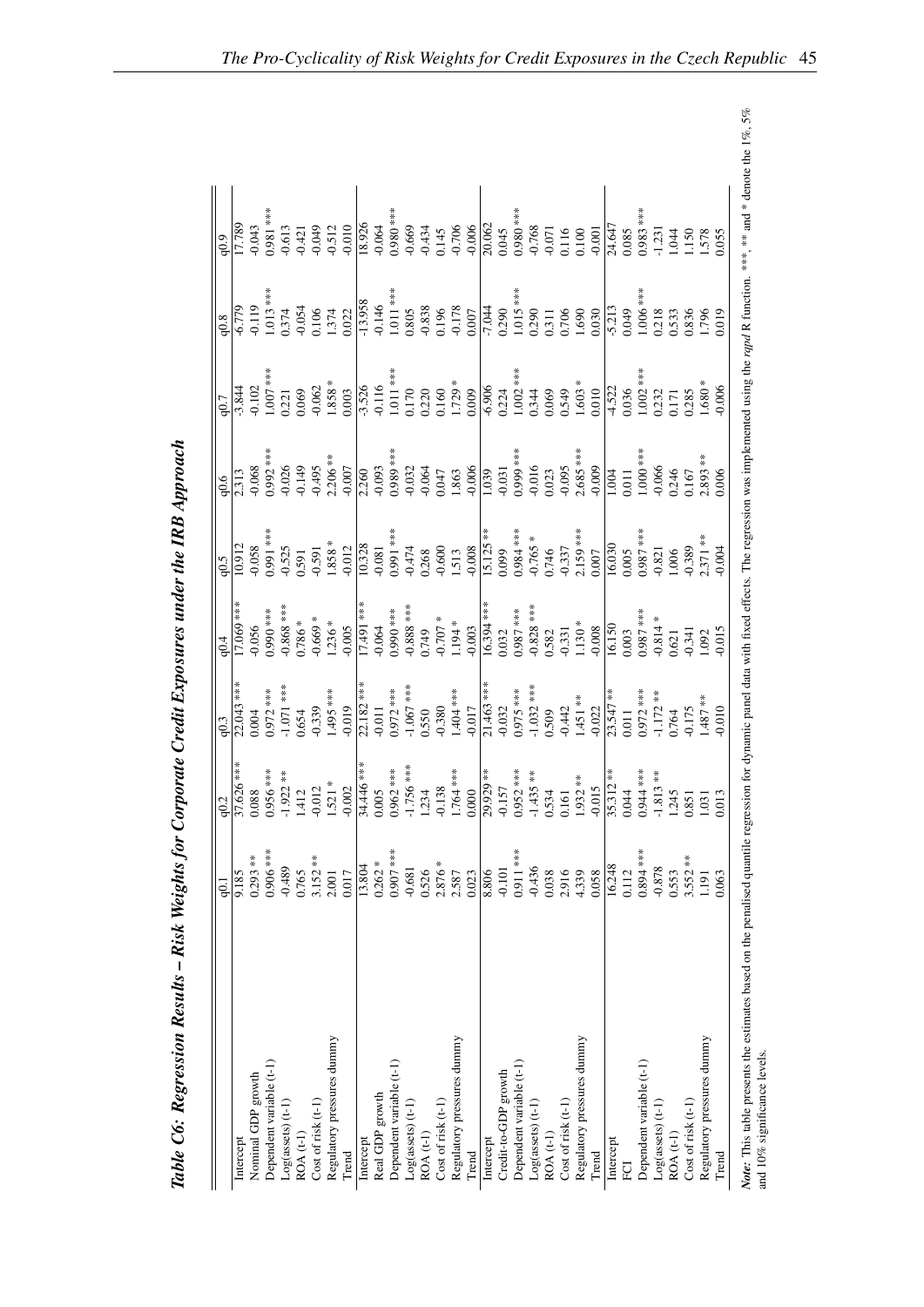| Table C7: Regression Results – Risk Weights for Corporate Credit Exposures under the IRB Approach (2)                                                                                                                                                    |           |                   |              |            |           |           |                      |           |                  |  |
|----------------------------------------------------------------------------------------------------------------------------------------------------------------------------------------------------------------------------------------------------------|-----------|-------------------|--------------|------------|-----------|-----------|----------------------|-----------|------------------|--|
|                                                                                                                                                                                                                                                          | $\Xi$     | q0.2              | q0.3         | 64         | 6.5       | 9.06      | q0.7                 | q0.8      | 6.0 <sub>p</sub> |  |
| Intercept                                                                                                                                                                                                                                                | 8.137     | 25.111 **         | 21.577 ***   | $19.438**$ | 13.524    | $-0.994$  | $-6.200$             | $-6.106$  | 1.378            |  |
| House price growth                                                                                                                                                                                                                                       | 0.076     | $-0.078$          | $-0.051$     | $-0.031$   | 0.029     | $-0.030$  | 0.036                | $-0.020$  | 0.036            |  |
| Dependent variable (t-1)                                                                                                                                                                                                                                 | 0.904 *** | $57*7*$<br>0.95   | $0.971$ ***  | $0.985***$ | 1.989 *** | 1.000 *** | $1.010***$           | 1.011 *** | 1.992 ***        |  |
| Log(assets) (t-1)                                                                                                                                                                                                                                        | $-0.360$  | $-1.214*$         | $-1.069$ *** | $-0.954**$ | $-0.651$  | 0.116     | 1.336                | 0.293     | 0.272            |  |
| $ROA(t-1)$                                                                                                                                                                                                                                               | 0.450     | 0.47              | $0.732 *$    | 0.651      | 0.567     | $-0.273$  |                      | 0.375     | 0.857            |  |
| Cost of risk (t-1)                                                                                                                                                                                                                                       | 3.093     | $-0.304$          | $-0.366$     | $0.898**$  | 0.598     | $-0.410$  | $-0.075$<br>$-0.008$ | 0.646     | 0.333            |  |
| Regulatory pressures dummy                                                                                                                                                                                                                               | 1.834     | 2.459 ***         | 2.107 ***    | 1.223      | 1.904     | $*976.$   | 1.559                | 1.804     | 1.584            |  |
| Trend                                                                                                                                                                                                                                                    | 0.004     | $\overline{0.01}$ | 0.000        | 0.009      | 0.011     | $-0.011$  | 0.007                | 0.022     | 0.029            |  |
| Note: This table presents the estimates based on the penalised quantile regression for dynamic panel data with fixed effects. The regression was implemented using the rapd R function. ***, *** and * denote the 1%, 5%<br>and 10% significance levels. |           |                   |              |            |           |           |                      |           |                  |  |
| Table C8: Regression Results – Risk Weights for Corporate Credit Exposures under the IRB Approach (3)                                                                                                                                                    |           |                   |              |            |           |           |                      |           |                  |  |

| $\frac{1}{2}$            |
|--------------------------|
|                          |
|                          |
|                          |
|                          |
|                          |
|                          |
|                          |
|                          |
|                          |
|                          |
|                          |
|                          |
|                          |
|                          |
|                          |
|                          |
|                          |
|                          |
|                          |
| ļ                        |
|                          |
|                          |
|                          |
|                          |
|                          |
|                          |
|                          |
|                          |
|                          |
|                          |
|                          |
|                          |
|                          |
|                          |
|                          |
|                          |
|                          |
|                          |
|                          |
|                          |
|                          |
|                          |
|                          |
|                          |
|                          |
|                          |
|                          |
| $\overline{1}$           |
|                          |
|                          |
|                          |
| $\overline{\phantom{a}}$ |
|                          |
| ļ                        |
|                          |
|                          |
|                          |
|                          |
|                          |
| ľ                        |
|                          |
|                          |
|                          |
|                          |
|                          |
|                          |
|                          |
|                          |
|                          |
|                          |
|                          |
| ľ                        |
|                          |
| í                        |
|                          |
| 1                        |
|                          |
|                          |
| ļ<br>ľ                   |

|                            |                                                                    | q0.2                                  | q0.3                                                                                                   | q0.4                                          | $-0.5$                                                                              | q0.6                                                                              | q0.7                                                     | q0.8                                                                                                                                | $\frac{1}{9}$                                                                                                    |
|----------------------------|--------------------------------------------------------------------|---------------------------------------|--------------------------------------------------------------------------------------------------------|-----------------------------------------------|-------------------------------------------------------------------------------------|-----------------------------------------------------------------------------------|----------------------------------------------------------|-------------------------------------------------------------------------------------------------------------------------------------|------------------------------------------------------------------------------------------------------------------|
| ntercept                   | 23.322                                                             | 28.469 **                             | 23.690 **                                                                                              | 17.293 **                                     | 10.738                                                                              | 2.716                                                                             | $-3.706$                                                 |                                                                                                                                     |                                                                                                                  |
| <b>RMCI</b>                |                                                                    |                                       |                                                                                                        | 1.391                                         |                                                                                     |                                                                                   | $-0.749$                                                 |                                                                                                                                     |                                                                                                                  |
| ECI                        |                                                                    | 2.776<br>0.070                        |                                                                                                        | 0.029                                         |                                                                                     |                                                                                   | $0.033 *$                                                |                                                                                                                                     |                                                                                                                  |
| Real GDP growth            | $\begin{array}{c} 0.588 \\ 0.081 \\ 0.211 \\ 0.904*** \end{array}$ | $-0.064$                              | $2.437$<br>$0.045$<br>$0.076$<br>$0.071$ ***<br>$1.214$ **<br>$1.214$<br>$0.012$<br>$0.104$<br>$0.104$ | $-0.119*$                                     | 0.205<br>0.023<br>0.095<br>0.990 <sup>***</sup><br>0.545<br>0.554<br>1.579<br>1.579 | 1.420<br>0.025<br>0.125<br>0.992 ***<br>0.002<br>0.000<br>0.000<br>0.000<br>1.657 |                                                          | $\begin{array}{c c} \hline 1,742 \\ -2.752 \\ -0.049 \\ 0.049 \\ -0.060 \\ -0.08 \\ -0.373 \\ -0.59 \\ -0.59 \\ \hline \end{array}$ |                                                                                                                  |
| Dependent variable (t-1)   |                                                                    | $0.937***$                            |                                                                                                        |                                               |                                                                                     |                                                                                   |                                                          |                                                                                                                                     |                                                                                                                  |
| $Log(assets)$ $(t-1)$      |                                                                    |                                       |                                                                                                        |                                               |                                                                                     |                                                                                   |                                                          |                                                                                                                                     |                                                                                                                  |
| $ROA(t-1)$                 | $-1.262$<br>1.301<br>2.960*                                        | $-1.407$ *<br>0.855<br>0.940<br>0.755 |                                                                                                        | $0.988$ ****<br>-0.912 **<br>0.885 *<br>0.596 |                                                                                     |                                                                                   | $-0.165$<br>$0.997$ ***<br>$0.197$<br>$0.080$<br>$0.498$ |                                                                                                                                     |                                                                                                                  |
| Cost of risk (t-1)         |                                                                    |                                       |                                                                                                        |                                               |                                                                                     |                                                                                   |                                                          |                                                                                                                                     |                                                                                                                  |
| Regulatory pressures dummy | 1.285                                                              |                                       |                                                                                                        | $1.144 *$                                     |                                                                                     |                                                                                   | 1.033                                                    | 1.228                                                                                                                               | 25.493<br>$-6.299$<br>$-6.059$<br>$-0.052$<br>$-1.191$<br>$-1.191$<br>$-1.71$<br>$-1.71$<br>$-1.573$<br>$-0.573$ |
| Trend                      | 0.041                                                              | $-0.013$                              | 0.008                                                                                                  | 1.007                                         | 1.008                                                                               | 0.005                                                                             | 0.029                                                    |                                                                                                                                     |                                                                                                                  |

*Note*: This table presents the estimates based on the penalised quantile regression for dynamic panel data with fixed effects. The regression was implemented using the *rqpd* R function. \*\*\*, \*\*\* and \* denote the 1%, 5% a Note: This table presents the estimates based on the penalised operalised quantile regression for dynamic panel data with fixed effects. The regression was implemented using the rapd R function. \*\*\* and \* denote the 1%, 5 and 10% significance levels.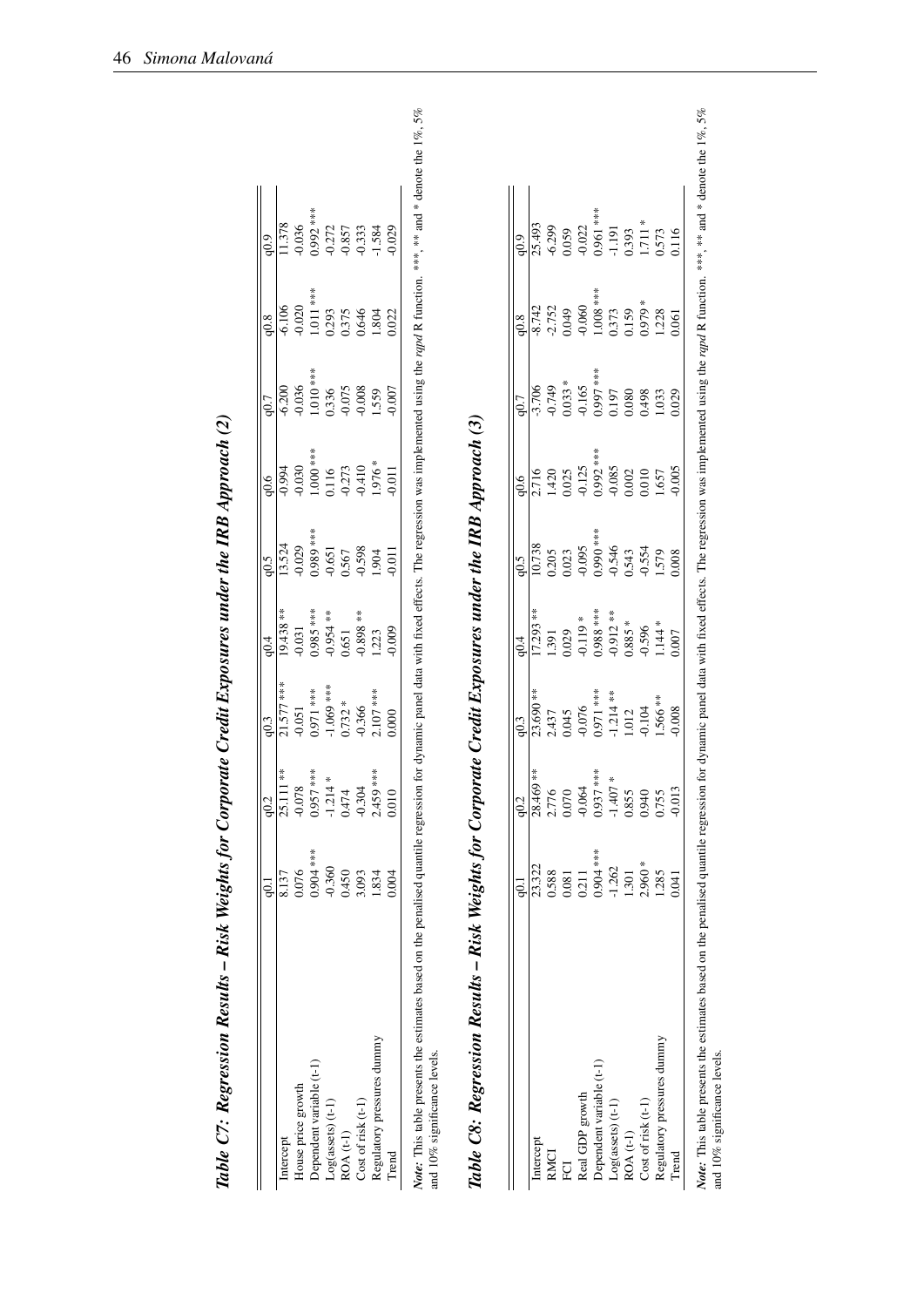|                            | ر<br>ခ      |                                                                                                                         | 0.3                                                                                                                                                                                                                                                                                                                                     |                                                                                                                                                                                                                                                                                                                                                                                                   |                                                                                                                             |                                                                                                                                                                                                                                                                                        |                        | 0.8 |                                                                                                                                                                                                        |
|----------------------------|-------------|-------------------------------------------------------------------------------------------------------------------------|-----------------------------------------------------------------------------------------------------------------------------------------------------------------------------------------------------------------------------------------------------------------------------------------------------------------------------------------|---------------------------------------------------------------------------------------------------------------------------------------------------------------------------------------------------------------------------------------------------------------------------------------------------------------------------------------------------------------------------------------------------|-----------------------------------------------------------------------------------------------------------------------------|----------------------------------------------------------------------------------------------------------------------------------------------------------------------------------------------------------------------------------------------------------------------------------------|------------------------|-----|--------------------------------------------------------------------------------------------------------------------------------------------------------------------------------------------------------|
| Intercept                  | $18.429 *$  | $16.323**$                                                                                                              | $*6600$                                                                                                                                                                                                                                                                                                                                 | $1.805**$                                                                                                                                                                                                                                                                                                                                                                                         | 1.848 **                                                                                                                    | .035                                                                                                                                                                                                                                                                                   | 10/1                   |     |                                                                                                                                                                                                        |
| Nominal GDP growth         | $-0.125$    | 0.167                                                                                                                   | 0.115                                                                                                                                                                                                                                                                                                                                   | 0.082                                                                                                                                                                                                                                                                                                                                                                                             |                                                                                                                             |                                                                                                                                                                                                                                                                                        |                        |     |                                                                                                                                                                                                        |
| Dependent variable (t-1)   | $0.750$ *** | $0.825$ ***                                                                                                             | $0.884$ ***                                                                                                                                                                                                                                                                                                                             | $0.919***$                                                                                                                                                                                                                                                                                                                                                                                        |                                                                                                                             |                                                                                                                                                                                                                                                                                        | $-0.011$<br>$0.942***$ |     | $\frac{16.938}{0.073}$<br>0.073<br>0.886 ***                                                                                                                                                           |
| Log(assets) (t-1)          | $-1.007$    |                                                                                                                         |                                                                                                                                                                                                                                                                                                                                         |                                                                                                                                                                                                                                                                                                                                                                                                   |                                                                                                                             |                                                                                                                                                                                                                                                                                        |                        |     |                                                                                                                                                                                                        |
| ROA (t-1)                  | $2.707***$  |                                                                                                                         |                                                                                                                                                                                                                                                                                                                                         |                                                                                                                                                                                                                                                                                                                                                                                                   |                                                                                                                             |                                                                                                                                                                                                                                                                                        |                        |     |                                                                                                                                                                                                        |
| Cost of risk (t-1)         | 1.692       |                                                                                                                         |                                                                                                                                                                                                                                                                                                                                         |                                                                                                                                                                                                                                                                                                                                                                                                   |                                                                                                                             |                                                                                                                                                                                                                                                                                        |                        |     |                                                                                                                                                                                                        |
| Regulatory pressures dummy | 1.067       |                                                                                                                         |                                                                                                                                                                                                                                                                                                                                         |                                                                                                                                                                                                                                                                                                                                                                                                   |                                                                                                                             |                                                                                                                                                                                                                                                                                        |                        |     |                                                                                                                                                                                                        |
| Trend                      | 0.010       | $-0.849$ **<br>1.154<br>1.814***<br>0.553<br>0.066**                                                                    | $0.489$<br>$0.269$<br>$1.119$ *<br>$0.003$<br>$0.029$                                                                                                                                                                                                                                                                                   | $-0.524**$<br>$-0.012$<br>$0.840*$<br>$-0.433$<br>$0.028$                                                                                                                                                                                                                                                                                                                                         | $\begin{array}{l} -0.073 \\ 0.951 { \;***\;} \\ -0.366{*} \\ -0.271 \\ 0.751{*} \\ 0.108 \\ 0.0021 \\ 0.021 \\ \end{array}$ | $\begin{array}{r} 0.026 \\ 0.961** \\ 0.234 \\ 0.051** \\ 0.053 \\ 0.055 \\ 0.035 \\ 0.035 \\ 0.036 \\ 0.037\\ 0.037\\ 0.0381** \\ 0.037\\ 0.03831** \\ 0.037\\ 0.037\\ 0.037\\ 0.037\\ 0.0381** \\ 0.037\\ 0.037\\ 0.037\\ 0.0381** \\ 0.037\\ 0.030\\ 0.030\\ 0.030\\ 0.030\\ 0.030$ |                        |     | $-0.492\n-1.670\n-1.670\n-1.670\n-1.670\n-1.670\n-1.670\n-1.670\n-1.670\n-1.670\n-1.670\n-1.670\n-1.670\n-1.670\n-1.670\n-1.670\n-1.670\n-1.670\n-1.670\n-1.670\n-1.670\n-1.670\n-1.670\n-1.670\n-1.6$ |
| Intercept                  | $20.312*$   |                                                                                                                         |                                                                                                                                                                                                                                                                                                                                         |                                                                                                                                                                                                                                                                                                                                                                                                   |                                                                                                                             |                                                                                                                                                                                                                                                                                        |                        |     |                                                                                                                                                                                                        |
| Real GDP growth            | $-0.079$    | $\frac{16.685}{-0.126}$                                                                                                 |                                                                                                                                                                                                                                                                                                                                         |                                                                                                                                                                                                                                                                                                                                                                                                   |                                                                                                                             |                                                                                                                                                                                                                                                                                        |                        |     |                                                                                                                                                                                                        |
| Dependent variable (t-1)   | $0.735***$  |                                                                                                                         |                                                                                                                                                                                                                                                                                                                                         |                                                                                                                                                                                                                                                                                                                                                                                                   |                                                                                                                             |                                                                                                                                                                                                                                                                                        |                        |     |                                                                                                                                                                                                        |
| $Log(assets)$ (t-1)        | $-1.126*$   |                                                                                                                         |                                                                                                                                                                                                                                                                                                                                         |                                                                                                                                                                                                                                                                                                                                                                                                   |                                                                                                                             |                                                                                                                                                                                                                                                                                        |                        |     |                                                                                                                                                                                                        |
| ROA (t-1)                  | 2.776 **    |                                                                                                                         |                                                                                                                                                                                                                                                                                                                                         |                                                                                                                                                                                                                                                                                                                                                                                                   |                                                                                                                             |                                                                                                                                                                                                                                                                                        |                        |     |                                                                                                                                                                                                        |
| Cost of risk (t-1)         | 2.222       |                                                                                                                         |                                                                                                                                                                                                                                                                                                                                         |                                                                                                                                                                                                                                                                                                                                                                                                   |                                                                                                                             |                                                                                                                                                                                                                                                                                        |                        |     |                                                                                                                                                                                                        |
| Regulatory pressures dummy | 1.122       | $0.809$ ***<br>-0.913 **<br>1.503<br>1.508 ***<br>0.487<br>0.078 **                                                     |                                                                                                                                                                                                                                                                                                                                         |                                                                                                                                                                                                                                                                                                                                                                                                   |                                                                                                                             |                                                                                                                                                                                                                                                                                        |                        |     |                                                                                                                                                                                                        |
| Trend                      | 0.012       |                                                                                                                         |                                                                                                                                                                                                                                                                                                                                         |                                                                                                                                                                                                                                                                                                                                                                                                   |                                                                                                                             |                                                                                                                                                                                                                                                                                        |                        |     |                                                                                                                                                                                                        |
| Intercept                  | 19.569      |                                                                                                                         |                                                                                                                                                                                                                                                                                                                                         |                                                                                                                                                                                                                                                                                                                                                                                                   |                                                                                                                             |                                                                                                                                                                                                                                                                                        |                        |     |                                                                                                                                                                                                        |
| Credit-to-GDP growth       | $-0.667 *$  |                                                                                                                         |                                                                                                                                                                                                                                                                                                                                         |                                                                                                                                                                                                                                                                                                                                                                                                   |                                                                                                                             |                                                                                                                                                                                                                                                                                        |                        |     |                                                                                                                                                                                                        |
| Dependent variable (t-1)   | $0.726$ *** |                                                                                                                         |                                                                                                                                                                                                                                                                                                                                         |                                                                                                                                                                                                                                                                                                                                                                                                   |                                                                                                                             |                                                                                                                                                                                                                                                                                        |                        |     |                                                                                                                                                                                                        |
| $Log(assets)$ (t-1)        | $-0.888$    |                                                                                                                         |                                                                                                                                                                                                                                                                                                                                         |                                                                                                                                                                                                                                                                                                                                                                                                   |                                                                                                                             |                                                                                                                                                                                                                                                                                        |                        |     |                                                                                                                                                                                                        |
| $ROA(t-1)$                 | $2.432 *$   |                                                                                                                         |                                                                                                                                                                                                                                                                                                                                         |                                                                                                                                                                                                                                                                                                                                                                                                   |                                                                                                                             |                                                                                                                                                                                                                                                                                        |                        |     |                                                                                                                                                                                                        |
| Cost of risk (t-1)         | 1.394       |                                                                                                                         |                                                                                                                                                                                                                                                                                                                                         |                                                                                                                                                                                                                                                                                                                                                                                                   |                                                                                                                             |                                                                                                                                                                                                                                                                                        |                        |     |                                                                                                                                                                                                        |
| Regulatory pressures dummy | $\Xi$       | $\begin{array}{l} \n \hline\n 18.299 *\n -0.010\n 0.810 ***\n -1.019 **\n 1.780 **\n 2.571 ***\n 0.218\n 0.059\n 0.059$ |                                                                                                                                                                                                                                                                                                                                         |                                                                                                                                                                                                                                                                                                                                                                                                   |                                                                                                                             |                                                                                                                                                                                                                                                                                        |                        |     |                                                                                                                                                                                                        |
| Trend                      | $-0.078$    |                                                                                                                         | $\begin{array}{r} \n 10.993 \ast \atop -0.121 \atop -0.512 \atop -0.513 \atop -0.513 \atop -0.121 \atop -0.121 \atop -0.121 \atop -0.121 \atop -0.121 \atop -0.121 \atop -0.121 \atop -0.121 \atop -0.121 \atop -0.121 \atop -0.122 \atop -0.123 \atop -0.123 \atop -0.123 \atop -0.123 \atop -0.123 \atop -0.123 \atop -0.123 \atop -$ | $\begin{array}{l} \mbox{\tt\#} \texttt{347} \texttt{\#} \texttt{347} \texttt{348} \\ \mbox{\tt\#} \texttt{48} \texttt{35} \texttt{49} \texttt{48} \\ \mbox{\tt\#} \texttt{639} \texttt{49} \texttt{48} \texttt{59} \\ \mbox{\tt\#} \texttt{78} \texttt{639} \texttt{78} \texttt{66} \texttt{78} \texttt{87} \texttt{88} \\ \mbox{\tt\#} \texttt{85} \texttt{76} \texttt{87} \texttt{78} \texttt{$ |                                                                                                                             |                                                                                                                                                                                                                                                                                        |                        |     |                                                                                                                                                                                                        |
| Intercept                  | 19.297 *    |                                                                                                                         |                                                                                                                                                                                                                                                                                                                                         |                                                                                                                                                                                                                                                                                                                                                                                                   |                                                                                                                             |                                                                                                                                                                                                                                                                                        |                        |     |                                                                                                                                                                                                        |
| ECI                        | $-0.083$    |                                                                                                                         |                                                                                                                                                                                                                                                                                                                                         |                                                                                                                                                                                                                                                                                                                                                                                                   |                                                                                                                             |                                                                                                                                                                                                                                                                                        |                        |     |                                                                                                                                                                                                        |
| Dependent variable (t-1)   | $0.728$ *** |                                                                                                                         |                                                                                                                                                                                                                                                                                                                                         |                                                                                                                                                                                                                                                                                                                                                                                                   |                                                                                                                             |                                                                                                                                                                                                                                                                                        |                        |     |                                                                                                                                                                                                        |
| Log(assert)                | $-0.911$    |                                                                                                                         |                                                                                                                                                                                                                                                                                                                                         |                                                                                                                                                                                                                                                                                                                                                                                                   |                                                                                                                             |                                                                                                                                                                                                                                                                                        |                        |     |                                                                                                                                                                                                        |
| $ROA(t-1)$                 | $2.353 *$   | $\frac{18.689**}{10.000}$<br>0.000<br>0.810 ***<br>-1.048 **                                                            |                                                                                                                                                                                                                                                                                                                                         |                                                                                                                                                                                                                                                                                                                                                                                                   |                                                                                                                             |                                                                                                                                                                                                                                                                                        |                        |     | $\begin{array}{c c}\n-3.870 \\ \hline\n0.200 * \\ 0.901 ** \\ 0.519 \\ -3.008 \\ \hline\n1.680\n\end{array}$                                                                                           |
| Cost of risk (t-1)         | 1.353       | $2.527$ ***                                                                                                             |                                                                                                                                                                                                                                                                                                                                         |                                                                                                                                                                                                                                                                                                                                                                                                   |                                                                                                                             |                                                                                                                                                                                                                                                                                        |                        |     |                                                                                                                                                                                                        |
| Regulatory pressures dummy | 1.742       | 0.260                                                                                                                   |                                                                                                                                                                                                                                                                                                                                         | 1,597<br>0.485<br>1,005                                                                                                                                                                                                                                                                                                                                                                           |                                                                                                                             |                                                                                                                                                                                                                                                                                        |                        |     | $5.821**$                                                                                                                                                                                              |
| Trend                      | 0.042       |                                                                                                                         |                                                                                                                                                                                                                                                                                                                                         |                                                                                                                                                                                                                                                                                                                                                                                                   |                                                                                                                             |                                                                                                                                                                                                                                                                                        |                        |     | $0.113 *$                                                                                                                                                                                              |

Table C9: Regression Results - Risk Weights for Credit Exposures to Institutions under the IRB Approach Table C9: Regression Results – Risk Weights for Credit Exposures to Institutions under the IRB Approach Note: This table presents the estimates based on the penalised quantile regression for dynamic panel data with fixed effects. The regression was implemented using the rapd R function. \*\*\*, \*\*\* and \* denote the 1%, 5% and 1 Note: This table presents the estimates based on the penalised operalised quantile regression for dynamic panel data with fixed effects. The regression was implemented using the rapid R function. \*\*\* and \* denote the 1%, and 10% significance levels.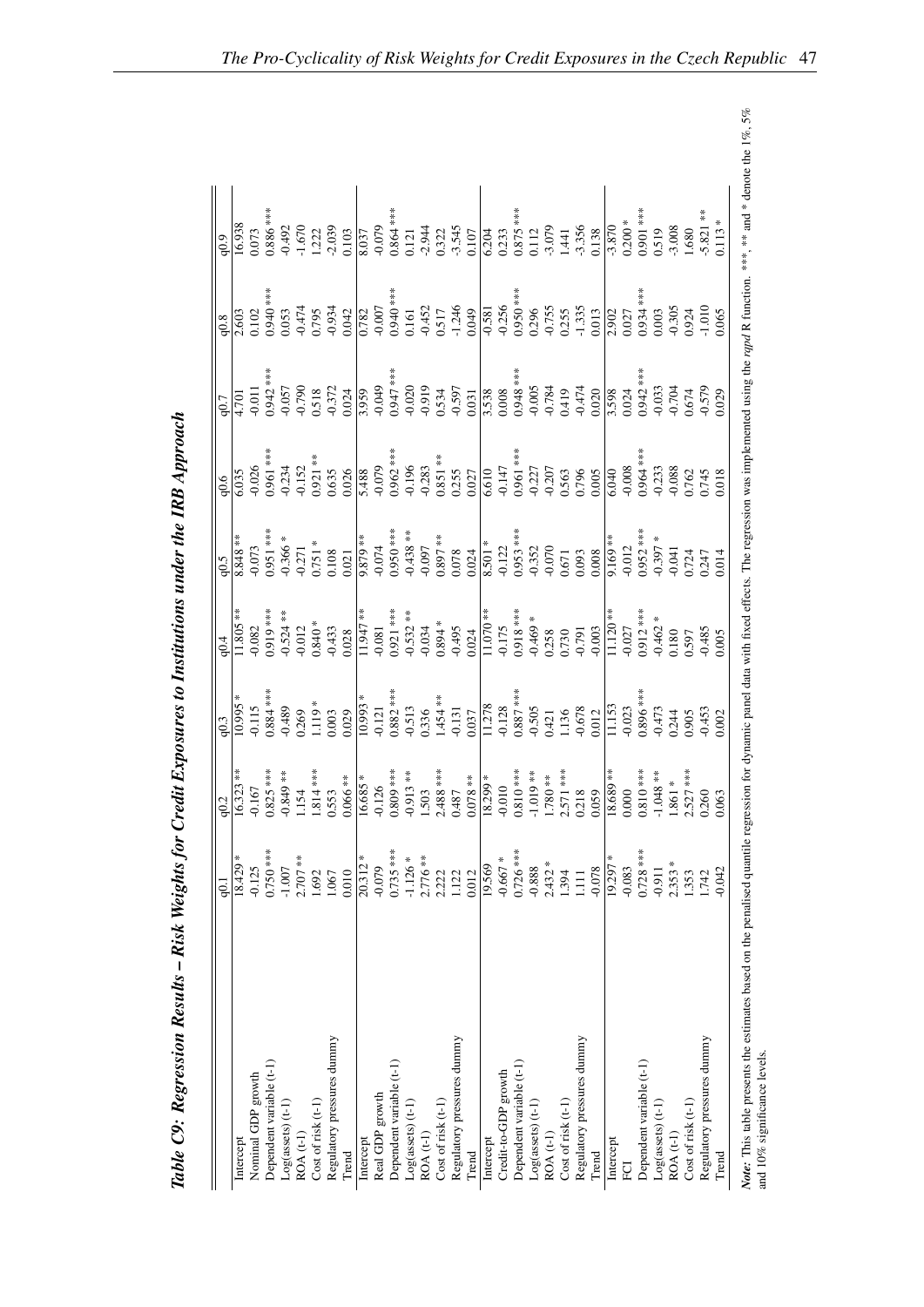| $0.903***$<br>$-0.059$<br>0.115<br>8.586<br>$0.947$ ***<br>0.026<br>0.502<br>$-0.674$<br>0.250<br>$0.948$ ***<br>$-0.049$<br>$-0.043$<br>$-0.869$<br>4.144<br>$0.964***$<br>$-0.042$<br>$-0.153$<br>$-0.306$<br>4.790<br>1.949 ***<br>$8.254$ **<br>$-0.354 *$<br>0.035<br>$-0.081$<br>$0.920$ ***<br>$9.774**$<br>$-0.045$<br>$-0.405$<br>$-0.119$<br>$0.886$ ***<br>$-0.037$<br>$-0.438$<br>9.718<br>0.361<br>0.803 ***<br>15.865 *<br>$-0.844 *$<br>$-0.050$<br>1.37<br>$0.761$ ***<br>$-0.139**$<br>10.070<br>$-0.542$<br>1.682<br>Dependent variable (t-1)<br>House price growth<br>$Log(assets)$ $(t-1)$<br>$ROA(t-1)$<br>Intercept |          |
|-------------------------------------------------------------------------------------------------------------------------------------------------------------------------------------------------------------------------------------------------------------------------------------------------------------------------------------------------------------------------------------------------------------------------------------------------------------------------------------------------------------------------------------------------------------------------------------------------------------------------------------------|----------|
|                                                                                                                                                                                                                                                                                                                                                                                                                                                                                                                                                                                                                                           |          |
|                                                                                                                                                                                                                                                                                                                                                                                                                                                                                                                                                                                                                                           |          |
|                                                                                                                                                                                                                                                                                                                                                                                                                                                                                                                                                                                                                                           |          |
|                                                                                                                                                                                                                                                                                                                                                                                                                                                                                                                                                                                                                                           |          |
|                                                                                                                                                                                                                                                                                                                                                                                                                                                                                                                                                                                                                                           | $-3.758$ |
| 0.741<br>0.104<br>0.500<br>0.508<br>0.706<br>0.625<br>1.059<br>2.295 ***<br>1.384<br>Cost of risk (t-1)                                                                                                                                                                                                                                                                                                                                                                                                                                                                                                                                   |          |
| $-4.066$<br>1.775<br>$-0.496$<br>0.045<br>0.051<br>$-0.560$<br>$-0.466$<br>0.48<br>$2.245 *$<br>Regulatory pressures dummy                                                                                                                                                                                                                                                                                                                                                                                                                                                                                                                |          |
| 0.077<br>0.042<br>0.041<br>0.023<br>0.023<br>0.018<br>0.030<br>$57**$<br>0.05<br>0.033<br>Trend                                                                                                                                                                                                                                                                                                                                                                                                                                                                                                                                           |          |

|                            |                                                                                        |            | q0.3                                    | $\dot{q}^4$                                                              | 6.5                                                     | $-0.6$                                                     | q0.7                                                                                            | q0.8                                                   | 6.0 <sub>p</sub>                                          |
|----------------------------|----------------------------------------------------------------------------------------|------------|-----------------------------------------|--------------------------------------------------------------------------|---------------------------------------------------------|------------------------------------------------------------|-------------------------------------------------------------------------------------------------|--------------------------------------------------------|-----------------------------------------------------------|
| Intercept                  | 16.354                                                                                 | $16.810*$  | 12.318                                  | $1.626**$                                                                | ** 856'                                                 |                                                            | ,988                                                                                            | 136                                                    | 1.188                                                     |
| <b>RMCI</b>                |                                                                                        | $-2.081$   |                                         | 1.266                                                                    |                                                         | .289                                                       |                                                                                                 |                                                        | 8.484                                                     |
| FCI                        |                                                                                        | $-0.008$   | $-2.276$<br>$-0.027$<br>$-0.068$        |                                                                          | $\begin{array}{c} 2.231 \\ 0.008 \\ -0.083 \end{array}$ | 1.008                                                      |                                                                                                 |                                                        | $0.289 *$                                                 |
| <b>Real GDP</b> growth     | -3.195<br>-0.105<br>-0.107<br>-0.767<br>-0.767<br>-2.078<br>-1.215<br>-1.762<br>-1.762 | $-0.115$   |                                         | $-0.004$<br>$-0.082$<br>$-0.916$ ***<br>$-0.486$<br>$-0.055$<br>$-0.055$ |                                                         |                                                            | 3.311<br>$0.063$ *<br>$0.076$<br>$0.076$<br>$0.078$<br>$0.078$<br>$0.073$<br>$0.973$<br>$0.973$ | 3.892<br>0.073<br>0.088<br>0.933 ***<br>0.025<br>0.639 |                                                           |
| Oependent variable (t-1)   |                                                                                        | $0.820***$ |                                         |                                                                          |                                                         |                                                            |                                                                                                 |                                                        |                                                           |
| Log(assets) (t-1)          |                                                                                        | $-0.919*$  | $0.888$ ***<br>-0.554<br>0.203<br>1.237 |                                                                          | $0.943$ ***<br>-0.406 *<br>-0.227<br>-0.227             | $-0.097$<br>$0.965$ ***<br>$-0.264$<br>$-0.139$<br>$0.820$ |                                                                                                 |                                                        | $-0.118$<br>$0.902$ ***<br>$0.332$<br>$-2.251$<br>$0.250$ |
| $ROA(t-1)$                 |                                                                                        | 1.272      |                                         |                                                                          |                                                         |                                                            |                                                                                                 |                                                        |                                                           |
| Cost of risk (t-1)         |                                                                                        | $2.378***$ |                                         |                                                                          |                                                         |                                                            |                                                                                                 |                                                        |                                                           |
| Regulatory pressures dummy |                                                                                        | 0.165      | $-0.364$<br>$0.037$                     | 0.439                                                                    | 0.012                                                   | 1.158                                                      |                                                                                                 | $\frac{1.922}{0.037}$                                  | $-5.230**$                                                |
| <b>Fend</b>                | $-0.022$                                                                               | $0.093*$   |                                         | 1.007                                                                    | 001                                                     | 1.021                                                      | 033                                                                                             |                                                        | 0.079                                                     |

Note: This table presents the estimates based on the penalised quantile regression data with fixed effects. The regression was implemented using the rqpd R function. \*\*\*, \*\*\* and \* denote the 1%, 5% and 1%, 5% Note: This table presents the estimates based on the penalised operalised quantile regression for dynamic panel data with fixed effects. The regression was implemented using the rapd R function. \*\*\* and \* denote the 1%, 5 and 10% significance levels.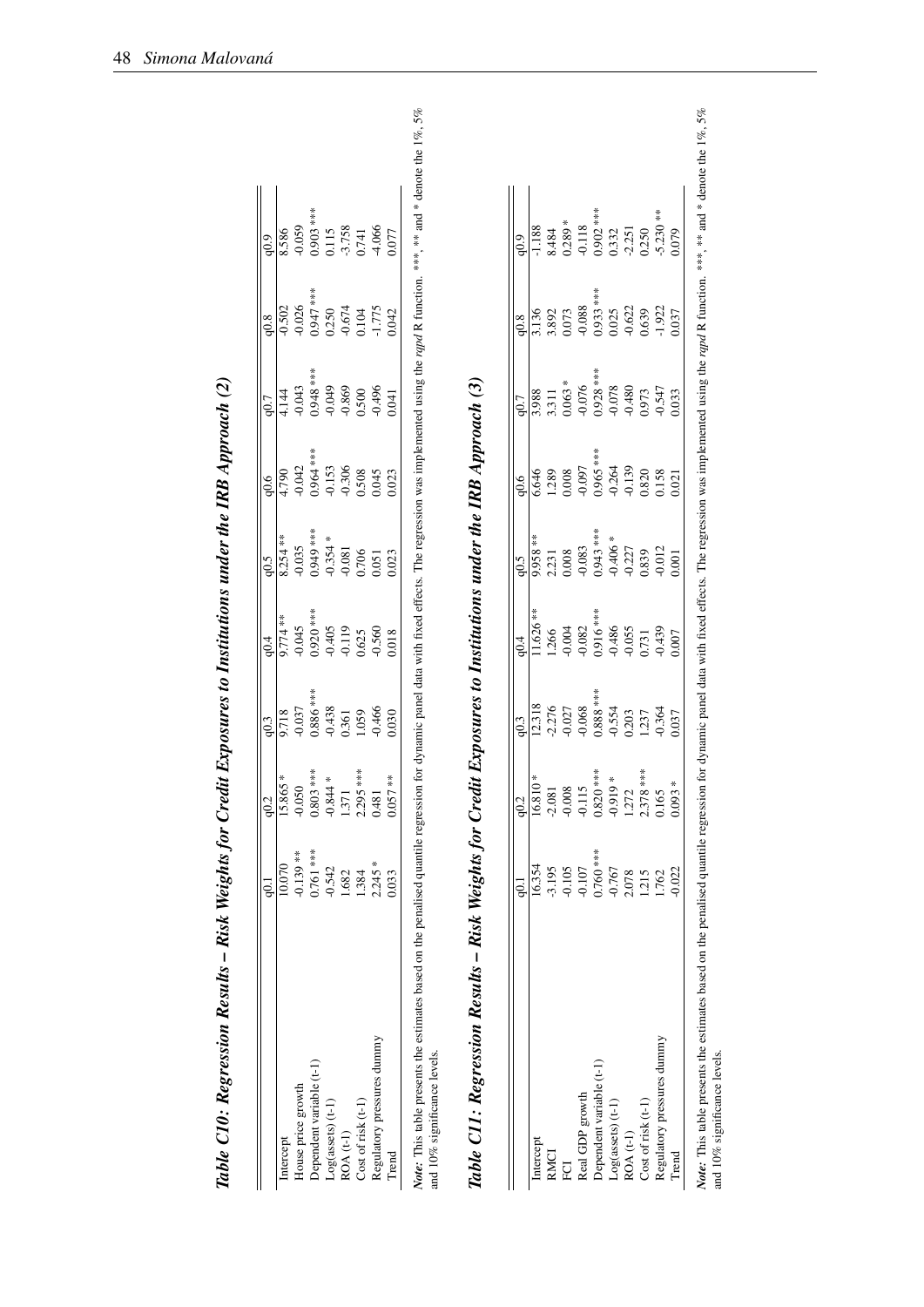<span id="page-52-0"></span>

| ļ                                                           |
|-------------------------------------------------------------|
| سمرت المناسب                                                |
|                                                             |
|                                                             |
|                                                             |
| $\mathbf{S}_{\mathbf{m}}$<br>I                              |
|                                                             |
|                                                             |
| ֧֧֧֧֧֧֪֚֚֚֚֚֚֚֚֚֚֚֚֚֚֚֚֚֚֚֚֚֚֚֚֚֚֚֚֚֝֟֟֓֟֓֝֟֓֝֟֓֝֟֓֝֟֓֟֓֝֬֝ |
|                                                             |
|                                                             |
|                                                             |
|                                                             |
|                                                             |
| ļ                                                           |
|                                                             |
| I                                                           |
|                                                             |
|                                                             |
|                                                             |
|                                                             |
| $\overline{1}$                                              |
|                                                             |
| <u>טער בוות מוק</u><br>$\frac{1}{2}$                        |
|                                                             |
|                                                             |
|                                                             |
| $1$ and $\theta$ is the fact of $\theta$                    |
|                                                             |
|                                                             |
|                                                             |
|                                                             |
|                                                             |
| コンティア つうりょう コ                                               |
|                                                             |
|                                                             |
| l                                                           |
|                                                             |
|                                                             |
|                                                             |
| $\frac{1}{2}$                                               |
| יי ייזו<br>י<br>;                                           |
| $\ddot{\phantom{0}}$                                        |
| $\sim$ for $R$ .                                            |
|                                                             |
|                                                             |
|                                                             |
|                                                             |
|                                                             |
|                                                             |
|                                                             |
| $\ddot{\phantom{a}}$                                        |
|                                                             |
|                                                             |
|                                                             |
|                                                             |
| ı                                                           |
|                                                             |
|                                                             |
|                                                             |
|                                                             |
|                                                             |
|                                                             |
|                                                             |
|                                                             |
|                                                             |
|                                                             |
|                                                             |
|                                                             |
|                                                             |
|                                                             |
| l                                                           |
|                                                             |
|                                                             |
|                                                             |
| F 27 - F F                                                  |
|                                                             |

|                            | ç            | q0.2                                                                                                                                                   |             | 0.4                                             | 6.5                             |             | 0.7                                |                                 |                                                            |
|----------------------------|--------------|--------------------------------------------------------------------------------------------------------------------------------------------------------|-------------|-------------------------------------------------|---------------------------------|-------------|------------------------------------|---------------------------------|------------------------------------------------------------|
| Intercept                  | $-1.639*$    |                                                                                                                                                        | 0.007       | 0.235                                           | 0.220                           | 0.417       | $0.863$ ***                        | 1.168                           | $4.070***$                                                 |
| Nominal GDP growth (t-1)   | $-0.928$ *** | 0.056<br>-0.206                                                                                                                                        | 0.133       | $* *$<br>$-0.153$                               | $0.102 *$                       | $0.164***$  | 0.118                              | $0.230**$                       | $-0.156$                                                   |
| Nominal GDP growth (t-2)   | 1.200 **     | 0.21                                                                                                                                                   | 0.135       | 0.104                                           | 0.070                           | $0.197***$  | 0.116                              | 0.165                           | 0.266                                                      |
| Nominal GDP growth (t-3)   | $-0.627$ **  | $-0.151$                                                                                                                                               | $-0.147$    | 0.046                                           | 0.100                           | $-0.210**$  | 0.143                              | $-0.007$                        | $-0.392$                                                   |
| Nominal GDP growth $(t-4)$ | 0.006        | 0.081                                                                                                                                                  | 0.078       | 0.000                                           | 0.055                           | 0.073       | 0.32                               | 0.091                           | $-0.115$                                                   |
| Dependent variable (t-1)   | $0.913***$   |                                                                                                                                                        | $0.973$ *** | $0.982$ ***                                     | $0.994***$                      | 1.009 ***   | $.013***$                          | $1.025$ ***                     | $1.036***$                                                 |
| Trend                      | $0.127***$   |                                                                                                                                                        | 0.019       | 0.013                                           | 0.003                           | $-0.008$    | $-0.018**$                         | $-0.019$                        | $-0.068**$                                                 |
| Nominal GDP growth (sum)   | $0.349**$    |                                                                                                                                                        | $-0.068$    | $0.096***$                                      | $-0.077$ ***                    | $0.104***$  | $0.114***$                         | $-0.163 *$                      | $0.398$ ***                                                |
| Intercept                  | $-0.949$     |                                                                                                                                                        | $-0.078$    | 0.165                                           | 0.214                           | 0.297       | $0.656**$                          | 0.817                           | $4.581$ ***                                                |
| Real GDP growth (t-1)      | $-0.828**$   |                                                                                                                                                        | $-0.091$    | $-0.046$                                        |                                 | 0.047       | 0.117                              |                                 | $1.029 *$                                                  |
| Real GDP growth (t-2)      | 0.705        |                                                                                                                                                        | $-0.078$    | $-0.053$                                        | $-0.012$<br>$-0.151$            | $-0.273 *$  | $-0.441**$                         | $0.156$<br>$-0.517$ *           | $-2.029 *$                                                 |
| Real GDP growth (t-3)      | $-0.162$     |                                                                                                                                                        | 0.159       | 0.009                                           | 0.142<br>-0.056                 | 0.219       | $0.411 *$                          | 0.290                           | 1.006                                                      |
| Real GDP growth (t-4)      | $-0.217$     |                                                                                                                                                        | $-0.105$    | 0.003                                           |                                 | $-0.072$    | $-0.199$                           | $-0.120$                        | $-0.340$                                                   |
| Dependent variable (t-1)   | $0.905***$   |                                                                                                                                                        | $0.973$ *** | $0.980***$                                      | $0.992***$<br>$0.004$           | $1.004$ *** | 1.015 ***                          | $1.031$ ***                     | $1.023$ ***                                                |
| Trend                      | $0.106**$    |                                                                                                                                                        | 0.022       | 0.013                                           |                                 | $-0.006$    | $-0.018**$                         | $-0.022**$                      | $-0.081$ ***                                               |
| Real GDP growth (sum)      | $-0.502$ *** | $\begin{array}{r l} -0.140 \\ \hline 0.982 \\ -0.391 \\ \hline 0.149 \\ 0.149 \\ 0.126 \\ -0.110 \\ 0.947 \\ \text{***}\\ 0.000 \\ -0.226 \end{array}$ | $-0.115$    | $-0.087$ *                                      | $-0.078**$                      | $-0.079**$  | $-0.112$ ***                       | $-0.191**$                      | $-0.334**$                                                 |
| Intercept                  | 1.906        |                                                                                                                                                        | 0.394       | 0.525                                           | 0.401                           | $0.783 *$   | 0.466                              | $\frac{1}{0.784}$               | 3.244                                                      |
| Credit-to-GDP growth (t-1) | $-1.076$ *** |                                                                                                                                                        | $-0.268$    | $-0.207$<br>$-0.070$                            |                                 | $-0.056$    | $-0.096$                           | 0.020                           | $-0.747$                                                   |
| Credit-to-GDP growth (t-2) | 0.304        |                                                                                                                                                        | 0.059       |                                                 | $-0.126$<br>$-0.092$<br>$0.197$ | $-0.093$    |                                    | $-0.329$                        |                                                            |
| Credit-to-GDP growth (t-3) | 0.409        |                                                                                                                                                        | 0.194       | $\begin{array}{c} 0.218 \\ -0.044 \\ 0.978$ *** |                                 | 0.151       | $-0.247$<br>0.191                  | 0.263                           | $0.290$<br>$0.248$<br>$0.094$<br>$1.032***$<br>$-0.079***$ |
| Credit-to-GDP growth (t-4) | $*86+0$ -    |                                                                                                                                                        | $-0.078$    |                                                 | $-0.018$<br>0.986 ***           | $-0.057$    | $0.107\,$                          | 0.043                           |                                                            |
| Dependent variable (t-1)   | $0.889***$   |                                                                                                                                                        | $0.970$ *** |                                                 |                                 | $0.999***$  | $1.019$ ***<br>-0.023 **<br>-0.046 | $1.023$ ***<br>-0.028<br>-0.003 |                                                            |
| Trend                      | 0.008        |                                                                                                                                                        | $0.001$     |                                                 | $-0.002$                        | $-0.022**$  |                                    |                                 |                                                            |
| Credit-to-GDP growth (sum) | $-0.862$ *** |                                                                                                                                                        | $-0.093$    | $-0.104$                                        | 0.039                           | $-0.055$    |                                    |                                 | $-0.115$                                                   |
| Intercept                  | 1.058        |                                                                                                                                                        | $-0.325$    | $\overline{0.307}$                              | $0.472 *$                       | $0.821$ *** | $0.972 *$                          | 1.012                           | $5.352**$                                                  |
| $FCI(t-1)$                 | $-0.459$ *** |                                                                                                                                                        | 0.005       | 0.006                                           | $-0.035$                        | $-0.023$    | 0.009                              | $-0.022$                        | $-0.386$ *                                                 |
| FCI $(t-2)$                | 0.149        |                                                                                                                                                        | $-0.155$    | $-0.141$                                        | $-0.106$                        | $-0.101$    | $-0.134$                           | $-0.075$                        | 0.315                                                      |
| $FCI(t-3)$                 | 0.285        | $\begin{array}{c} 0.591 \\ -0.142 \\ -0.022 \\ 0.185 \\ -0.080 \end{array}$                                                                            | 0.201       | 0.191                                           | 0.214                           | 0.133       | 0.115                              | 0.004                           | 0.005                                                      |
| $FCI(t-4)$                 | $-0.141$     |                                                                                                                                                        | $-0.055$    | $-0.068$                                        | $-0.087$                        | $-0.029$    | $-0.009$                           | 0.072                           | $-0.053$                                                   |
| Dependent variable (t-1)   | $0.910***$   | $0.952***$<br>$0.025$<br>$-0.059$                                                                                                                      | $0.982**$   | $0.978***$                                      | $0.992***$                      | $0.001$ *** | $-0.018$ ***                       | $.034**$                        | $1.022$ ***                                                |
| Trend                      | $0.072***$   |                                                                                                                                                        | 0.014       | 0.008                                           | 0.005                           | $0.019***$  | $0.035$ ***                        | $0.038 *$                       | $0.091$ ***                                                |
| FCI (sum)                  | $0.166***$   |                                                                                                                                                        | 0.003       | $-0.012$                                        | 0.015                           | $0.020 *$   | 0.020                              | 0.021                           | $0.119**$                                                  |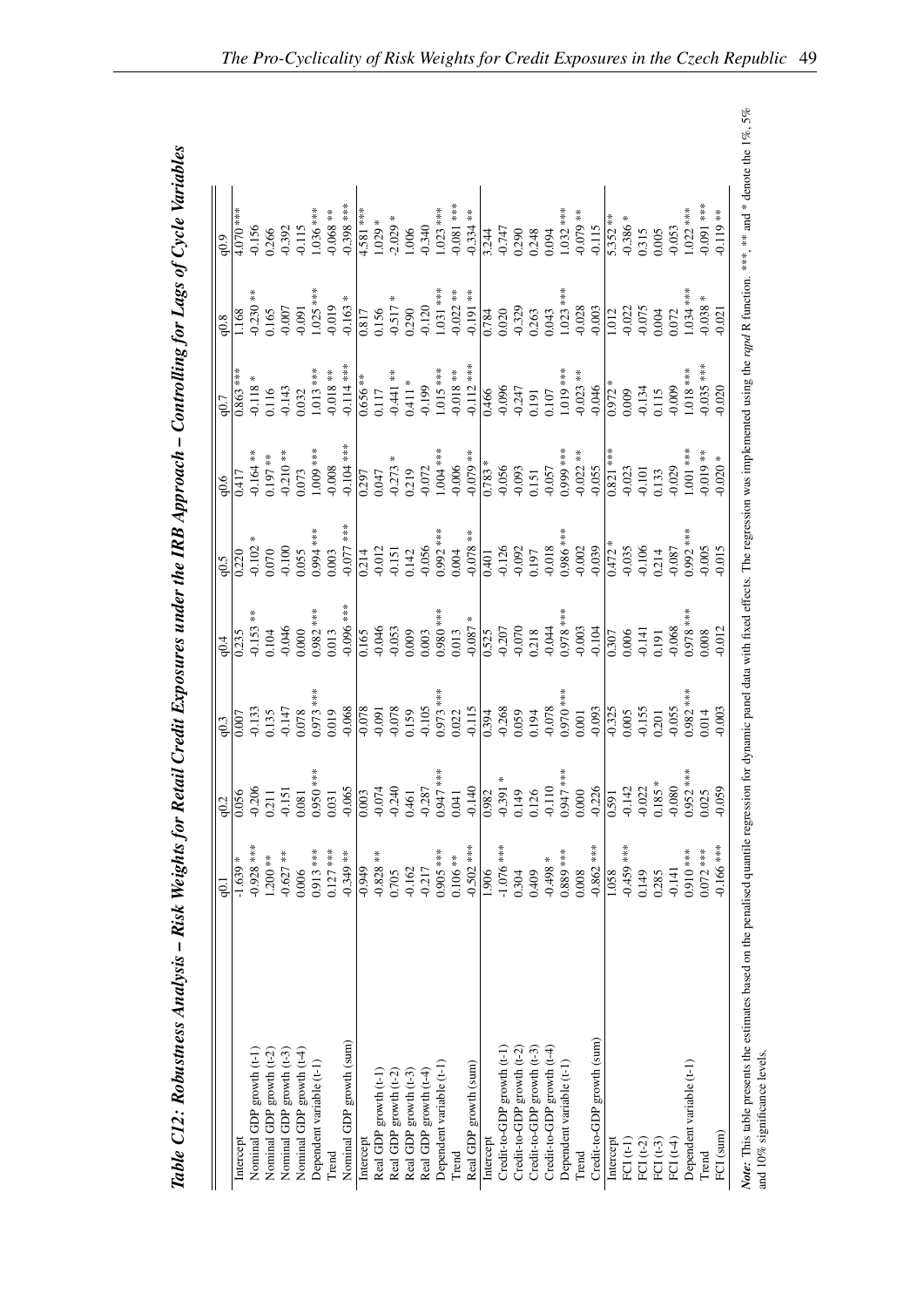| ì                                               |
|-------------------------------------------------|
|                                                 |
| ייי קט ניי                                      |
| $\alpha r$   $\alpha r$ $\alpha r$   $\alpha r$ |
|                                                 |
|                                                 |
|                                                 |
| )                                               |
|                                                 |
| I                                               |
|                                                 |
|                                                 |
| )                                               |
|                                                 |
| i                                               |
|                                                 |
|                                                 |
|                                                 |
| Ì                                               |
|                                                 |
| ī                                               |
|                                                 |
|                                                 |
|                                                 |
|                                                 |
| $\overline{1}$                                  |
| י                                               |
|                                                 |
| $\frac{1}{2}$                                   |
| $\frac{1}{2}$                                   |
|                                                 |
|                                                 |
| :<br>:<br>:                                     |
|                                                 |
|                                                 |
|                                                 |
|                                                 |
|                                                 |
|                                                 |
|                                                 |
|                                                 |
| 1                                               |
|                                                 |
| $\overline{a}$                                  |
|                                                 |
|                                                 |
|                                                 |
| Ì                                               |
| $\ddotsc$                                       |
|                                                 |
|                                                 |
|                                                 |
|                                                 |
| 1                                               |
| 5<br>ì                                          |
| <b>AMAN</b>                                     |
|                                                 |
|                                                 |
|                                                 |
|                                                 |
|                                                 |
|                                                 |
|                                                 |
| j                                               |
|                                                 |
| ì                                               |
|                                                 |
|                                                 |
|                                                 |
|                                                 |
|                                                 |
|                                                 |
|                                                 |
|                                                 |
|                                                 |
|                                                 |
|                                                 |
|                                                 |
|                                                 |
|                                                 |
|                                                 |
|                                                 |
|                                                 |
|                                                 |
| $\zeta$                                         |
|                                                 |
| こくりく こうし                                        |

|                            | 61          | q0.2                                                                                                                                                                                                                                                                                                                               | $q$ 0.3           | q0.4              | 6.5                             | 0.6                                                                            | q0.7                  | q0.8                                 | ါ်<br>၁၉                                    |
|----------------------------|-------------|------------------------------------------------------------------------------------------------------------------------------------------------------------------------------------------------------------------------------------------------------------------------------------------------------------------------------------|-------------------|-------------------|---------------------------------|--------------------------------------------------------------------------------|-----------------------|--------------------------------------|---------------------------------------------|
| Intercept                  | 0.218       |                                                                                                                                                                                                                                                                                                                                    |                   | <b>670</b>        | 0.601                           | 1.639                                                                          |                       | 996                                  | .564                                        |
| Nominal GDP growth (t-1)   | $-0.040$    |                                                                                                                                                                                                                                                                                                                                    | $-0.079$          |                   | $-0.204$                        |                                                                                | $-0.346$              | 0.260                                | 0.305                                       |
| Nominal GDP growth (t-2)   | $-0.314$    | $\begin{array}{c c} \hline 1.151 \\ -0.184 \\ -0.230 \\ -0.204 \\ -0.220 \\ -0.020 \\ -0.029 \\ -0.029 \\ -0.029 \\ -0.029 \\ -0.029 \\ -0.029 \\ -0.029 \\ -0.029 \\ -0.029 \\ -0.029 \\ -0.029 \\ -0.029 \\ -0.029 \\ -0.029 \\ -0.029 \\ -0.029 \\ -0.029 \\ -0.029 \\ -0.029 \\ -0.029 \\ -0.029 \\ -0.029 \\ -0.029 \\ -0.02$ | 0.047             | $-0.128$<br>0.103 | 0.272                           | $0.340$<br>$0.399$                                                             | 0.393                 | 0.385                                | 0.486                                       |
| Nominal GDP growth (t-3)   | 0.947       |                                                                                                                                                                                                                                                                                                                                    | 0.217             | $-0.066$          | $-0.244$                        |                                                                                | $-0.249$              | $-0.239$                             | $-0.687$                                    |
| Nominal GDP growth (t-4)   | $-0.611$    |                                                                                                                                                                                                                                                                                                                                    | $-0.139$          | 0.082             | 0.141                           |                                                                                | $0.168 *$             |                                      | 0.439                                       |
| Dependent variable (t-1)   | $0.953$ *** |                                                                                                                                                                                                                                                                                                                                    | $0.988**$         | $0.989***$        | $1.000**$                       | $-0.271$<br>0.165<br>0.988 ***                                                 | $0.984***$            | $0.156$<br>0.998 ***                 | $0.997***$                                  |
| Trend                      | $-0.009$    |                                                                                                                                                                                                                                                                                                                                    | $-0.011$          | $-0.024$ ***      | $-0.017$                        | $-0.010$                                                                       | $-0.002$              | $-0.008$                             | $-0.033$                                    |
| Nominal GDP growth (sum)   | $-0.018$    |                                                                                                                                                                                                                                                                                                                                    | 0.046             | $-0.009$          | $-0.035$                        | $-0.046$                                                                       | $-0.034$              | 0.042                                | $-0.067$                                    |
| Intercept                  | 0.812       | $\frac{9L}{110}$                                                                                                                                                                                                                                                                                                                   | 0.644             | 1.326             | 0.024                           | $\frac{1060}{100}$                                                             | 1.646                 | $\overline{1.012}$                   | 2.707<br>-0.456                             |
| Real GDP growth (t-1)      | $-0.742$    |                                                                                                                                                                                                                                                                                                                                    | $-0.652$ ***      | $-0.617$ ***      | $-0.404**$                      | $-0.455$ ***                                                                   | $-0.582$ ***          | $-0.608$ ***                         |                                             |
| Real GDP growth (t-2)      | 1.765 **    |                                                                                                                                                                                                                                                                                                                                    | $1.011***$        | $0.978***$        | $0.568$ **                      | $0.627$ ***                                                                    | $0.875$ ***           | $1.042$ ***                          | 0.667                                       |
| Real GDP growth (t-3)      | $-1.161$    |                                                                                                                                                                                                                                                                                                                                    |                   | $-0.453$ ***      |                                 | $-0.292$                                                                       |                       | $-0.933$ ***                         | $-0.909$                                    |
| Real GDP growth (t-4)      | 0.239       |                                                                                                                                                                                                                                                                                                                                    | $-0.360**$        | $-0.008$          | $-0.231$<br>$-0.007$            | 0.053                                                                          | $-0.628$ **<br>0.231  | $0.394***$                           | 0.485                                       |
| Dependent variable (t-1)   | $0.951***$  |                                                                                                                                                                                                                                                                                                                                    | $0.983***$        | $0.981$ ***       | $1.005$ ***                     |                                                                                |                       | $1.010***$                           |                                             |
| Trend                      | $-0.031$    |                                                                                                                                                                                                                                                                                                                                    | $-0.013$          | $-0.016$          |                                 | $0.991***$<br>$0.003$                                                          | $0.988***$<br>$0.004$ | $0.002$                              | $0.993***$<br>$0.026$                       |
| Real GDP growth (sum)      | 0.101       | $-1.024$ ***<br>$-1.368$ ***<br>$-0.292$<br>$-0.197$<br>$-0.0954$ ***<br>$-0.009$<br>$-0.145$                                                                                                                                                                                                                                      | $*800.0$ -        | $-0.100$ ***      | $-0.011$<br>$-0.074$<br>$0.518$ | $-0.068$                                                                       | $-0.105$              | $-0.106$                             | $-0.213$                                    |
| Intercept                  | 2.274       |                                                                                                                                                                                                                                                                                                                                    | $\frac{2.137}{ }$ | $2.203 *$         |                                 |                                                                                | $-1.094$              |                                      |                                             |
| Credit-to-GDP growth (t-1  | $-0.227$    |                                                                                                                                                                                                                                                                                                                                    | $-0.922**$        | $-0.659**$        |                                 |                                                                                | $-0.448$              |                                      |                                             |
| Credit-to-GDP growth (t-2) | 0.348       |                                                                                                                                                                                                                                                                                                                                    | $0.841$ ***       | $0.857$ **        | $-0.452$<br>0.386               | $\frac{0.366}{0.275}$                                                          | 0.187                 | $\frac{1}{3}$ .373<br>0.291<br>0.160 |                                             |
| Credit-to-GDP growth (t-3) | 0.465       | $\frac{1.299}{0.950***}$                                                                                                                                                                                                                                                                                                           | $-0.433$          | $-0.485$ *        | 0.190                           | $-0.028$                                                                       | 0.479                 | 0.200<br>0.954                       | $\frac{1}{3.278}$<br>$\frac{0.278}{0.472}$  |
| Credit-to-GDP growth (t-4) | $-0.788$    | $-0.248$<br>0.976***                                                                                                                                                                                                                                                                                                               | 0.250             | $0.187\,$         | $0.003$                         |                                                                                | 0.090                 |                                      |                                             |
| Dependent variable (t-1)   | $0.954$ *** |                                                                                                                                                                                                                                                                                                                                    | $0.980***$        | $0.984***$        | $0.988***$                      |                                                                                | $0.997***$            | $0.998***$                           |                                             |
| Trend                      | $-0.057$    |                                                                                                                                                                                                                                                                                                                                    | $-0.045$          | $-0.043**$        | $-0.002$                        |                                                                                |                       |                                      |                                             |
| Credit-to-GDP growth (sum) | $-0.201$    | $\frac{0.036}{0.326}$<br>$\frac{0.326}{0.775}$<br>$\frac{0.223}{0.395}$                                                                                                                                                                                                                                                            | $-0.265$          | $-0.101$          | 0.127                           | $0.293$<br>$0.993$ ***<br>$0.021$<br>$0.248$<br>$0.248$<br>$0.026$<br>$-0.175$ | 0.046<br>0.308        | $0.114***$<br>0.703                  | $1.459$<br>$1.018***$<br>$0.103$<br>$0.681$ |
| Intercept                  | 0.549       |                                                                                                                                                                                                                                                                                                                                    | 0.043             | $\frac{6}{1485}$  | 0.222                           |                                                                                | $-1.114$              | $-0.942$                             | $-1.988$                                    |
| $FCI(t-1)$                 | $-0.281$    |                                                                                                                                                                                                                                                                                                                                    | $-0.261**$        | $-0.150$          | $-0.137$                        |                                                                                | $-0.133$              |                                      | 0.212                                       |
| FCI $(t-2)$                | 0.915       |                                                                                                                                                                                                                                                                                                                                    | $0.466 *$         | 0.295             | 0.102                           | 0.169                                                                          | $0.167\,$             | $-0.034$<br>$+0.017$                 | $-0.654$                                    |
| FCI $(t-3)$                | $-0.998$    | 0.153                                                                                                                                                                                                                                                                                                                              | $-0.198$          | $-0.152$          | 0.134                           | 0.072                                                                          | $-0.032$              | $-0.024$                             | 0.463                                       |
| FCI $(t-4)$                | 0.350       | 0.004                                                                                                                                                                                                                                                                                                                              | $-0.003$          | 0.031             | $-0.070$                        | $-0.036$                                                                       | 0.059                 | 0.163                                | 0.102                                       |
| Dependent variable (t-1)   | $0.947$ *** | **** 646'                                                                                                                                                                                                                                                                                                                          | $0.985$ **        | $0.983$ ***       | 1.994 **                        | $1.001$ ***                                                                    | $0.998$ ***           | $0.997***$                           | $1.012***$                                  |
| Trend                      | $-0.011$    | $0.002$<br>$0.022$                                                                                                                                                                                                                                                                                                                 | $-0.009$          | $-0.008$          | $-0.006$<br>$0.028$             | $-0.004$                                                                       | 0.036<br>0.061        | $0.046**0.088$                       | 0.063<br>0.122                              |
| FCI (sum)                  | $-0.014$    |                                                                                                                                                                                                                                                                                                                                    | 0.004             | 0.024             |                                 | 0.031                                                                          |                       |                                      |                                             |

of Note: This table presents the estimates based on the penalised operalised quantile regression for dynamic panel data with fixed effects. The regression was implemented using the rapid R function. \*\*\* and \* denote the 1%, ે l. ž  $\frac{1}{\alpha}$  $\frac{5}{10}$ Š. ā *xvue*: Illis table presents ule<br>and 10% significance levels. and 10% significance levels.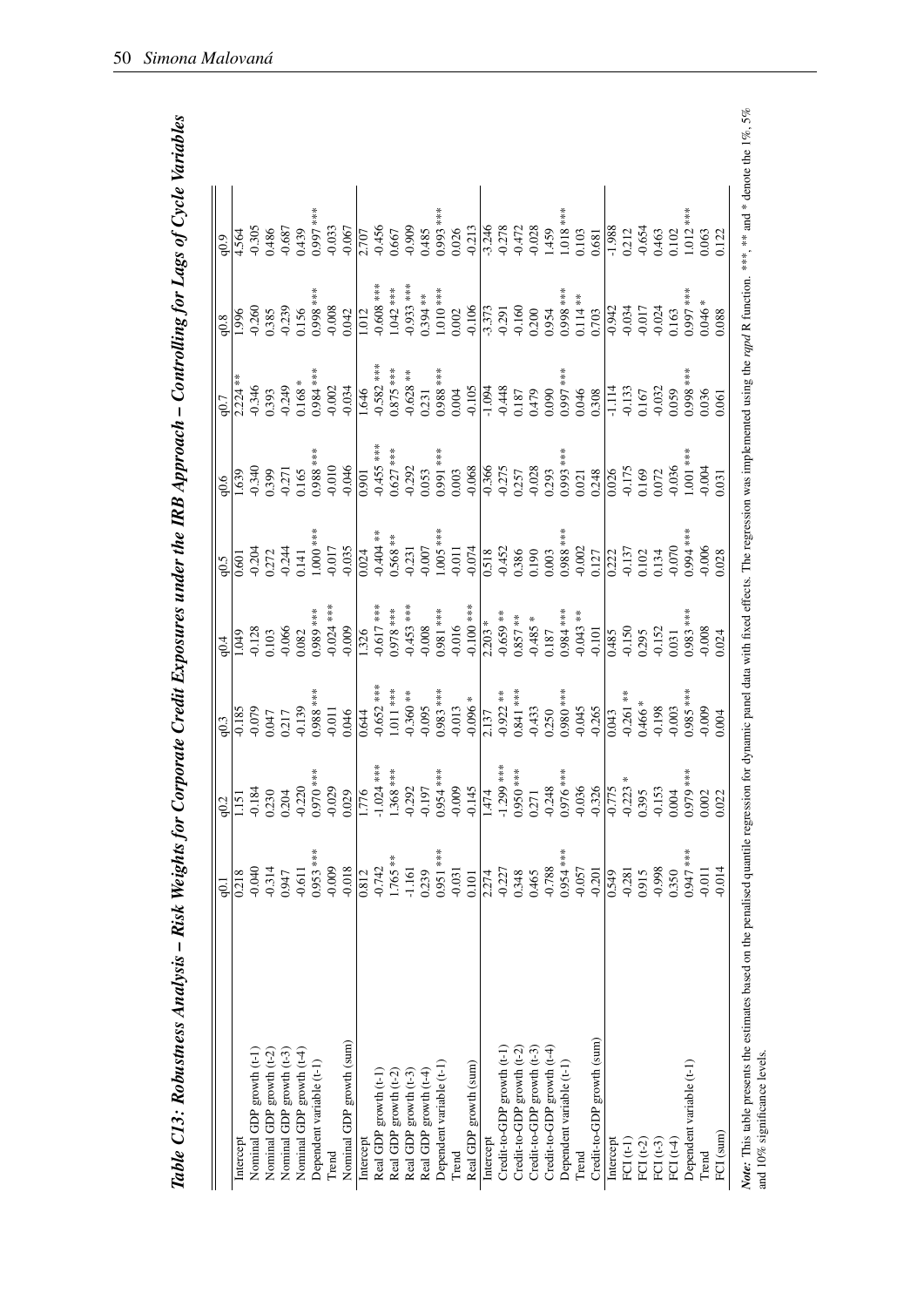| J                                 |  |
|-----------------------------------|--|
|                                   |  |
|                                   |  |
| ・ ししく 一 さくし<br>i                  |  |
|                                   |  |
|                                   |  |
|                                   |  |
|                                   |  |
| $\frac{1}{1}$                     |  |
|                                   |  |
| ı                                 |  |
|                                   |  |
| $\frac{1}{2}$<br>i                |  |
|                                   |  |
|                                   |  |
|                                   |  |
|                                   |  |
|                                   |  |
|                                   |  |
|                                   |  |
|                                   |  |
|                                   |  |
| l                                 |  |
|                                   |  |
|                                   |  |
|                                   |  |
|                                   |  |
|                                   |  |
|                                   |  |
| $\therefore$ Risk Weights $\int$  |  |
|                                   |  |
| $\boldsymbol{M}$ $\boldsymbol{M}$ |  |
|                                   |  |
| ר מדתמת ה                         |  |
|                                   |  |
|                                   |  |
|                                   |  |
|                                   |  |
| ble C14: R                        |  |
| i                                 |  |

|                            | $\overline{6}$ | q <sub>0.2</sub>                                                                                                                                                                                                                                                                                                                  |                            |                                                           | 0.5                 | 0.6                                                     | q0.7                                                                                                                                                                                                                                      |                         | 0.9                                     |
|----------------------------|----------------|-----------------------------------------------------------------------------------------------------------------------------------------------------------------------------------------------------------------------------------------------------------------------------------------------------------------------------------|----------------------------|-----------------------------------------------------------|---------------------|---------------------------------------------------------|-------------------------------------------------------------------------------------------------------------------------------------------------------------------------------------------------------------------------------------------|-------------------------|-----------------------------------------|
| Intercept                  | $5.133**$      |                                                                                                                                                                                                                                                                                                                                   | 1.217                      | 1.532                                                     | .454                | $-676$                                                  | 1.738                                                                                                                                                                                                                                     | 2.144                   | 4.120                                   |
| Nominal GDP growth (t-1)   | 0.006          |                                                                                                                                                                                                                                                                                                                                   | $-0.054$                   | 0.046                                                     | 1.062               | 0.066                                                   | 0.112                                                                                                                                                                                                                                     | 0.200                   | 0.239                                   |
| Nominal GDP growth (t-2)   | $-0.004$       | $\begin{array}{r} 2.248 \\ -0.099 \\ 0.099 \\ 0.140 \\ 0.140 \\ 0.838*** \\ \end{array}$                                                                                                                                                                                                                                          | 0.035                      | $0.035$<br>-0.273 **                                      | 0.035               | 0.018                                                   | 0.93                                                                                                                                                                                                                                      | 0.076                   | 0.346                                   |
| Nominal GDP growth (t-3)   | $-0.560$       |                                                                                                                                                                                                                                                                                                                                   | $-0.232$                   |                                                           | $-0.087$            | $-0.191$                                                | 0.293                                                                                                                                                                                                                                     | $-0.398 *$              | $-0.640$                                |
| Nominal GDP growth (t-4)   | 0.220          |                                                                                                                                                                                                                                                                                                                                   | 0.142                      | $0.131$<br>$0.944***$                                     | 0.006               | $0.083$<br>$0.964***$                                   | 0.130                                                                                                                                                                                                                                     | $0.265***$<br>0.940 *** | 0.404                                   |
| Dependent variable (t-1)   | $0.768$ ***    |                                                                                                                                                                                                                                                                                                                                   | $0.924***$                 |                                                           | $0.964***$          |                                                         | $0.951$ ***                                                                                                                                                                                                                               |                         | $0.863***$                              |
| Trend                      | $-0.066$       |                                                                                                                                                                                                                                                                                                                                   | 0.005                      | 0.008                                                     | $-0.006$            | $-0.003$                                                | 0.020                                                                                                                                                                                                                                     | 0.037                   | 0.082                                   |
| Nominal GDP growth (sum)   | $-0.338$ ***   |                                                                                                                                                                                                                                                                                                                                   | $-0.110$                   | 0.061                                                     | 0.053               | 0.023                                                   | 1.041                                                                                                                                                                                                                                     | 0.143                   | 0.349                                   |
| Intercept                  | 3.457          |                                                                                                                                                                                                                                                                                                                                   | $\overline{1.200}$         |                                                           | 1.263               | 1.231                                                   |                                                                                                                                                                                                                                           |                         |                                         |
| Real GDP growth (t-1)      | $-0.567$       |                                                                                                                                                                                                                                                                                                                                   | 0.026                      | $\frac{1.269}{-0.008}$<br>0.010<br>0.0115                 | 0.060               | 0.048                                                   |                                                                                                                                                                                                                                           | 1.860<br>0.253          | $\frac{4.675}{0.378}$<br>0.378<br>0.345 |
| Real GDP growth (t-2)      | 0.550          |                                                                                                                                                                                                                                                                                                                                   | $-0.062$<br>$-0.140$       |                                                           | $-0.156$<br>$0.075$ | $-0.057$<br>$-0.092$                                    |                                                                                                                                                                                                                                           |                         |                                         |
| Real GDP growth (t-3)      | $-0.046$       |                                                                                                                                                                                                                                                                                                                                   |                            |                                                           |                     |                                                         |                                                                                                                                                                                                                                           | $-0.483$<br>0.349       |                                         |
| Real GDP growth (t-4)      | $-0.329$       |                                                                                                                                                                                                                                                                                                                                   | 0.071                      | 0.025                                                     | $-0.048$            |                                                         |                                                                                                                                                                                                                                           |                         | 0.319                                   |
| Dependent variable (t-1)   | $0.765***$     |                                                                                                                                                                                                                                                                                                                                   | 0.919 ***                  | $0.945$ ***                                               | $0.969***$          | $\frac{0.037}{0.971***}$                                | $\begin{array}{c c} 1.320 & \phantom{-0.000} \phantom{-0.000} & 0.183 & \phantom{-0.000} \phantom{-0.000} & 0.132 & \phantom{-0.000} \phantom{-0.000} & 0.028 & \phantom{-0.000} \phantom{-0.000} & 0.018 & \phantom{-0.000} \end{array}$ | $-0.108$<br>0.960 ***   | $0.860***$                              |
| Trend                      | $-0.033$       |                                                                                                                                                                                                                                                                                                                                   | $0.007\,$                  | $0.000$                                                   | $-0.003$            | $0.005$                                                 |                                                                                                                                                                                                                                           | 0.043                   | $0.087\,$                               |
| Real GDP growth (sum)      | $-0.392$       | $\begin{array}{r} +3.25* \\ -0.225* \\ -0.157 \\ -0.040 \\ -0.039 \\ -0.039 \\ -0.075 \\ 0.083* \\ -0.023 \\ -0.230 \\ -0.230 \\ -0.039 \\ -0.030 \\ -0.030 \\ -0.030 \\ -0.030 \\ -0.030 \\ -0.030 \\ -0.030 \\ -0.030 \\ -0.030 \\ -0.030 \\ -0.030 \\ -0.030 \\ -0.030 \\ -0.030 \\ -0.030 \\ -0.030 \\ -0.030 \\ -0.030 \\ -$ | $-0.105$                   | $-0.088$                                                  | $-0.069$            | $-0.064$                                                |                                                                                                                                                                                                                                           | 0.012                   | 0.303                                   |
| Intercept                  | $10.502$ ***   | $\overline{6.226*}$<br>$-0.438$<br>$-0.134$<br>$-0.060$<br>$-0.274$<br>$-0.829***$<br>$-0.083$                                                                                                                                                                                                                                    | 0.709                      | $\frac{1.064}{0.221}$<br>0.221<br>0.334<br>0.318<br>0.458 | 1.046               | 0.802                                                   | $\frac{0.751}{0.546}$<br>0.546<br>1.039<br>0.516                                                                                                                                                                                          | 0.173                   | $-11.704***$                            |
| Credit-to-GDP growth (t-1) | $-0.766$       |                                                                                                                                                                                                                                                                                                                                   | 0.353                      |                                                           | $-0.118$            | $-0.236$                                                |                                                                                                                                                                                                                                           |                         | $-0.258$                                |
| Credit-to-GDP growth (t-2) | $-0.235$       |                                                                                                                                                                                                                                                                                                                                   | $-0.489$<br>0.415<br>0.588 |                                                           | 0.082               | $\begin{array}{c} 0.354 \\ -0.290 \\ 0.270 \end{array}$ |                                                                                                                                                                                                                                           | $-0.171$<br>1.358 *     | 3.191 ***                               |
| Credit-to-GDP growth (t-3) | 0.835          |                                                                                                                                                                                                                                                                                                                                   |                            |                                                           | $-0.115$            |                                                         |                                                                                                                                                                                                                                           | $-1.492**$              | $-2.836$ ***                            |
| Credit-to-GDP growth (t-4) | $-1.068$       |                                                                                                                                                                                                                                                                                                                                   |                            |                                                           | 0.146               |                                                         |                                                                                                                                                                                                                                           | 0.691                   | 1.948 **                                |
| Dependent variable (t-1)   | $0.758$ ***    |                                                                                                                                                                                                                                                                                                                                   | $0.930***$                 | 0.948 ***                                                 | $0.968***$          | $0.969***$                                              |                                                                                                                                                                                                                                           | $0.950$ ***             | 0.964 ***                               |
| Trend                      | $-0.177$ **    |                                                                                                                                                                                                                                                                                                                                   | 0.006                      |                                                           | 0.000               | 0.012                                                   |                                                                                                                                                                                                                                           | 0.078                   | $0.385$ ***                             |
| Credit-to-GDP growth (sum) | $-1.234**$     | $-0.639$                                                                                                                                                                                                                                                                                                                          | 0.037                      | $-0.003$<br>$0.028$<br>$1.732$<br>$-0.090$                | $-0.005$            | 0.098                                                   | $\frac{0.965}{0.070}$ ***<br>0.070 *<br>0.249                                                                                                                                                                                             | 0.386                   | $\frac{2.045***}{-4.771}$               |
| Intercept                  | 7.453 ***      | 4.656 **                                                                                                                                                                                                                                                                                                                          | $\frac{2.039}{2}$          |                                                           | .373                | 0.944                                                   | $\frac{1}{0.448}$<br>0.025<br>0.050                                                                                                                                                                                                       | 0.031                   |                                         |
| $FCI(t-1)$                 | $-0.453$ ***   |                                                                                                                                                                                                                                                                                                                                   | $-0.056$                   |                                                           | $-0.116$            | $-0.112$                                                |                                                                                                                                                                                                                                           | $-0.025$                | 0.025                                   |
| FCI $(t-2)$                | 0.266          |                                                                                                                                                                                                                                                                                                                                   | $-0.105$                   | $-0.030$                                                  | 0.036               | 0.104                                                   |                                                                                                                                                                                                                                           | $-0.228$                | $-0.126$                                |
| FCI $(t-3)$                | 0.359          |                                                                                                                                                                                                                                                                                                                                   | 0.189                      | 0.149                                                     | 0.088               | $-0.018$<br>0.038                                       | 1.077                                                                                                                                                                                                                                     | 0.399                   | 0.399                                   |
| $FCI(t-4)$                 | $-0.313$       |                                                                                                                                                                                                                                                                                                                                   | $-0.043$                   | $-0.046$                                                  | $-0.020$            |                                                         | 0.031                                                                                                                                                                                                                                     | $-0.090$                | $-0.085$                                |
| Dependent variable (t-1)   | $0.750***$     |                                                                                                                                                                                                                                                                                                                                   | $0.904**$                  | $0.935$ **                                                | $0.962***$          | $0.961***$                                              | $0.938***$                                                                                                                                                                                                                                | $0.937$ ***             | $0.951***$                              |
| Trend                      | $-0.093$       | $-0.345$ ***<br>0.244<br>0.252<br>0.252<br>$-0.232$<br>0.824 ***                                                                                                                                                                                                                                                                  | 0.005                      | $-0.002$                                                  | 0.002               | 0.017                                                   | $0.057 *$                                                                                                                                                                                                                                 | $0.087 *$               | $0.230***$                              |
| FCI (sum)                  | $0.141**$      | $-0.081**$                                                                                                                                                                                                                                                                                                                        | 0.015                      | 0.017                                                     | 0.011               | 0.011                                                   | $0.033 *$                                                                                                                                                                                                                                 | 0.056                   | $0.212**$                               |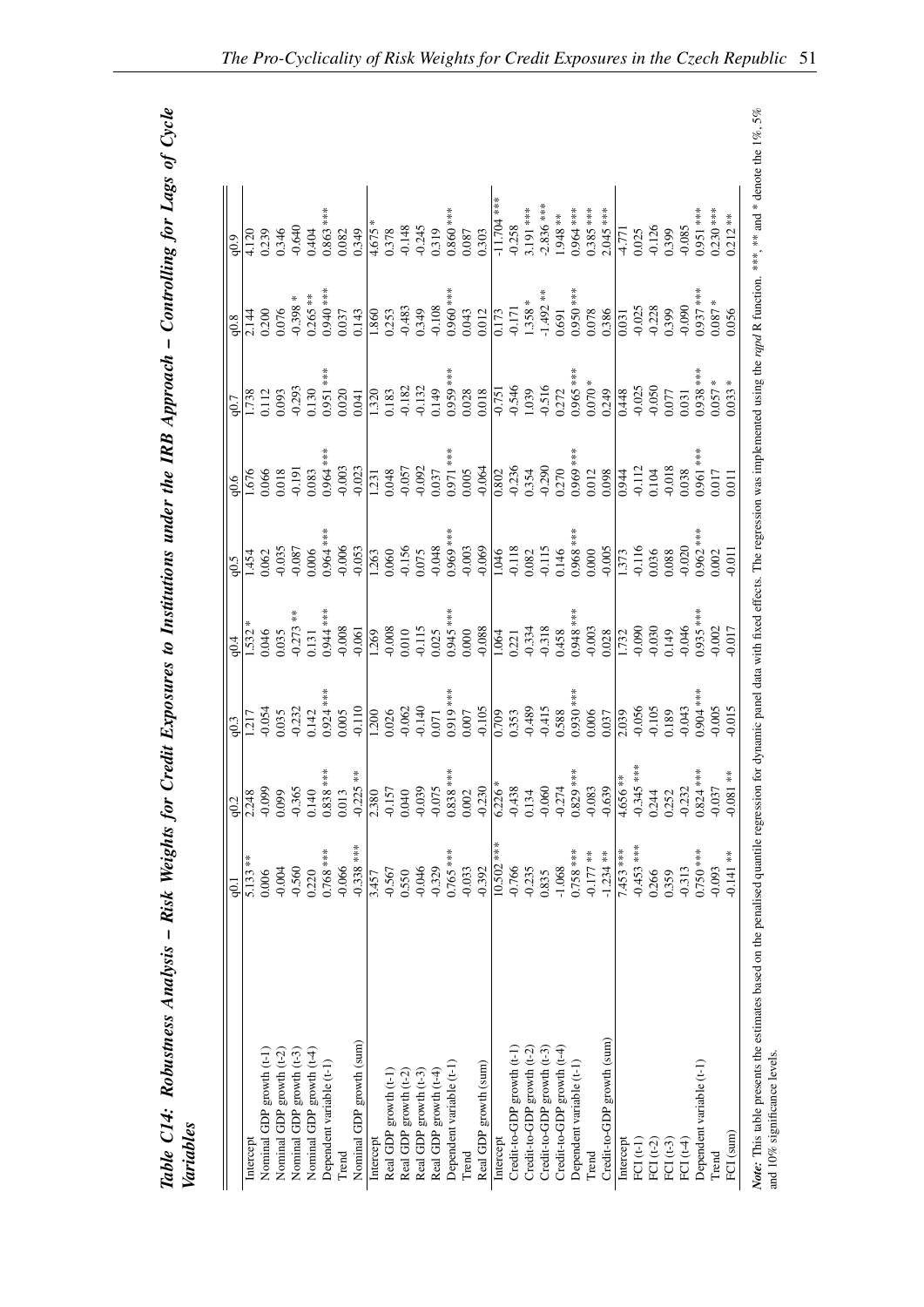|                                                                                                                                                                                                                                                      | q0.1             |                                                  | q <sub>0.3</sub> | q0.4        | q <sub>0.5</sub> | q0.6                 | q0.7           | q0.8                 | q0.9        |  |
|------------------------------------------------------------------------------------------------------------------------------------------------------------------------------------------------------------------------------------------------------|------------------|--------------------------------------------------|------------------|-------------|------------------|----------------------|----------------|----------------------|-------------|--|
| Intercept                                                                                                                                                                                                                                            | $-3.096$         | $\frac{q0.2}{-0.157}$<br>1.172<br>1.172<br>2.467 | $-0.466$         | $-0.278$    | 0.041            | 0.019                | $-0.094$       | 0.493                | 2.728       |  |
| RMCI (t-1)                                                                                                                                                                                                                                           | 6.002            |                                                  | $-2.205$         | $-1.836$    | $-1.157$         | $-0.714$             | 0.129          | $-0.831$             | $-0.543$    |  |
| RMCI (t-2)                                                                                                                                                                                                                                           | 3.021            |                                                  | 2.447            | 1.979       | 0.974            | 0.428                | $-0.975$       | 0.565                | 6.943       |  |
| $RMCI$ $(t-3)$                                                                                                                                                                                                                                       | $-12.189$        | $-1.989$                                         | $-0.948$         | $-0.530$    | 0.207            | 0.997                | 1.599          | 0.547                | $-6.670$    |  |
| RMCI (t-4)                                                                                                                                                                                                                                           | $-2.370$         | $-1.065$                                         | $-2.010*$        | $-1.752$    | $-1.642$         | $-2.757$ **          | $-3.029**$     | $-3.751$             | $-3.508$    |  |
| Dependent variable (t-1)                                                                                                                                                                                                                             | $0.898$ ***      | $0.956***$                                       | $0.979***$       | $0.985***$  | $0.987$ ***      | $1.001***$           | $1.025$ ***    | $1.022$ ***          | 1.029 ***   |  |
| Trend                                                                                                                                                                                                                                                | $0.169***$       | 0.029                                            | $0.028**$        | $0.022**$   | 0.017            | 0.010                | $-0.003$       | $-0.002$             | $-0.045$    |  |
| RMCI (sum)                                                                                                                                                                                                                                           | $-5.536*$        | $-1.759$                                         | $-2.717**$       | $-2.140**$  | $-1.618$         | $-2.047$             | $-2.276*$      | $-3.470$             | $-3.778$    |  |
| Note: This table presents the estimates based on the penalised quantile regression for dynamic panel data with fixed effects. The regression was implemented using the rapd R function. **** and * denote the 1%, 5%<br>and 10% significance levels. |                  |                                                  |                  |             |                  |                      |                |                      |             |  |
|                                                                                                                                                                                                                                                      |                  |                                                  |                  |             |                  |                      |                |                      |             |  |
| Table C16: Robustness Analysis – Risk Weights for Corporate Credit Exposures under the IRB Approach – Controlling for Lags of the RMCI                                                                                                               |                  |                                                  |                  |             |                  |                      |                |                      |             |  |
|                                                                                                                                                                                                                                                      | q0.1             | q0.2                                             | q0.3             | q0.4        | q0.5             | q0.6                 | q0.7           | q0.8                 | 0.9         |  |
|                                                                                                                                                                                                                                                      | 1.543            | $-1.779$                                         | 0.245            | 1.472       | 0.892            |                      | $-1.545$       |                      | 0.952       |  |
| RMCI (t-1)<br>Intercept                                                                                                                                                                                                                              | 9.901            | 2.545                                            | 1.316            | 1.449       | $-2.349$         | $-3.797$<br>$-0.261$ | $-3.554$       | $-8.588$<br>$-1.507$ | $-21.656$   |  |
| RMCI $(t-2)$                                                                                                                                                                                                                                         | $-17.878$        | $-7.148$                                         | $-5.906$         | $-0.381$    | 4.001            | 4.073                | 2.665          | 1.254                | 21.131      |  |
| RMCI (t-3)                                                                                                                                                                                                                                           | 20.620           | $-0.047$                                         | 0.064            | $-3.830$    | $-6.686$         | $-7.131$             | $-5.085$       | 4.295                | $-8.974$    |  |
| RMCI (t-4)                                                                                                                                                                                                                                           | ∗<br>$-11.349$   | $-1.628$                                         | $-0.680$         | 1.167       | 0.616            | 0.991                | $-0.115$       | $-5.239$             | $-7.540$    |  |
| Dependent variable (t-1)                                                                                                                                                                                                                             | $0.933***$       | $0.979***$                                       | $0.973***$       | $0.982$ *** | $0.988$ ***      | $0.995***$           | $1.009***$     | 1.013 ***            | $0.994***$  |  |
| Trend                                                                                                                                                                                                                                                | $-0.019$         | 0.041                                            | 0.014            | $-0.019$    | $0.001\,$        | $0.035 *$            | $0.058**$      | $0.076$ ***          | 0.104       |  |
| RMCI (sum)                                                                                                                                                                                                                                           | 1.293            | $-6.277$                                         | $-5.206$         | $-1.595$    | $-4.419$         | $-5.864$ ***         | $-6.089$ ***   | $-8.278$ ***         | -17.039 *** |  |
| Note: This table presents the estimates based on the penalised quantile regression for dynamic panel data with fixed effects. The regression was implemented using the rapd R function. **** and * denote the 1%, 5%<br>and 10% significance levels. |                  |                                                  |                  |             |                  |                      |                |                      |             |  |
|                                                                                                                                                                                                                                                      |                  |                                                  |                  |             |                  |                      |                |                      |             |  |
| Table C17: Robustness Analysis – Risk Weights for Credit Exposures to Institutions under the IRB Approach – Controlling for Lags of the RMCI                                                                                                         |                  |                                                  |                  |             |                  |                      |                |                      |             |  |
|                                                                                                                                                                                                                                                      |                  |                                                  |                  |             |                  |                      |                |                      |             |  |
|                                                                                                                                                                                                                                                      | $\overline{0.1}$ |                                                  | q0.3             | q0.4        | q0.5             | q0.6                 | q0.7           | q0.8                 | 6.0         |  |
| Intercept                                                                                                                                                                                                                                            | $\frac{1}{299}$  | $\frac{q0.2}{0.269}$                             | $-0.097$         | $-0.230$    | 0.351            | 0.204                | $\frac{1}{20}$ | $-0.372$             | $-0.566$    |  |
| RMCI (t-1)                                                                                                                                                                                                                                           | 2.133            | 0.920<br>3.177                                   | $-2.505$         | $-1.623$    | 0.191            | 0.323                | 0.329          | 1.004                | $-18.186$   |  |
| RMCI (t-2)                                                                                                                                                                                                                                           | 0.398            |                                                  | 3.647            | 2.700       | 0.528            | 0.557                | $-1.568$       | $-4.056$             | 15.626      |  |
| RMCI $(t-3)$                                                                                                                                                                                                                                         | $-7.635$         | $-12.534$ *<br>4.719                             | $-4.186$         | $-5.004$    | $-3.021$         | $-2.366$             | $-2.205$       | 0.832                | $-13.251$   |  |
| RMCI (t-4)                                                                                                                                                                                                                                           | $-3.996$         |                                                  | $-1.728$         | $-0.713$    | $-1.299$         | $-2.034$             | $-2.249$       | $-5.046$             | 1.076       |  |
| Dependent variable (t-1)                                                                                                                                                                                                                             | $0.751$ ***      | $0.870***$                                       | $0.915***$       | 0.940 ***   | $0.968$ ***      | $0.973***$           | $0.954***$     | $0.949***$           | $0.931***$  |  |
| Trend                                                                                                                                                                                                                                                | 0.052            | 0.048                                            | 0.045            | 0.046       | 0.024            | 0.035                | $0.070 *$      | $0.122**$            | $0.219$ *** |  |
| RMCI (sum)                                                                                                                                                                                                                                           | $-9.101$ **      | $-3.718$                                         | $-4.773$         | $-4.639$    | $-3.601$         | $-3.520$             | $-5.693**$     | $-7.265$             | $-14.735*$  |  |

Table C15: Robustness Analysis - Risk Weights for Retail Credit Exposures under the IRB Approach - Controlling for Lags of the RMCI

52 *Simona Malovaná*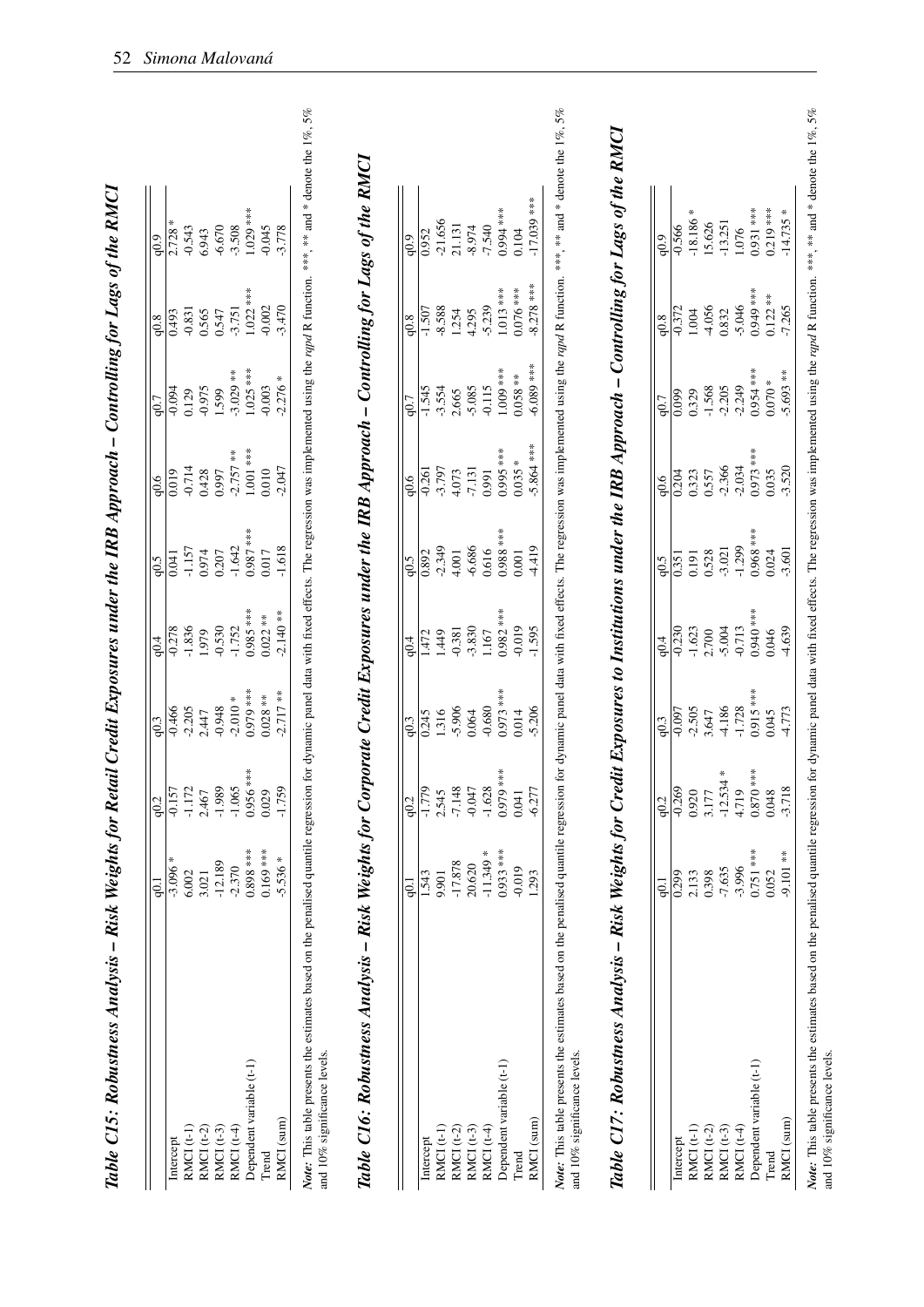<span id="page-56-0"></span>

|                          |              | ں<br>20     | q0.3      |            | q0.5        | 0.6          |             | q0.8        |             |
|--------------------------|--------------|-------------|-----------|------------|-------------|--------------|-------------|-------------|-------------|
| Intercept                | $-1.471$     | $-0.463$    | 0.125     | 038        | 1.394       | 1,487        | $0.770*$    | $.200 *$    | .881        |
| House price growth (t-1) | $-0.304**$   | $-0.009$    | 1101      | 1.008      | 0.032       | 1.045        | 1.061       | 1.073       | 112         |
| House price growth (t-2) | 1169         | $-0.220$    | 0.139     | 0.098      | $-0.147$ ** | $-0.185$ *** | $0.202$ *** | $0.263$ *** | 0.224       |
| House price growth (t-3) | 0.010        | $0.263$ *** | $1.138**$ | $0.098 *$  | $0.134**$   | $0.170$ ***  | 179 ***     | $0.197*$    | 1.074       |
| House price growth (t-4) | 0.079        |             | 0.047     | 0.030      | 0.044       | $-0.058**$   | $0.067 *$   | 0.061       |             |
| Dependent variable (t-1) | $0.898***$   | $0.951***$  | $0.970**$ | $0.982***$ | $0.987***$  | **** 766'    | *** 500'1   | $1.017***$  | $-0.38$ *** |
| Trend                    | $0.127$ ***  | D.<br>О     | 022       | .012       | 003         | 0.006        | $0.015 *$   | $0.021**$   | $0.061 *$   |
| House price growth (sum) | $-0.224$ *** | o.o         | 0.037     |            | $0.025 *$   | $0.028**$    | $0.029**$   | $0.054$ *** | $0.110**$   |

| ;                              |
|--------------------------------|
|                                |
|                                |
|                                |
| I<br>$\overline{a}$            |
|                                |
|                                |
| r Hol<br>)<br>)<br>)<br>)<br>j |
|                                |
|                                |
| こくこうしょう こうこう                   |
| i                              |
|                                |
|                                |
| ì                              |
|                                |
|                                |
|                                |
|                                |
| $\ddot{\phantom{0}}$           |
|                                |
| I                              |
|                                |
|                                |
|                                |
|                                |
| ا<br>ا                         |
|                                |
|                                |
| $\frac{1}{2}$                  |
|                                |
|                                |
|                                |
|                                |
|                                |
|                                |
|                                |
|                                |
|                                |
|                                |
| l                              |
| $\overline{a}$                 |
|                                |
|                                |
| Ì                              |
|                                |
|                                |
|                                |
|                                |
|                                |
|                                |
| TOT K                          |
|                                |
|                                |
| ١                              |
|                                |
|                                |
| ֕                              |
|                                |
|                                |
|                                |
| ١                              |
| i                              |
| í                              |
|                                |
| ׇ֚֓                            |
|                                |
|                                |
|                                |
|                                |
|                                |
| ׇ֚֘֝֬<br>I<br>l                |
|                                |
| )                              |
| くして                            |
| ;<br>)                         |
| $\boldsymbol{\it{vbe}}$        |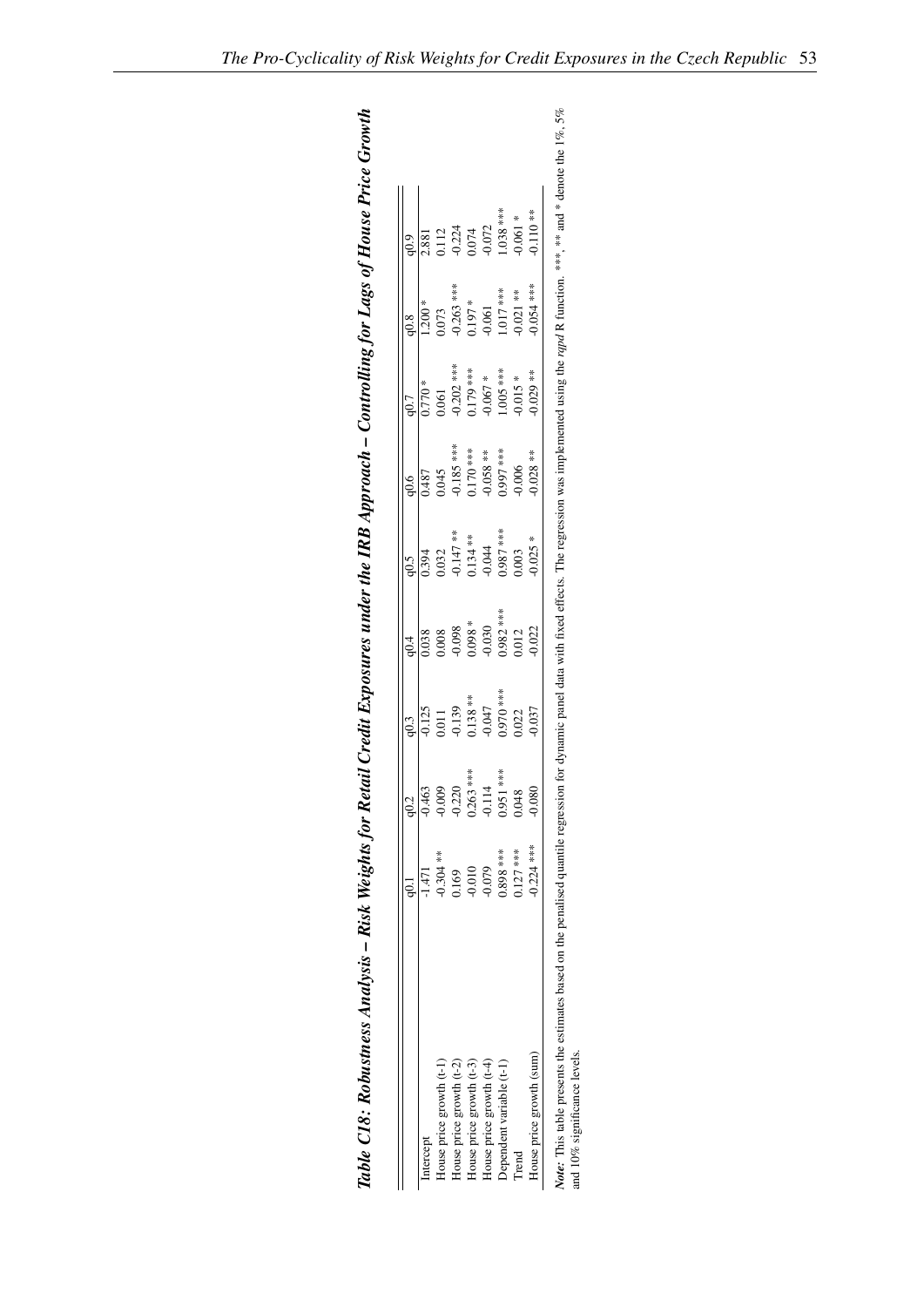<span id="page-57-0"></span>

|                            | $Q_{1}$  |                                                                                                                                                                                                                                                                                                              | q <sub>0.3</sub>                                                                                                                                                                                                                                                                                                                                    | 0.4                                                                                                     | 0.5                                                                                                                                                                                                                                                                           | 0.6                                                                                                                              | q0.7                                                                     | q0.8                                                                                                                                                  | 0.9                                                                                  |
|----------------------------|----------|--------------------------------------------------------------------------------------------------------------------------------------------------------------------------------------------------------------------------------------------------------------------------------------------------------------|-----------------------------------------------------------------------------------------------------------------------------------------------------------------------------------------------------------------------------------------------------------------------------------------------------------------------------------------------------|---------------------------------------------------------------------------------------------------------|-------------------------------------------------------------------------------------------------------------------------------------------------------------------------------------------------------------------------------------------------------------------------------|----------------------------------------------------------------------------------------------------------------------------------|--------------------------------------------------------------------------|-------------------------------------------------------------------------------------------------------------------------------------------------------|--------------------------------------------------------------------------------------|
| Intercept                  | 4.798    |                                                                                                                                                                                                                                                                                                              | 0.788                                                                                                                                                                                                                                                                                                                                               | $\frac{408}{5}$                                                                                         | $\frac{6.810}{2}$                                                                                                                                                                                                                                                             |                                                                                                                                  | $\frac{-3.815}{-0.093***}$                                               | $\frac{1}{5.265}$<br>$\frac{0.140}{0.351}$<br>$\frac{0.351}{0.351}$                                                                                   | $-9.025$                                                                             |
| Nominal GDP growth         | 0.110    |                                                                                                                                                                                                                                                                                                              |                                                                                                                                                                                                                                                                                                                                                     |                                                                                                         | $-0.055***$                                                                                                                                                                                                                                                                   | ***                                                                                                                              |                                                                          |                                                                                                                                                       |                                                                                      |
| Dependent variable (t-1)   | 0.043    |                                                                                                                                                                                                                                                                                                              |                                                                                                                                                                                                                                                                                                                                                     |                                                                                                         | 0.004                                                                                                                                                                                                                                                                         |                                                                                                                                  |                                                                          |                                                                                                                                                       | $-0.382$ ***<br>$-0.153$ **                                                          |
| $Log(assets)$ $(t-1)$      | $-0.395$ |                                                                                                                                                                                                                                                                                                              |                                                                                                                                                                                                                                                                                                                                                     |                                                                                                         |                                                                                                                                                                                                                                                                               |                                                                                                                                  | 0.253                                                                    |                                                                                                                                                       | 0.669                                                                                |
| ROA (t-1)                  | 0.834    |                                                                                                                                                                                                                                                                                                              |                                                                                                                                                                                                                                                                                                                                                     |                                                                                                         | 0.055<br>-0.090                                                                                                                                                                                                                                                               |                                                                                                                                  | $-0.437$                                                                 |                                                                                                                                                       |                                                                                      |
| Cost of risk (t-1)         | $-0.312$ |                                                                                                                                                                                                                                                                                                              |                                                                                                                                                                                                                                                                                                                                                     |                                                                                                         | $-0.104$                                                                                                                                                                                                                                                                      | $\frac{1.526}{1.527}$<br>$\frac{0.075}{0.027}$<br>$\frac{1.14}{0.028}$                                                           | 0.352                                                                    |                                                                                                                                                       | $-0.305$<br>$-0.182$                                                                 |
| Regulatory pressures dummy | 0.203    |                                                                                                                                                                                                                                                                                                              | $-0.038$<br>$0.030$ *<br>$-0.048$<br>$-0.153$<br>$-0.475$ *                                                                                                                                                                                                                                                                                         | $-0.062$ ***<br>0.011<br>0.011<br>$-0.011$<br>$-0.152$<br>$-0.510$ *<br>$1.411$                         | $\frac{1.523}{-0.031}$<br>$\frac{0.031}{-0.058}$<br>$\frac{0.058}{-0.011}$<br>0.006<br>-0.034                                                                                                                                                                                 | 1.505                                                                                                                            | 1.587                                                                    | 0.018<br>1.847                                                                                                                                        | 8.047 **                                                                             |
| Intercept                  | 4.702    |                                                                                                                                                                                                                                                                                                              |                                                                                                                                                                                                                                                                                                                                                     |                                                                                                         |                                                                                                                                                                                                                                                                               |                                                                                                                                  |                                                                          |                                                                                                                                                       |                                                                                      |
| Real GDP growth            | 0.099    |                                                                                                                                                                                                                                                                                                              |                                                                                                                                                                                                                                                                                                                                                     |                                                                                                         |                                                                                                                                                                                                                                                                               | ***                                                                                                                              |                                                                          |                                                                                                                                                       |                                                                                      |
| Dependent variable (t-1)   | 0.039    |                                                                                                                                                                                                                                                                                                              |                                                                                                                                                                                                                                                                                                                                                     |                                                                                                         |                                                                                                                                                                                                                                                                               |                                                                                                                                  | $\frac{1}{-3.298}$<br>-0.091 ***<br>0.015<br>0.221                       |                                                                                                                                                       |                                                                                      |
| $Log(assets)$ $(t-1)$      | $-0.361$ |                                                                                                                                                                                                                                                                                                              |                                                                                                                                                                                                                                                                                                                                                     |                                                                                                         |                                                                                                                                                                                                                                                                               |                                                                                                                                  |                                                                          |                                                                                                                                                       |                                                                                      |
| ROA (t-1)                  | 0.597    |                                                                                                                                                                                                                                                                                                              |                                                                                                                                                                                                                                                                                                                                                     |                                                                                                         |                                                                                                                                                                                                                                                                               |                                                                                                                                  | $-0.428$                                                                 |                                                                                                                                                       |                                                                                      |
| Cost of risk (t-1)         | $-0.528$ |                                                                                                                                                                                                                                                                                                              |                                                                                                                                                                                                                                                                                                                                                     |                                                                                                         | 0.052                                                                                                                                                                                                                                                                         |                                                                                                                                  |                                                                          |                                                                                                                                                       |                                                                                      |
| Regulatory pressures dummy | 0.061    | $\begin{array}{c l l} & & & & \\ \hline 90.3 & 0.019 & * & * & * \\ 90.01 & 0.01 & 0.01 & * \\ 90.01 & 0.01 & 0.01 & * \\ 90.01 & 0.01 & 0.01 & * \\ 90.01 & 0.01 & 0.01 & * \\ 90.01 & 0.01 & 0.01 & * \\ 90.01 & 0.01 & 0.01 & * \\ 90.01 & 0.01 & 0.01 & * \\ 90.01 & 0.01 & 0.01 & * \\ 90.01 & 0.01 & $ | $\begin{array}{c c} & & \\ \hline 1.135 & & \\ -0.038 & & \\ 0.029 & & \\ 0.000 & & \\ -0.038 & & \\ 0.000 & & \\ -0.038 & & \\ 0.005 & & \\ 0.005 & & \\ -0.000 & & \\ 0.005 & & \\ -0.005 & & \\ 0.005 & & \\ -0.005 & & \\ 0.005 & & \\ -0.005 & & \\ 0.005 & & \\ -0.005 & & \\ 0.005 & & \\ -0.005 & & \\ 0.005 & & \\ -0.005 & & \\ -0.005 &$ | $\begin{array}{r} 0.141 \\ -0.046 \\ 0.019 \\ -0.002 \\ -0.148 \\ -0.593 \\ 1.262 \\ 1.262 \end{array}$ | $1.401**$                                                                                                                                                                                                                                                                     | $\frac{1}{1,927}$<br>$\frac{0.078}{0.031}$<br>0.031<br>0.135<br>0.233<br>1.200                                                   | 0.315<br>1.563                                                           | $\begin{array}{c c}\n\hline\n4.716 \\ \hline\n7.117 \\ \hline\n9.034 \\ \hline\n9.033 \\ \hline\n0.303 \\ \hline\n0.40 \\ \hline\n1.775\n\end{array}$ | $-8.217$<br>$-0.396$ ***<br>$-0.112$<br>$-0.623$<br>$-0.376$<br>$-1.171$<br>$-1.171$ |
| Intercept                  | 3.513    |                                                                                                                                                                                                                                                                                                              |                                                                                                                                                                                                                                                                                                                                                     | $\frac{2.408}{-0.013}$                                                                                  |                                                                                                                                                                                                                                                                               | $\frac{1}{1.437}$<br>0.046<br>0.032                                                                                              | $\frac{1.032}{0.047}$                                                    | $\frac{1.534}{0.078}$                                                                                                                                 | $\frac{1}{0.324}$<br>0.324<br>-0.040                                                 |
| Credit-to-GDP growth       | $-0.470$ |                                                                                                                                                                                                                                                                                                              |                                                                                                                                                                                                                                                                                                                                                     |                                                                                                         |                                                                                                                                                                                                                                                                               |                                                                                                                                  |                                                                          |                                                                                                                                                       |                                                                                      |
| Dependent variable (t-1)   | 0.055    |                                                                                                                                                                                                                                                                                                              |                                                                                                                                                                                                                                                                                                                                                     |                                                                                                         |                                                                                                                                                                                                                                                                               |                                                                                                                                  | 0.026                                                                    |                                                                                                                                                       |                                                                                      |
| Log(assets) (t-1           | $-0.274$ |                                                                                                                                                                                                                                                                                                              |                                                                                                                                                                                                                                                                                                                                                     |                                                                                                         |                                                                                                                                                                                                                                                                               |                                                                                                                                  |                                                                          |                                                                                                                                                       | 0.039                                                                                |
| ROA (t-1)                  | 0.454    |                                                                                                                                                                                                                                                                                                              |                                                                                                                                                                                                                                                                                                                                                     |                                                                                                         |                                                                                                                                                                                                                                                                               |                                                                                                                                  | $\begin{array}{c} 0.066 \\ -0.027 \\ 0.488 \end{array}$                  |                                                                                                                                                       | 0.992                                                                                |
| Cost of risk (t-1)         | $-0.108$ |                                                                                                                                                                                                                                                                                                              |                                                                                                                                                                                                                                                                                                                                                     |                                                                                                         |                                                                                                                                                                                                                                                                               |                                                                                                                                  |                                                                          |                                                                                                                                                       |                                                                                      |
| Regulatory pressures dummy | 0.399    |                                                                                                                                                                                                                                                                                                              |                                                                                                                                                                                                                                                                                                                                                     | $-0.130$<br>$0.040$<br>$-0.580$<br>$+1.264$<br>$-1.264$<br>$-0.013$<br>$-0.0123$<br>$-0.030$            | $\begin{array}{r l} & 0.876 & \text{ } \\ 0.002 & 0.002 & 0.003 & 0.003 & 0.003 & 0.014 \\ 0.038 & 0.038 & 0.141 & 0.016 & 0.006 & 0.006 & 0.006 & 0.006 & 0.006 & 0.006 & 0.006 & 0.006 & 0.006 & 0.006 & 0.006 & 0.006 & 0.006 & 0.006 & 0.006 & 0.006 & 0.006 & 0.006 & 0$ | $\begin{array}{l} 0.090 \\ -0.215 \\ 0.429 \\ 1.629 \\ \hline 0.792 \\ -0.009 \\ 0.016 \\ -0.029 \\ -0.001 \\ 0.266 \end{array}$ | $\frac{1570}{-0.675}$                                                    | 0.106<br>0.289<br>0.105<br>0.1.730<br>1.381<br>-0.031                                                                                                 | $\frac{1.507}{7.810}$                                                                |
| Intercept                  | $-0.071$ |                                                                                                                                                                                                                                                                                                              |                                                                                                                                                                                                                                                                                                                                                     |                                                                                                         |                                                                                                                                                                                                                                                                               |                                                                                                                                  |                                                                          |                                                                                                                                                       |                                                                                      |
| EOI                        | $-0.194$ |                                                                                                                                                                                                                                                                                                              |                                                                                                                                                                                                                                                                                                                                                     |                                                                                                         |                                                                                                                                                                                                                                                                               |                                                                                                                                  |                                                                          |                                                                                                                                                       |                                                                                      |
| Dependent variable (t-1)   | 0.019    |                                                                                                                                                                                                                                                                                                              |                                                                                                                                                                                                                                                                                                                                                     |                                                                                                         | 0.038<br>-0.068                                                                                                                                                                                                                                                               |                                                                                                                                  | $\begin{array}{c} 0.006 \\ 0.058 \\ 0.056 \\ 0.371 \\ 1.861 \end{array}$ | $\begin{array}{c} 0.014 \\ 0.135 \\ 0.165 \\ -0.085 \\ 1.475 \end{array}$                                                                             | $-0.073$<br>$-0.178$<br>$0.200$<br>$1.215$<br>$1.583$                                |
| $Log(assets)$ $(t-1)$      | 0.096    |                                                                                                                                                                                                                                                                                                              |                                                                                                                                                                                                                                                                                                                                                     |                                                                                                         |                                                                                                                                                                                                                                                                               |                                                                                                                                  |                                                                          |                                                                                                                                                       |                                                                                      |
| ROA (t-1)                  | $-0.828$ |                                                                                                                                                                                                                                                                                                              |                                                                                                                                                                                                                                                                                                                                                     |                                                                                                         | 0.015<br>0.210                                                                                                                                                                                                                                                                |                                                                                                                                  |                                                                          |                                                                                                                                                       |                                                                                      |
| Cost of risk (t-1)         | $-0.450$ | $-0.445$<br>0.330                                                                                                                                                                                                                                                                                            |                                                                                                                                                                                                                                                                                                                                                     | $\frac{0.673}{1.550}$                                                                                   |                                                                                                                                                                                                                                                                               |                                                                                                                                  |                                                                          |                                                                                                                                                       |                                                                                      |
| Regulatory pressures dummy | 0.594    |                                                                                                                                                                                                                                                                                                              |                                                                                                                                                                                                                                                                                                                                                     |                                                                                                         | 1.459 ***                                                                                                                                                                                                                                                                     | 1.641                                                                                                                            |                                                                          |                                                                                                                                                       | $7.147***$                                                                           |

Table C19: Robustness Analysis - Risk Weights for Retail Credit Exposures under the IRB Approach - Change in Risk Weights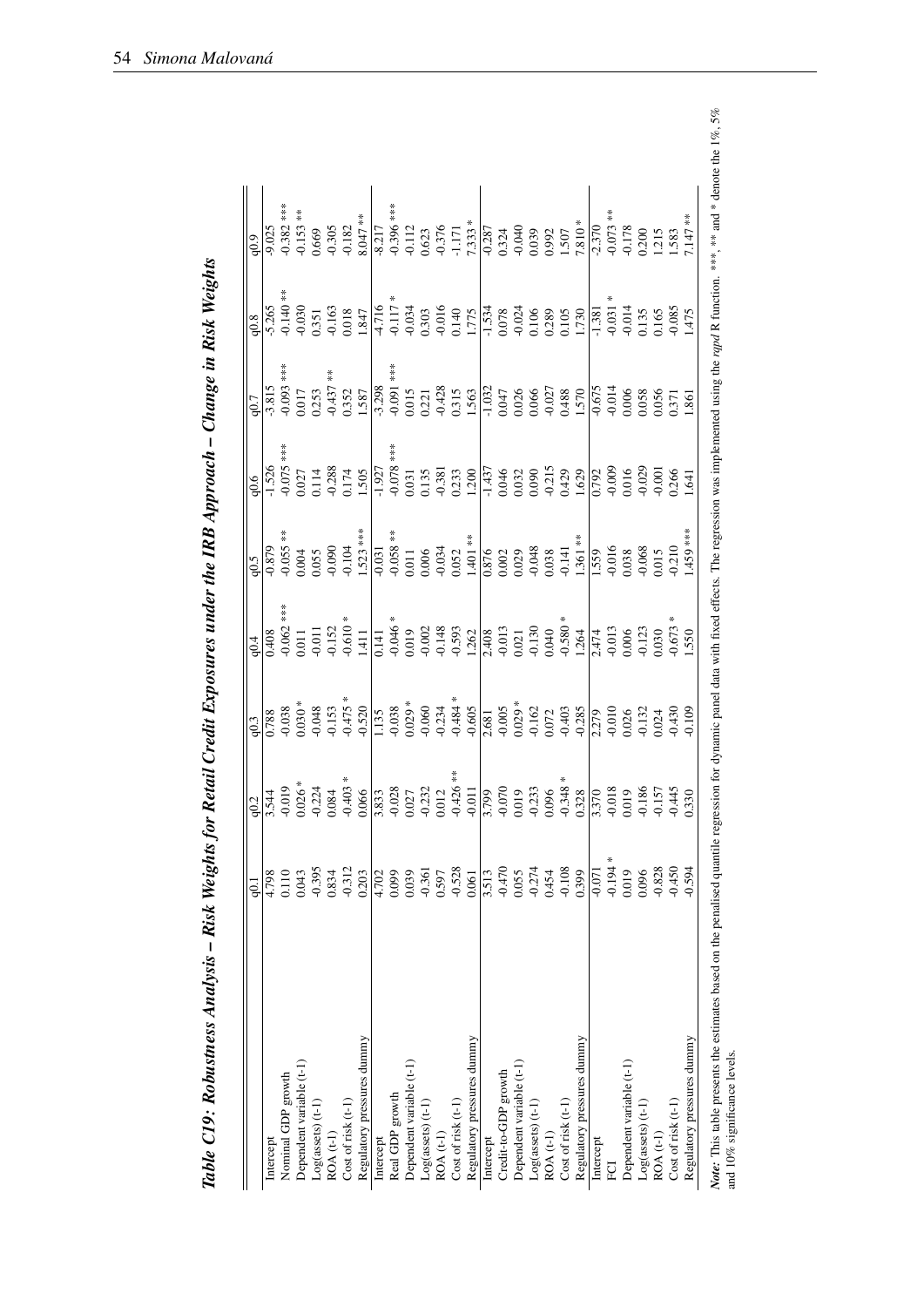|                            | q0.1                      | q0.2                                                                                                                                                                                                                                                                                                           | q0.3                                                                                                              | $^{10.4}$                                                                                                                                                                                                                  |                                                                                                                                                                                                                                                               |                                                                                                                                                                                                                                                                                 |                                                                                                                                                                                                                                                                                                                        |                                                                                                                                                                                                                                                                                                                                         |
|----------------------------|---------------------------|----------------------------------------------------------------------------------------------------------------------------------------------------------------------------------------------------------------------------------------------------------------------------------------------------------------|-------------------------------------------------------------------------------------------------------------------|----------------------------------------------------------------------------------------------------------------------------------------------------------------------------------------------------------------------------|---------------------------------------------------------------------------------------------------------------------------------------------------------------------------------------------------------------------------------------------------------------|---------------------------------------------------------------------------------------------------------------------------------------------------------------------------------------------------------------------------------------------------------------------------------|------------------------------------------------------------------------------------------------------------------------------------------------------------------------------------------------------------------------------------------------------------------------------------------------------------------------|-----------------------------------------------------------------------------------------------------------------------------------------------------------------------------------------------------------------------------------------------------------------------------------------------------------------------------------------|
| Intercept                  | $-2.770$                  |                                                                                                                                                                                                                                                                                                                |                                                                                                                   | $-1.775**$                                                                                                                                                                                                                 |                                                                                                                                                                                                                                                               |                                                                                                                                                                                                                                                                                 |                                                                                                                                                                                                                                                                                                                        |                                                                                                                                                                                                                                                                                                                                         |
| Nominal GDP growth         | $0.446$ ***               |                                                                                                                                                                                                                                                                                                                |                                                                                                                   |                                                                                                                                                                                                                            |                                                                                                                                                                                                                                                               |                                                                                                                                                                                                                                                                                 |                                                                                                                                                                                                                                                                                                                        |                                                                                                                                                                                                                                                                                                                                         |
| Dependent variable (t-1)   | $-0.164$                  |                                                                                                                                                                                                                                                                                                                | $\frac{15.915}{-0.060}$<br>-0.060<br>-0.001<br>-0.862 ***                                                         |                                                                                                                                                                                                                            | $\frac{9.5}{4.870}$<br>4.870<br>4.955<br>9.240<br>9.240                                                                                                                                                                                                       |                                                                                                                                                                                                                                                                                 |                                                                                                                                                                                                                                                                                                                        |                                                                                                                                                                                                                                                                                                                                         |
| $Log(assets)$ (t-1)        | $-0.299$                  |                                                                                                                                                                                                                                                                                                                |                                                                                                                   |                                                                                                                                                                                                                            |                                                                                                                                                                                                                                                               |                                                                                                                                                                                                                                                                                 |                                                                                                                                                                                                                                                                                                                        |                                                                                                                                                                                                                                                                                                                                         |
| <b>ROA</b> (t-1)           | 1.676                     |                                                                                                                                                                                                                                                                                                                |                                                                                                                   |                                                                                                                                                                                                                            |                                                                                                                                                                                                                                                               |                                                                                                                                                                                                                                                                                 |                                                                                                                                                                                                                                                                                                                        |                                                                                                                                                                                                                                                                                                                                         |
| Cost of risk (t-1)         | 1.979 **                  |                                                                                                                                                                                                                                                                                                                |                                                                                                                   |                                                                                                                                                                                                                            |                                                                                                                                                                                                                                                               |                                                                                                                                                                                                                                                                                 |                                                                                                                                                                                                                                                                                                                        |                                                                                                                                                                                                                                                                                                                                         |
| Regulatory pressures dummy | $2.525***$                | $\begin{array}{c l l} \hline \text{R} & \text{R} & \text{R} & \text{R} & \text{R} & \text{R} & \text{R} & \text{R} \\ \hline 0.079 & 0.013 & 0.027 & 0.038 & 0.013 & 0.036 & 0.013 & 0.036 & 0.013 & 0.000 & 0.000 & 0.000 & 0.000 & 0.000 & 0.000 & 0.000 & 0.000 & 0.000 & 0.000 & 0.000 & 0.000 & 0.000 & $ | $-0.798$ **<br>$1.785$ ***<br>$+1.703$ ***<br>$-0.057$<br>$-0.057$<br>$-0.791$ ***<br>$-0.809$ **<br>$-0.809$ *** | $-0.095$ *<br>$-0.527$ ***<br>$-0.573$ ***<br>$-0.775$ ***<br>$-0.775$ ***<br>$-0.093$<br>$-0.0010$<br>$-0.513$ ****<br>$-0.513$ ****<br>$-0.775$ ****<br>$-0.775$ ****<br>$-0.775$ ****<br>$-0.775$ ****<br>$-0.775$ **** | $-6.727$ **<br>$+2.822$ ***<br>$-1.822$ ***<br>$-1.822$ ***<br>$-1.213$<br>$-1.315$ ***<br>$-1.315$ ***<br>$-1.315$ ***<br>$-1.315$ ***<br>$-1.315$ ***<br>$-1.315$ ***<br>$-1.315$ ***<br>$-1.315$ ***<br>$-1.315$ ***<br>$-1.315$ ****<br>$-1.315$ ****<br> | $\begin{array}{r rrrr} \hline 0.6 & 0.89 & 0.80 & 0.80 & 0.80 & 0.80 & 0.80 & 0.80 & 0.80 & 0.80 & 0.80 & 0.80 & 0.80 & 0.80 & 0.80 & 0.80 & 0.80 & 0.80 & 0.80 & 0.80 & 0.80 & 0.80 & 0.80 & 0.80 & 0.80 & 0.80 & 0.80 & 0.80 & 0.80 & 0.80 & 0.80 & 0.80 & 0.80 & 0.80 & 0.8$ | $\frac{8}{9}$ $\frac{1}{11}$ $\frac{188}{189}$ $\frac{3}{9}$ $\frac{3}{9}$ $\frac{3}{9}$ $\frac{3}{9}$ $\frac{3}{9}$ $\frac{3}{9}$ $\frac{3}{9}$ $\frac{3}{9}$ $\frac{3}{9}$ $\frac{3}{9}$ $\frac{3}{9}$ $\frac{3}{9}$ $\frac{3}{9}$ $\frac{3}{9}$ $\frac{3}{9}$ $\frac{3}{9}$ $\frac{3}{9}$ $\frac{3}{9}$ $\frac{3}{$ | $\frac{9}{9}$<br>$\frac{1}{17}$<br>$\frac{17}{17}$<br>$\frac{17}{17}$<br>$\frac{17}{17}$<br>$\frac{17}{17}$<br>$\frac{17}{17}$<br>$\frac{17}{17}$<br>$\frac{17}{17}$<br>$\frac{17}{17}$<br>$\frac{17}{17}$<br>$\frac{17}{17}$<br>$\frac{17}{17}$<br>$\frac{17}{17}$<br>$\frac{17}{17}$<br>$\frac{17}{17}$<br>$\frac{17}{17}$<br>$\frac$ |
| Intercept                  | $-7.932$                  |                                                                                                                                                                                                                                                                                                                |                                                                                                                   |                                                                                                                                                                                                                            |                                                                                                                                                                                                                                                               |                                                                                                                                                                                                                                                                                 |                                                                                                                                                                                                                                                                                                                        |                                                                                                                                                                                                                                                                                                                                         |
| Real GDP growth            | 0.193                     |                                                                                                                                                                                                                                                                                                                |                                                                                                                   |                                                                                                                                                                                                                            |                                                                                                                                                                                                                                                               |                                                                                                                                                                                                                                                                                 |                                                                                                                                                                                                                                                                                                                        |                                                                                                                                                                                                                                                                                                                                         |
| Dependent variable (t-1)   | $\frac{*}{*}$<br>$-0.169$ |                                                                                                                                                                                                                                                                                                                |                                                                                                                   |                                                                                                                                                                                                                            |                                                                                                                                                                                                                                                               |                                                                                                                                                                                                                                                                                 |                                                                                                                                                                                                                                                                                                                        |                                                                                                                                                                                                                                                                                                                                         |
| Log(assets) (t-1)          | 0.077                     |                                                                                                                                                                                                                                                                                                                |                                                                                                                   |                                                                                                                                                                                                                            |                                                                                                                                                                                                                                                               |                                                                                                                                                                                                                                                                                 |                                                                                                                                                                                                                                                                                                                        |                                                                                                                                                                                                                                                                                                                                         |
| ROA (t-1)                  | 0.753                     |                                                                                                                                                                                                                                                                                                                |                                                                                                                   |                                                                                                                                                                                                                            |                                                                                                                                                                                                                                                               |                                                                                                                                                                                                                                                                                 |                                                                                                                                                                                                                                                                                                                        |                                                                                                                                                                                                                                                                                                                                         |
| Cost of risk (t-1)         | 1.722                     |                                                                                                                                                                                                                                                                                                                |                                                                                                                   |                                                                                                                                                                                                                            |                                                                                                                                                                                                                                                               |                                                                                                                                                                                                                                                                                 |                                                                                                                                                                                                                                                                                                                        |                                                                                                                                                                                                                                                                                                                                         |
| Regulatory pressures dummy | 3.461 ***                 |                                                                                                                                                                                                                                                                                                                |                                                                                                                   |                                                                                                                                                                                                                            |                                                                                                                                                                                                                                                               |                                                                                                                                                                                                                                                                                 |                                                                                                                                                                                                                                                                                                                        |                                                                                                                                                                                                                                                                                                                                         |
| Intercept                  | 13.814                    |                                                                                                                                                                                                                                                                                                                | $\frac{16.473**}{0.062}$<br>0.002<br>-0.004<br>-0.922 ***<br>0.824 ***                                            |                                                                                                                                                                                                                            |                                                                                                                                                                                                                                                               |                                                                                                                                                                                                                                                                                 |                                                                                                                                                                                                                                                                                                                        |                                                                                                                                                                                                                                                                                                                                         |
| Credit-to-GDP growth       | $-0.643$                  |                                                                                                                                                                                                                                                                                                                |                                                                                                                   |                                                                                                                                                                                                                            |                                                                                                                                                                                                                                                               |                                                                                                                                                                                                                                                                                 |                                                                                                                                                                                                                                                                                                                        |                                                                                                                                                                                                                                                                                                                                         |
| Dependent variable (t-1)   | $-0.200$                  |                                                                                                                                                                                                                                                                                                                |                                                                                                                   |                                                                                                                                                                                                                            |                                                                                                                                                                                                                                                               |                                                                                                                                                                                                                                                                                 |                                                                                                                                                                                                                                                                                                                        |                                                                                                                                                                                                                                                                                                                                         |
| $Log(assets)$ (t-1)        | 0.429                     |                                                                                                                                                                                                                                                                                                                |                                                                                                                   |                                                                                                                                                                                                                            |                                                                                                                                                                                                                                                               |                                                                                                                                                                                                                                                                                 |                                                                                                                                                                                                                                                                                                                        |                                                                                                                                                                                                                                                                                                                                         |
| $ROA(t-1)$                 | 0.663                     |                                                                                                                                                                                                                                                                                                                |                                                                                                                   |                                                                                                                                                                                                                            |                                                                                                                                                                                                                                                               |                                                                                                                                                                                                                                                                                 |                                                                                                                                                                                                                                                                                                                        |                                                                                                                                                                                                                                                                                                                                         |
| Cost of risk (t-1)         | 1.794                     |                                                                                                                                                                                                                                                                                                                |                                                                                                                   |                                                                                                                                                                                                                            |                                                                                                                                                                                                                                                               |                                                                                                                                                                                                                                                                                 |                                                                                                                                                                                                                                                                                                                        |                                                                                                                                                                                                                                                                                                                                         |
| Regulatory pressures dummy | $6.135***$                |                                                                                                                                                                                                                                                                                                                |                                                                                                                   |                                                                                                                                                                                                                            |                                                                                                                                                                                                                                                               |                                                                                                                                                                                                                                                                                 |                                                                                                                                                                                                                                                                                                                        |                                                                                                                                                                                                                                                                                                                                         |
| Intercept                  | $-10.963$                 |                                                                                                                                                                                                                                                                                                                | $\frac{16.676}{0.010}$<br>0.010<br>-0.006<br>-0.935 ***                                                           |                                                                                                                                                                                                                            |                                                                                                                                                                                                                                                               |                                                                                                                                                                                                                                                                                 |                                                                                                                                                                                                                                                                                                                        |                                                                                                                                                                                                                                                                                                                                         |
| <b>PO</b>                  | $-0.003$                  |                                                                                                                                                                                                                                                                                                                |                                                                                                                   |                                                                                                                                                                                                                            |                                                                                                                                                                                                                                                               |                                                                                                                                                                                                                                                                                 |                                                                                                                                                                                                                                                                                                                        |                                                                                                                                                                                                                                                                                                                                         |
| Dependent variable (t-1)   | $-0.136$                  |                                                                                                                                                                                                                                                                                                                |                                                                                                                   |                                                                                                                                                                                                                            |                                                                                                                                                                                                                                                               |                                                                                                                                                                                                                                                                                 |                                                                                                                                                                                                                                                                                                                        |                                                                                                                                                                                                                                                                                                                                         |
| $Log(assets)$ $(t-1)$      | 0.277                     |                                                                                                                                                                                                                                                                                                                |                                                                                                                   |                                                                                                                                                                                                                            |                                                                                                                                                                                                                                                               |                                                                                                                                                                                                                                                                                 |                                                                                                                                                                                                                                                                                                                        |                                                                                                                                                                                                                                                                                                                                         |
| ROA (t-1)                  | 0.594                     |                                                                                                                                                                                                                                                                                                                |                                                                                                                   |                                                                                                                                                                                                                            |                                                                                                                                                                                                                                                               |                                                                                                                                                                                                                                                                                 |                                                                                                                                                                                                                                                                                                                        |                                                                                                                                                                                                                                                                                                                                         |
| Cost of risk (t-1)         | 1.414                     |                                                                                                                                                                                                                                                                                                                | $-0.652$ **<br>1.842 ***                                                                                          | $\frac{14.241}{14.241}$ ***<br>0.010<br>0.002<br>0.536 *<br>0.536 *<br>0.436 *                                                                                                                                             |                                                                                                                                                                                                                                                               |                                                                                                                                                                                                                                                                                 |                                                                                                                                                                                                                                                                                                                        |                                                                                                                                                                                                                                                                                                                                         |
| Regulatory pressures dummy | 3.593                     |                                                                                                                                                                                                                                                                                                                |                                                                                                                   |                                                                                                                                                                                                                            |                                                                                                                                                                                                                                                               |                                                                                                                                                                                                                                                                                 |                                                                                                                                                                                                                                                                                                                        |                                                                                                                                                                                                                                                                                                                                         |

Note: This table presents the estimates based on the penalised penalised quantile regression for dynamic panel data with fixed effects. The regression was implemented using the rapd R function. \*\*\* and \* denote the 1%, 5%

Note: This table presents the estimates based on the penalised quantile regression vit in the affects. The regression was implemented using the *rapd* R function. \*\*\*, \*\* and \* denote the 1%, 5% and 1%, 5% and 1%, 5%

and 10% significance levels.

| $\mathbf{D}$ $\mathbf{L}$ $\mathbf{W}$ $\mathbf{L}$<br>) |
|----------------------------------------------------------|
|                                                          |
| n in N<br>$\mu -$ Change in $\mu$                        |
| ة                                                        |
| $\ddot{ }$                                               |
| $\sim$ and the sum $\sim$<br>$\frac{1}{2}$               |
|                                                          |
| $\ddot{ }$                                               |
| しょうとうてん エス・エート<br>ł                                      |
| $\frac{1}{1}$<br>İ<br>Ì                                  |
| s for Corpoi<br>4<br>Ì                                   |
| ,                                                        |
| isk Weight<br>$\ddot{\phantom{0}}$                       |
| i<br>ı                                                   |
|                                                          |
|                                                          |
|                                                          |
|                                                          |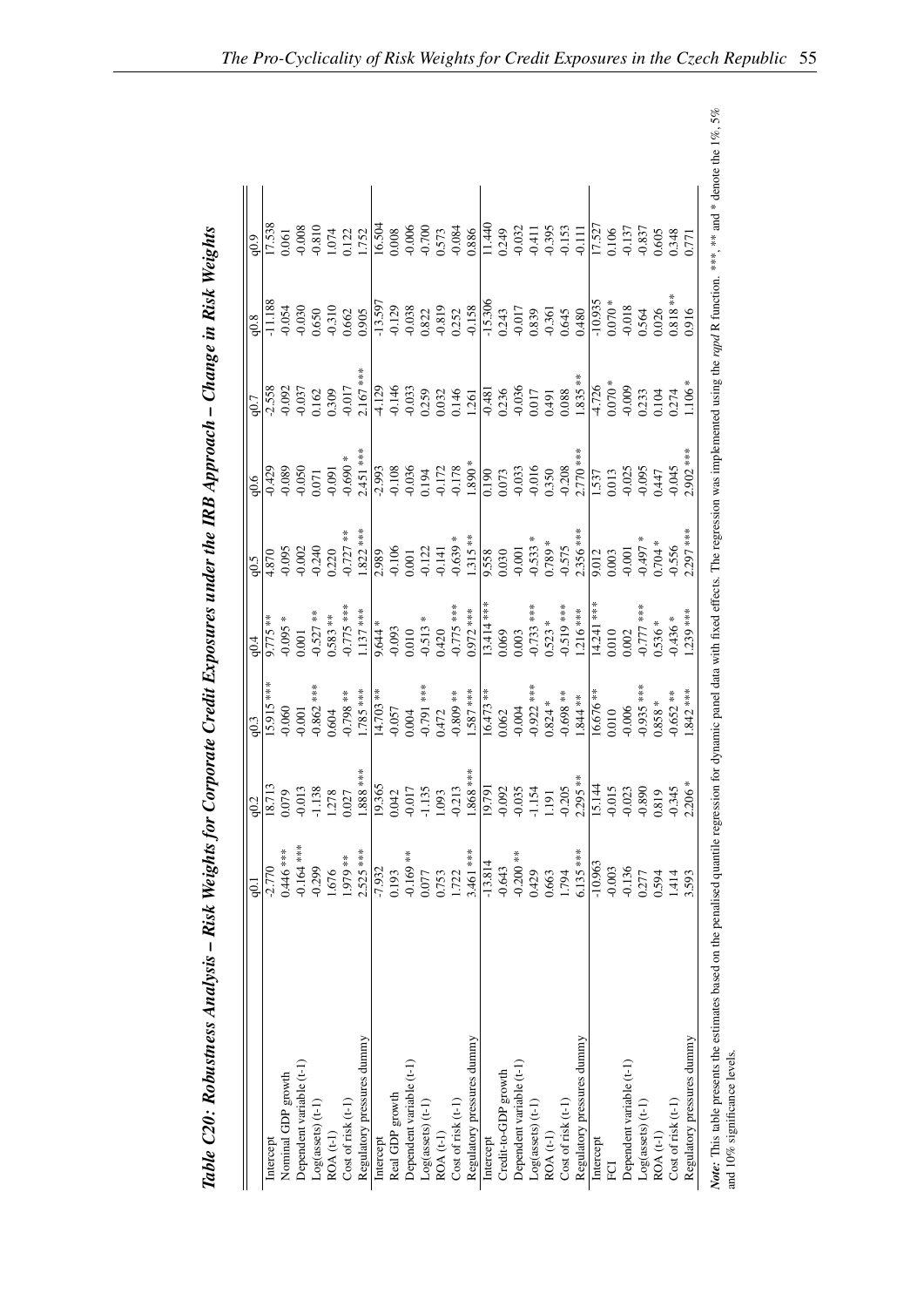<span id="page-59-0"></span>

|                            | $\overline{6}$              | q0.2                                                                                                                                                                                                                                                                                                                                                                                                                                         | q <sub>0.3</sub>                                                                                                                                                                                                                                               | 0.4                                                                                                                                                                                                                                                              | 6.5                                                                                                                                                                                                                                                                                                                                                                                                 | 0.6              | 10.7                                                                                                                                                                                                                                                                                        | q0.8                                                                                                                                                                                                                                                                                                                                                                                                          | 6.0 <sub>p</sub>                                                                                                                                                                                                                                                                                                                                                                                 |
|----------------------------|-----------------------------|----------------------------------------------------------------------------------------------------------------------------------------------------------------------------------------------------------------------------------------------------------------------------------------------------------------------------------------------------------------------------------------------------------------------------------------------|----------------------------------------------------------------------------------------------------------------------------------------------------------------------------------------------------------------------------------------------------------------|------------------------------------------------------------------------------------------------------------------------------------------------------------------------------------------------------------------------------------------------------------------|-----------------------------------------------------------------------------------------------------------------------------------------------------------------------------------------------------------------------------------------------------------------------------------------------------------------------------------------------------------------------------------------------------|------------------|---------------------------------------------------------------------------------------------------------------------------------------------------------------------------------------------------------------------------------------------------------------------------------------------|---------------------------------------------------------------------------------------------------------------------------------------------------------------------------------------------------------------------------------------------------------------------------------------------------------------------------------------------------------------------------------------------------------------|--------------------------------------------------------------------------------------------------------------------------------------------------------------------------------------------------------------------------------------------------------------------------------------------------------------------------------------------------------------------------------------------------|
| Intercept                  | 25.618 **                   |                                                                                                                                                                                                                                                                                                                                                                                                                                              |                                                                                                                                                                                                                                                                |                                                                                                                                                                                                                                                                  |                                                                                                                                                                                                                                                                                                                                                                                                     |                  | $\frac{1}{100}$                                                                                                                                                                                                                                                                             |                                                                                                                                                                                                                                                                                                                                                                                                               |                                                                                                                                                                                                                                                                                                                                                                                                  |
| Nominal GDP growth         | $-0.095$                    |                                                                                                                                                                                                                                                                                                                                                                                                                                              |                                                                                                                                                                                                                                                                |                                                                                                                                                                                                                                                                  |                                                                                                                                                                                                                                                                                                                                                                                                     |                  |                                                                                                                                                                                                                                                                                             |                                                                                                                                                                                                                                                                                                                                                                                                               |                                                                                                                                                                                                                                                                                                                                                                                                  |
| Dependent variable (t-1)   | $-0.283$ ***                |                                                                                                                                                                                                                                                                                                                                                                                                                                              |                                                                                                                                                                                                                                                                |                                                                                                                                                                                                                                                                  |                                                                                                                                                                                                                                                                                                                                                                                                     |                  |                                                                                                                                                                                                                                                                                             |                                                                                                                                                                                                                                                                                                                                                                                                               |                                                                                                                                                                                                                                                                                                                                                                                                  |
| $Log(assets)$ (t-1)        | $-1.728$ ***                |                                                                                                                                                                                                                                                                                                                                                                                                                                              |                                                                                                                                                                                                                                                                |                                                                                                                                                                                                                                                                  |                                                                                                                                                                                                                                                                                                                                                                                                     |                  |                                                                                                                                                                                                                                                                                             |                                                                                                                                                                                                                                                                                                                                                                                                               |                                                                                                                                                                                                                                                                                                                                                                                                  |
| ROA (t-1)                  | 2.631                       |                                                                                                                                                                                                                                                                                                                                                                                                                                              |                                                                                                                                                                                                                                                                | $\overline{6.012}_{***}$<br>$-0.034$<br>$-0.102_{***}$<br>$-0.356_{***}$<br>$-0.356_{***}$<br>0.456 ***                                                                                                                                                          |                                                                                                                                                                                                                                                                                                                                                                                                     |                  |                                                                                                                                                                                                                                                                                             |                                                                                                                                                                                                                                                                                                                                                                                                               |                                                                                                                                                                                                                                                                                                                                                                                                  |
| $Cost of risk (t-1)$       | 1.802                       |                                                                                                                                                                                                                                                                                                                                                                                                                                              |                                                                                                                                                                                                                                                                |                                                                                                                                                                                                                                                                  |                                                                                                                                                                                                                                                                                                                                                                                                     |                  |                                                                                                                                                                                                                                                                                             |                                                                                                                                                                                                                                                                                                                                                                                                               |                                                                                                                                                                                                                                                                                                                                                                                                  |
| Regulatory pressures dummy | 2.108                       | $12.642$ **<br>-0.096<br>-0.171 *<br>-0.814 **<br>-1.326<br>-1.340                                                                                                                                                                                                                                                                                                                                                                           | $\begin{array}{l} \hline \overline{7.335} \\ 7.335 \\ -0.093 \\ -0.118 \\ -0.126 \\ -0.174 \\ -0.529 \\ -0.529 \\ 0.020 \\ \hline \end{array}$                                                                                                                 | 0.101                                                                                                                                                                                                                                                            |                                                                                                                                                                                                                                                                                                                                                                                                     |                  | $-0.032$<br>$-0.632$<br>$-0.622$<br>$-0.273$<br>$-0.136$<br>$-0.000$<br>$-0.039$                                                                                                                                                                                                            | $\begin{array}{c l l} \hline \text{596} & \text{*} & \text{*} & \text{*} \\ \hline \text{6145} & \text{635} & \text{*} & \text{*} \\ \hline \text{6365} & \text{638} & \text{635} & \text{*} \\ \hline \text{6475} & \text{658} & \text{658} & \text{658} & \text{*} \\ \hline \text{6585} & \text{6585} & \text{6585} & \text{6585} & \text{*} \\ \hline \text{6685} & \text{6685} & \text{6685} & \text{66$ | $\begin{array}{c l l} \hline \text{54} & \text{56} & \text{57} & \text{58} & \text{59} & \text{57} & \text{58} & \text{58} & \text{59} & \text{59} & \text{59} & \text{59} & \text{59} & \text{59} & \text{59} & \text{59} & \text{59} & \text{59} & \text{59} & \text{59} & \text{59} & \text{59} & \text{59} & \text{59} & \text{59} & \text{59} & \text{59} & \text{59} & \text{59} & \text{$ |
| Intercept                  | 25.108 **                   |                                                                                                                                                                                                                                                                                                                                                                                                                                              |                                                                                                                                                                                                                                                                |                                                                                                                                                                                                                                                                  |                                                                                                                                                                                                                                                                                                                                                                                                     |                  |                                                                                                                                                                                                                                                                                             |                                                                                                                                                                                                                                                                                                                                                                                                               |                                                                                                                                                                                                                                                                                                                                                                                                  |
| Real GDP growth            | $-0.087$                    |                                                                                                                                                                                                                                                                                                                                                                                                                                              |                                                                                                                                                                                                                                                                |                                                                                                                                                                                                                                                                  |                                                                                                                                                                                                                                                                                                                                                                                                     |                  |                                                                                                                                                                                                                                                                                             |                                                                                                                                                                                                                                                                                                                                                                                                               |                                                                                                                                                                                                                                                                                                                                                                                                  |
| Dependent variable (t-1)   | $-0.284$ ***                |                                                                                                                                                                                                                                                                                                                                                                                                                                              |                                                                                                                                                                                                                                                                |                                                                                                                                                                                                                                                                  |                                                                                                                                                                                                                                                                                                                                                                                                     |                  |                                                                                                                                                                                                                                                                                             |                                                                                                                                                                                                                                                                                                                                                                                                               |                                                                                                                                                                                                                                                                                                                                                                                                  |
| $Log(assets)$ (t-1)        | $-1.726$ ***                |                                                                                                                                                                                                                                                                                                                                                                                                                                              |                                                                                                                                                                                                                                                                |                                                                                                                                                                                                                                                                  |                                                                                                                                                                                                                                                                                                                                                                                                     |                  |                                                                                                                                                                                                                                                                                             |                                                                                                                                                                                                                                                                                                                                                                                                               |                                                                                                                                                                                                                                                                                                                                                                                                  |
| $ROA(t-1)$                 | 2.840                       |                                                                                                                                                                                                                                                                                                                                                                                                                                              |                                                                                                                                                                                                                                                                |                                                                                                                                                                                                                                                                  |                                                                                                                                                                                                                                                                                                                                                                                                     |                  |                                                                                                                                                                                                                                                                                             |                                                                                                                                                                                                                                                                                                                                                                                                               |                                                                                                                                                                                                                                                                                                                                                                                                  |
| Cost of risk (t-1)         | 1.988                       |                                                                                                                                                                                                                                                                                                                                                                                                                                              |                                                                                                                                                                                                                                                                |                                                                                                                                                                                                                                                                  |                                                                                                                                                                                                                                                                                                                                                                                                     |                  |                                                                                                                                                                                                                                                                                             |                                                                                                                                                                                                                                                                                                                                                                                                               |                                                                                                                                                                                                                                                                                                                                                                                                  |
| Regulatory pressures dummy | 1.960                       |                                                                                                                                                                                                                                                                                                                                                                                                                                              | $\begin{array}{l} \hline \text{8:270} \ast\ast \\ \text{9:20} \ast\ast\ast \\ \text{-0:121} \ast\ast\ast\ast \\ \text{-0:121} \ast\ast\ast \\ \text{-0:233} \ast\ast \\ \text{-0:235} \phantom{0} \phantom{0} \phantom{0} \phantom{0} \phantom{0} \end{array}$ |                                                                                                                                                                                                                                                                  |                                                                                                                                                                                                                                                                                                                                                                                                     |                  |                                                                                                                                                                                                                                                                                             |                                                                                                                                                                                                                                                                                                                                                                                                               |                                                                                                                                                                                                                                                                                                                                                                                                  |
| Intercept                  | 25.127 **                   |                                                                                                                                                                                                                                                                                                                                                                                                                                              |                                                                                                                                                                                                                                                                |                                                                                                                                                                                                                                                                  |                                                                                                                                                                                                                                                                                                                                                                                                     |                  |                                                                                                                                                                                                                                                                                             |                                                                                                                                                                                                                                                                                                                                                                                                               |                                                                                                                                                                                                                                                                                                                                                                                                  |
| Credit-to-GDP growth       | 0.030                       |                                                                                                                                                                                                                                                                                                                                                                                                                                              |                                                                                                                                                                                                                                                                |                                                                                                                                                                                                                                                                  |                                                                                                                                                                                                                                                                                                                                                                                                     |                  |                                                                                                                                                                                                                                                                                             |                                                                                                                                                                                                                                                                                                                                                                                                               |                                                                                                                                                                                                                                                                                                                                                                                                  |
| Dependent variable (t-1)   | $-0.271$ ***                |                                                                                                                                                                                                                                                                                                                                                                                                                                              |                                                                                                                                                                                                                                                                |                                                                                                                                                                                                                                                                  |                                                                                                                                                                                                                                                                                                                                                                                                     |                  |                                                                                                                                                                                                                                                                                             |                                                                                                                                                                                                                                                                                                                                                                                                               |                                                                                                                                                                                                                                                                                                                                                                                                  |
| $Log(assets)$ $(t-1)$      | $-1.762$ ***                |                                                                                                                                                                                                                                                                                                                                                                                                                                              |                                                                                                                                                                                                                                                                |                                                                                                                                                                                                                                                                  |                                                                                                                                                                                                                                                                                                                                                                                                     |                  |                                                                                                                                                                                                                                                                                             |                                                                                                                                                                                                                                                                                                                                                                                                               |                                                                                                                                                                                                                                                                                                                                                                                                  |
| ROA (t-1)                  | 3.160                       |                                                                                                                                                                                                                                                                                                                                                                                                                                              |                                                                                                                                                                                                                                                                |                                                                                                                                                                                                                                                                  |                                                                                                                                                                                                                                                                                                                                                                                                     |                  |                                                                                                                                                                                                                                                                                             |                                                                                                                                                                                                                                                                                                                                                                                                               |                                                                                                                                                                                                                                                                                                                                                                                                  |
| Cost of risk (t-1)         | 1.913                       |                                                                                                                                                                                                                                                                                                                                                                                                                                              |                                                                                                                                                                                                                                                                |                                                                                                                                                                                                                                                                  |                                                                                                                                                                                                                                                                                                                                                                                                     |                  |                                                                                                                                                                                                                                                                                             |                                                                                                                                                                                                                                                                                                                                                                                                               |                                                                                                                                                                                                                                                                                                                                                                                                  |
| Regulatory pressures dummy | 1.888                       | $\begin{array}{r} \n 12.205 \n \stackrel{***}{\longrightarrow} 54.84 \\  - 0.091 \\  - 0.168 \n \stackrel{***}{\longrightarrow} 54.9 \\  - 0.795 \n \stackrel{***}{\longrightarrow} 1.240 \\  - 0.181 \\  - 1.181 \\  - 0.159 \n \stackrel{***}{\longrightarrow} 1.047 \\  - 0.159 \n \stackrel{***}{\longrightarrow} 1.26 \\  - 0.159 \n \stackrel{***}{\longrightarrow} 1.26 \\  - 0.0360 \\  - 0.055 \\  - 0.035 \\  - 0.036 \\  - 0.036$ | $9.354**$<br>$-0.024$<br>$-0.126**$<br>$-0.559**$<br>$-0.559**$<br>$-0.703**$<br>$-0.178$<br>$-0.174$<br>$-0.014$<br>$-0.014$<br>$-0.014$                                                                                                                      | $\frac{5.596***}{-0.15***}$<br>$-0.15***$<br>$-0.35***$<br>$-0.15***$<br>$-0.153***$<br>$-0.153***$<br>$-0.153***$<br>$-0.153***$<br>$-0.14***$<br>$-0.36**$<br>$-0.36***$<br>$-0.36***$<br>$-0.316$<br>$-0.316$<br>$-0.316$<br>$-0.316$<br>$-0.316$<br>$-0.316$ | $\begin{array}{c l} & * & * & * & * & * \\ \hline 2878 & * & * & * & * & * \\ 3082 & * & * & * & * \\ 4091 & * & * & * & * \\ 5091 & * & * & * & * \\ 6091 & * & * & * & * \\ 6091 & * & * & * & * \\ 6091 & * & * & * & * \\ 6091 & * & * & * & * \\ 6091 & * & * & * & * \\ 6091 & * & * & * & * \\ 6091 & * & * & * & * \\ 6091 & * & * & * & * \\ 6091 & * & * & * & * \\ 6091 & * & * & * & *$ |                  | $\begin{array}{l} 0.999 \\ 0.999 \\ 0.3099 \\ 0.0099 \\ 0.0099 \\ 0.0099 \\ 0.0009 \\ 0.0009 \\ 0.0009 \\ 0.0009 \\ 0.0009 \\ 0.0009 \\ 0.0009 \\ 0.0009 \\ 0.0009 \\ 0.0009 \\ 0.0009 \\ 0.0009 \\ 0.0009 \\ 0.0009 \\ 0.0009 \\ 0.0009 \\ 0.0009 \\ 0.0009 \\ 0.0009 \\ 0.0009 \\ 0.0009$ |                                                                                                                                                                                                                                                                                                                                                                                                               |                                                                                                                                                                                                                                                                                                                                                                                                  |
| Intercept                  | 26.278 **                   |                                                                                                                                                                                                                                                                                                                                                                                                                                              |                                                                                                                                                                                                                                                                |                                                                                                                                                                                                                                                                  |                                                                                                                                                                                                                                                                                                                                                                                                     |                  |                                                                                                                                                                                                                                                                                             |                                                                                                                                                                                                                                                                                                                                                                                                               |                                                                                                                                                                                                                                                                                                                                                                                                  |
| ECI                        | $-0.006$                    |                                                                                                                                                                                                                                                                                                                                                                                                                                              |                                                                                                                                                                                                                                                                |                                                                                                                                                                                                                                                                  |                                                                                                                                                                                                                                                                                                                                                                                                     |                  |                                                                                                                                                                                                                                                                                             |                                                                                                                                                                                                                                                                                                                                                                                                               |                                                                                                                                                                                                                                                                                                                                                                                                  |
| Dependent variable (t-1)   | $-0.298$ ***<br>$-1.791$ ** |                                                                                                                                                                                                                                                                                                                                                                                                                                              |                                                                                                                                                                                                                                                                |                                                                                                                                                                                                                                                                  |                                                                                                                                                                                                                                                                                                                                                                                                     |                  |                                                                                                                                                                                                                                                                                             |                                                                                                                                                                                                                                                                                                                                                                                                               |                                                                                                                                                                                                                                                                                                                                                                                                  |
| $Log(assets)$ $(t-1)$      |                             |                                                                                                                                                                                                                                                                                                                                                                                                                                              |                                                                                                                                                                                                                                                                |                                                                                                                                                                                                                                                                  |                                                                                                                                                                                                                                                                                                                                                                                                     |                  |                                                                                                                                                                                                                                                                                             |                                                                                                                                                                                                                                                                                                                                                                                                               |                                                                                                                                                                                                                                                                                                                                                                                                  |
| $ROA(t-1)$                 | 2.985                       | 0.793                                                                                                                                                                                                                                                                                                                                                                                                                                        |                                                                                                                                                                                                                                                                |                                                                                                                                                                                                                                                                  |                                                                                                                                                                                                                                                                                                                                                                                                     |                  |                                                                                                                                                                                                                                                                                             |                                                                                                                                                                                                                                                                                                                                                                                                               | $-5.714$ ***<br>-0.172<br>-7.412 ***                                                                                                                                                                                                                                                                                                                                                             |
| Cost of risk (t-1)         | 1.197                       | 0.553<br>0.470                                                                                                                                                                                                                                                                                                                                                                                                                               | 0.392<br>0.639<br>-0.229                                                                                                                                                                                                                                       | $0.474***$<br>-0.230                                                                                                                                                                                                                                             |                                                                                                                                                                                                                                                                                                                                                                                                     | 0.353 *<br>0.752 |                                                                                                                                                                                                                                                                                             |                                                                                                                                                                                                                                                                                                                                                                                                               |                                                                                                                                                                                                                                                                                                                                                                                                  |
| Regulatory pressures dummy | 2.017                       |                                                                                                                                                                                                                                                                                                                                                                                                                                              |                                                                                                                                                                                                                                                                |                                                                                                                                                                                                                                                                  |                                                                                                                                                                                                                                                                                                                                                                                                     |                  |                                                                                                                                                                                                                                                                                             |                                                                                                                                                                                                                                                                                                                                                                                                               |                                                                                                                                                                                                                                                                                                                                                                                                  |

Table C21: Robustness Analysis - Risk Weights for Credit Exposures to Institutions under the IRB Approach - Change in Risk Weights

 $= 1\%, 5\%$ Note: This table presents the estimates based on the penalised penalised quantile regression for dynamic panel data with fixed effects. The regression was implemented using the rapd R function. \*\*\* and \* denote the 1%, 5% *xvue*: 1111s table presents ule<br>and 10% significance levels. and 10% significance levels.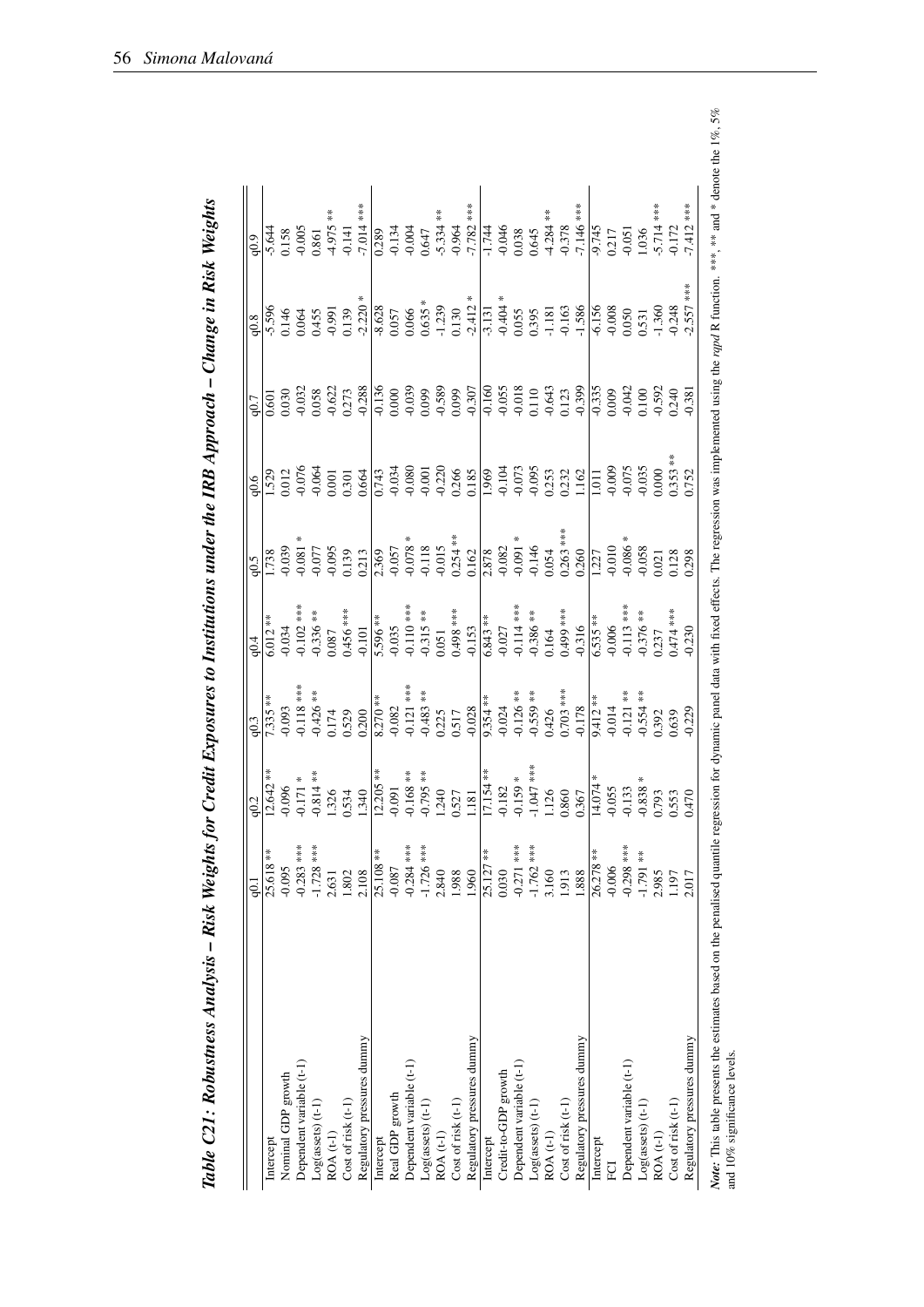## **CNB WORKING PAPER SERIES (SINCE 2017)**

| 12/2018 | Simona Malovaná                                                                                                          | The pro-cyclicality of risk weights for credit exposures in the<br>Czech Republic                                              |
|---------|--------------------------------------------------------------------------------------------------------------------------|--------------------------------------------------------------------------------------------------------------------------------|
| 11/2018 | Tibor Hlédik<br>Karel Musil<br>Jakub Ryšánek<br>Jaromír Tonner                                                           | A macroeconomic forecasting model of the fixed exchange rate<br>regime for the oil-rich Kazakh economy                         |
| 10/2018 | Michal Franta<br>Tomáš Holub<br>Branislav Saxa                                                                           | Balance sheet implications of the Czech National Bank's exchange<br>rate commitment                                            |
| 9/2018  | Dominika Kolcunová<br>Tomáš Havránek                                                                                     | Estimating the effective lower bound for the Czech National<br>Bank's policy rate                                              |
| 8/2018  | Volha Audzei<br>Sergey Slobodyan                                                                                         | Sparse restricted perception equilibrium                                                                                       |
| 7/2018  | Tibor Hlédik<br>Jan Vlček                                                                                                | Quantifying the natural rate of interest in a small open economy $-$<br>The Czech case                                         |
| 6/2018  | Václav Brož<br>Michal Hlaváček                                                                                           | What drives distributional dynamics of client interest rates on<br>consumer loans in the Czech Republic? A bank-level analysis |
| 5/2018  | Lukáš Pfeifer<br>Martin Hodula                                                                                           | Profit-to-provisioning approach for setting the countercyclical<br>capital buffer: The Czech example                           |
| 4/2018  | Ivan Sutóris                                                                                                             | Asset prices in a production economy with long run and<br><i>idiosyncratic risk</i>                                            |
| 3/2018  | Michal Franta                                                                                                            | The likelihood of effective lower bound events                                                                                 |
| 2/2018  | Soňa Benecká<br>Ludmila Fadejeva<br>Martin Feldkircher                                                                   | Spillovers from euro area monetary policy: A focus on emerging<br>Europe                                                       |
| 1/2018  | Jan Babecký<br>Clémence Berson<br>Ludmila Fadejeva<br>Ana Lamo<br>Petra Marotzke<br>Fernando Martins<br>Pawel Strzelecki | Non-base wage components as a source of wage adaptability to<br>shocks: Evidence from European firms, 2010-2013                |
| 16/2017 | Oxana Babecká<br>Kucharčuková<br>Renata Pašalićová                                                                       | Firm investment, financial constraints and monetary transmission:<br>An investigation with Czech firm-level data               |
| 15/2017 | Václav Brož<br>Lukáš Pfeifer<br>Dominika Kolcunová                                                                       | Are the risk weights of banks in the Czech Republic procyclical?<br>Evidence from wavelet analysis                             |
| 14/2017 | Jan Babecký<br>Kamil Galuščák<br>Diana Žigraiová                                                                         | Wage dynamics and financial performance: Evidence from Czech<br>firms                                                          |
| 13/2017 | Peter Claeys<br>Bořek Vašíček                                                                                            | Transmission of uncertainty shocks: Learning from heterogeneous<br>responses on a panel of EU countries                        |
| 12/2017 | Michal Dvořák<br>Luboš Komárek<br>Zlatuše Komárková<br>Adam Kučera                                                       | Longer-term yield decomposition: An analysis of the Czech<br>government yield curve                                            |
| 11/2017 | Jan Brůha                                                                                                                | House prices and household consumption: The case of the Czech                                                                  |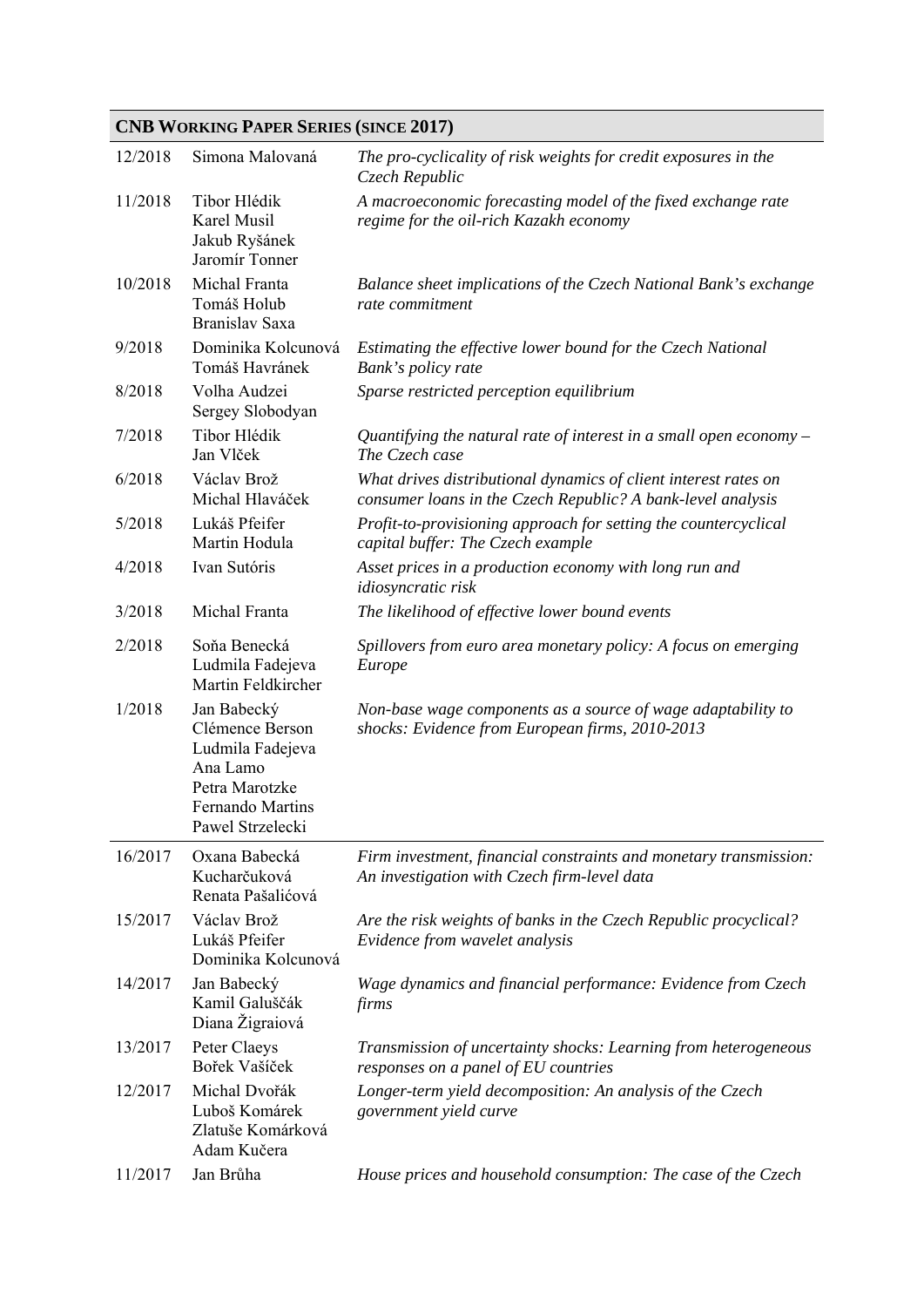|         | Michal Hlaváček<br>Luboš Komárek                                              | Republic                                                                                                                   |
|---------|-------------------------------------------------------------------------------|----------------------------------------------------------------------------------------------------------------------------|
| 10/2017 | Jan Brůha<br>Oxana Babecká<br>Kucharčuková                                    | An empirical analysis of macroeconomic resilience: The case of<br>the great recession in the European Union                |
| 9/2017  | Simona Malovaná<br>Dominika Kolcunová<br>Václav Brož                          | Does monetary policy influence banks' perception of risks?                                                                 |
| 8/2017  | Simona Malovaná                                                               | Banks' capital surplus and the impact of additional capital<br>requirements                                                |
| 7/2017  | František Brázdik<br>Michal Franta                                            | A BVAR model for forecasting of Czech inflation                                                                            |
| 6/2017  | Jan Brůha<br>Moritz Karber<br>Beatrice Pierluigi<br>Ralph Setzer              | Understanding rating movements in euro area countries                                                                      |
| 5/2017  | Jan Hájek<br>Roman Horváth                                                    | International spillovers of (un)conventional monetary policy: The<br>effect of the ECB and US Fed on non-Euro EU countries |
| 4/2017  | Jan Brůha<br>Jaromír Tonner                                                   | An exchange rate floor as an instrument of monetary policy: An<br>ex-post assessment of the Czech experience               |
| 3/2017  | Diana Žigraiová<br>Petr Jakubík                                               | Updating the ultimate forward rate over time: A possible approach                                                          |
| 2/2017  | Mirko Djukić<br>Tibor Hlédik<br>Jiří Polanský<br>Ljubica Trajčev<br>Jan Vlček | A DSGE model with financial dollarization – the case of Serbia                                                             |
| 1/2017  | Michal Andrle<br>Miroslav Plašil                                              | System priors for econometric time series                                                                                  |

# **CNB RESEARCH AND POLICY NOTES (SINCE 2017)**

| 1/2017 | Mojmír Hampl<br>Tomáš Havránek | Should inflation measures used by central banks incorporate house<br>prices? The Czech National Bank's approach |
|--------|--------------------------------|-----------------------------------------------------------------------------------------------------------------|
| 2/2017 | Róbert Ambriško                | Assessing the fiscal sustainability of the Czech Republic                                                       |
|        | Vilma Dingová                  |                                                                                                                 |
|        | Michal Dvořák                  |                                                                                                                 |
|        | Dana Hájková                   |                                                                                                                 |
|        | Eva Hromádková                 |                                                                                                                 |
|        | Kamila Kulhavá                 |                                                                                                                 |
|        | Radka Štiková                  |                                                                                                                 |

# **CNB ECONOMIC RESEARCH BULLETIN (SINCE 2017)**

| May 2018      | Risk-sensitive capital regulation |
|---------------|-----------------------------------|
| November 2017 | Effects of monetary policy        |
| May 2017      | Trade and external relations      |